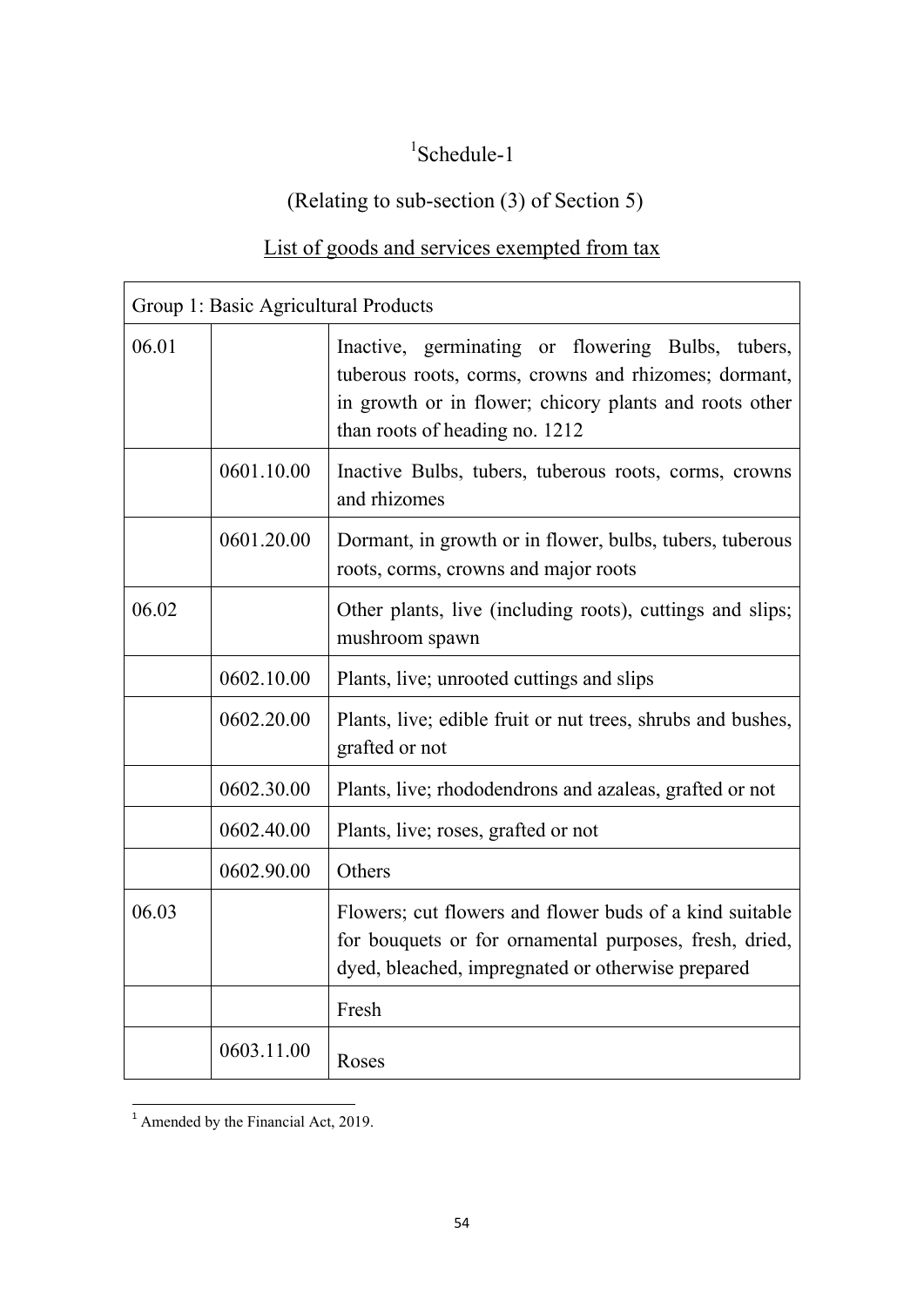|       | 0603.12.00 | Carnations                                                                                                                                                                                                         |
|-------|------------|--------------------------------------------------------------------------------------------------------------------------------------------------------------------------------------------------------------------|
|       | 0603.13.00 | Orchids                                                                                                                                                                                                            |
|       | 0603.14.00 | Chrysanthemums                                                                                                                                                                                                     |
|       | 0603.15.00 | lilies (Lilium spp.)                                                                                                                                                                                               |
|       | 0603.19.00 | Others                                                                                                                                                                                                             |
|       | 0603.90.00 | Others                                                                                                                                                                                                             |
| 06.04 |            | Foliage, branches and other parts of plants, without<br>flowers or flower buds, and grasses, mosses and<br>lichens; suitable for bouquets or for ornamental<br>purposes, fresh, dried, dyed, bleached, impregnated |
|       | 0604.20.00 | Fresh                                                                                                                                                                                                              |
|       | 0604.90.00 | Others                                                                                                                                                                                                             |
| 07.01 |            | Potatoes; fresh or chilled                                                                                                                                                                                         |
|       | 0701.10.00 | Seeds                                                                                                                                                                                                              |
|       | 0701.90.00 | Others                                                                                                                                                                                                             |
| 07.02 | 0702.00.00 | Tomatoes; fresh or chilled                                                                                                                                                                                         |
| 07.03 |            | Onions, shallots, garlic, leeks and other alliaceous<br>vegetables; fresh or chilled                                                                                                                               |
|       | 0703.10.00 | Onions and shallots                                                                                                                                                                                                |
|       | 0703.90.00 | leeks and other alliaceous vegetables                                                                                                                                                                              |
| 07.04 |            | Cabbages, cauliflowers, kohlrabi, kale and similar<br>edible brassicas; fresh or chilled                                                                                                                           |
|       | 0704.10.00 | cauliflowers and headed broccoli                                                                                                                                                                                   |
|       | 0704.20.00 | brussels sprouts                                                                                                                                                                                                   |
|       | 0704.90.00 | others                                                                                                                                                                                                             |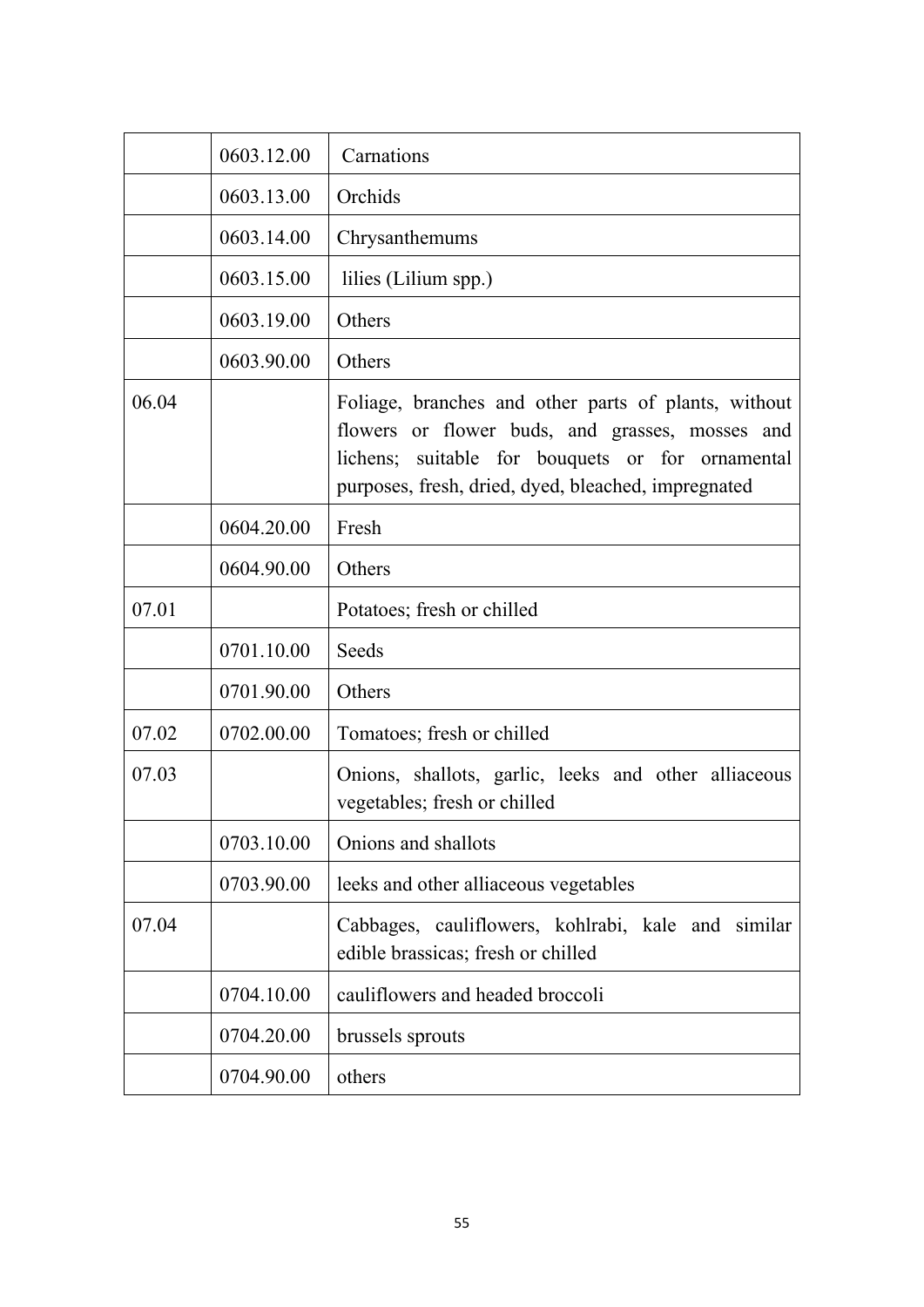| 07.05 |             | Lettuce (lactuca sativa) and chicory (cichorium spp.)<br>fresh or chilled                                   |
|-------|-------------|-------------------------------------------------------------------------------------------------------------|
|       |             | Lettuce                                                                                                     |
|       | 0705.11.00  | Cabbage (head) lettuce                                                                                      |
|       | 0705.19.00  | Others                                                                                                      |
|       |             | Chicory                                                                                                     |
|       | 0705.21.00  | Witloff chicory                                                                                             |
|       | 0705.29.00  | Others                                                                                                      |
| 07.06 |             | Carrots, turnips, salad beetroot, salsify, celeriac,<br>radishes and similar edible roots; fresh or chilled |
|       | 0706.10.00  | Carrots and turnips                                                                                         |
|       | 0706.90.00  | Others                                                                                                      |
| 07.07 | 0707.00.00  | Cucumbers; fresh or chilled                                                                                 |
| 07.08 |             | Leguminous vegetables; shelled or unshelled, fresh or<br>chilled                                            |
|       | 0708.10.00  | Peas (pisum sativum)                                                                                        |
|       | 0708.20.00  | Beans (vigna spp., phaseolus spp.)                                                                          |
|       | 20708.90.00 | Other Vegetables, leguminous                                                                                |
| 07.09 |             | Other Vegetables, fresh or chilled                                                                          |
|       | 0709.20.00  | Asparagus                                                                                                   |
|       | 0709.30.00  | Aubergines                                                                                                  |
|       | 0709.40.00  | Celery (other than celeriac)                                                                                |
|       |             | Mushrooms and truffles                                                                                      |
|       | 0709.51.00  | Mushrooms of the genus Agaricus                                                                             |

 $\overline{a^2}$  Amended by the Financial Act, 2020.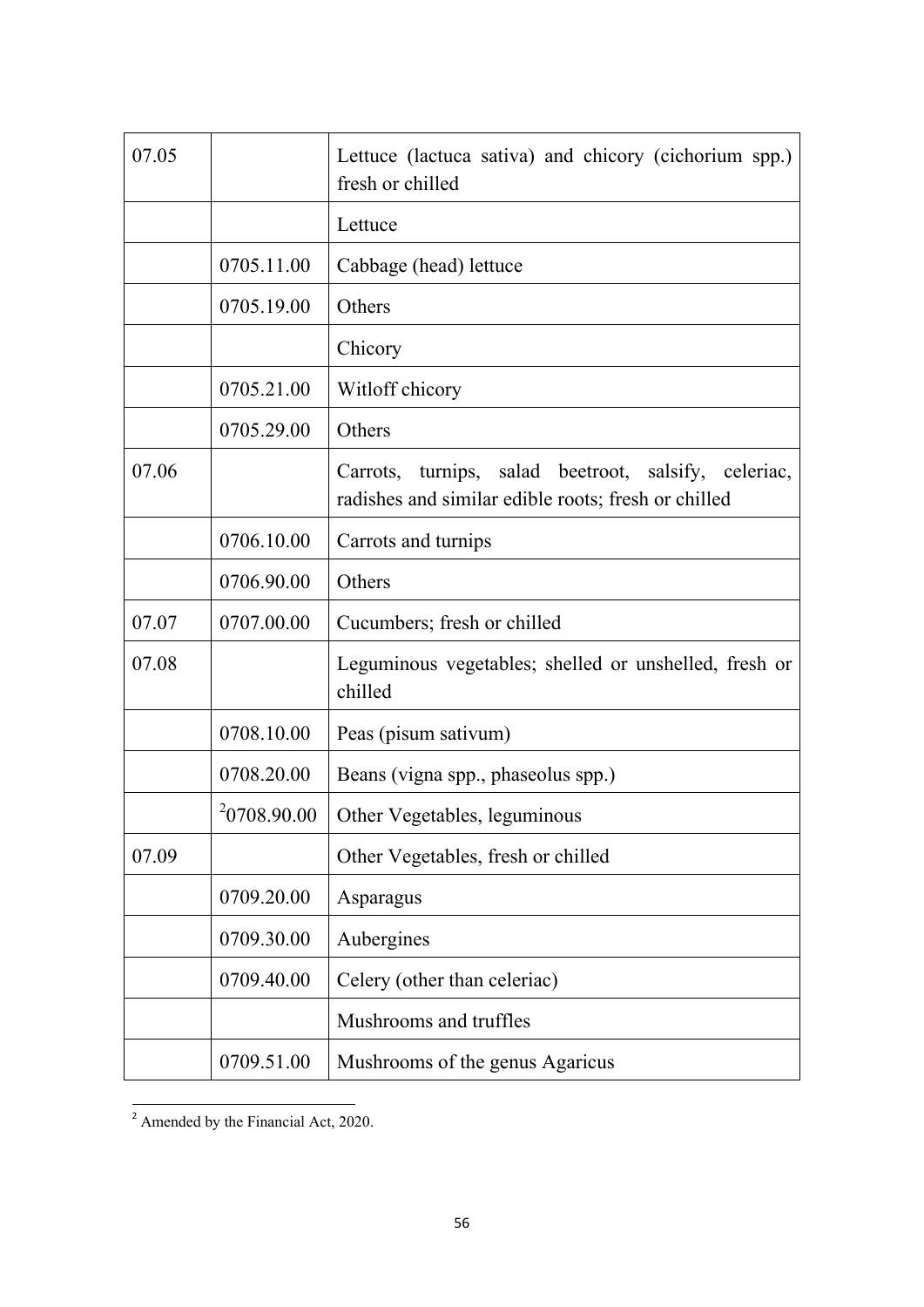|       | 0709.59.00 | Others                                                                                                                                                                                            |
|-------|------------|---------------------------------------------------------------------------------------------------------------------------------------------------------------------------------------------------|
|       | 0709.60.00 | Fruits of the genus capsicum                                                                                                                                                                      |
|       | 0709.70.00 | Spinach, New Zealand spinach                                                                                                                                                                      |
|       |            | Others                                                                                                                                                                                            |
|       | 0709.91.00 | Globe artichokes                                                                                                                                                                                  |
|       | 0709.92.00 | Olives                                                                                                                                                                                            |
|       | 0709.93.00 | Pumpkins, squash and gourds (Cucurbita spp.)                                                                                                                                                      |
|       | 0709.99.00 | Others                                                                                                                                                                                            |
| 07.10 |            | Vegetables (uncooked or cooked by steaming or boiling<br>in water); frozen                                                                                                                        |
|       | 0710.10.00 | potatoes,                                                                                                                                                                                         |
|       |            | Vegetables, leguminous; shelled or unshelled                                                                                                                                                      |
|       | 0710.21.00 | Peas (pisum sativum                                                                                                                                                                               |
|       | 0710.22.00 | Beans (vigna spp., phaseolus spp.)                                                                                                                                                                |
|       | 0710.29.00 | Others                                                                                                                                                                                            |
|       | 0710.30.00 | Spinach, New Zealand spinach                                                                                                                                                                      |
|       | 0710.40.00 | Sweetcorn                                                                                                                                                                                         |
|       | 0710.80.00 | Other Vegetables                                                                                                                                                                                  |
|       | 0710.90.00 | Vegetable mixtures                                                                                                                                                                                |
| 07.11 |            | Vegetables provisionally preserved; (e.g. by sulphur<br>dioxide gas, in brine, in sulphur water or in other<br>preservative solutions), but unsuitable in that state for<br>immediate consumption |
|       | 0711.20.00 | Olives                                                                                                                                                                                            |
|       | 0711.40.00 | cucumbers                                                                                                                                                                                         |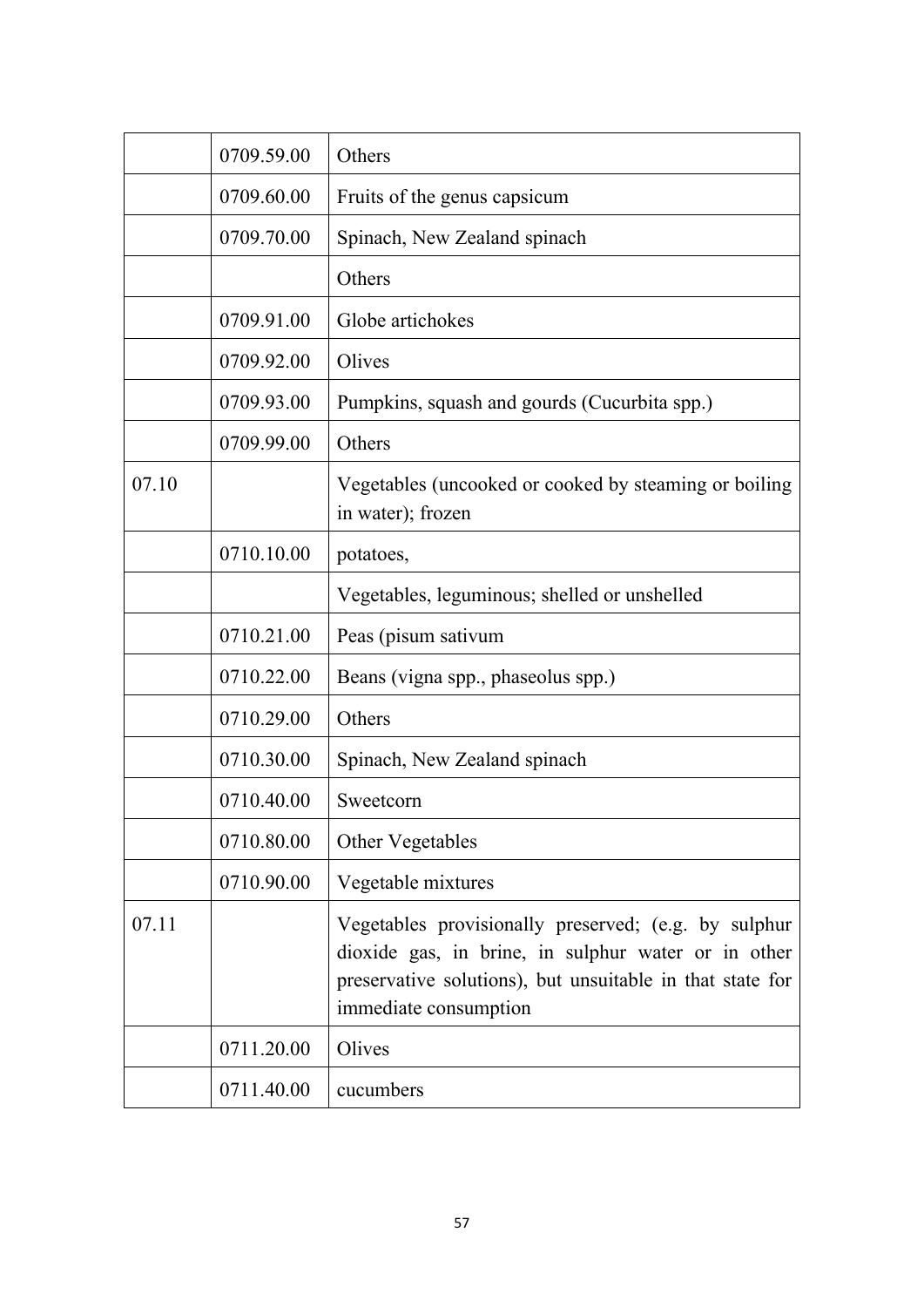|       |            | Mushrooms and truffles                                                                                    |
|-------|------------|-----------------------------------------------------------------------------------------------------------|
|       | 0711.51.00 | mushrooms of the genus Agaricus                                                                           |
|       | 0711.59.00 | Others                                                                                                    |
|       | 0711.90.00 | Vegetables and mixed vegetables                                                                           |
| 07.12 |            | Vegetables, dried; whole, cut, sliced, broken or in<br>powder, but not further prepared                   |
|       | 0712.20.00 | Onions                                                                                                    |
| 07.13 |            | Vegetables, leguminous; shelled, whether<br>or<br>not<br>skinned or split, dried                          |
|       | 0713.10.00 | peas (pisum sativum)                                                                                      |
|       | 0713.20.00 | chickpeas (garbanzos)                                                                                     |
|       |            | Kidney beans (including beans)                                                                            |
|       | 0713.31.00 | beans of the species vigna mungo                                                                          |
|       | 0713.32.00 | small red (adzuki) beans                                                                                  |
|       | 0713.33.00 | kidney beans, including white pea beans (phaseolus<br>vulgaris)                                           |
|       | 0713.34.00 | bambara beans (Vigna subterranea or Voandzeia<br>subterranea)                                             |
|       | 0713.35.00 | ow peas (Vigna unguiculata)                                                                               |
|       | 0713.39.00 | Others                                                                                                    |
|       |            | Lentils                                                                                                   |
|       | 0713.40.10 | shelled, with skinned                                                                                     |
|       | 0713.40.90 | others                                                                                                    |
|       | 0713.50.00 | broad beans (vicia faba var. major) and horse beans<br>(vicia faba var. equina and vicia faba var. minor) |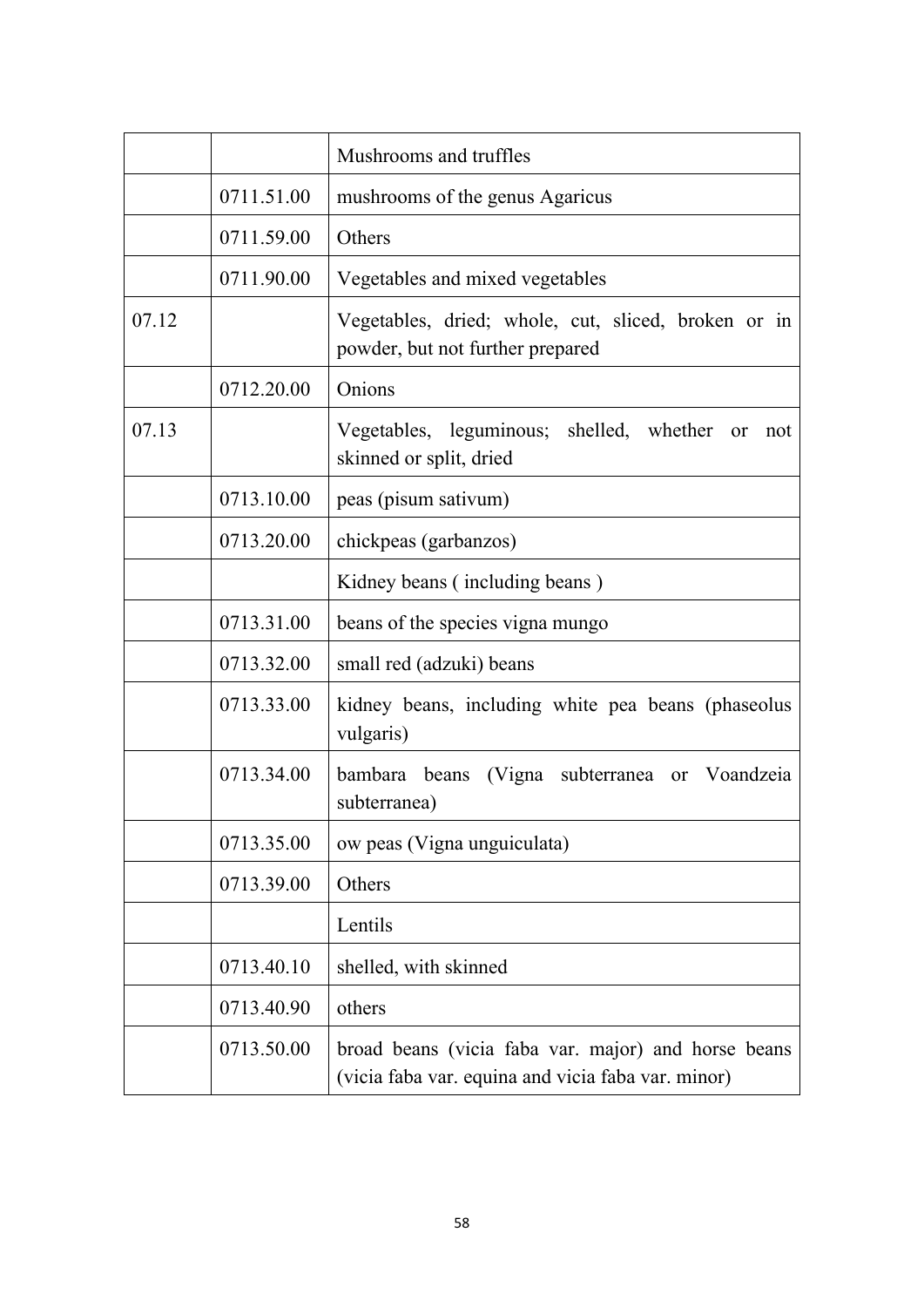|       | 0713.60.00  | pigeon peas (Cajanus cajan)                                                                                                                                                                                                          |
|-------|-------------|--------------------------------------------------------------------------------------------------------------------------------------------------------------------------------------------------------------------------------------|
|       | 30713.90.10 | lentils                                                                                                                                                                                                                              |
|       | 40713.90.90 | Others                                                                                                                                                                                                                               |
| 07.14 |             | Manioc, arrowroot, salep, Jerusalem artichokes, sweet<br>potatoes and similar roots and tubers with high starch or<br>inulin content; fresh, chilled, frozen or dried, whether or<br>not sliced or in the form of pellets; sago pith |
|       | 0714.10.00  | manioc (cassava), with high starch or inulin content,                                                                                                                                                                                |
|       | 0714.20.00  | sweet potatoes                                                                                                                                                                                                                       |
|       | 0714.30.00  | yams (Dioscorea spp.)                                                                                                                                                                                                                |
|       | 0714.40.00  | taro (Colocasia spp.)                                                                                                                                                                                                                |
|       | 0714.50.00  | yautia (Xanthosoma spp.)                                                                                                                                                                                                             |
|       | 0714.90.00  | others                                                                                                                                                                                                                               |
| 08.01 |             | Nuts, edible; coconuts, Brazil nuts and cashew nuts,<br>fresh or dried, whether or not shelled or peeled                                                                                                                             |
|       |             | Coconuts                                                                                                                                                                                                                             |
|       | 0801.19.00  | Fresh                                                                                                                                                                                                                                |
| 08.03 |             | Bananas, including plantains; fresh or dried                                                                                                                                                                                         |
|       | 0803.10.00  | Bananas, including plantains                                                                                                                                                                                                         |
|       | 0803.90.00  | Others                                                                                                                                                                                                                               |
| 08.04 |             | Dates, figs, pineapples, avocados, guavas, mangoes and<br>mangosteens; fresh or dried                                                                                                                                                |
|       | 0804.30.00  | Pineapples                                                                                                                                                                                                                           |
|       | 0804.40.00  | Avocados                                                                                                                                                                                                                             |

 $\frac{3}{3}$  Amended by the Financial Act, 2020.

<sup>&</sup>lt;sup>4</sup> Amended by the Financial Act, 2020.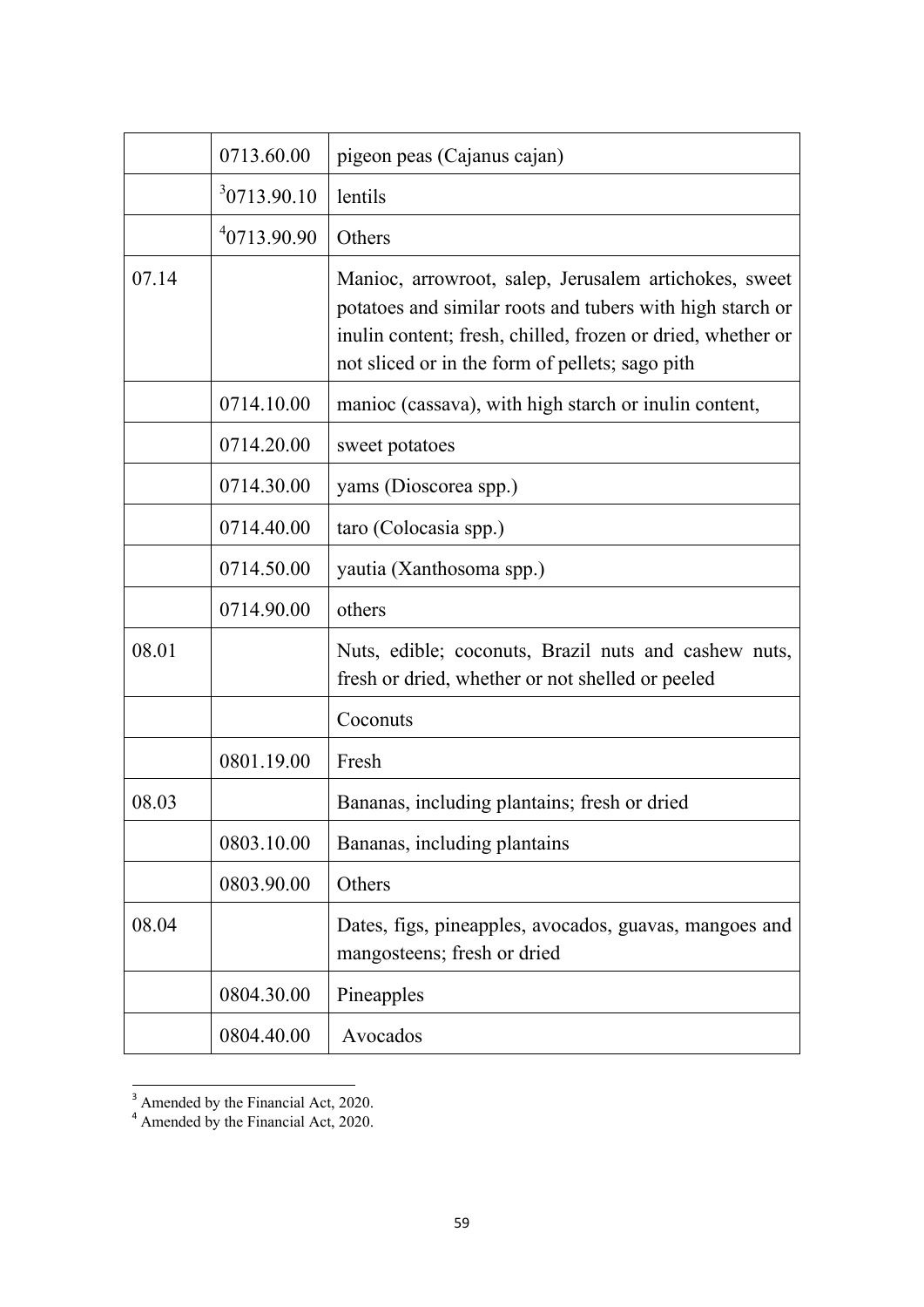|       | 0804.50.00 | guavas, mangoes and mangosteens                                                                      |
|-------|------------|------------------------------------------------------------------------------------------------------|
| 08.05 |            | Citrus fruit; fresh or dried                                                                         |
|       | 0805.10.00 | Oranges                                                                                              |
|       |            | tangerines<br>(including)<br>mandarins<br>and<br>satsumas),<br>clementines and similar citrus hybrid |
|       | 0805.21.00 | mandarins (including tangerines and satsumas)                                                        |
|       | 0805.22.00 | Clementines                                                                                          |
|       | 0805.29.00 | Others                                                                                               |
|       | 0805.40.00 | grapefruit, including pomelos                                                                        |
|       | 0805.50.00 | lemons (Citrus limon, Citrus limonum), limes (Citrus<br>aurantifolia, Citrus latifolia)              |
|       | 0805.90.00 | Others                                                                                               |
| 08.06 |            | Grapes; fresh or dried                                                                               |
|       | 0806.10.00 | Fresh                                                                                                |
| 08.07 |            | Melons (including watermelons) and papaws (papayas);<br>fresh                                        |
|       |            | Melons (including watermelons)                                                                       |
|       | 0807.11.00 | Watermelons                                                                                          |
|       | 0807.19.00 | Others                                                                                               |
|       | 0807.20.00 | Papayas                                                                                              |
| 08.08 |            | Apples, pears and quinces; fresh                                                                     |
|       | 0808.10.00 | Apples                                                                                               |
|       | 0808.30.00 | Pears                                                                                                |
|       | 0808.40.00 | Quinces                                                                                              |
| 08.09 |            | cherries, peaches<br>(including nectarines),<br>Apricots,                                            |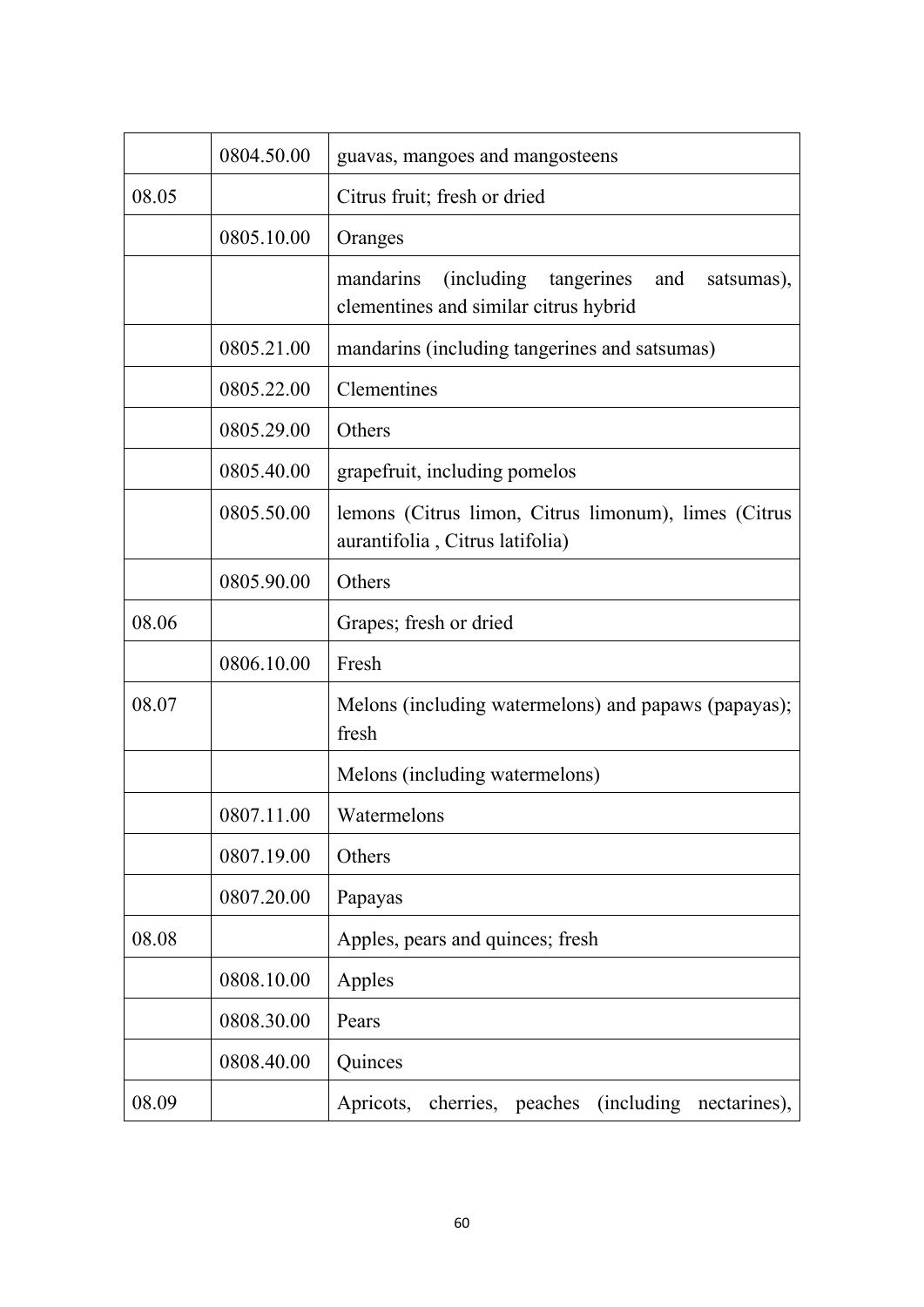|       |             | plums and sloes, fresh                                                                                                         |
|-------|-------------|--------------------------------------------------------------------------------------------------------------------------------|
|       | 0809.10.00  | Apricots                                                                                                                       |
|       |             | Cherries                                                                                                                       |
|       | 0809.21.00  | sour cherries                                                                                                                  |
|       | 0809.29.00  | Others                                                                                                                         |
|       | 0809.30.00  | peaches, including nectarines                                                                                                  |
|       | 0809.40.00  | plums and sloes                                                                                                                |
| 08.10 |             | Other Fruits; fresh                                                                                                            |
|       | 0810.10.00  | Strawberries (ground raspberries, redberries)                                                                                  |
|       | 0810.20.00  | raspberries, blackberries, mulberries, and loganberries                                                                        |
|       | 0810.30.00  | black, white or red currants and gooseberries                                                                                  |
|       | 0810.40.00  | cranberries, bilberries and other fruits of the genus<br>vaccinium                                                             |
|       | 0810.50.00  | Kiwifruit                                                                                                                      |
|       | 0810.60.00  | Durians                                                                                                                        |
|       | 0810.70.00  | Persimmons                                                                                                                     |
|       | 50810.90.10 | Pomegranate                                                                                                                    |
|       | 60810.90.20 | Litchi                                                                                                                         |
|       | 10.90.909   | Others                                                                                                                         |
| 09.01 |             | Coffee, whether or not roasted or decaffeinated; husks<br>and skins; coffee substitutes containing coffee in any<br>proportion |
|       |             | Coffee; not roasted                                                                                                            |

 $\frac{5}{5}$  Amended by the Financial Act, 2020.

 $6$  Amended by the Financial Act, 2020.

 $<sup>7</sup>$  Amended by the Financial Act, 2020.</sup>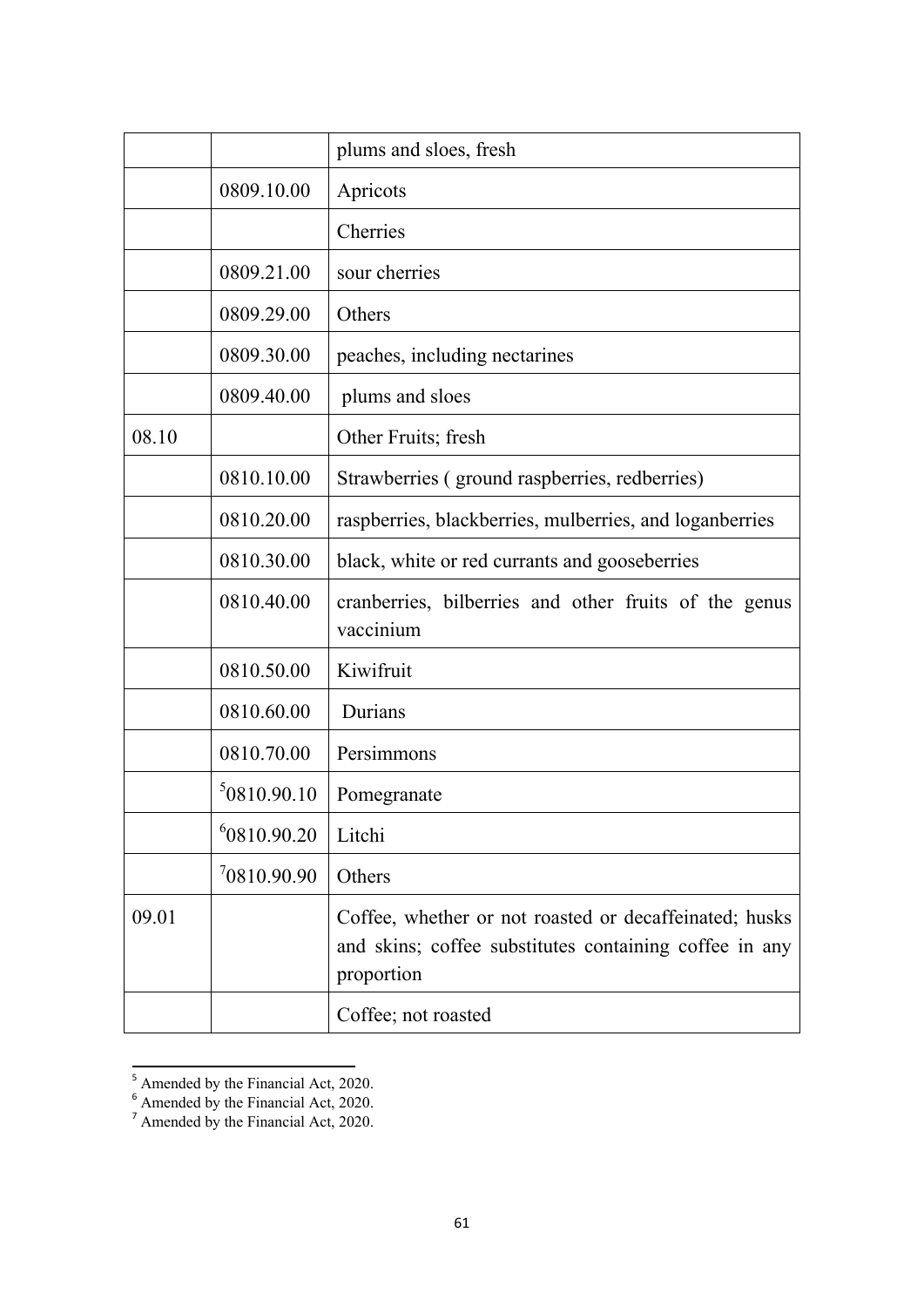|       | 0901.11.00 | Coffee; decaffeinated                                                             |
|-------|------------|-----------------------------------------------------------------------------------|
| 09.02 |            | Tea; fermented or enhanced or not                                                 |
|       | 0902.20.00 | Tea leaves                                                                        |
| 09.08 |            | Nutmeg, mace and cardamoms                                                        |
|       |            | mace and cardamoms                                                                |
|       |            | neither crushed nor ground                                                        |
|       | 0908.31.10 | Cardamoms                                                                         |
| 09.10 |            | Ginger, saffron, turmeric (curcuma), thyme, bay leaves,<br>curry and other spices |
|       |            | Ginger                                                                            |
|       |            | neither crushed nor ground                                                        |
|       | 0910.11.10 | Fresh                                                                             |
|       | 0910.11.90 | Others                                                                            |
|       |            | Turmeric                                                                          |
|       | 0910.30.10 | Fresh                                                                             |
|       | 0910.30.20 | crushed or grounded                                                               |
|       | 0910.30.90 | Others                                                                            |
| 10.01 |            | Wheat and meslin                                                                  |
|       |            | durum wheat                                                                       |
|       | 1001.11.00 | Seeds                                                                             |
|       | 1001.19.00 | Others                                                                            |
|       |            | Others                                                                            |
|       | 1001.91.00 | Seeds                                                                             |
|       | 1001.99.00 | Others                                                                            |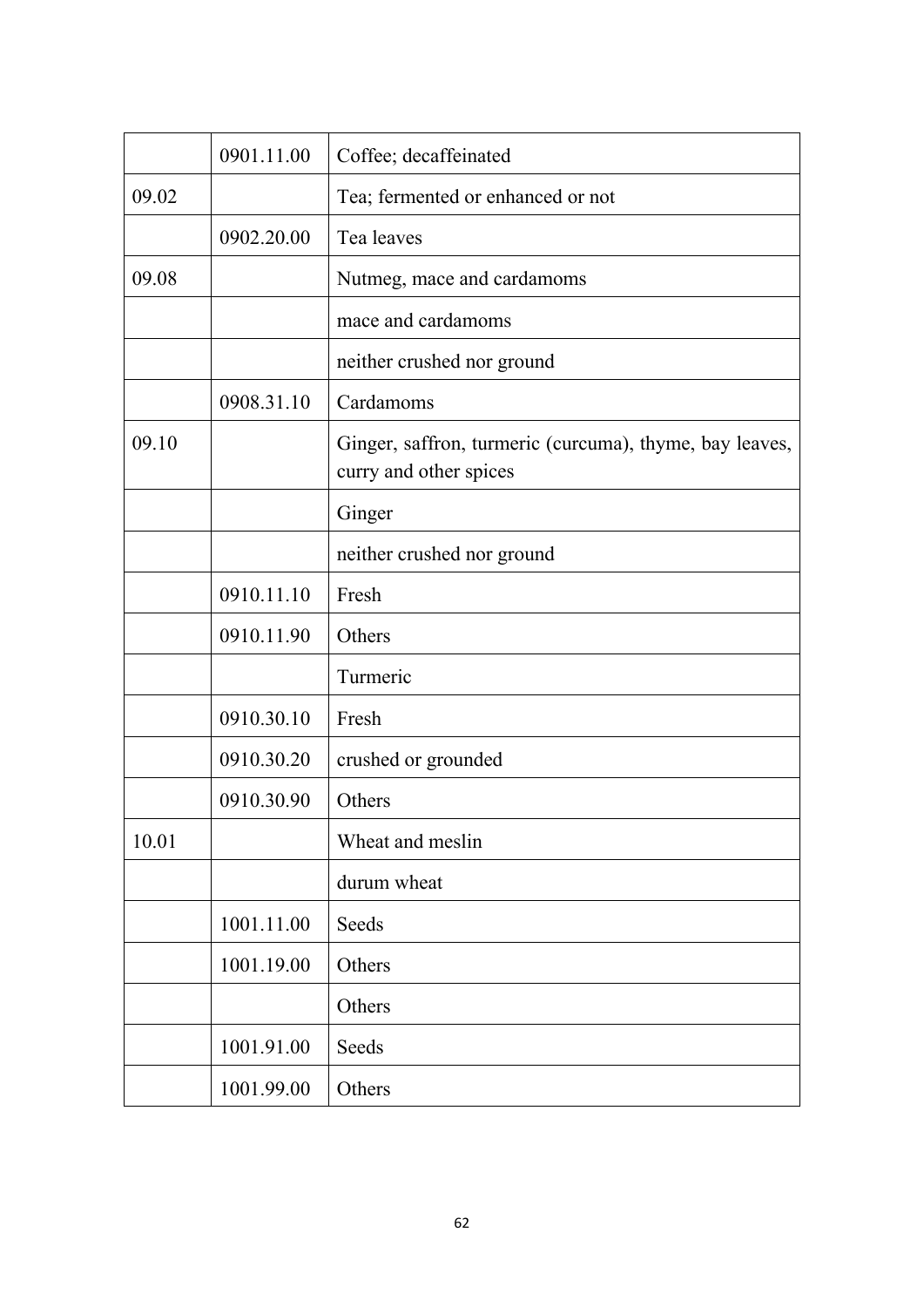| 10.02 |                                               | Rye                                               |
|-------|-----------------------------------------------|---------------------------------------------------|
|       | 1002.10.00                                    | Seeds                                             |
|       | 1002.90.00                                    | Others                                            |
| 10.03 |                                               | <b>Barley</b>                                     |
|       | 1003.10.00                                    | Seeds                                             |
|       | 1003.90.00                                    | Others                                            |
| 10.05 |                                               | Maize (corn)                                      |
|       | 1005.10.00                                    | Seeds                                             |
|       | 1005.90.00                                    | Others                                            |
| 10.06 |                                               | Rice                                              |
|       | <sup>8</sup> 1006.10.00                       | seed                                              |
|       | <sup>9</sup> 1006.10.90                       | Others                                            |
|       | 1006.20.00                                    | husked (brown) rice                               |
|       | 101006.30.1<br>$\boldsymbol{0}$               | basmati rice                                      |
|       | $11$ <sub>1006.30.9</sub><br>$\boldsymbol{0}$ | Others                                            |
|       | 1006.40.00                                    | rice, broken                                      |
| 10.08 |                                               | Buckwheat, millet and canary seeds; other cereals |
|       | 1008.10.00                                    | <b>Buckwheat</b>                                  |
|       |                                               | Millet                                            |
|       | 1008.21.00                                    | Seeds                                             |

 $8\overline{\smash{\big)}\xspace}$  Amended by the Financial Act, 2020.

<sup>&</sup>lt;sup>9</sup> Amended by the Financial Act, 2020.

<sup>&</sup>lt;sup>10</sup> Amended by the Financial Act, 2020.

<sup>&</sup>lt;sup>11</sup> Amended by the Financial Act, 2020.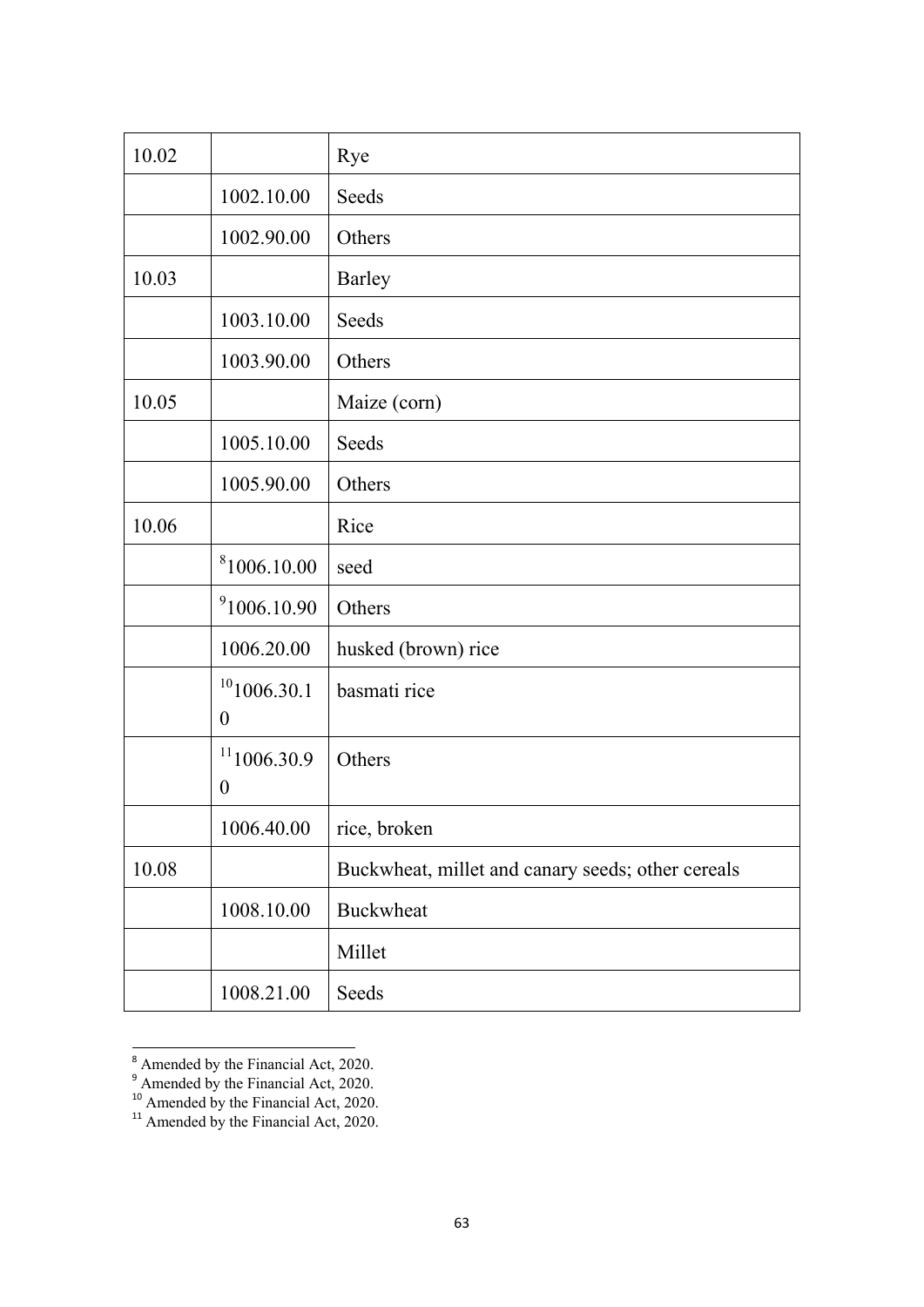|       | 1008.29.00 | Others                                                                                                                                                                              |
|-------|------------|-------------------------------------------------------------------------------------------------------------------------------------------------------------------------------------|
| 11.02 |            | Cereal flours; other than of wheat or meslin                                                                                                                                        |
|       | 1102.20.00 | flour; of maize (corn)                                                                                                                                                              |
|       | 1102.90.00 | Others                                                                                                                                                                              |
| 11.04 |            | Cereal grains otherwise worked (e.g. hulled, rolled,<br>flaked, pearled, sliced or kibbled) except rice of heading<br>no. 10.06; germ of cereals whole, rolled, flaked or<br>ground |
|       |            | grains; rolled or flaked                                                                                                                                                            |
|       | 1104.12.00 | Oats                                                                                                                                                                                |
|       | 1104.19.00 | other<br>than<br>oats                                                                                                                                                               |
|       |            | grains; worked (e.g. hulled, pearled, sliced or kibbled)                                                                                                                            |
|       | 1104.22.00 | Oats                                                                                                                                                                                |
|       | 1104.23.00 | maize (corn)                                                                                                                                                                        |
|       | 1104.29.00 | Other grains                                                                                                                                                                        |
|       | 1104.30.00 | germ of cereals, whole, rolled, flaked or ground                                                                                                                                    |
| 12.01 |            | Soya beans, whether or not broken                                                                                                                                                   |
|       | 12.1.10.00 | Seeds                                                                                                                                                                               |
|       | 12.1.90.00 | Others                                                                                                                                                                              |
| 12.02 |            | Ground-nuts; not roasted or otherwise cooked, whether<br>or not shelled or broken                                                                                                   |
|       | 1202.30.00 | Seeds                                                                                                                                                                               |
|       |            | Others                                                                                                                                                                              |
|       | 1202.41.00 | Shelled                                                                                                                                                                             |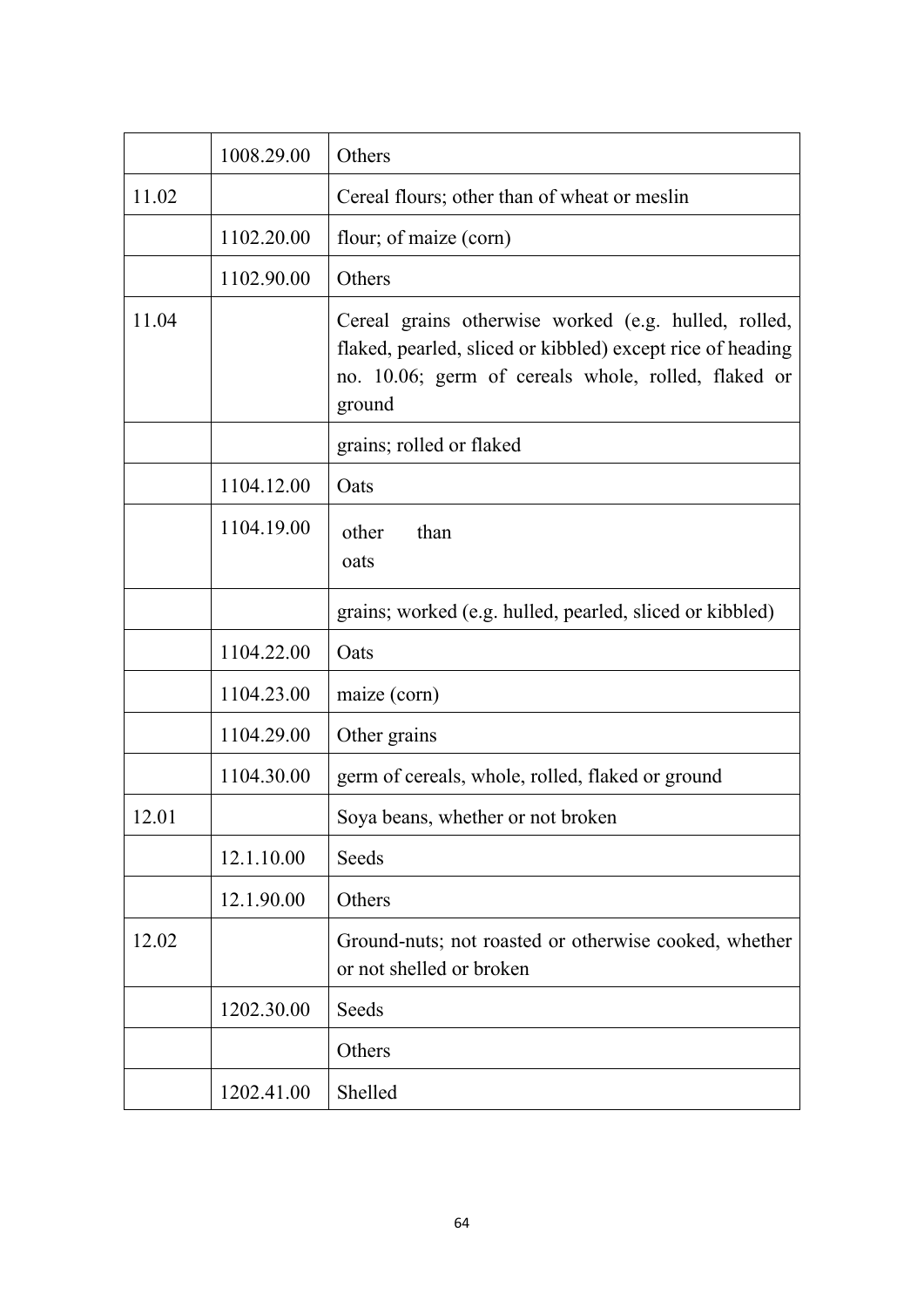|       | 1202.42.00                         | shelled, whether or not broken                                          |
|-------|------------------------------------|-------------------------------------------------------------------------|
| 12.09 |                                    | Seeds, fruit and spores; of a kind used for sowing                      |
|       | 1209.10.00                         | sugar beet seeds,                                                       |
|       |                                    | Seeds of forage plants                                                  |
|       | 1209.21.00                         | lucerne (alfalfa) seeds                                                 |
|       | 1209.22.00                         | clover (Trifolium spp.) seeds                                           |
|       | 1209.23.00                         | fescue seeds                                                            |
|       | 1209.24.00                         | Kentucky blue grass (Poa pratensis L.) seeds                            |
|       | 1209.25.00                         | rye grass (Lolium multiflorum Lam., Lolium perenne<br>L.) seeds         |
|       | 1209.29.00                         | Others                                                                  |
|       | 1209.30.00                         | Seeds of herbaceous plants; cultivated principally for<br>their flowers |
|       |                                    | Others                                                                  |
|       | 121209.91.1<br>$\theta$            | of cauliflower                                                          |
|       | 131209.91.2<br>$\boldsymbol{0}$    | of cabbage                                                              |
|       | $14$ 1209.91.3<br>$\boldsymbol{0}$ | of onion                                                                |
|       | 151209.91.4<br>$\boldsymbol{0}$    | of radish                                                               |
|       | $16$ 1209.91.5<br>$\boldsymbol{0}$ | of tomato                                                               |

 $\frac{12}{12}$  Amended by the Financial Act, 2020.

<sup>&</sup>lt;sup>13</sup> Amended by the Financial Act, 2020.

 $14$  Amended by the Financial Act, 2020.

<sup>&</sup>lt;sup>15</sup> Amended by the Financial Act, 2020.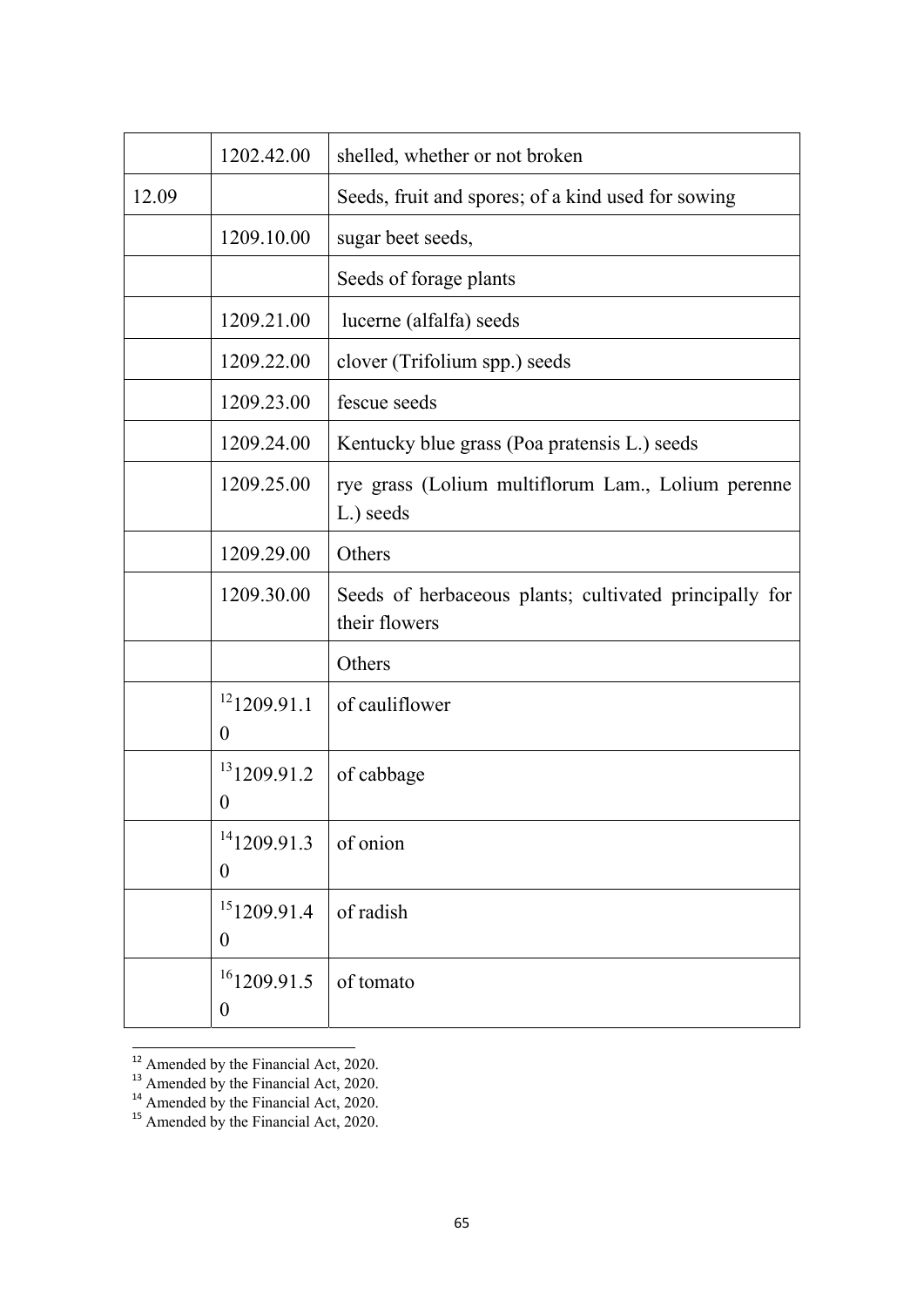|       | 171209.91.9<br>$\theta$              | Others                                                                                                                                                                                                                                                          |
|-------|--------------------------------------|-----------------------------------------------------------------------------------------------------------------------------------------------------------------------------------------------------------------------------------------------------------------|
|       | 1209.99.00                           | Others                                                                                                                                                                                                                                                          |
| 12.11 |                                      | Plants and parts of plants (including seeds and fruits),<br>of a kind used primarily in perfumery, in pharmacy or<br>for insecticidal, fungicidal or similar purposes, fresh,<br>chilled, frozen or dried, whether or not cut, crushed or<br>powdered           |
|       | 1211.20.00                           | Ginseng roots <sup>18</sup>                                                                                                                                                                                                                                     |
|       | 1211.30.00                           | Coca leaf                                                                                                                                                                                                                                                       |
|       | 1211.40.00                           | Poppy straw                                                                                                                                                                                                                                                     |
|       | 1211.50.00                           | Ephedra                                                                                                                                                                                                                                                         |
|       | $^{19}1211.90.1$<br>$\boldsymbol{0}$ | Yarchagumba                                                                                                                                                                                                                                                     |
|       | 201211.90.9<br>$\theta$              | Others                                                                                                                                                                                                                                                          |
| 12.12 |                                      | Locust beans, seaweeds and other algae, sugar beet,<br>sugar cane, fresh, chilled, frozen or dried, whether or<br>not ground; fruit stones, kernels and other vegetable<br>products (including unroasted chicory roots) used<br>primarily for human consumption |
|       |                                      | others                                                                                                                                                                                                                                                          |
|       | 1212.93.00                           | Sugar cane                                                                                                                                                                                                                                                      |
| 19.04 |                                      | Prepared foods obtained by swelling or roasting cereals<br>or cereal products (e.g. corn flakes); cereals (other than                                                                                                                                           |

<sup>&</sup>lt;sup>16</sup> Amended by the Financial Act, 2020.

 $17$  Amended by the Financial Act, 2020.

<sup>&</sup>lt;sup>18</sup> Amended by the Financial Act, 2020.

<sup>&</sup>lt;sup>19</sup> Amended by the Financial Act, 2020.

<sup>&</sup>lt;sup>20</sup> Amended by the Financial Act, 2020.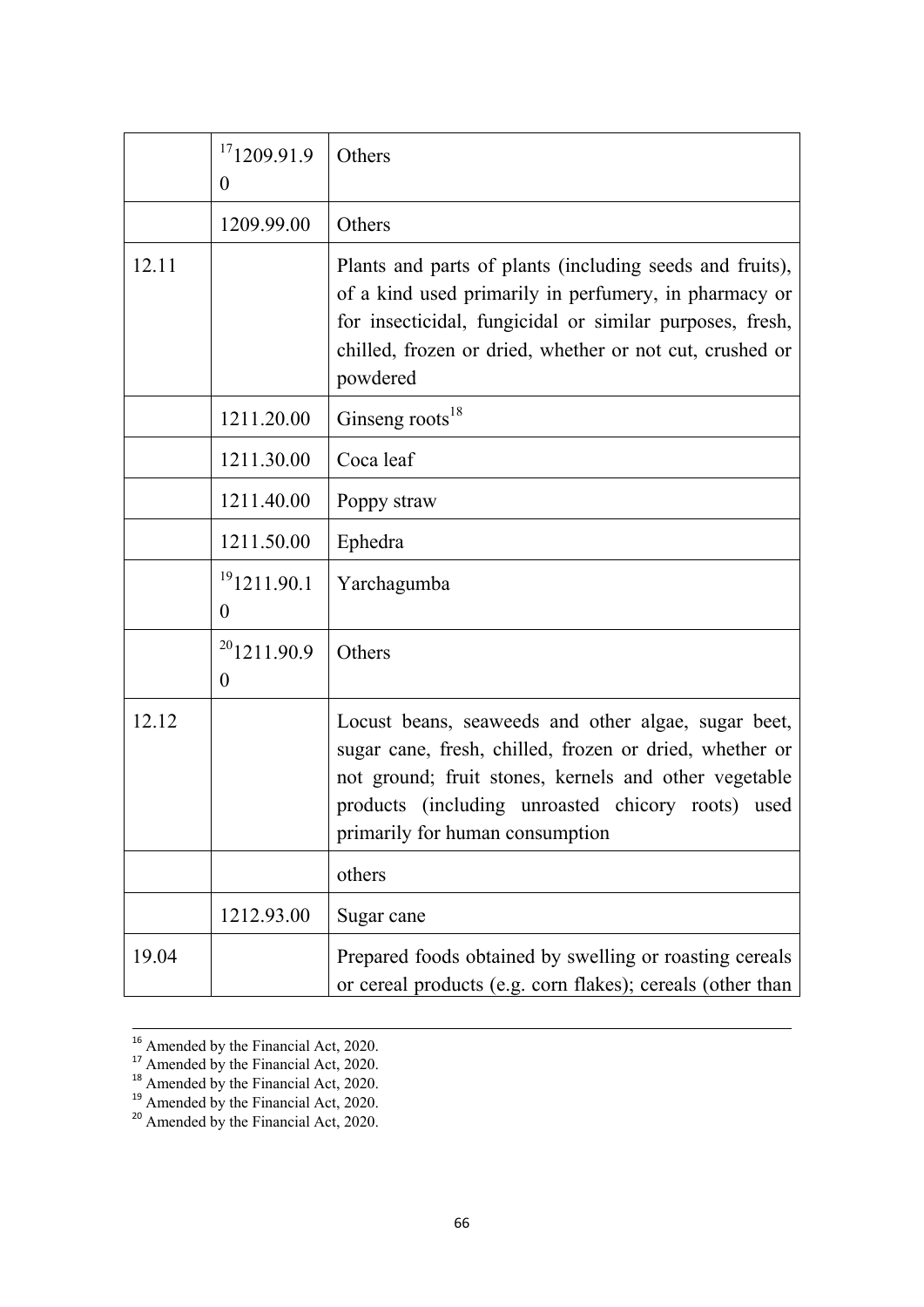|               |                               | maize (corn)) in grain form or in the form of flakes or<br>other worked grains (not flour and meal), pre-cooked or<br>otherwise prepared                           |
|---------------|-------------------------------|--------------------------------------------------------------------------------------------------------------------------------------------------------------------|
|               | $^{21}$ 1904.90.1<br>$\theta$ | puffed rice                                                                                                                                                        |
|               | $^{22}$ 1904.90.2<br>$\theta$ | Beaten rice                                                                                                                                                        |
| $^{23}$ 21.06 | 2106.90.94                    | Soyabean nuggets                                                                                                                                                   |
| 23.01         |                               | Flours, meal and pellets, of meat or meat offal, $24$ or<br>of crustaceans, molluscs or other aquatic invertebrates,<br>unfit for human consumption; greaves       |
|               | 2301.10.00                    | Flours, meals and pellets; of meat or meat offal, greaves                                                                                                          |
|               | 2301.20.00                    | Flours, meals and pellets; of fish or of crustaceans,<br>molluscs or other aquatic invertebrates                                                                   |
| 23.02         |                               | Bran, sharps and other residues; whether or not in the<br>form of pellets derived from the sifting, milling or other<br>working of cereals or of leguminous plants |
|               | 2302.10.00                    | maize (corn)                                                                                                                                                       |
|               | 2302.30.00                    | wheat                                                                                                                                                              |
|               | 2302.40.00                    | other cereals                                                                                                                                                      |
|               | 2302.50.00                    | leguminous plants                                                                                                                                                  |
| 23.04         | 2304.00.00                    | Oil-cake and other solid residues; whether or not<br>ground or in the form of pellets, resulting from the<br>extraction of ground-nut oil                          |
| 23.05         | 2305.00.00                    | Oil-cake and other solid residues; whether or not<br>ground or in the form of pellets, resulting from the                                                          |

 $\frac{21}{21}$  Amended by the Financial Act, 2021

 $22$  Inserted by the Financial Act, 2021

 $^{23}$  Inserted by the Financial Act, 2021.

<sup>&</sup>lt;sup>24</sup> Deleted by the Financial Act, 2020.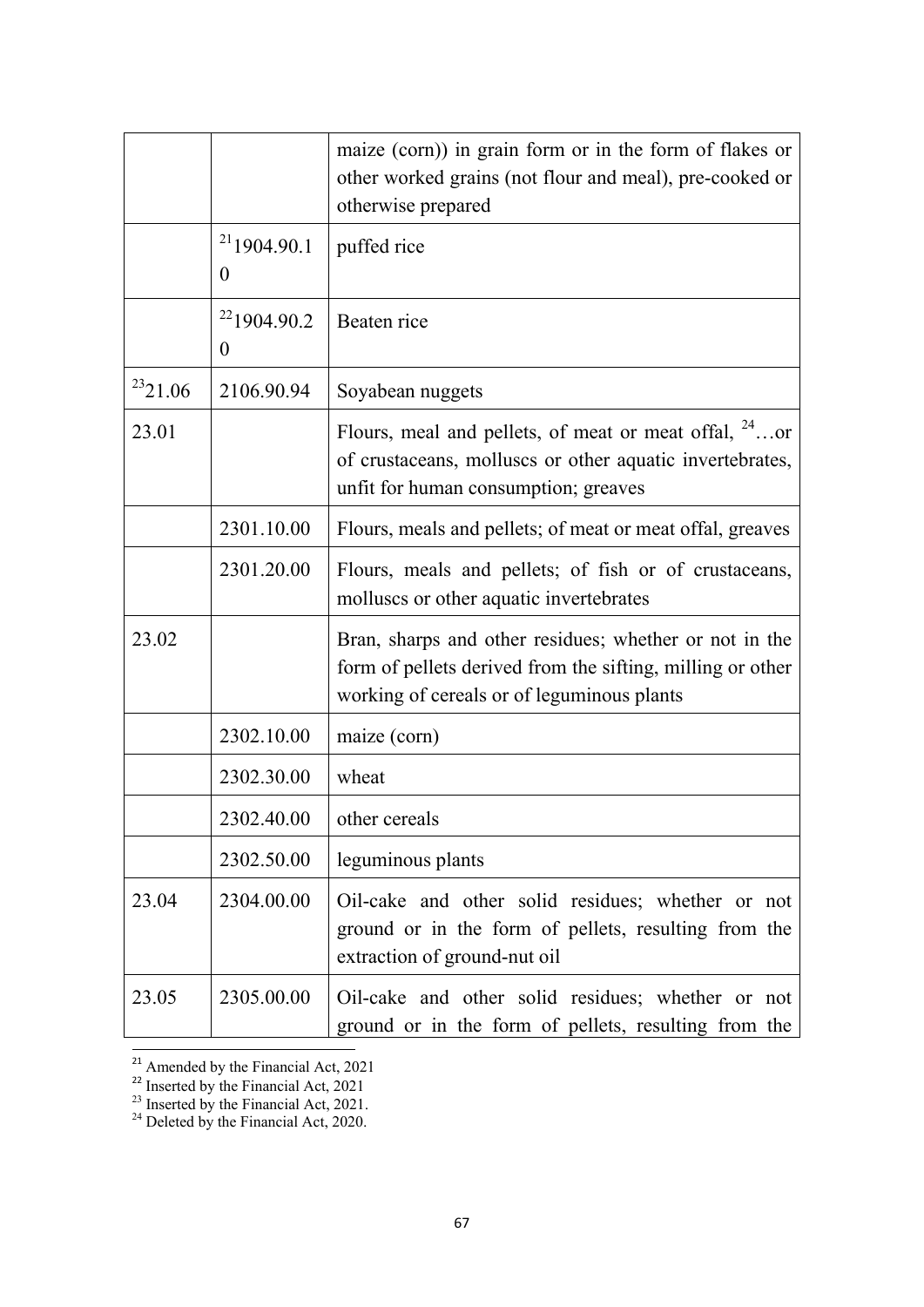|       |            | extraction of ground-nut oil                                                                                                                                                                        |
|-------|------------|-----------------------------------------------------------------------------------------------------------------------------------------------------------------------------------------------------|
| 23.06 |            | Oil-cake and other solid residues; whether or not<br>ground or in the form of pellets, resulting from the<br>extraction of vegetable fats or oils other than those of<br>heading no. 23.04 or 23.05 |
|       |            | rape or colza seed                                                                                                                                                                                  |
|       | 2306.41.00 | low erucic acid rape or colza seed                                                                                                                                                                  |
|       | 2306.90.00 | Others                                                                                                                                                                                              |
| 23.09 |            | Preparations of a kind used in animal feeding                                                                                                                                                       |
|       | 2309.90.00 | Others                                                                                                                                                                                              |
| 52.01 | 5201.00.00 | Cotton; not carded or combed                                                                                                                                                                        |
| 52.03 | 5203.00.00 | Cotton, carded or combed                                                                                                                                                                            |
| 53.01 |            | Flax, raw or processed but not spun; flax tow and waste<br>(including yarn waste and garnetted stock)                                                                                               |
|       | 5301.10.00 | Flax; raw or retted                                                                                                                                                                                 |
|       |            | Flax; raw or retted, broken or scotched, hackled or<br>otherwise processed, but not spun                                                                                                            |
|       | 5301.21.00 | broken or scutched                                                                                                                                                                                  |
|       | 5301.29.00 | Others                                                                                                                                                                                              |
|       | 5301.30.00 | Flax; tow and waste                                                                                                                                                                                 |
| 53.03 |            | Jute and other textile bast fibres (not flax, true hemp<br>and ramie), raw or processed but not spun; tow and<br>waste of these fibres, including yarn waste<br>and<br>garnetted stock              |
|       | 5303.10.00 | Jute and other textile bast fibres; raw or retted, but not<br>spun, (excluding flax, hemp (cannabis sativa L.), and<br>ramie)                                                                       |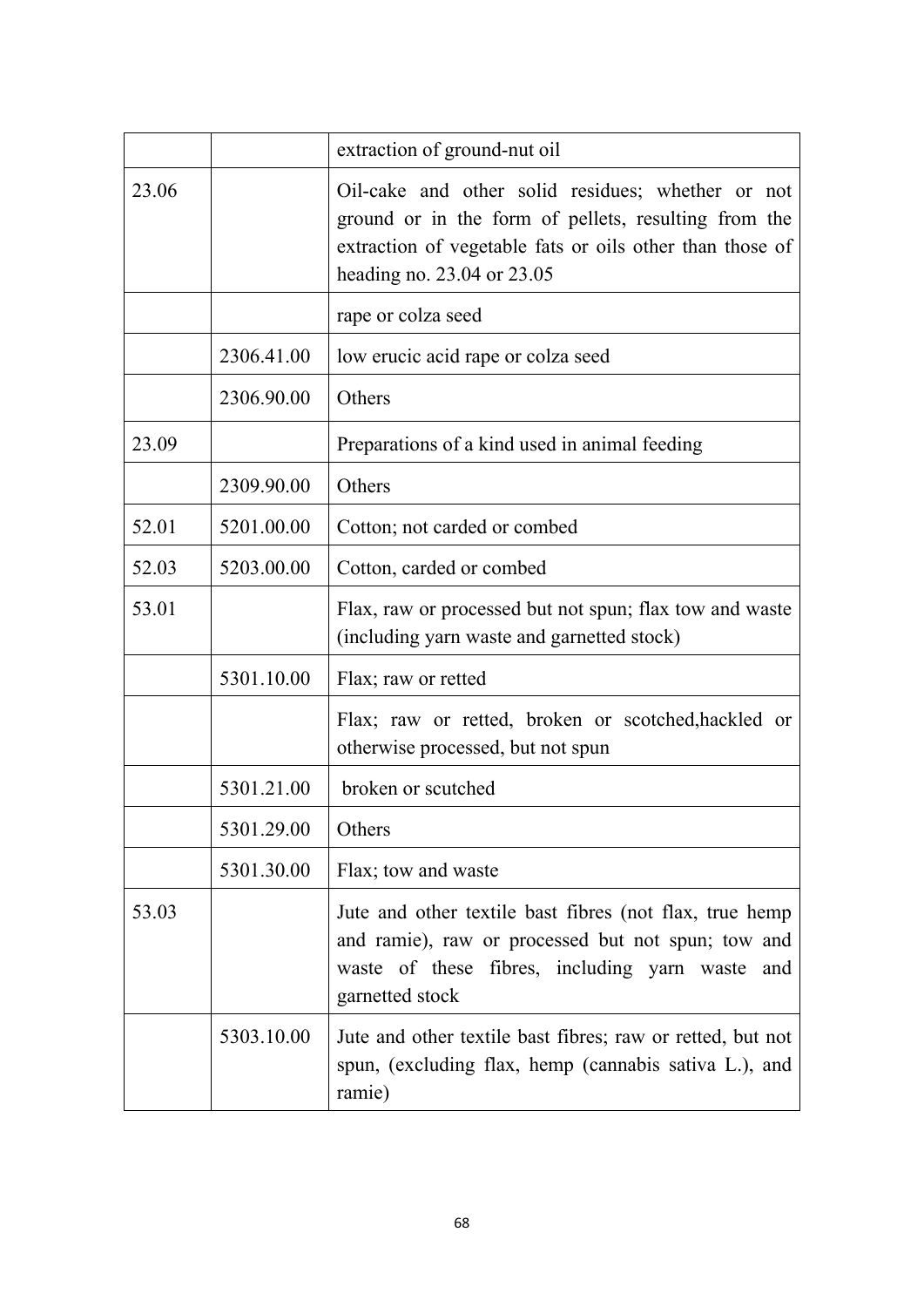## Note:

1. Non refined tobacco sold by farmers

 $^{25}1a.$  …

2. The goods covered under the Custom Code mentioned above in Chapters 06.01 to 08.10 if supplied to Hotel, Restaurant, Bar, Guest House, Cafeteria or similar other organization shall not be exempt of value-added tax.

| Group 2: Goods of Basic Necessities |             |                                                                                                                                                                                                                                                                                         |
|-------------------------------------|-------------|-----------------------------------------------------------------------------------------------------------------------------------------------------------------------------------------------------------------------------------------------------------------------------------------|
| 25.01                               |             | Salt (including table salt and denatured salt); pure<br>sodium chloride whether or not in aqueous solution; sea<br>water                                                                                                                                                                |
|                                     | 2501.00.90  | Salt                                                                                                                                                                                                                                                                                    |
| 27.10                               |             | Petroleum oils and oils from bituminous minerals, not<br>crude; preparations n.e.c, containing by weight 70% or<br>more of petroleum oils or oils from bituminous<br>minerals; these being the basic constituents of the<br>preparations; waste oils                                    |
|                                     |             | Petroleum oils and oils from bituminous minerals, not<br>containing biodiesel, not crude, not included in others;<br>preparations n.e.c, containing by weight 70% or more<br>of petroleum oils or oils from bituminous minerals;<br>preparations, not including biodiesel and waste oil |
|                                     |             | Others                                                                                                                                                                                                                                                                                  |
|                                     | 2710.19.10  | Kerosene (superior kerosene oil)                                                                                                                                                                                                                                                        |
| 27.16                               | 27.16.00.00 | <sup>26</sup> Electricity production, distribution and transmission                                                                                                                                                                                                                     |

 $\frac{25}{25}$  Deleted by the Financial Act, 2021.

<sup>&</sup>lt;sup>26</sup> Amended by the Financial Act, 2021.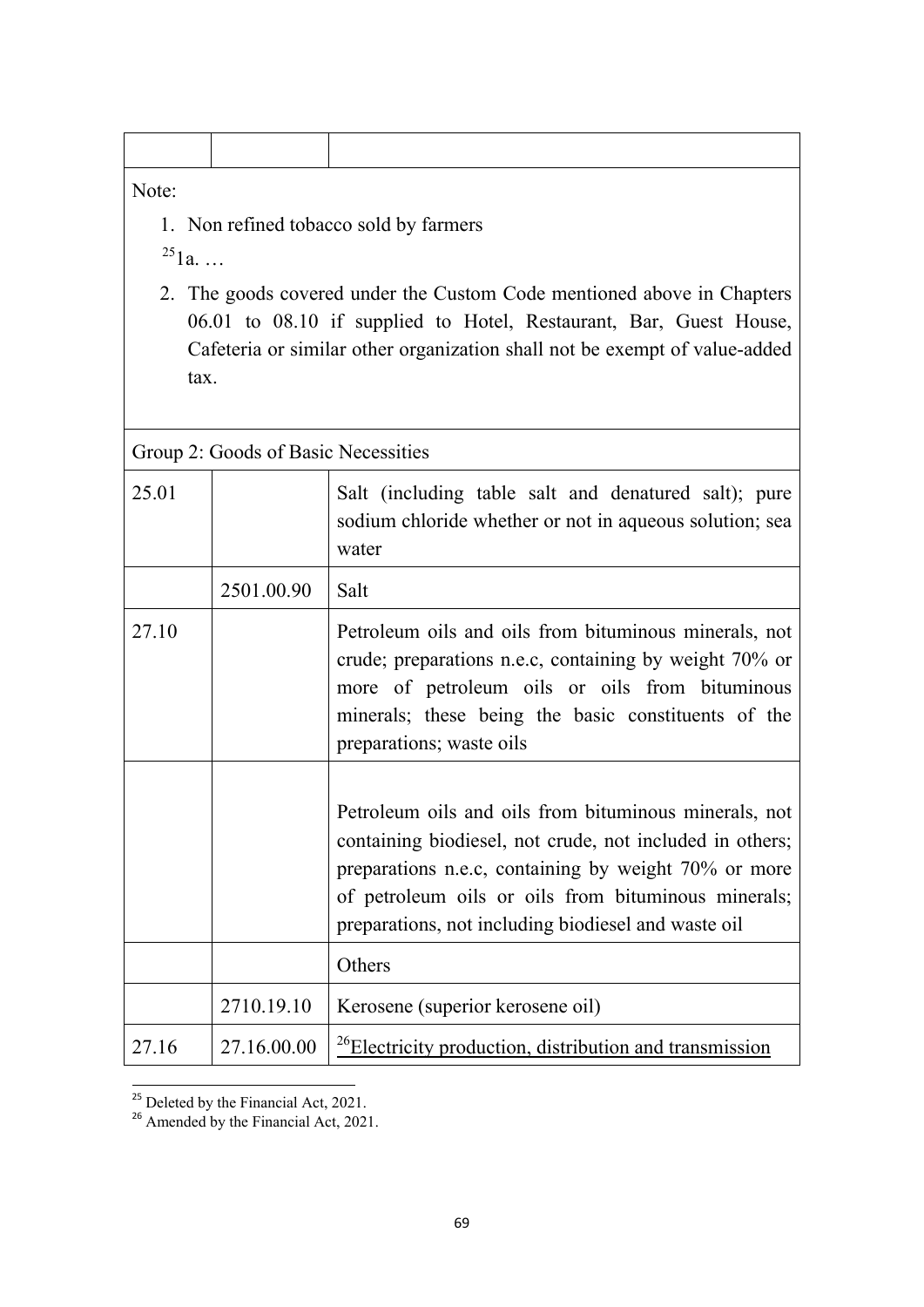| 44.01 |            | Fuel wood, in logs, billets, twigs, faggots or similar<br>forms; wood in chip or particles; sawdust and wood<br>waste and scrap, whether or not agglomerated in logs,<br>briquettes, pellets or similar forms |
|-------|------------|---------------------------------------------------------------------------------------------------------------------------------------------------------------------------------------------------------------|
|       |            | Wood; for fuel, in logs, in billets, in twigs, in faggots or<br>similar forms                                                                                                                                 |
|       | 4401.11.00 | coniferous                                                                                                                                                                                                    |
|       | 4401.19.00 | Non-coniferous                                                                                                                                                                                                |
| 44.02 |            | Wood charcoal (including shell or nut charcoal),<br>whether or not agglomerated                                                                                                                               |
|       | 4402.10.00 | bamboo                                                                                                                                                                                                        |
|       | 4402.90.00 | others                                                                                                                                                                                                        |

Notes:

1. Drinking water supplied from tap or tanker in an open manner

| Group 3: Animals and Animal Products |            |                            |  |
|--------------------------------------|------------|----------------------------|--|
| 01.02                                |            | Bovine animals; live       |  |
|                                      |            | Cattle                     |  |
|                                      | 0102.21.00 | pure-bred breeding animals |  |
|                                      | 0102.29.00 | others                     |  |
|                                      |            | buffalo                    |  |
|                                      | 0102.31.00 | pure-bred breeding animals |  |
|                                      | 0102.39.00 | others                     |  |
|                                      | 0102.90.00 | others                     |  |
| 01.03                                |            | Swine; live                |  |
|                                      | 0103.10.00 | pure-bred breeding animals |  |
|                                      |            | others                     |  |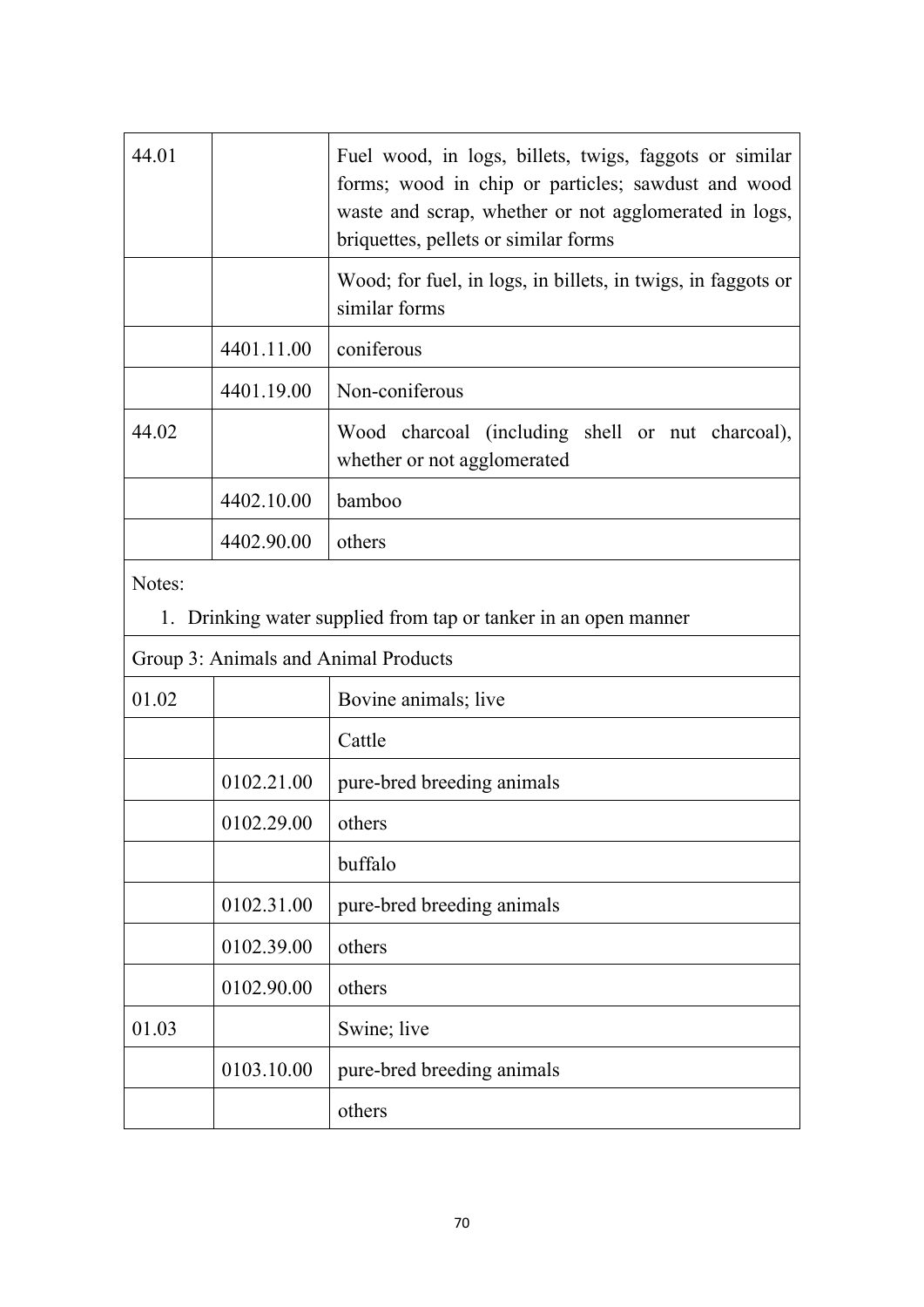|       | 0103.91.00 | weighing less than 50kg                                                                          |
|-------|------------|--------------------------------------------------------------------------------------------------|
|       | 0103.92.00 | weighing to or more than 50kg                                                                    |
| 01.04 |            | Sheep and goats; live                                                                            |
|       | 0104.10.00 | Sheep                                                                                            |
|       | 0104.20.00 | goats                                                                                            |
| 01.05 |            | Poultry; live, fowls of the species Gallus domesticus,<br>ducks, geese, turkeys and guinea fowls |
|       |            | weighing not more than 15g                                                                       |
|       | 0105.11.00 | fowls of the species Gallus domesticus                                                           |
|       | 0105.12.00 | turkeys                                                                                          |
|       | 0105.13.00 | ducks                                                                                            |
|       | 0105.14.00 | geese                                                                                            |
|       | 0105.15.00 | guinea fowls                                                                                     |
|       |            | others                                                                                           |
|       | 0105.94.00 | fowls of the species Gallus domesticus                                                           |
|       | 0105.99.00 | others                                                                                           |
| 01.06 |            | Other Animals; live                                                                              |
|       |            | Mammals                                                                                          |
|       | 0106.14.00 | rabbits and hares                                                                                |
|       | 0106.19.00 | others                                                                                           |
|       |            | <b>Birds</b>                                                                                     |
|       | 0106.33.00 | ostriches; emus (Dromaius novaehollandiae)                                                       |
|       |            | Insects                                                                                          |
|       | 0106.41.00 | <b>Bees</b>                                                                                      |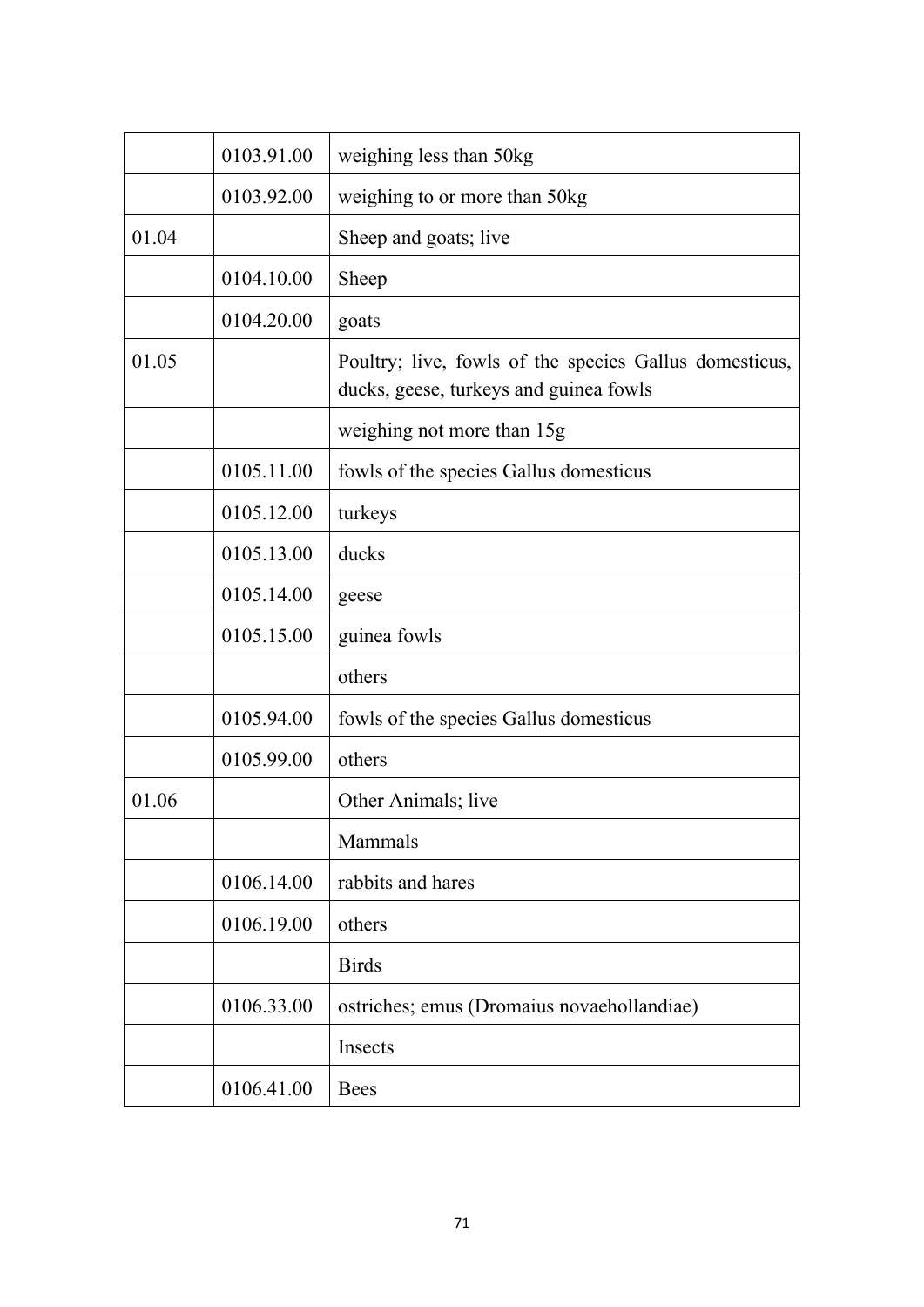|       |            | Insects                                                           |
|-------|------------|-------------------------------------------------------------------|
|       | 0106.90.00 | others                                                            |
| 02.01 |            | Meat of bovine animals; fresh or chilled                          |
|       | 0201.10.00 | carcasses and half-carcasses                                      |
|       | 0201.20.00 | Other cuts with bone in                                           |
|       | 0201.30.00 | boneless                                                          |
| 02.02 |            | Meat of bovine animals; frozen                                    |
|       | 0202.10.00 | carcasses and half-carcasses                                      |
|       | 0202.20.00 | Other cuts with bone in                                           |
|       | 0202.30.00 | boneless                                                          |
| 02.03 |            | Meat of swine; fresh, chilled or frozen                           |
|       |            | fresh or chilled                                                  |
|       | 0203.11.00 | carcasses and half-carcasses                                      |
|       | 0203.12.00 | Back shoulders and other cuts thereof, with bone in               |
|       | 0203.19.00 | others                                                            |
|       |            | carcasses and half-carcasses (frozen)                             |
|       | 0203.21.00 | carcasses and half-carcasses                                      |
|       | 0203.22.00 | Back shoulders and other cuts thereof, with bone in               |
|       | 0203.29.00 | others                                                            |
| 02.04 |            | Meat of sheep or goats; fresh, chilled or frozen                  |
|       | 0204.10.00 | Meat of sheep; fresh or chilled, carcasses and half-<br>carcasses |
|       |            | Other meat of sheep; fresh or chilled                             |
|       | 0204.21.00 | carcasses and half-carcasses                                      |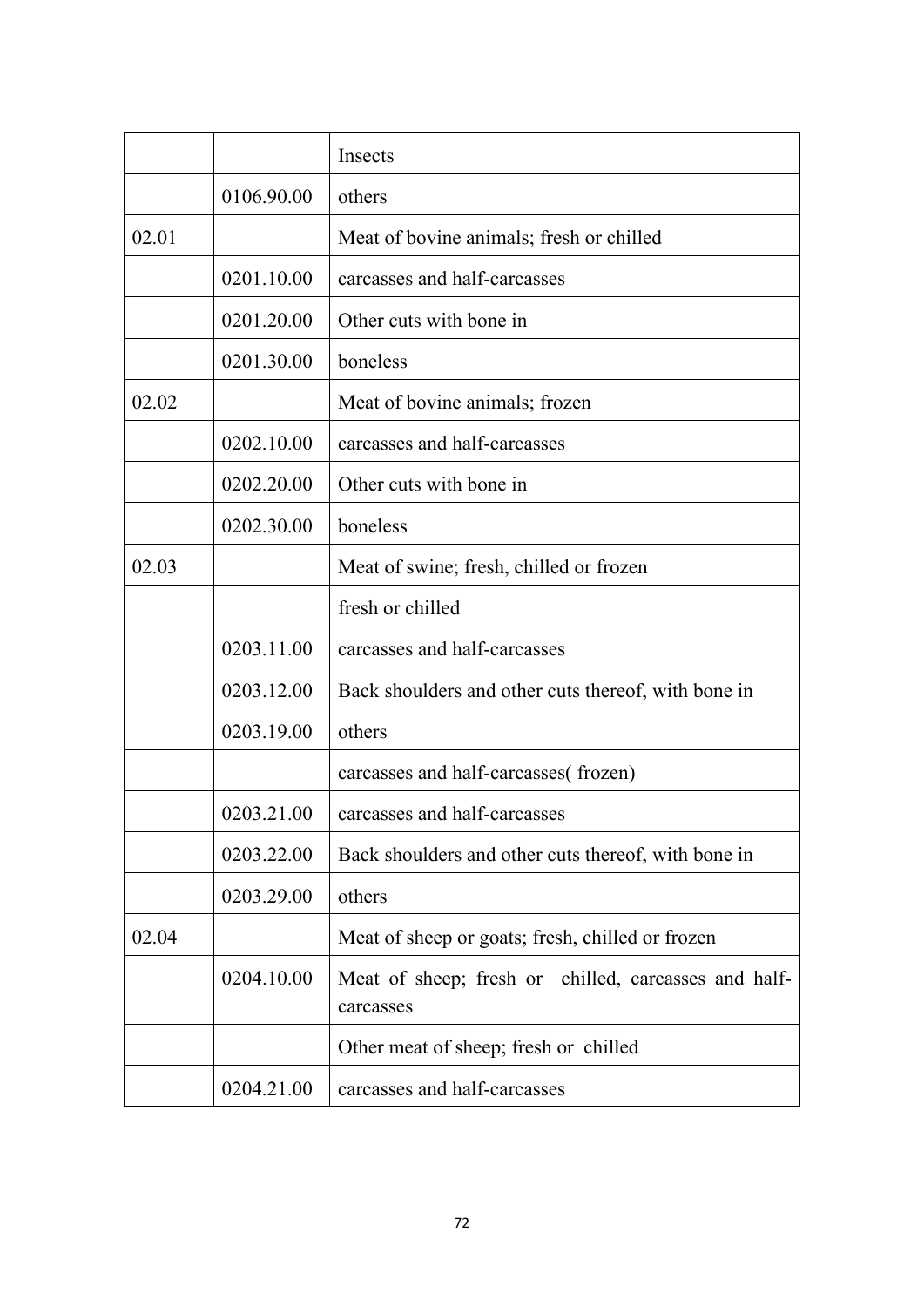|       | 0204.22.00 | other cuts thereof, with bone in                                                                                                                     |
|-------|------------|------------------------------------------------------------------------------------------------------------------------------------------------------|
|       | 0204.23.00 | boneless                                                                                                                                             |
|       | 0204.30.00 | Meat of sheep; frozen, carcasses and half-carcasses                                                                                                  |
|       |            | Other meat of sheep; frozen                                                                                                                          |
|       | 0204.41.00 | carcasses and half-carcasses                                                                                                                         |
|       | 0204.42.00 | other cuts thereof, with bone in                                                                                                                     |
|       | 0204.43.00 | boneless                                                                                                                                             |
|       | 0204.50.00 | Meat of goats                                                                                                                                        |
| 02.06 |            | Edible offal of bovine animals, swine, sheep, goats,<br>horses, asses, mules or hinnies; fresh, chilled or frozen                                    |
|       | 0206.10.00 | bovine animals; fresh and chilled                                                                                                                    |
|       |            | bovine animals; frozen                                                                                                                               |
|       | 0206.21.00 | tongue                                                                                                                                               |
|       | 0206.22.00 | liver                                                                                                                                                |
|       | 0206.29.00 | others                                                                                                                                               |
|       | 0206.30.00 | Swine; fresh or chilled                                                                                                                              |
|       |            | Swine; frozen                                                                                                                                        |
|       | 0206.41.00 | liver                                                                                                                                                |
|       | 0206.49.00 | others                                                                                                                                               |
|       | 0206.80.00 | Others; fresh or chilled                                                                                                                             |
|       | 0206.90.00 | Others; frozen                                                                                                                                       |
| 02.07 |            | Meat and edible offal of poultry; of the poultry of<br>heading no. 01.05, (i.e. fowls of the species Gallus<br>domesticus), fresh, chilled or frozen |
|       |            | of fowls of the species Gallus domesticus                                                                                                            |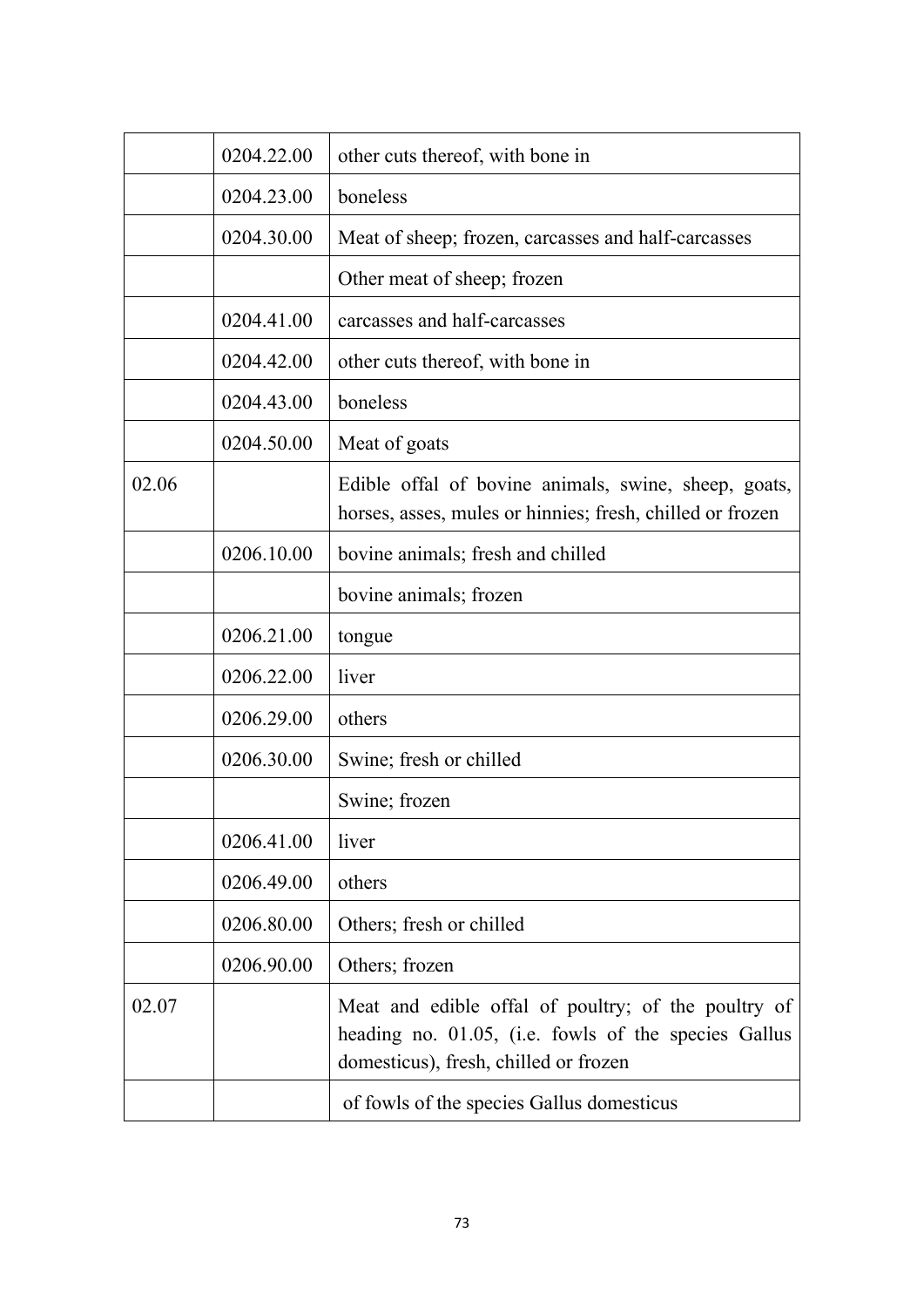|       | 0207.11.00 | not cut in pieces, fresh or chilled                      |
|-------|------------|----------------------------------------------------------|
|       | 0207.12.00 | not cut in pieces, frozen                                |
|       | 0207.13.00 | Cuts and offal, fresh or chilled                         |
|       | 0207.14.00 | Cuts and offal, frozen                                   |
|       |            | of turkeys                                               |
|       | 0207.24.00 | not cut in pieces, fresh or chilled                      |
|       | 0207.25.00 | not cut in pieces, frozen                                |
|       | 0207.26.00 | Cuts and offal, fresh or chilled                         |
|       | 0207.27.00 | Cuts and offal, frozen                                   |
|       |            | of ducks                                                 |
|       | 0207.41.00 | not cut in pieces, fresh or chilled                      |
|       | 0207.42.00 | not cut in pieces, frozen                                |
|       | 0207.43.00 | fatty livers (foie gras), fresh or chilled               |
|       | 0207.44.00 | cuts and offal, excluding fatty livers, fresh or chilled |
|       | 0207.45.00 | Others; frozen                                           |
|       |            | of geese                                                 |
|       | 0207.51.00 | not cut in pieces, fresh or chilled                      |
|       | 0207.52.00 | not cut in pieces, frozen                                |
|       | 0207.53.00 | fatty livers (foie gras), fresh or chilled               |
|       | 0207.54.00 | cuts and offal, excluding fatty livers, fresh or chilled |
|       | 0207.55.00 | Others; frozen                                           |
|       | 0207.60.00 | of guinea fowls                                          |
| 03.01 |            | Fish; live                                               |
|       |            | Ornamental fish                                          |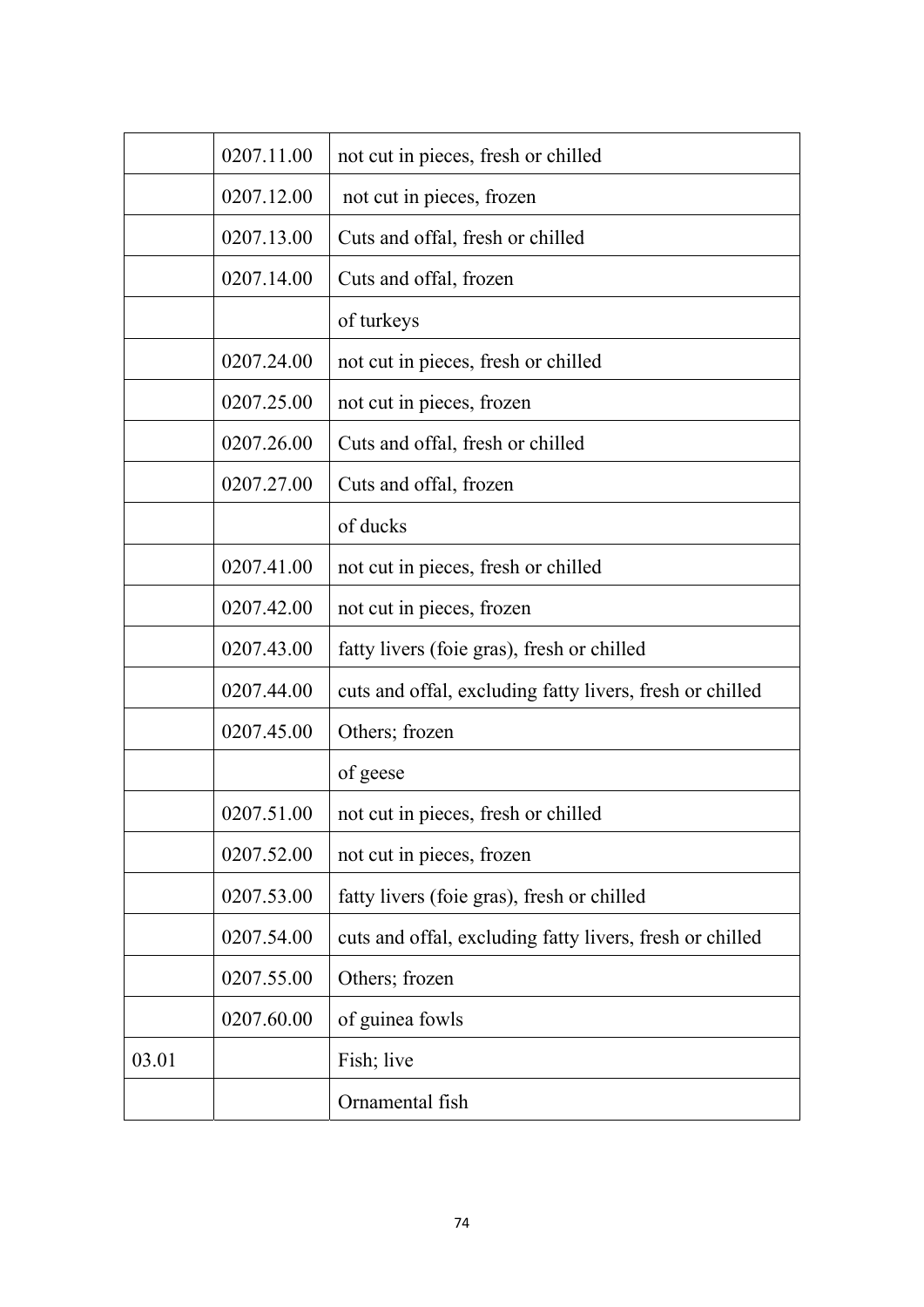|       | 0301.11.00 | freshwater                                                                                                                                                                                                                                 |
|-------|------------|--------------------------------------------------------------------------------------------------------------------------------------------------------------------------------------------------------------------------------------------|
|       | 0301.19.00 | others                                                                                                                                                                                                                                     |
|       |            | Other Fish; live                                                                                                                                                                                                                           |
|       | 0301.91.00 | (Salmo trutta,<br>Oncorhynchus<br>trout<br>mykiss,<br>Oncorhynchus clarki, Oncorhynchus<br>aguabonita,<br>Oncorhynchus gilae, Oncorhynchus<br>apache<br>and<br>Oncorhynchus chrysogaster)                                                  |
|       | 0301.92.00 | eels (Anguilla spp.)                                                                                                                                                                                                                       |
|       | 0301.93.00 | carp (Cyprinus spp., Carassius spp., Ctenopharyngodon<br>idellus, Hypophthalmichthys spp., Cirrhinus<br>spp.,<br>Mylopharyngodon piceus, Catla catla, Labeo spp.,<br>hasselti, Leptobarbus<br>Osteochilus<br>hoeveni,<br>Megalobrama spp.) |
|       | 0301.94.00 | Atlantic and Pacific bluefin tunas (Thunnus thynnus,<br>Thunnus orientalis)                                                                                                                                                                |
|       | 0301.95.00 | southern bluefin tunas (Thunnus maccoyii)                                                                                                                                                                                                  |
|       | 0301.99.00 | Others                                                                                                                                                                                                                                     |
| 03.02 |            | Fish; fresh or chilled, excluding fish fillets and other<br>fish meat of heading 03.04                                                                                                                                                     |
|       |            | Fish excluding fillets, fish meat of 0304, and edible fish<br>offal of 0302.9                                                                                                                                                              |
|       | 0302.11.00 | trutta,<br>Oncorhynchus<br>mykiss,<br>(Salmo<br>trout<br>clarki,<br>aguabonita,<br>Oncorhynchus<br>Oncorhynchus<br>Oncorhynchus<br>gilae, Oncorhynchus<br>apache<br>and<br>Oncorhynchus chrysogaster)                                      |
|       | 0302.13.00 | Pacific salmon (Oncorhynchus nerka, Oncorhynchus<br>gorbuscha,<br>Oncorhynchus<br>Oncorhynchus<br>keta,<br>tschawytscha, Oncorhynchus kisutch, Oncorhynchus<br>masou, Oncorhynchus rhodurus)                                               |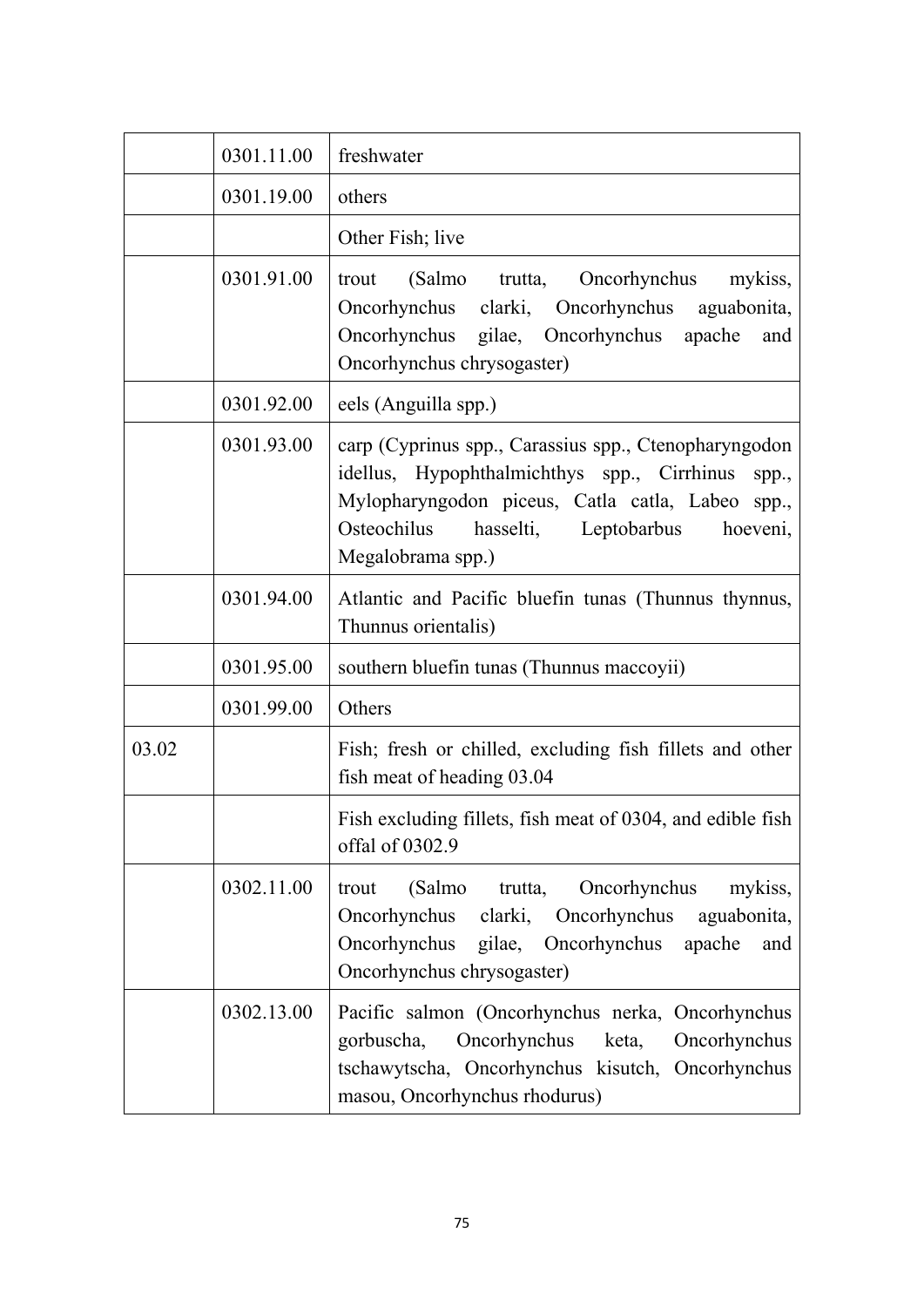| 0302.14.00 | Atlantic salmon (Salmo salar) and Danube salmon<br>(Hucho hucho)                                                                                                                                                                                                                                                                                                                                                                                                                                                                                      |
|------------|-------------------------------------------------------------------------------------------------------------------------------------------------------------------------------------------------------------------------------------------------------------------------------------------------------------------------------------------------------------------------------------------------------------------------------------------------------------------------------------------------------------------------------------------------------|
| 0302.19.00 | Others                                                                                                                                                                                                                                                                                                                                                                                                                                                                                                                                                |
|            | flat fish (plaice (Pleuronectes platessa), sole (Solea<br>salmonidae, turbots<br>(Psetta<br>maxima,<br>spp.),<br>Scophthalmidae) and in item no. 0302.1, excluding<br>fillets, fish meat of 0304, and edible fish offal of<br>subheadings 0302.91 to 0302.99                                                                                                                                                                                                                                                                                          |
| 0302.21.00 | Halibut                                                                                                                                                                                                                                                                                                                                                                                                                                                                                                                                               |
| 0302.22.00 | Plaice                                                                                                                                                                                                                                                                                                                                                                                                                                                                                                                                                |
| 0302.23.00 | Sole                                                                                                                                                                                                                                                                                                                                                                                                                                                                                                                                                  |
| 0302.24.00 | turbots (Psetta maxima)                                                                                                                                                                                                                                                                                                                                                                                                                                                                                                                               |
| 0302.29.00 | Others                                                                                                                                                                                                                                                                                                                                                                                                                                                                                                                                                |
|            | tunas (Thunnus albacores, skipjack or stripe-bellied<br>bonito), excluding fillets,, and edible fish offal of<br>subheadings 0302.91 to 0302.99                                                                                                                                                                                                                                                                                                                                                                                                       |
| 0302.31.00 | albacore or longfinned tunas                                                                                                                                                                                                                                                                                                                                                                                                                                                                                                                          |
| 0302.32.00 | yellowfin tunas                                                                                                                                                                                                                                                                                                                                                                                                                                                                                                                                       |
| 0302.39.00 | Others                                                                                                                                                                                                                                                                                                                                                                                                                                                                                                                                                |
|            | herrings (Clupea harengus, Clupea pallasii), anchovies<br>(Engraulis spp.), sardines (Sardina pilchardus,<br>Sardinops spp.), sardinella (Sardinella spp.), brisling or<br>(Sprattus sprattus), mackerel (Scomber<br>sprats<br>scombrus, Scomber australasicus, Scomber japonicus),<br>jack and horse mackerel (Trachurus spp.), cobia<br>(Rachycentron canadum), swordfish (Xiphias gladius),<br>(Gadus<br>morhua, Gadus<br>cod<br>ogac,<br>Gadus<br>macrocephalus),<br>haddock<br>(Melanogrammus<br>aeglefinus), coalfish (Pollachius virens), hake |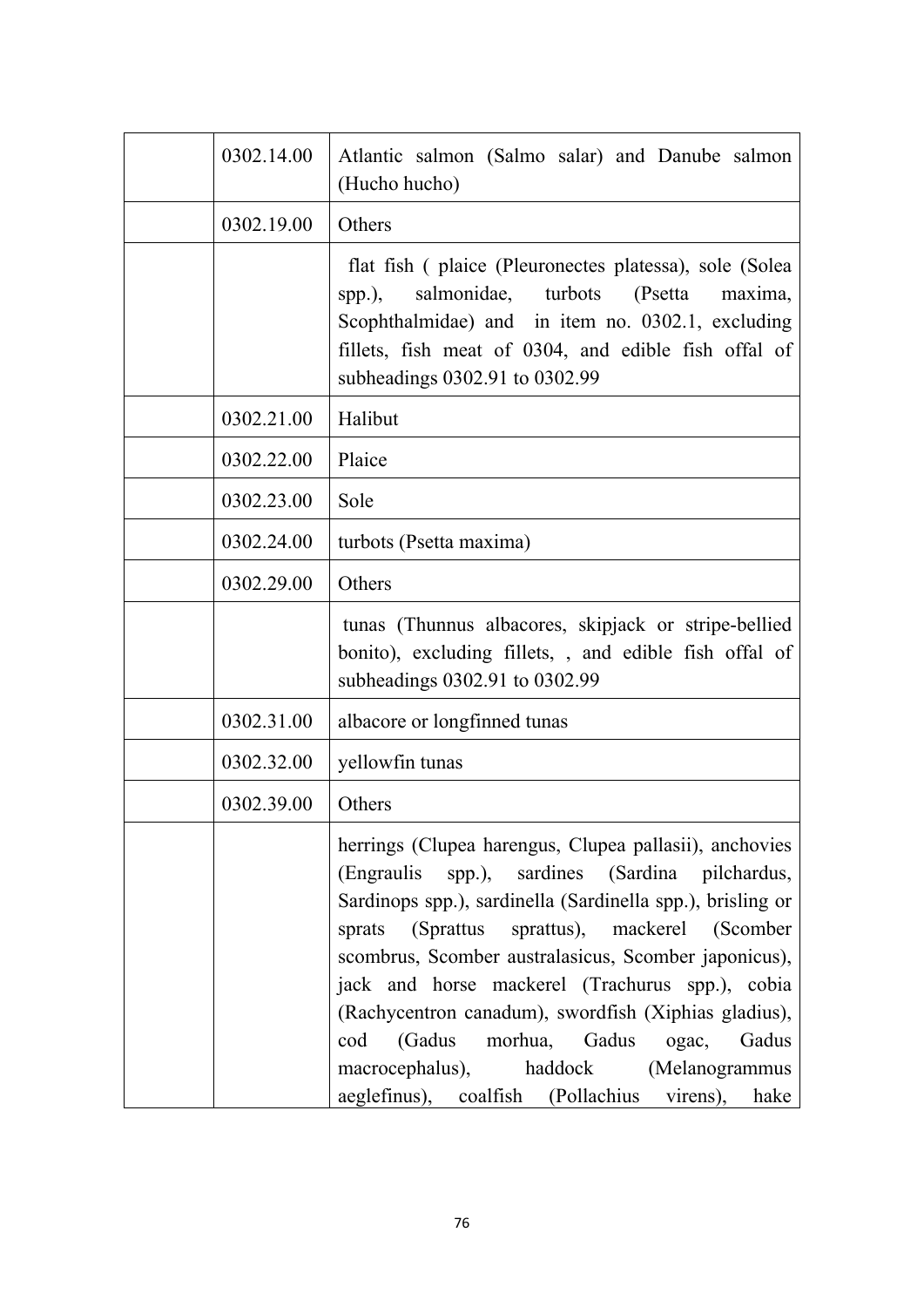|            | (Merluccius spp., Urophycis spp.), Alaska pollack<br>(Theragra)<br>chalcogramma), blue<br>whitings<br>(Micromesistius poutassou, Micromesistius australis),<br>tilapias (Oreochromis spp.), catfish (Pangasius spp.,<br>Silurus spp., Clarias spp., Ictalurus spp.), arp (as<br>specified by the WCO.), eels (Anguilla spp.), Nile<br>perch (Lates niloticus) and snakeheads (Channa spp.),<br>dogfish and other sharks, rays and skates (Rajidae),<br>toothfish (Dissostichus spp.), seabass (Dicentrarchus<br>spp.), seabream (Sparidae), excluding fillets, and edible<br>fish offal of subheadings 0302.91 to 0302.99 |
|------------|---------------------------------------------------------------------------------------------------------------------------------------------------------------------------------------------------------------------------------------------------------------------------------------------------------------------------------------------------------------------------------------------------------------------------------------------------------------------------------------------------------------------------------------------------------------------------------------------------------------------------|
| 0302.41.00 | herrings (Clupea harengus, Clupea pallasii)                                                                                                                                                                                                                                                                                                                                                                                                                                                                                                                                                                               |
| 0302.42.00 | anchovies (Engraulis spp.)                                                                                                                                                                                                                                                                                                                                                                                                                                                                                                                                                                                                |
| 0302.43.00 | sardines (Sardina pilchardus, Sardinops spp.), sardinella<br>(Sardinella spp.), brisling or sprats (Sprattus sprattus)                                                                                                                                                                                                                                                                                                                                                                                                                                                                                                    |
| 0302.44.00 | mackerel (Scomber scombrus, Scomber australasicus,<br>Scomber japonicus)                                                                                                                                                                                                                                                                                                                                                                                                                                                                                                                                                  |
| 0302.45.00 | jack and horse mackerel (Trachurus spp.)                                                                                                                                                                                                                                                                                                                                                                                                                                                                                                                                                                                  |
| 0302.46.00 | cobia (Rachycentron canadum)                                                                                                                                                                                                                                                                                                                                                                                                                                                                                                                                                                                              |
| 0302.47.00 | swordfish (Xiphias gladius)                                                                                                                                                                                                                                                                                                                                                                                                                                                                                                                                                                                               |
| 0302.49.00 | Others                                                                                                                                                                                                                                                                                                                                                                                                                                                                                                                                                                                                                    |
|            | (Gadus morhua, Gadus<br>Gadus<br>cod<br>ogac,<br>macrocephalus),<br>haddock<br>(Melanogrammus<br>aeglefinus), coalfish (Pollachius<br>virens),<br>hake<br>(Merluccius spp., Urophycis spp.), excluding fillets,<br>and edible fish offal of subheadings 0302.91 to 0302.99                                                                                                                                                                                                                                                                                                                                                |
| 0302.51.00 | (Gadus<br>morhua,<br>Gadus<br>cod<br>Gadus<br>ogac,<br>macrocephalus)                                                                                                                                                                                                                                                                                                                                                                                                                                                                                                                                                     |
| 0302.52.00 | haddock (Melanogrammus aeglefinus)                                                                                                                                                                                                                                                                                                                                                                                                                                                                                                                                                                                        |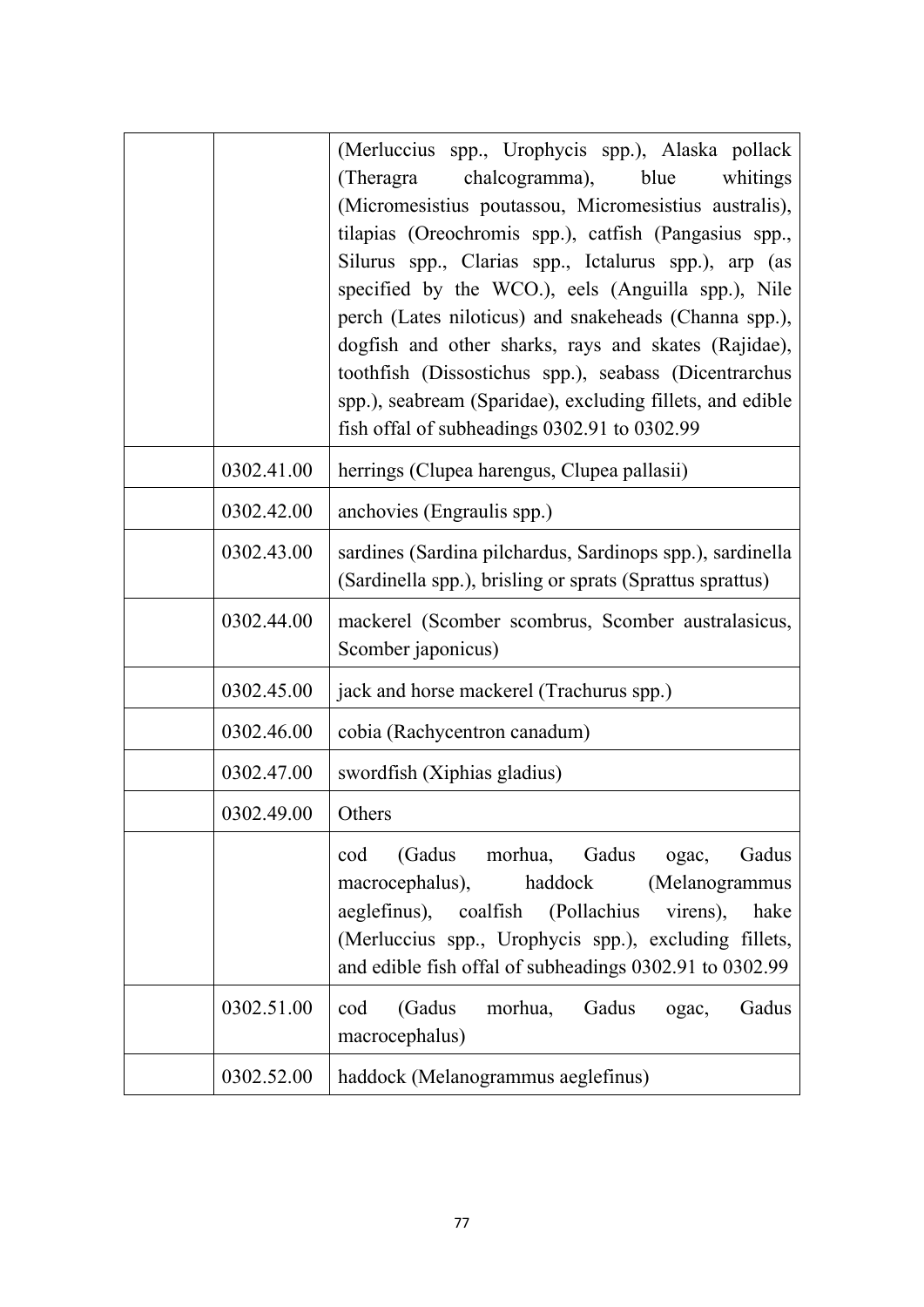| 0302.53.00 | coalfish (Pollachius virens                                                                                                                                                                                                                                                                                                                                                                                                                                |
|------------|------------------------------------------------------------------------------------------------------------------------------------------------------------------------------------------------------------------------------------------------------------------------------------------------------------------------------------------------------------------------------------------------------------------------------------------------------------|
| 0302.54.00 | hake (Merluccius spp., Urophycis spp.)                                                                                                                                                                                                                                                                                                                                                                                                                     |
| 0302.55.00 | Alaska pollack (Theragra chalcogramma)                                                                                                                                                                                                                                                                                                                                                                                                                     |
| 0302.56.00 | whitings<br>(Micromesistius<br>blue<br>poutassou,<br>Micromesistius australis)                                                                                                                                                                                                                                                                                                                                                                             |
| 0302.59.00 | Others                                                                                                                                                                                                                                                                                                                                                                                                                                                     |
|            | tilapias (Oreochromis spp.), catfish (Pangasius spp.,<br>Silurus spp., Clarias spp., Ictalurus spp.), Carp (as<br>specified by the WCO.), eels (Anguilla spp.), Nile<br>perch (Lates niloticus) and snakeheads (Channa spp.),<br>dogfish and other sharks, rays and skates (Rajidae),<br>toothfish (Dissostichus spp.), seabass (Dicentrarchus<br>spp.), seabream (Sparidae), excluding fillets and edible<br>fish offal of subheadings 0302.91 to 0302.99 |
| 0302.71.00 | tilapias (Oreochromis spp.)                                                                                                                                                                                                                                                                                                                                                                                                                                |
| 0302.72.00 | catfish (Pangasius spp., Silurus spp., Clarias spp.,<br>Ictalurus spp.)                                                                                                                                                                                                                                                                                                                                                                                    |
| 0302.73.00 | Carp (as specified by the WCO.)                                                                                                                                                                                                                                                                                                                                                                                                                            |
| 0302.74.00 | eels (Anguilla spp.)                                                                                                                                                                                                                                                                                                                                                                                                                                       |
| 0302.79.00 | Others                                                                                                                                                                                                                                                                                                                                                                                                                                                     |
|            | Other fish excluding fillets and edible fish offal of<br>subheadings 0302.91 to 0302.99                                                                                                                                                                                                                                                                                                                                                                    |
| 0302.81.00 | dogfish and other sharks                                                                                                                                                                                                                                                                                                                                                                                                                                   |
| 0302.82.00 | rays and skates (Rajidae),                                                                                                                                                                                                                                                                                                                                                                                                                                 |
| 0302.83.00 | toothfish (Dissostichus spp.                                                                                                                                                                                                                                                                                                                                                                                                                               |
| 0302.84.00 | seabass (Dicentrarchus spp.)                                                                                                                                                                                                                                                                                                                                                                                                                               |
| 0302.85.00 | seabream (Sparidae)                                                                                                                                                                                                                                                                                                                                                                                                                                        |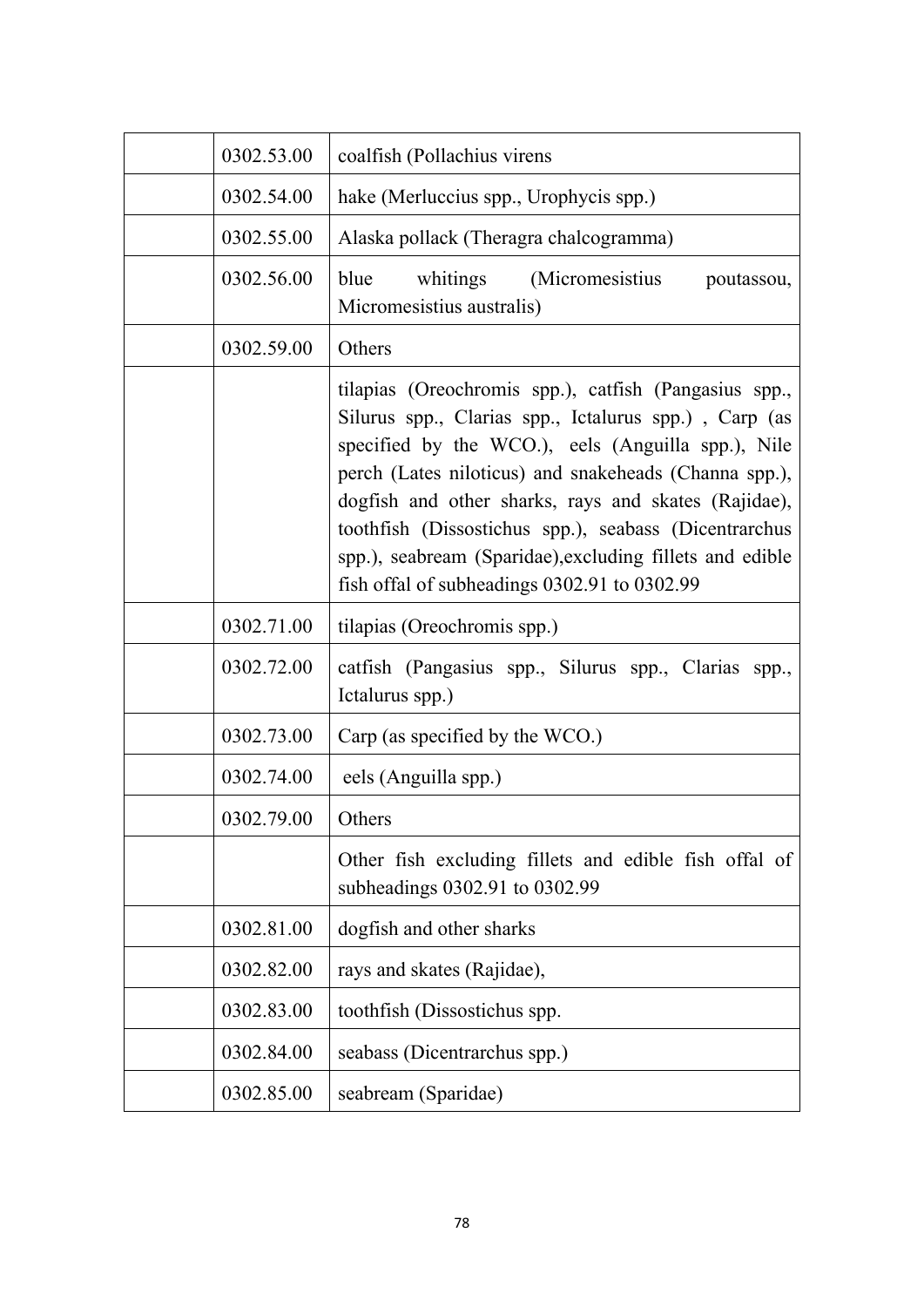|       | 0302.89.00 | Others                                                                                                                                                                                                                                                                                                                                                                                                                                                                                                                                                                                                                                                                                                                                                |
|-------|------------|-------------------------------------------------------------------------------------------------------------------------------------------------------------------------------------------------------------------------------------------------------------------------------------------------------------------------------------------------------------------------------------------------------------------------------------------------------------------------------------------------------------------------------------------------------------------------------------------------------------------------------------------------------------------------------------------------------------------------------------------------------|
| 03.03 |            | Fish; frozen, excluding fish fillets and other fish meat<br>of heading 0304                                                                                                                                                                                                                                                                                                                                                                                                                                                                                                                                                                                                                                                                           |
|       |            | Salmonidide, excluding fillets, fish meat and edible fish<br>offal of subheadings 0303.91 to 0303.99                                                                                                                                                                                                                                                                                                                                                                                                                                                                                                                                                                                                                                                  |
|       | 0303.11.00 | sockeye salmon (red salmon) (Oncorhynchus nerka)                                                                                                                                                                                                                                                                                                                                                                                                                                                                                                                                                                                                                                                                                                      |
|       | 0303.12.00 | Pacific<br>salmon<br>(Oncorhynchus<br>gorbuscha/keta/tschawytscha/ kisutch/masou/rhodurus)<br>other than sockeye salmon (Oncorhynchus nerka)                                                                                                                                                                                                                                                                                                                                                                                                                                                                                                                                                                                                          |
|       | 0303.13.00 | Atlantic salmon (Salmo salar) and Danube salmon<br>(Hucho hucho)                                                                                                                                                                                                                                                                                                                                                                                                                                                                                                                                                                                                                                                                                      |
|       | 0303.14.00 | (Salmo trutta, Oncorhynchus<br>mykiss,<br>trout<br>Oncorhynchus clarki, Oncorhynchus aguabonita,<br>Oncorhynchus gilae, Oncorhynchus<br>apache<br>and<br>Oncorhynchus chrysogaster)                                                                                                                                                                                                                                                                                                                                                                                                                                                                                                                                                                   |
|       | 0303.19.00 | Others                                                                                                                                                                                                                                                                                                                                                                                                                                                                                                                                                                                                                                                                                                                                                |
|       |            | tilapias (Oreochromis spp.), atfish (Pangasius<br>spp.,<br>Silurus spp., Clarias spp., Ictalurus spp.),<br>carp<br>(Cyprinus spp., Carassius spp., Ctenopharyngodon<br>idellus, Hypophthalmichthys spp., Cirrhinus<br>spp.,<br>Mylopharyngodon piceus, Catla catla, Labeo<br>spp.,<br>hasselti, Leptobarbus hoeveni,<br>Osteochilus<br>Megalobrama spp.), eels (Anguilla spp.), Nile perch<br>(Lates niloticus) and snakeheads (Channa spp.), halibut<br>(Reinhardtius hippoglossoides, Hippoglossus<br>hippoglossus, Hippoglossus stenolepis), plaice<br>(Pleuronectes platessa), sole (Solea spp.), turbots<br>(Psetta maxima, Scophthalmidae), excluding fillets, fish<br>meat of 0304, and edible fish offal of subheadings<br>0303.91 to 0303.99 |
|       | 0303.23.00 | tilapias (Oreochromis spp.)                                                                                                                                                                                                                                                                                                                                                                                                                                                                                                                                                                                                                                                                                                                           |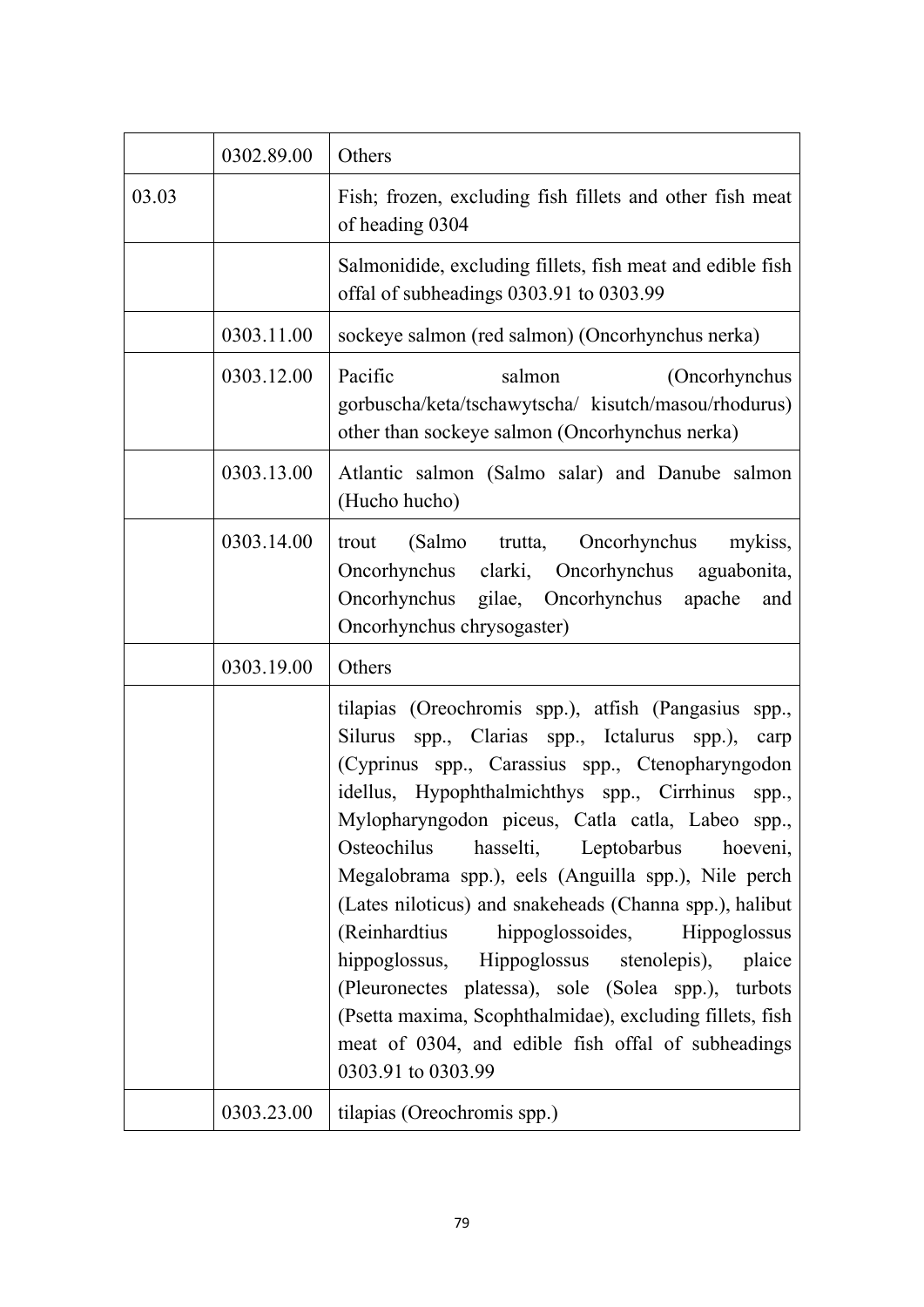| 0303.24.00 | catfish (Pangasius spp., Silurus spp., Clarias spp.,<br>Ictalurus spp.)                                                                                                                                                                                                                                   |
|------------|-----------------------------------------------------------------------------------------------------------------------------------------------------------------------------------------------------------------------------------------------------------------------------------------------------------|
| 0303.25.00 | (Cyprinus spp.,<br>carp<br>Carassius<br>spp.,<br>Ctenopharyngodon idellus, Hypophthalmichthys spp.,<br>Cirrhinus spp., Mylopharyngodon piceus, Catla catla,<br>Labeo spp., Osteochilus hasselti, Leptobarbus hoeveni,<br>Megalobrama spp.)                                                                |
| 0303.26.00 | eels (Anguilla spp.)                                                                                                                                                                                                                                                                                      |
| 0303.29.00 | Others                                                                                                                                                                                                                                                                                                    |
|            | Nile perch (Lates niloticus) and snakeheads (Channa<br>halibut<br>(Reinhardtius hippoglossoides,<br>spp.),<br>Hippoglossus hippoglossus, Hippoglossus stenolepis),<br>plaice (Pleuronectes platessa), sole (Solea spp.),<br>excluding fillets, and edible fish offal of subheadings<br>0303.91 to 0303.99 |
| 0303.31.00 | halibut                                                                                                                                                                                                                                                                                                   |
| 0303.32.00 | Plaice                                                                                                                                                                                                                                                                                                    |
| 0303.33.00 | Sole                                                                                                                                                                                                                                                                                                      |
| 0303.34.00 | Turbots (Psetta maxima)                                                                                                                                                                                                                                                                                   |
| 0303.39.00 | Others                                                                                                                                                                                                                                                                                                    |
|            | tunas (Thunnus alalunga), skipjack or stripe-bellied<br>bonito, bigeye tunas (Thunnus obesus), excluding fillets<br>and edible fish offal of subheadings 0303.91 to 0303.99                                                                                                                               |
| 0303.41.00 | albacore or longfinned tunas (Thunnus alalunga)                                                                                                                                                                                                                                                           |
| 0303.42.00 | yellowfin tunas (Thunnus albacares)                                                                                                                                                                                                                                                                       |
| 0303.43.00 | skipjack or stripe-bellied bonito                                                                                                                                                                                                                                                                         |
| 0303.44.00 | bigeye tunas (Thunnus obesus)                                                                                                                                                                                                                                                                             |
| 0303.45.00 | Atlantic and Pacific bluefin tunas (Thunnus thynnus,                                                                                                                                                                                                                                                      |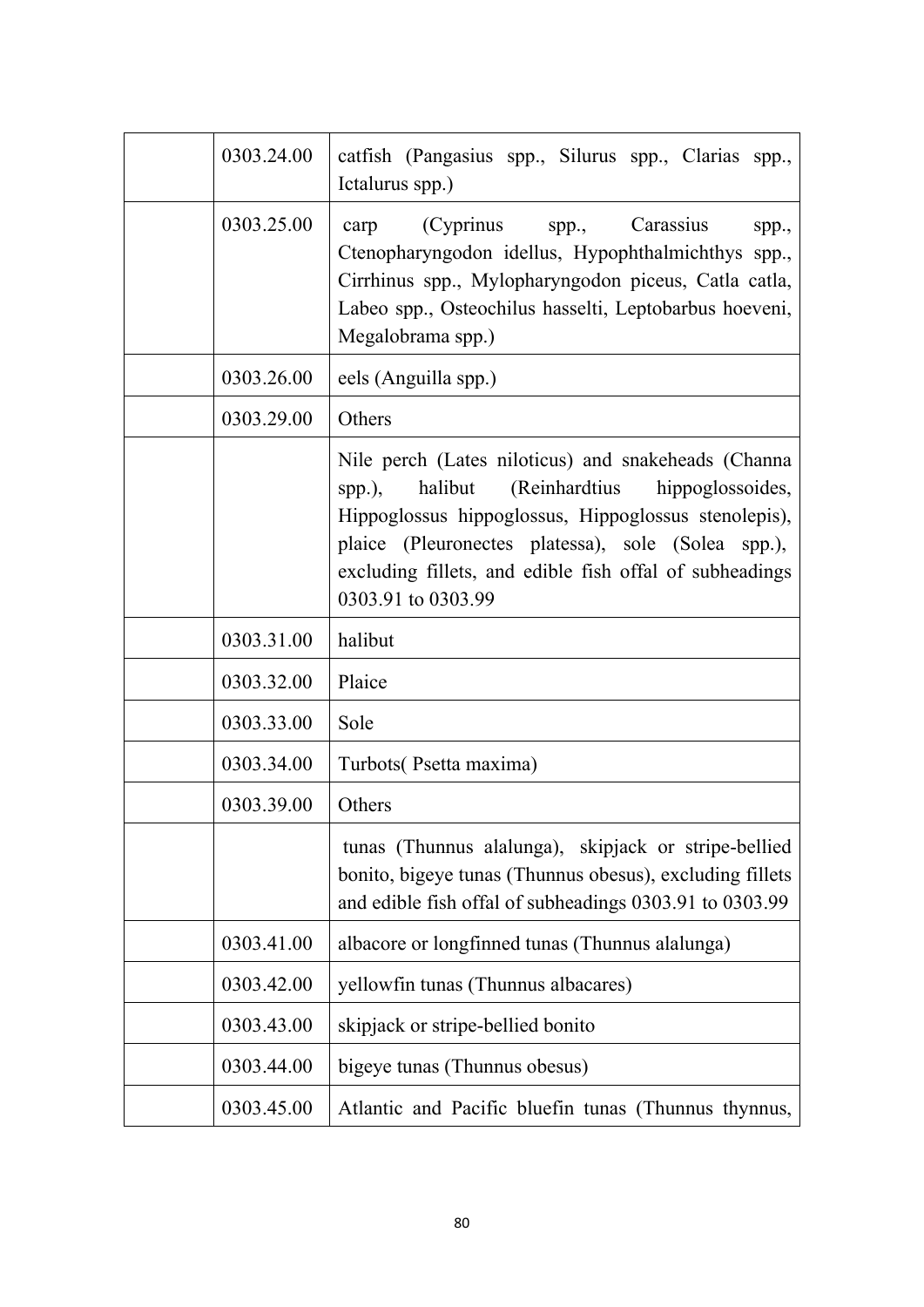|            | Thunnus orientalis)                                                                                                                                                                                                                                                                                                                                                                                                                                                                                                                                                                                                                                                                                                                                                                  |
|------------|--------------------------------------------------------------------------------------------------------------------------------------------------------------------------------------------------------------------------------------------------------------------------------------------------------------------------------------------------------------------------------------------------------------------------------------------------------------------------------------------------------------------------------------------------------------------------------------------------------------------------------------------------------------------------------------------------------------------------------------------------------------------------------------|
| 0303.46.00 | southern bluefin tunas (Thunnus maccoyii)                                                                                                                                                                                                                                                                                                                                                                                                                                                                                                                                                                                                                                                                                                                                            |
| 0303.49.00 | Others                                                                                                                                                                                                                                                                                                                                                                                                                                                                                                                                                                                                                                                                                                                                                                               |
|            | herrings (Clupea harengus, Clupea pallasii), sardines<br>(Sardina pilchardus, Sardinops spp.), sardinella<br>(Sardinella spp.), brisling or sprats (Sprattus sprattus),<br>mackerel (Scomber scombrus, Scomber australasicus,<br>Scomber japonicus), indian mackerels( Rastrelliger<br>spp.), seerfishes (Scomberomorus spp.) jack and horse<br>mackerel (Trachurus spp.), jacks, crevalles (Carnaz<br>spp), cobia (Rachycentron canadum), silver pomfrets (<br>Pampus spp.), pacific saury (Cololabis saira), scads (<br>Decapterus spp), capelin (mallotus villosus) swordfish<br>(Xiphias gladius) kawaka (Ethynus affins), bonitos (<br>spp.), marlines, sailfishes, spearfish<br>sarda<br>Istiophoridae) excluding edible fish<br>offal<br>of<br>subheadings 0303.91 to 0303.99 |
| 0303.51.00 | herrings (Clupea harengus, Clupea pallasii)                                                                                                                                                                                                                                                                                                                                                                                                                                                                                                                                                                                                                                                                                                                                          |
| 0303.53.00 | sardines (Sardina pilchardus, Sardinops spp.), sardinella<br>(Sardinella spp.), brisling or sprats (Sprattus sprattus)                                                                                                                                                                                                                                                                                                                                                                                                                                                                                                                                                                                                                                                               |
| 0303.54.00 | mackerel (Scomber scombrus, Scomber australasicus,<br>Scomber japonicus)                                                                                                                                                                                                                                                                                                                                                                                                                                                                                                                                                                                                                                                                                                             |
| 0303.55.00 | jack and horse mackerel (Trachurus spp.)                                                                                                                                                                                                                                                                                                                                                                                                                                                                                                                                                                                                                                                                                                                                             |
| 0303.56.00 | cobia (Rachycentron canadum)                                                                                                                                                                                                                                                                                                                                                                                                                                                                                                                                                                                                                                                                                                                                                         |
| 0303.57.00 | swordfish (Xiphias gladius)                                                                                                                                                                                                                                                                                                                                                                                                                                                                                                                                                                                                                                                                                                                                                          |
| 0303.59.00 | Others                                                                                                                                                                                                                                                                                                                                                                                                                                                                                                                                                                                                                                                                                                                                                                               |
|            | of<br>Fish<br>families<br>the<br>Bregmacerotidae, Euclichthyidae, Gadidae, Macrouridae,<br>Melaninidae, Merlucciidae, Moridae<br>and<br>Muraenolepididae, excluding edible fish<br>offal<br>of                                                                                                                                                                                                                                                                                                                                                                                                                                                                                                                                                                                       |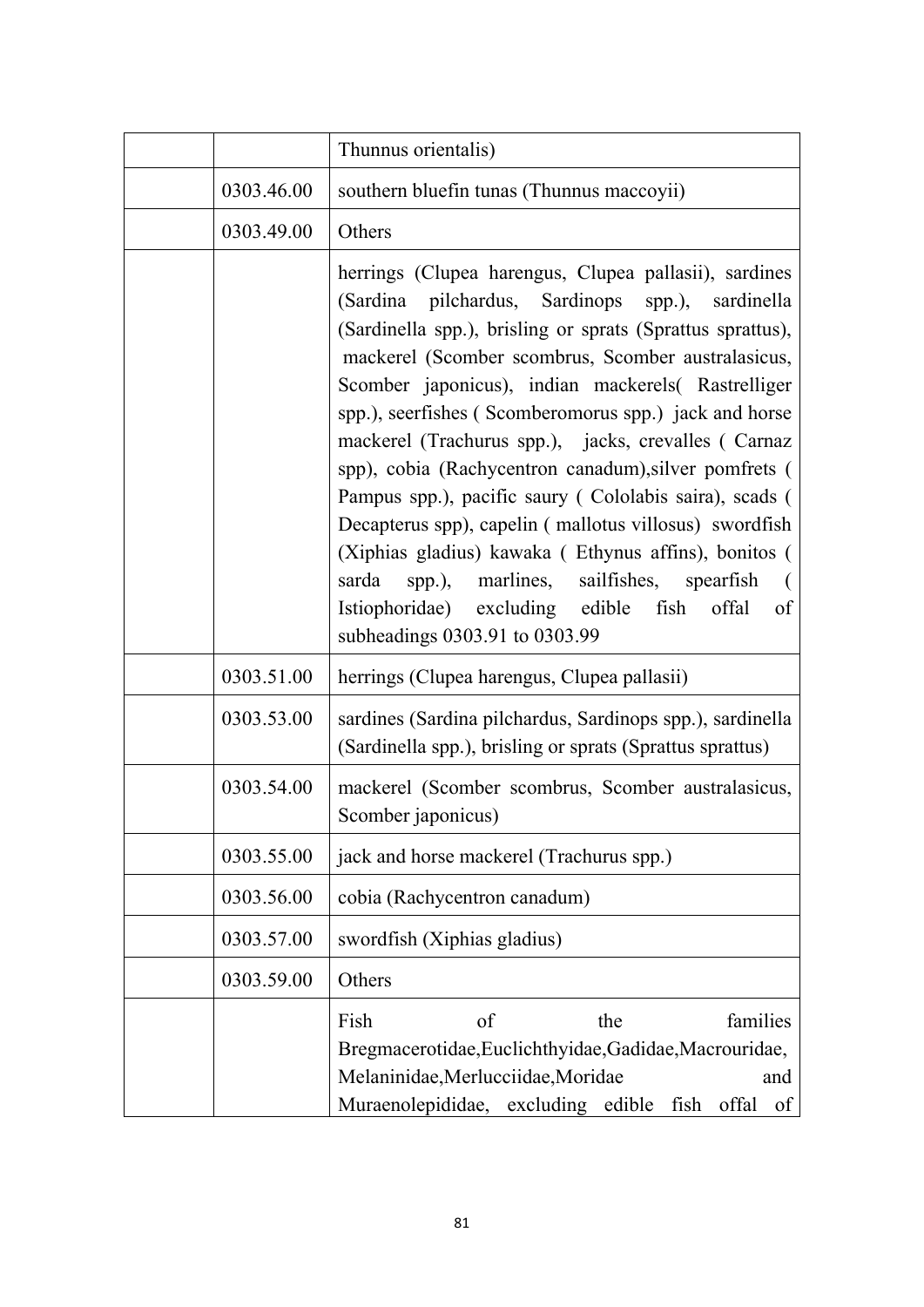|       |            | subheadings 0303.91 to 0303.99                                                                                                                                                  |
|-------|------------|---------------------------------------------------------------------------------------------------------------------------------------------------------------------------------|
|       | 0303.63.00 | (Gadus<br>Gadus<br>cod<br>morhua,<br>Gadus<br>ogac,<br>macrocephalus)                                                                                                           |
|       | 0303.64.00 | haddock (Melanogrammus aeglefinus)                                                                                                                                              |
|       | 0303.65.00 | coalfish (Pollachius virens)                                                                                                                                                    |
|       | 0303.66.00 | hake (Merluccius spp., Urophycis spp.)                                                                                                                                          |
|       | 0303.67.00 | Alaska pollack (Theraga chalcogramma)                                                                                                                                           |
|       | 0303.68.00 | whitings<br>blue<br>(Micromesistius)<br>poutassou,<br>Micromesistius australis)                                                                                                 |
|       | 0303.69.00 | Others                                                                                                                                                                          |
|       |            | fish offal of Other fish of subheadings<br>edible<br>0303.91.00 to 0303.99.00                                                                                                   |
|       | 0303.81.00 | dogfish and other sharks                                                                                                                                                        |
|       | 0303.82.00 | rays and skates (Rajidae)                                                                                                                                                       |
|       | 0303.83.00 | toothfish (Dissostichus spp.)                                                                                                                                                   |
|       | 0303.84.00 | seabass (Dicentrarchus spp.)                                                                                                                                                    |
|       | 0303.89.00 | Others                                                                                                                                                                          |
| 03.05 |            | Fish, dried, salted or in brine; smoked fish, whether or<br>not cooked before or during the smoking process;<br>flours, meals and pellets of fish, fit for human<br>consumption |
|       |            | Fish; dried, whether or not salted but not smoked, other<br>than edible fish offal                                                                                              |
|       | 27         |                                                                                                                                                                                 |
| 03.07 |            | Molluscs; whether in shell or not, live, fresh, chilled,<br>frozen, dried, salted or in brine; smoked molluscs,                                                                 |

 $\overline{^{27}}$  Deleted by the Financial Act, 2021.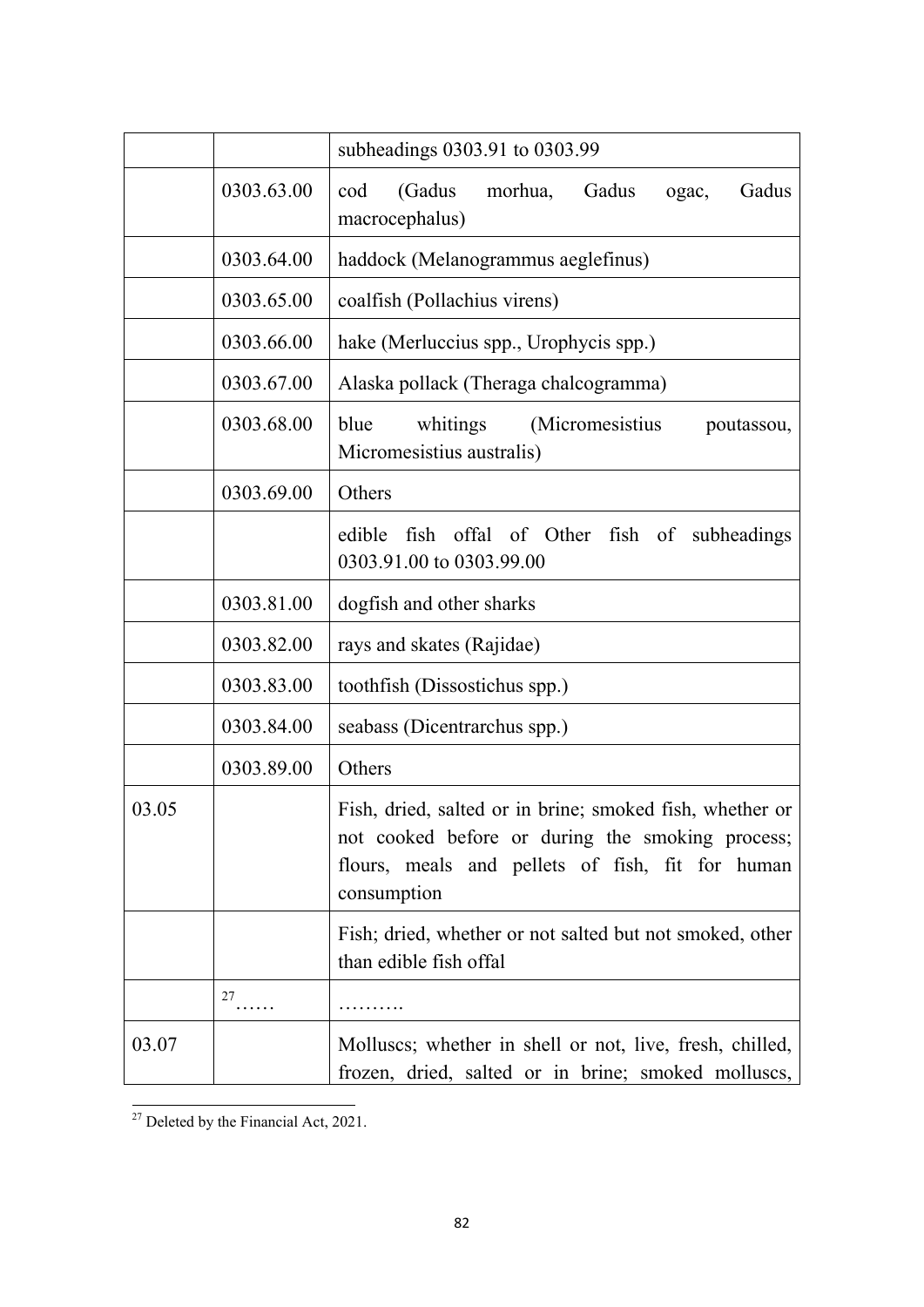|       |                                 | whether in shell or not, cooked or not before or during<br>the smoking process; flours, meals and pellets of<br>molluscs, fit for human consumption            |
|-------|---------------------------------|----------------------------------------------------------------------------------------------------------------------------------------------------------------|
|       |                                 | cuttle fish and squid                                                                                                                                          |
|       | 0307.42.00                      | live, fresh or chilled                                                                                                                                         |
|       | 0307.49.00                      | Others                                                                                                                                                         |
| 04.01 |                                 | Milk and cream; not concentrated, not containing added<br>sugar or other sweetening matter                                                                     |
|       | 0401.10.00                      | milk and cream, not concentrated, not containing added<br>sugar or other sweetening matter, of a fat content, by<br>weight, not exceeding 1%                   |
|       | 0401.20.00                      | milk and cream, not concentrated, not containing added<br>sugar or other sweetening matter, of a fat content, by<br>weight, exceeding 1% but not exceeding 6%  |
|       | 0401.40.00                      | milk and cream, not concentrated, not containing added<br>sugar or other sweetening matter, of a fat content, by<br>weight, exceeding 6% but not exceeding 10% |
|       | 0401.50.00                      | of a fat content, by weight, exceeding 10%                                                                                                                     |
| 04.06 |                                 | Cheese and curd                                                                                                                                                |
|       | 0406.10.00                      | fresh cheese (including whey cheese), not fermented,<br>and curd                                                                                               |
| 04.07 |                                 | Birds' eggs, in shell; fresh, preserved or cooked                                                                                                              |
|       | 0407.11.00                      | of fowls of the species Gallus domesticus                                                                                                                      |
|       | 0407.19.00                      | Others                                                                                                                                                         |
|       |                                 | Other Fresh eggs                                                                                                                                               |
|       | 280407.21.0<br>$\boldsymbol{0}$ | of fowls of the species Gallus domesticus                                                                                                                      |

 $\overline{\phantom{a}^{28}$  Amended by the Financial Act, 2020.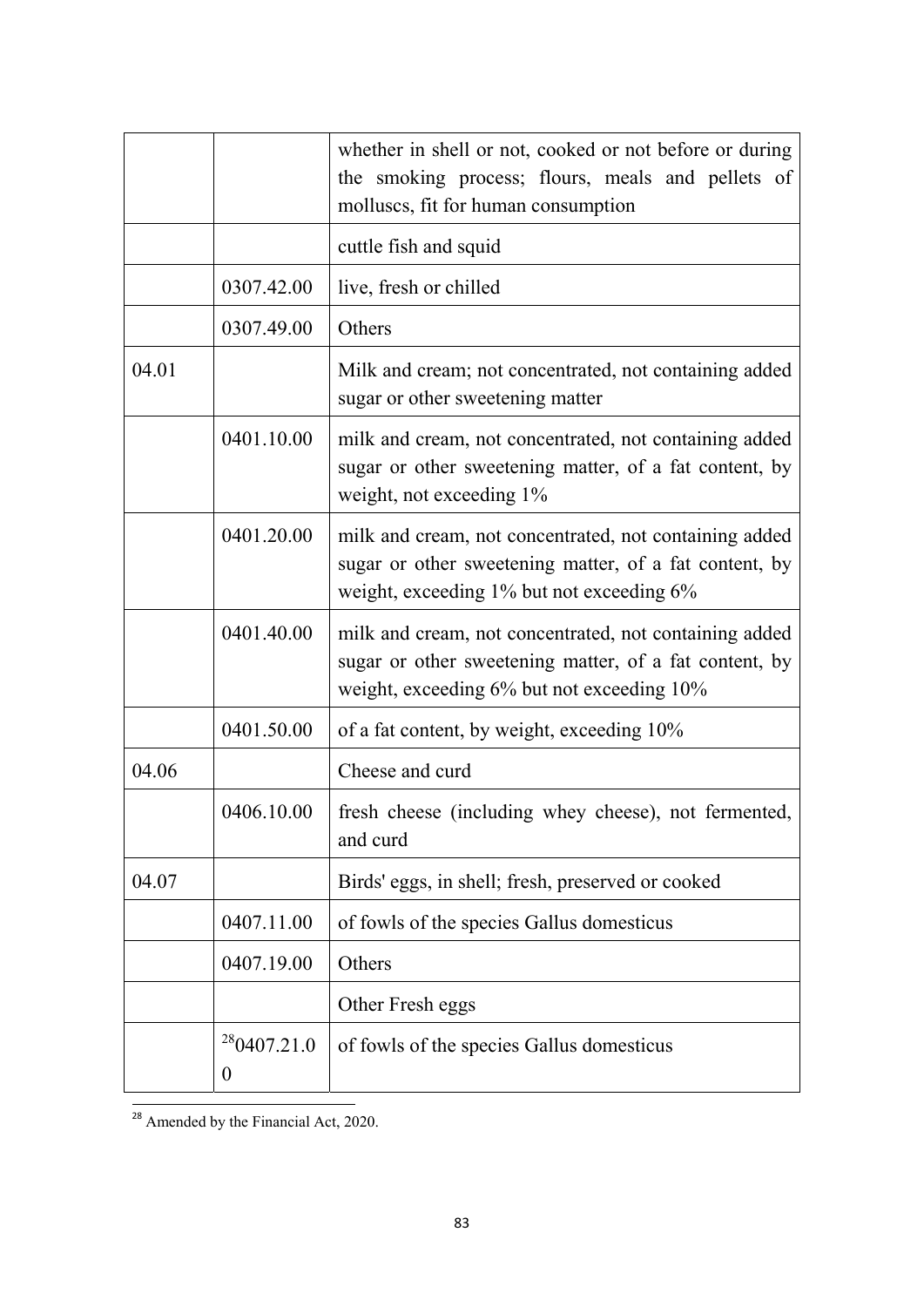|       | 0407.29.00 | Others                                                                                                                 |
|-------|------------|------------------------------------------------------------------------------------------------------------------------|
|       | 0407.90.00 | Others                                                                                                                 |
| 05.11 |            | Animal products not elsewhere specified or included;<br>dead animals of chapter 1 or 3, unfit for human<br>consumption |
|       |            | Others                                                                                                                 |
|       | 0511.91.00 | semen of fish                                                                                                          |
|       |            | Others                                                                                                                 |
|       | 0511.99.00 | bovine semen                                                                                                           |

Notes:-The goods covered under the Custom Code mentioned above in Chapters 01.02 to 04.07 if supplied to Hotel, Restaurant, Bar, Guest House, Cafeteria or similar other organization shall not be exempt of Value Added Tax.

|       | <b>Group: 4 Agricultural Materials</b> |                                                                                                                                                                                          |  |
|-------|----------------------------------------|------------------------------------------------------------------------------------------------------------------------------------------------------------------------------------------|--|
| 31.01 | 3101.00.00                             | Fertilizers; animal or vegetable, whether or not mixed<br>together or chemically treated; fertilizers produced by<br>the mixing or chemical treatment of animal or vegetable<br>products |  |
| 31.02 |                                        | Fertilizers; mineral or chemical, nitrogenous                                                                                                                                            |  |
|       | $^{29}$ 3102.10.1<br>$\theta$          | diesel exhaust fluid                                                                                                                                                                     |  |
|       | 303102.10.9                            | technical grade                                                                                                                                                                          |  |
|       | 313102.10.9<br>9                       | others                                                                                                                                                                                   |  |
|       | 3102.21.00                             | ammonium sulphate                                                                                                                                                                        |  |

 $\frac{29}{29}$  Amended by the Financial Act, 2020.

<sup>&</sup>lt;sup>30</sup> Amended by the Financial Act, 2020.

<sup>&</sup>lt;sup>31</sup> Amended by the Financial Act, 2020.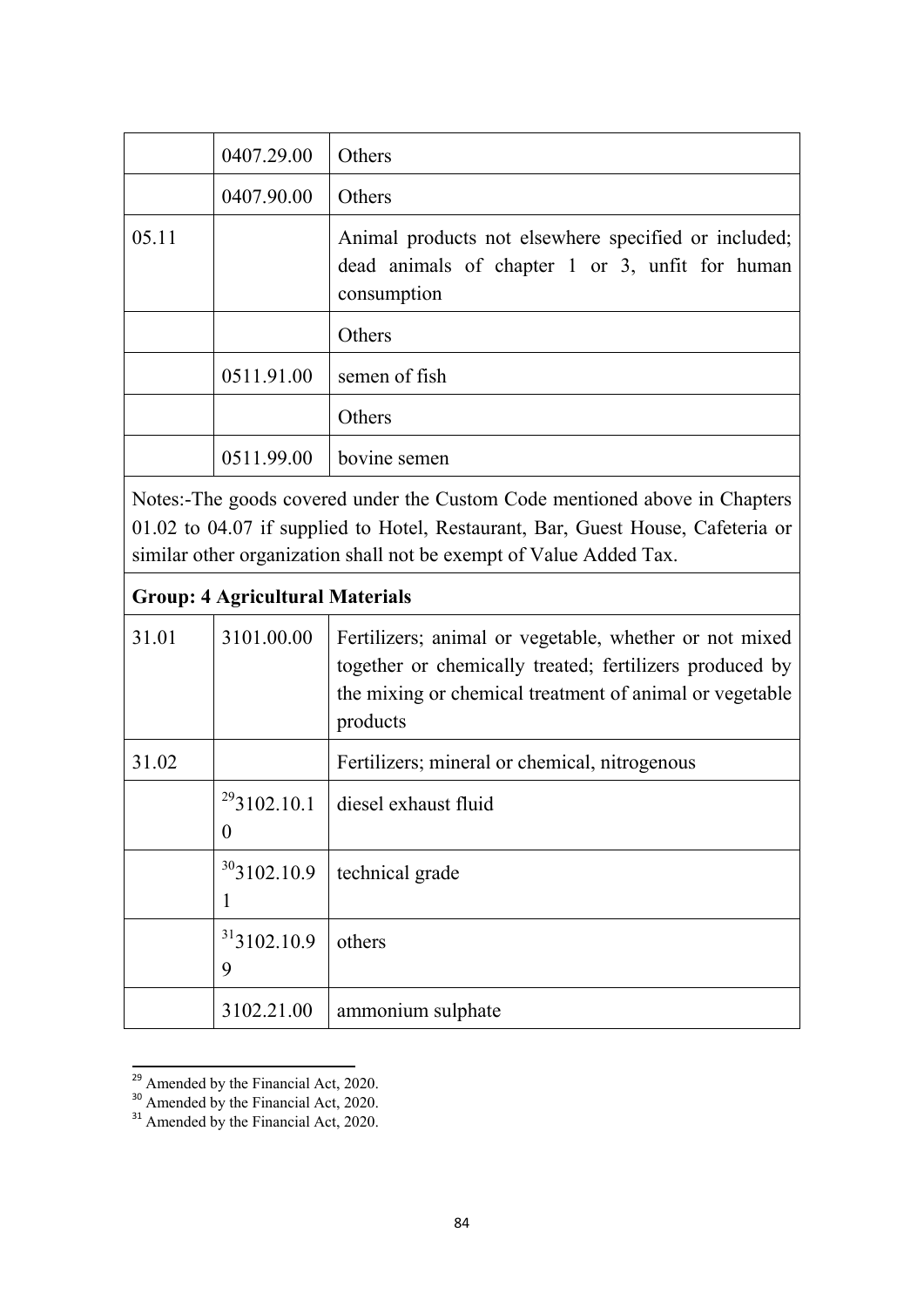|       | 3102.29.00 | Others                                                                                                                                                                                                               |
|-------|------------|----------------------------------------------------------------------------------------------------------------------------------------------------------------------------------------------------------------------|
|       | 3102.30.00 | nitrogenous, ammonium nitrate, whether or not in<br>aqueous solution                                                                                                                                                 |
|       | 3102.40.00 | ammonium nitrate with calcium carbonate or other<br>inorganic non-fertilizing substances, mixtures thereof                                                                                                           |
|       | 3102.50.00 | nitrogenous, sodium nitrate                                                                                                                                                                                          |
|       | 3102.60.00 | nitrogenous, double salts and mixtures of calcium<br>nitrate and ammonium nitrate                                                                                                                                    |
|       | 3102.80.00 | nitrogenous, mixtures of urea and ammonium nitrate in<br>aqueous or ammoniacal solution                                                                                                                              |
|       | 3102.90.00 | nitrogenous, other kinds including mixtures<br>not<br>specified in the foregoing subheadings                                                                                                                         |
| 31.03 |            | Fertilizers; mineral or chemical, phosphatic                                                                                                                                                                         |
|       |            | Superphosphates                                                                                                                                                                                                      |
|       | 3103.11.00 | weight 35% or more of diphosphorus pentaoxide<br>(P2O5)                                                                                                                                                              |
|       | 3103.19.00 | Others                                                                                                                                                                                                               |
|       | 3103.90.00 | Others                                                                                                                                                                                                               |
| 31.04 |            | Fertilizers; mineral or chemical, potassic                                                                                                                                                                           |
|       | 3104.20.00 | potassium chloride                                                                                                                                                                                                   |
|       | 3104.30.00 | potassium sulphate                                                                                                                                                                                                   |
|       | 3104.90.00 | Others                                                                                                                                                                                                               |
| 31.05 |            | Fertilizers; mineral or chemical, containing 2 or 3 of the<br>elements<br>nitrogen, phosphorus, potassium;<br>other<br>fertilisers; goods of chapter 31 in tablets or packages of<br>gross weight not exceeding 10kg |
|       | 3105.10.00 | in tablets or similar forms or in packages of a gross                                                                                                                                                                |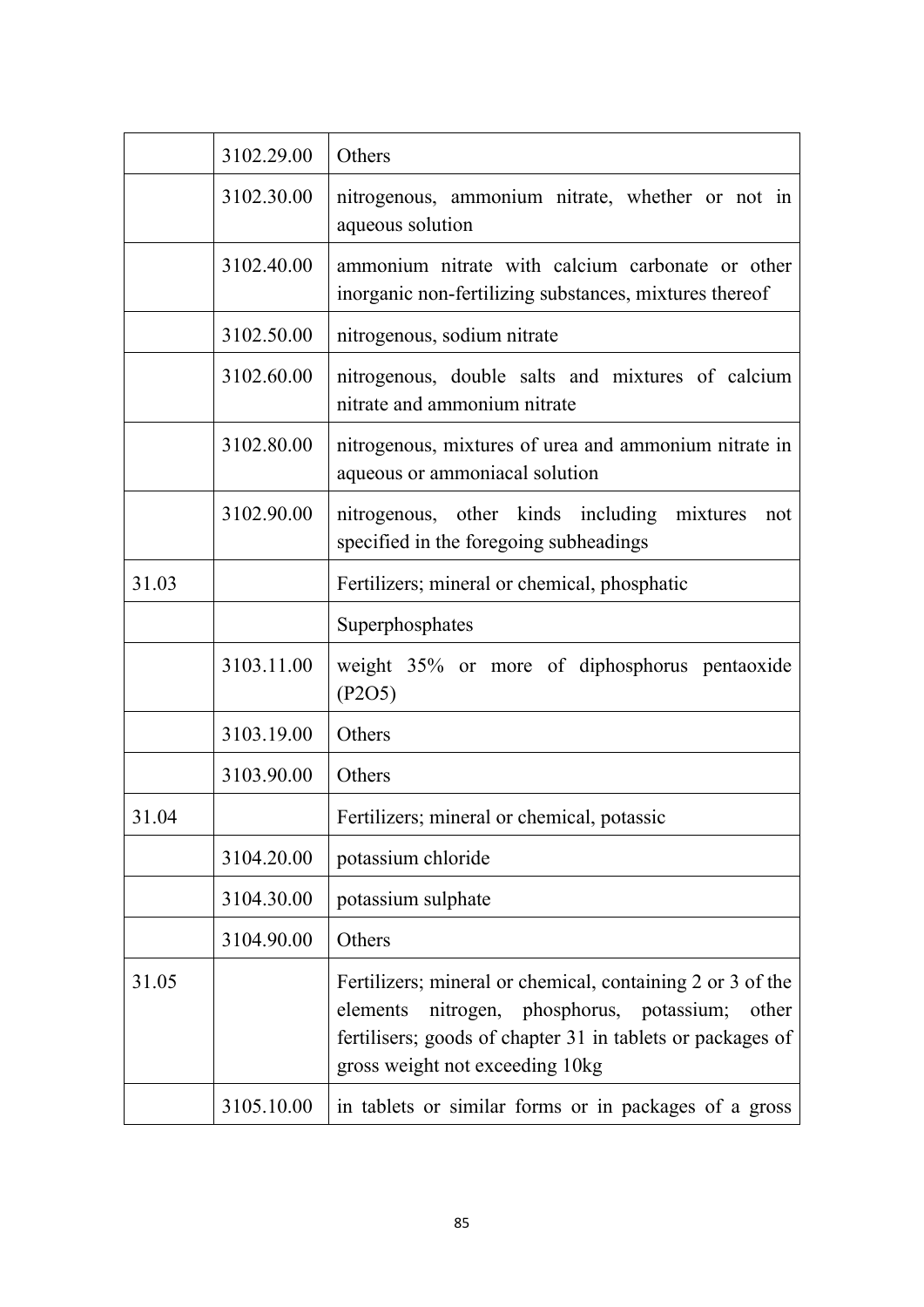|       |                                     | weight not exceeding 10kg                                                                                                                                                                                                    |
|-------|-------------------------------------|------------------------------------------------------------------------------------------------------------------------------------------------------------------------------------------------------------------------------|
|       | 3105.20.00                          | containing the three fertilizing elements nitrogen,<br>phosphorus and potassium                                                                                                                                              |
|       | 3105.30.00                          | diammonium hydrogenorthophosphate (diammonium<br>phosphate)                                                                                                                                                                  |
|       | 3105.40.00                          | ammonium<br>dihydrogenorthophosphate<br>(monoammonium phosphate) and mixtures thereof with<br>diammonium hydrogenorthophosphate (diammonium<br>phosphate)                                                                    |
|       |                                     | Fertilizers, mineral or chemical; containing the two<br>fertilizing elements nitrogen and phosphorus                                                                                                                         |
|       | 3105.51.00                          | containing nitrates and phosphates                                                                                                                                                                                           |
|       | 3105.59.00                          | Others                                                                                                                                                                                                                       |
|       | 3105.60.00                          | containing the two fertilizing elements phosphorus and<br>potassium                                                                                                                                                          |
|       | 3105.90.00                          | Others                                                                                                                                                                                                                       |
| 38.08 |                                     | Insecticides, rodenticides, fungicides, herbicides, anti-<br>products, plant growth<br>sprouting<br>regulators,<br>disinfectants and the like, put up in forms or packings<br>for retail sale or as preparations or articles |
|       |                                     | Others                                                                                                                                                                                                                       |
|       |                                     | <b>Insecticides</b>                                                                                                                                                                                                          |
|       | 3808.91.90                          | Insecticides used in plants                                                                                                                                                                                                  |
|       | 3808.92.00                          | Fungicides                                                                                                                                                                                                                   |
|       | 3808.93.10                          | Herbicides, anti-sprouting products                                                                                                                                                                                          |
|       | <sup>32</sup> 3808.99.1<br>$\theta$ | Rodenticides                                                                                                                                                                                                                 |

 $\overline{\phantom{a}^{32}$  Amended by the Financial Act, 2021.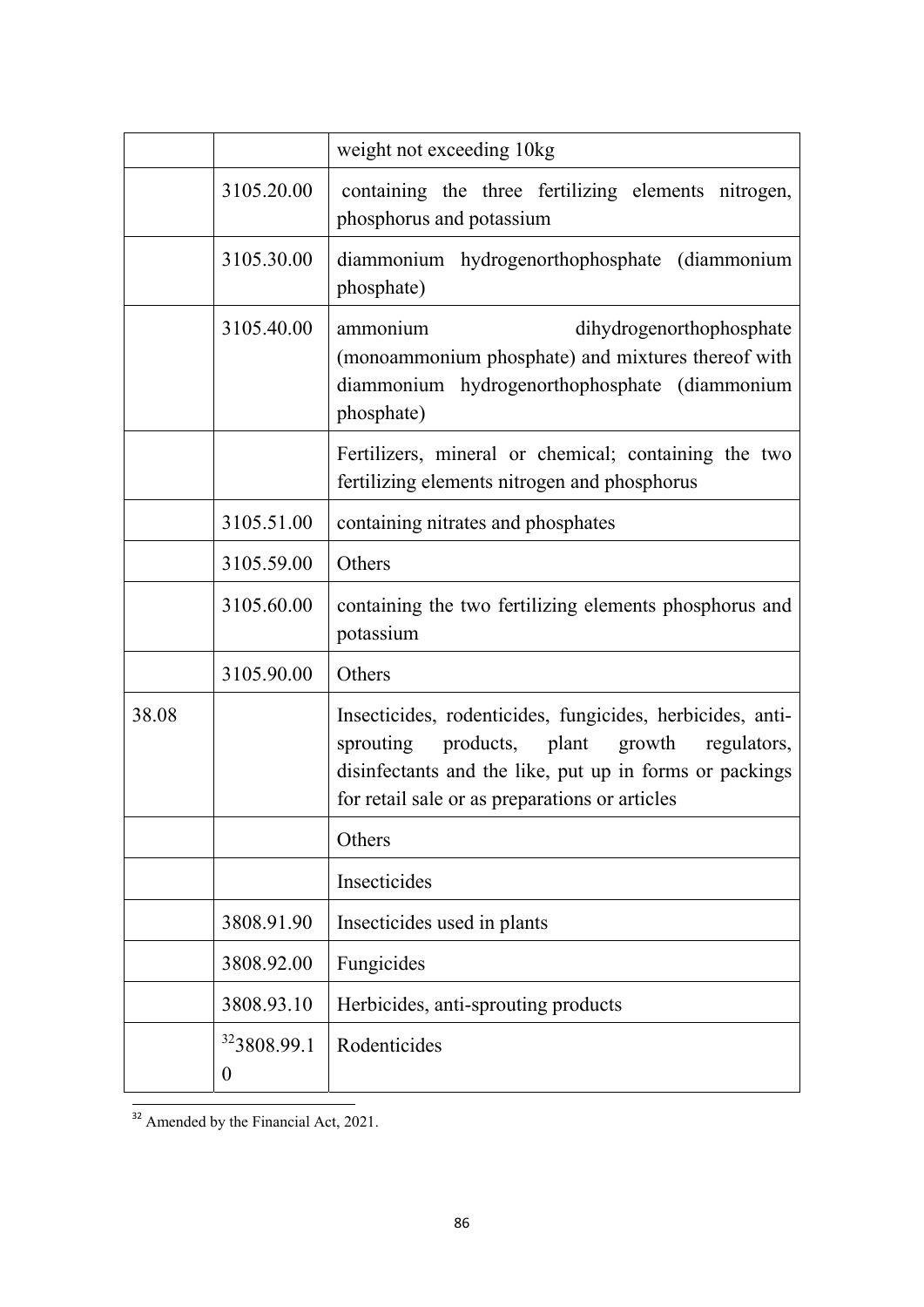| 39.23 |                                             | Plastic articles for the conveyance or packing of goods;<br>stoppers, lids, caps and other closures of plastics                                                                                                                                               |
|-------|---------------------------------------------|---------------------------------------------------------------------------------------------------------------------------------------------------------------------------------------------------------------------------------------------------------------|
|       |                                             | boxes, cases, crates, sacks and bags (including cones)<br>and similar articles                                                                                                                                                                                |
|       | <sup>33</sup> 3923.10.2<br>$\boldsymbol{0}$ | Crates for eggs                                                                                                                                                                                                                                               |
| 48.19 |                                             | Cartons, boxes, cases, bags and the like, of paper,<br>paperboard, cellulose wadding or fibres; box files, letter<br>trays and the like, of paper or paperboard, of a kind<br>used in offices, shops or the like                                              |
|       | 344819.10.1<br>$\overline{0}$               | Crates for eggs                                                                                                                                                                                                                                               |
| 56.08 |                                             | Twine, cordage or rope; knotted netting, made up<br>fishing nets and other made up nets, of textile materials                                                                                                                                                 |
|       |                                             | of man made textile materials                                                                                                                                                                                                                                 |
|       | 5608.11.00                                  | fishing nets, made up                                                                                                                                                                                                                                         |
|       |                                             | Hand tools as below:                                                                                                                                                                                                                                          |
| 82.01 |                                             | Tools, hand; spades, shovels, mattocks, picks, hoes,<br>forks, rakes; axes, bill hooks etc; secateurs and pruners<br>of any kind; scythes, sickles, hay knives, hedge shears,<br>timber wedges and other tools used in agriculture,<br>horticulture, forestry |
|       |                                             | spades, shovels                                                                                                                                                                                                                                               |
|       | 8201.10.10                                  | <b>Spades</b>                                                                                                                                                                                                                                                 |
|       | 8201.10.90                                  | Others                                                                                                                                                                                                                                                        |
|       | 8201.30.00                                  | mattocks, picks, hoes and rakes                                                                                                                                                                                                                               |

 $\frac{33}{33}$  Amended by the Financial Act, 2021.

<sup>&</sup>lt;sup>34</sup> Amended by the Financial Act, 2021.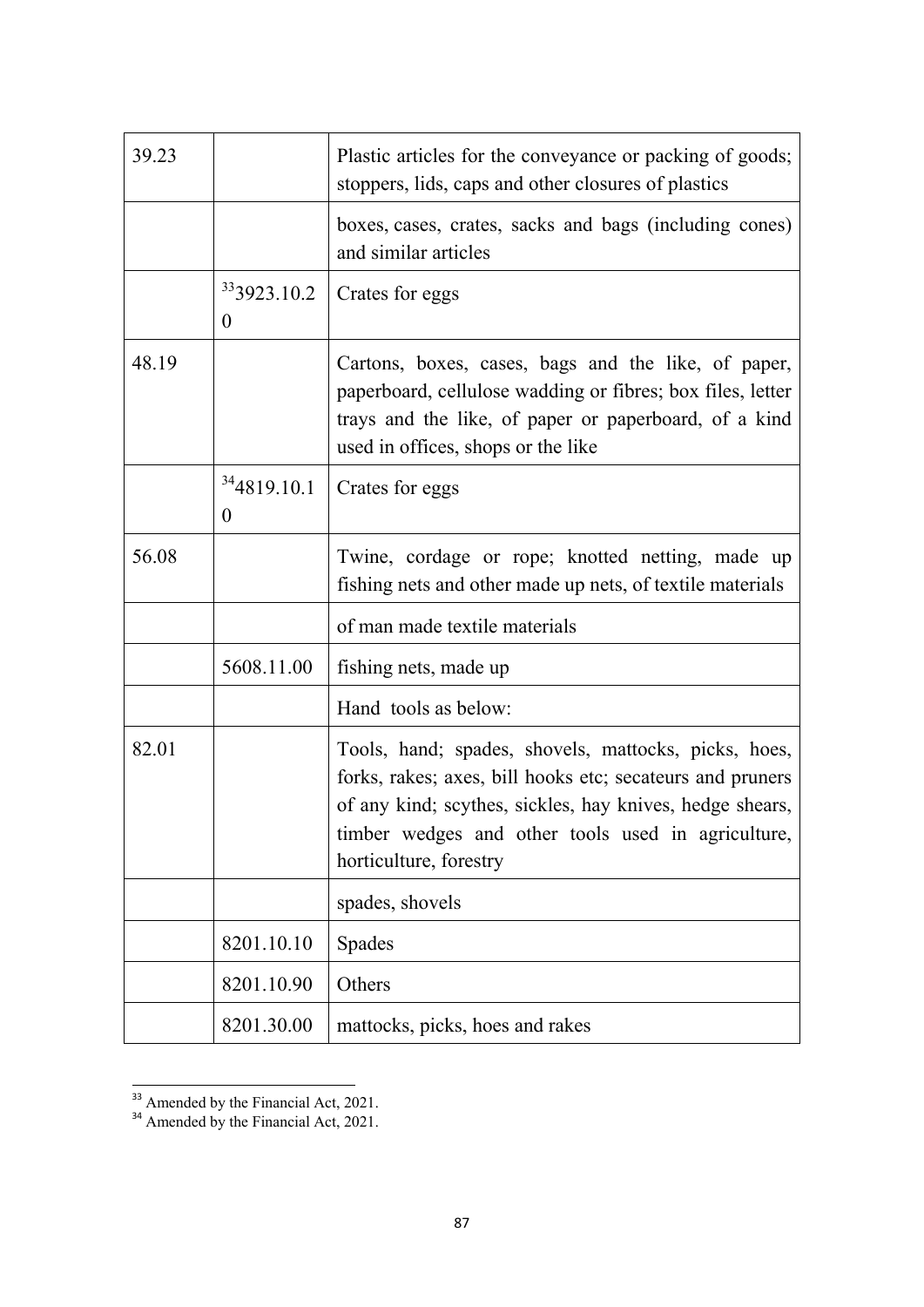|       | 8201.40.00                      | axes, bill hooks and similar hewing tools, of a kind used<br>in agriculture, horticulture or forestry |
|-------|---------------------------------|-------------------------------------------------------------------------------------------------------|
|       | 8201.50.00                      | one-handed secateurs (including poultry shears)                                                       |
|       | 8201.60.00                      | hedge shears, two-handed pruning shears and similar<br>two-handed shears                              |
|       |                                 | other hand tools of a kind used in agriculture,<br>horticulture or forestry                           |
|       | 8201.90.10                      | other hand tools of a kind used in agriculture,<br>horticulture or forestry                           |
|       | 8201.90.90                      | Others                                                                                                |
| 87.01 |                                 | Tractors; (other than tractors of heading no 8709)                                                    |
|       |                                 | Tractors; single axle                                                                                 |
|       | 8701.10.10                      | Power tiller, mini tiller                                                                             |
|       | 8701.10.90                      | Others                                                                                                |
|       | 8701.20.00                      | Road Tractors for semi trailer of an engine power not<br>exceeding 18kW                               |
|       | 358701.20.1<br>$\boldsymbol{0}$ | up to $18 \text{ kW}$                                                                                 |
|       | 8701.30.00                      | Track-laying tractor                                                                                  |
|       |                                 | Others, low engine capacity                                                                           |
|       | 8701.91.00                      | Not exceeding 18KW                                                                                    |
|       | 8701.92.00                      | Exceeding 18KW but not 37 KW                                                                          |
|       | 8701.93.00                      | Exceeding 37KW but not 75 KW                                                                          |
|       | 8701.94.00                      | Exceeding 75KW but not 130 KW                                                                         |
|       | 8701.95.00                      | Not exceeding 130 KW                                                                                  |

 $\frac{35}{35}$  Amended by the Financial Act, 2020.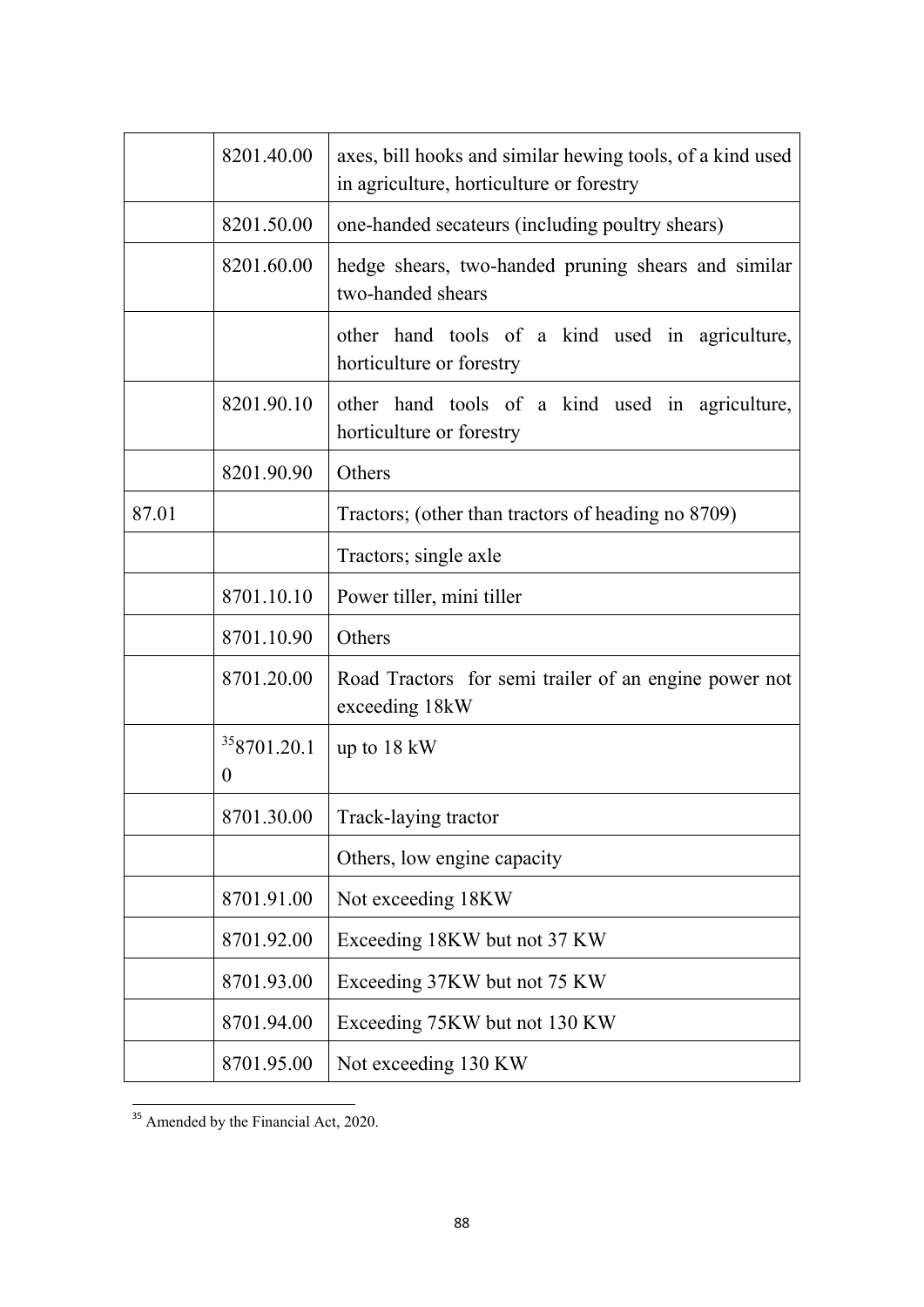- Notes:

1. cages, made up for fish farming, 36….under sub- heading 7314.49.00 and automatic feeders for fish 37under sub-heading 8479.89.99.

 2. metal barrel ( 7310.10.00 and 7310.29.00), sheet restricting for queen bee, bee brush (9603.90.00), base wheel roller, gear pump ( 8413.81.00) and wheel plate ( 7326.90.00) required for bee farming to be imported by bee farming industry.

3.<sup>38</sup> green house to be imported by agriculture, gardening and flower firms under sub-heading 9406.10.10 and 9406.90.10.

4. <sup>39</sup>tray used for seedling and sowing under sub-heading 3926.90.99.

- 5. 40raw materials of feed supplements in chapters 23,28 and 29 of the Customs Tariffs, feeding grains and feed supplements under sub-heading 2309.90.00 and feed supplements and dust of limestone under sub heading 2521.00.00
- 6. 41Special utensils for feeding chickens (seeds and water) except regular utensils under sub-heading 39.24 and 73.23

| Group 5: Medication and Similar Health Services |             |                                                                                                                                                                                                                   |  |
|-------------------------------------------------|-------------|-------------------------------------------------------------------------------------------------------------------------------------------------------------------------------------------------------------------|--|
| 28.04                                           |             | $422804.40.1$ medical grade                                                                                                                                                                                       |  |
|                                                 | 432804.40.9 | others                                                                                                                                                                                                            |  |
| 30.01                                           |             | Glands and other organs (extracts, secretions thereof)<br>for organo-therapeutic uses, dried, powdered or not;<br>heparin and its salts; other human or animal substances<br>for therapeutic or prophylactic uses |  |

<sup>&</sup>lt;sup>36</sup> Deleted by the Financial Act, 2021.

<sup>&</sup>lt;sup>37</sup> Amended by the Financial Act, 2021..

<sup>&</sup>lt;sup>38</sup> Amended by the Financial Act, 2020.

<sup>&</sup>lt;sup>39</sup> Amended by the Financial Act, 2020.

<sup>&</sup>lt;sup>40</sup> Amended by the Financial Act, 2020.

Amended by the Financial Act, 2020.

<sup>&</sup>lt;sup>42</sup> Amended by the Financial Act, 2021.

<sup>&</sup>lt;sup>43</sup> Inserted by the Financial Act, 2021.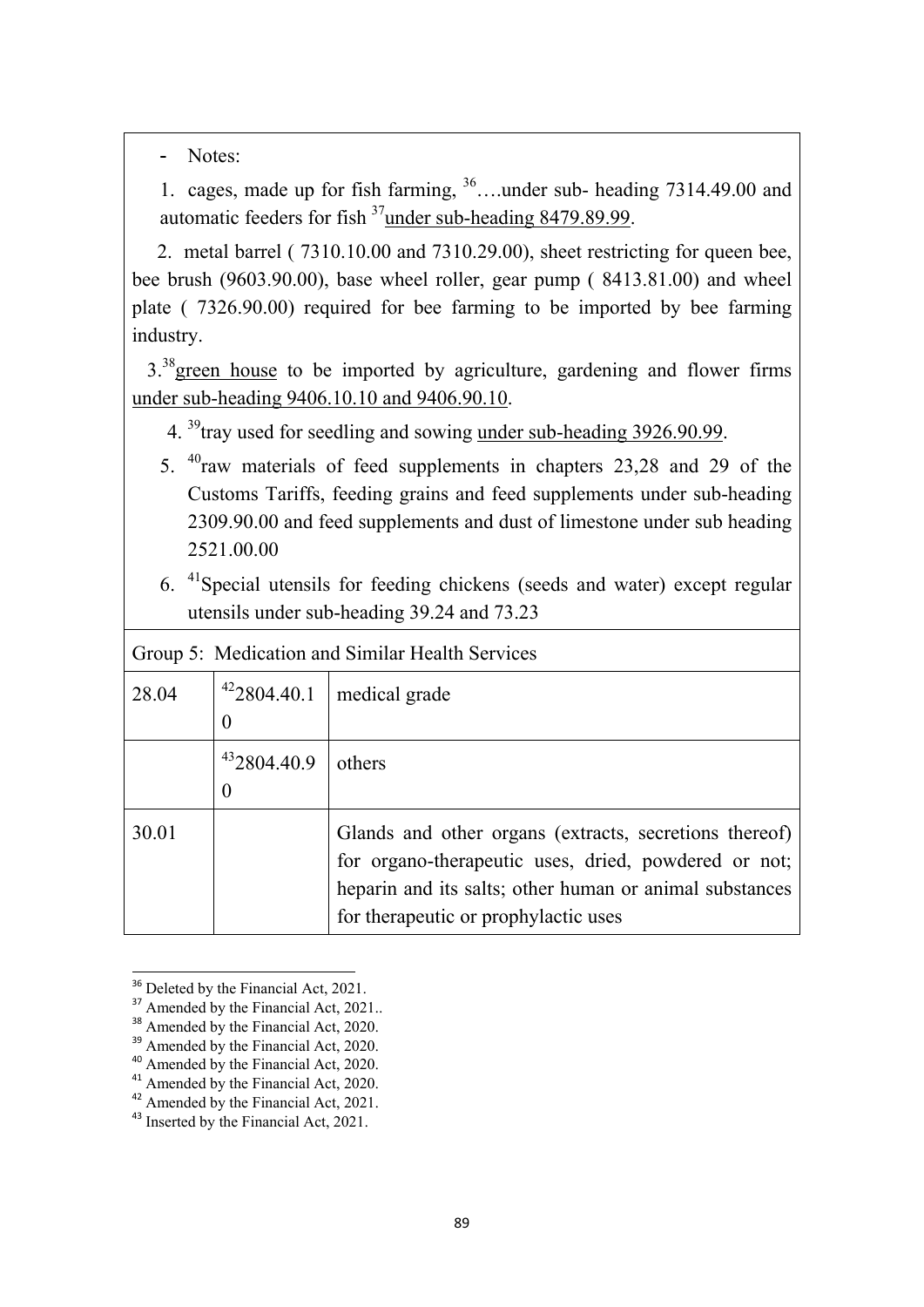|       | 3001.20.00 | extracts of glands or other organs or of their secretions                                                                                                                                                                                                                                      |
|-------|------------|------------------------------------------------------------------------------------------------------------------------------------------------------------------------------------------------------------------------------------------------------------------------------------------------|
|       | 3001.90.00 | Others                                                                                                                                                                                                                                                                                         |
| 30.02 |            | blood; animal blood for therapeutic,<br>Human<br>prophylactic or diagnostic uses; antisera, other blood<br>fractions, immunological products, modified<br><sub>or</sub><br>obtained by biotechnological processes; vaccines,<br>toxins, cultures of micro-organisms (excluding yeasts)<br>etc. |
|       |            | antisera, other blood fractions and immunological<br>products, immunological products, mixed or unmixed,                                                                                                                                                                                       |
|       | 3002.11.00 | malaria diagnostic test kits                                                                                                                                                                                                                                                                   |
|       | 3002.12.00 | antisera, other blood fractions                                                                                                                                                                                                                                                                |
|       | 3002.13.00 | other blood fractions and immunological products;<br>immunological products, unmixed, not put up in<br>measured doses or in forms or packings for retail sale                                                                                                                                  |
|       | 3002.14.00 | immunological products, mixed, put up in measured<br>doses or in forms or packings for retail sale                                                                                                                                                                                             |
|       | 3002.15.00 | immunological products, put up in measured doses or in<br>forms or packings for retail sale                                                                                                                                                                                                    |
|       | 3002.19.00 | Others                                                                                                                                                                                                                                                                                         |
|       | 3002.20.00 | Vaccines; for human medicine                                                                                                                                                                                                                                                                   |
|       | 3002.30.00 | Vaccines; for veterinary medicine                                                                                                                                                                                                                                                              |
|       |            | Others                                                                                                                                                                                                                                                                                         |
|       | 3002.90.10 | Diagnostic kits                                                                                                                                                                                                                                                                                |
|       | 3002.90.90 | Others                                                                                                                                                                                                                                                                                         |
| 30.03 |            | Medicaments; (not goods of heading no. 3002, 3005 or<br>3006) of two or more constituents mixed together for<br>therapeutic or prophylactic use not in measured doses or                                                                                                                       |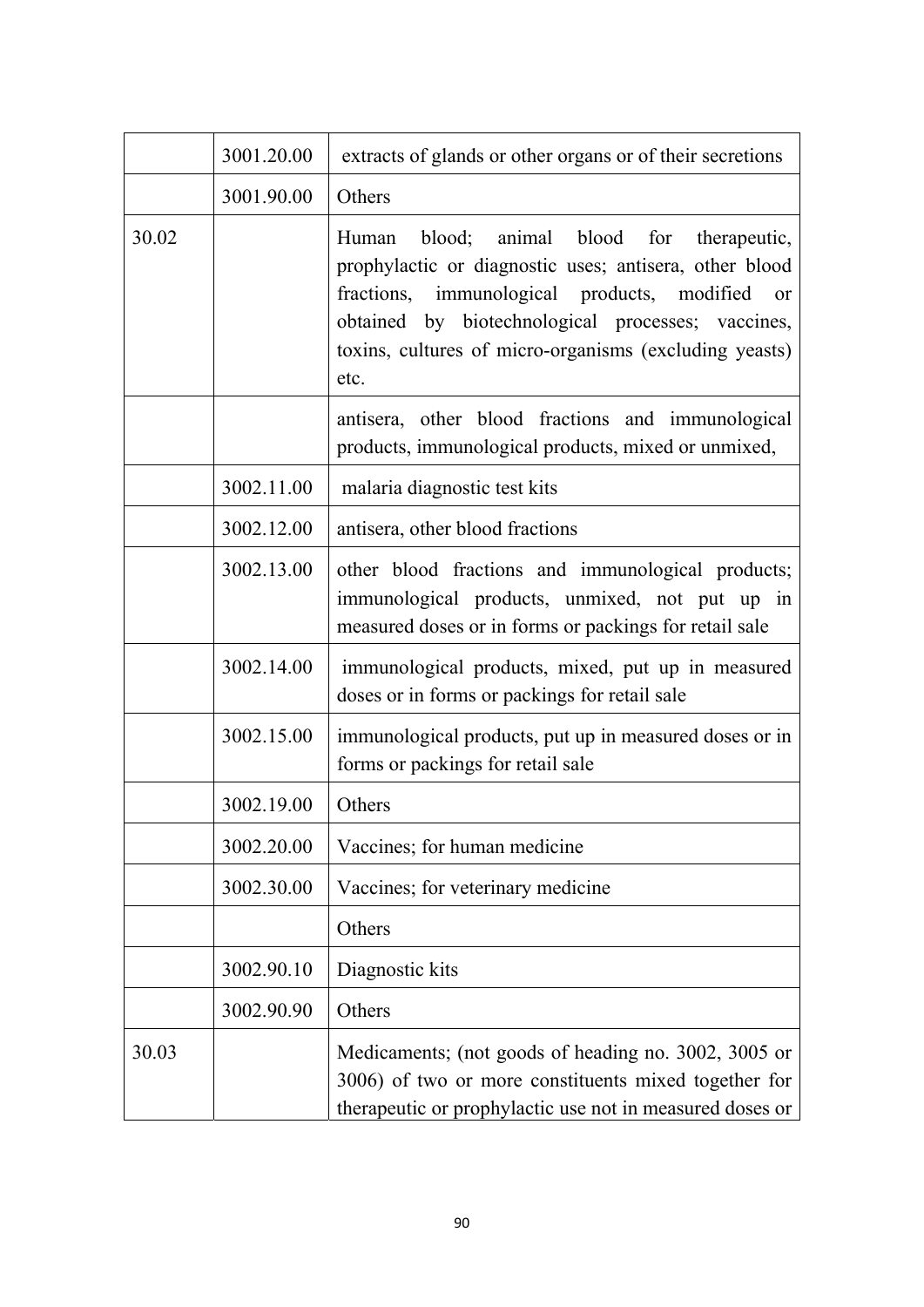|       |            | in forms or packings for retail sale                                                                                                                                                                                                                           |
|-------|------------|----------------------------------------------------------------------------------------------------------------------------------------------------------------------------------------------------------------------------------------------------------------|
|       | 3003.10.00 | containing penicillins,<br>their<br>streptomycins or<br>derivatives, for therapeutic or prophylactic uses, (not in<br>measured doses, not packaged for retail sale)                                                                                            |
|       | 3003.20.00 | containing antibiotics                                                                                                                                                                                                                                         |
|       |            | Others, hormones or other products under heading<br>29.37                                                                                                                                                                                                      |
|       | 3003.31.00 | Containing insulin                                                                                                                                                                                                                                             |
|       | 3003.39.00 | Others                                                                                                                                                                                                                                                         |
|       |            | Others, alkaloids or their derivatives                                                                                                                                                                                                                         |
|       | 3003.41.00 | containing ephedrine or its salts                                                                                                                                                                                                                              |
|       | 3003.42.00 | containing pseudoephedrine (INN) or its salts                                                                                                                                                                                                                  |
|       | 3003.43.00 | containing norephedrine or its salts                                                                                                                                                                                                                           |
|       | 3003.49.00 | Others                                                                                                                                                                                                                                                         |
|       | 3003.60.00 | containing<br>antimalarial active<br>Others;<br>principles<br>described in subheading note 2 to this chapter                                                                                                                                                   |
|       |            | Others                                                                                                                                                                                                                                                         |
|       | 3003.90.10 | Medicaments; homeopathic, pure ayurvedic, yunani                                                                                                                                                                                                               |
|       | 3003.90.90 | Others                                                                                                                                                                                                                                                         |
| 30.04 |            | Medicaments; (not goods of heading no. 3002, 3005 or<br>3006) consisting of mixed or unmixed products for<br>therapeutic or prophylactic use, put up in measured<br>doses (incl. those in the form of transdermal admin.<br>systems) or packed for retail sale |
|       | 3004.10.00 | containing<br>penicillins,<br>streptomycins<br>their<br>or<br>derivatives                                                                                                                                                                                      |
|       | 3004.20.00 | antibiotics<br>containing<br>(other<br>than<br>penicillins,                                                                                                                                                                                                    |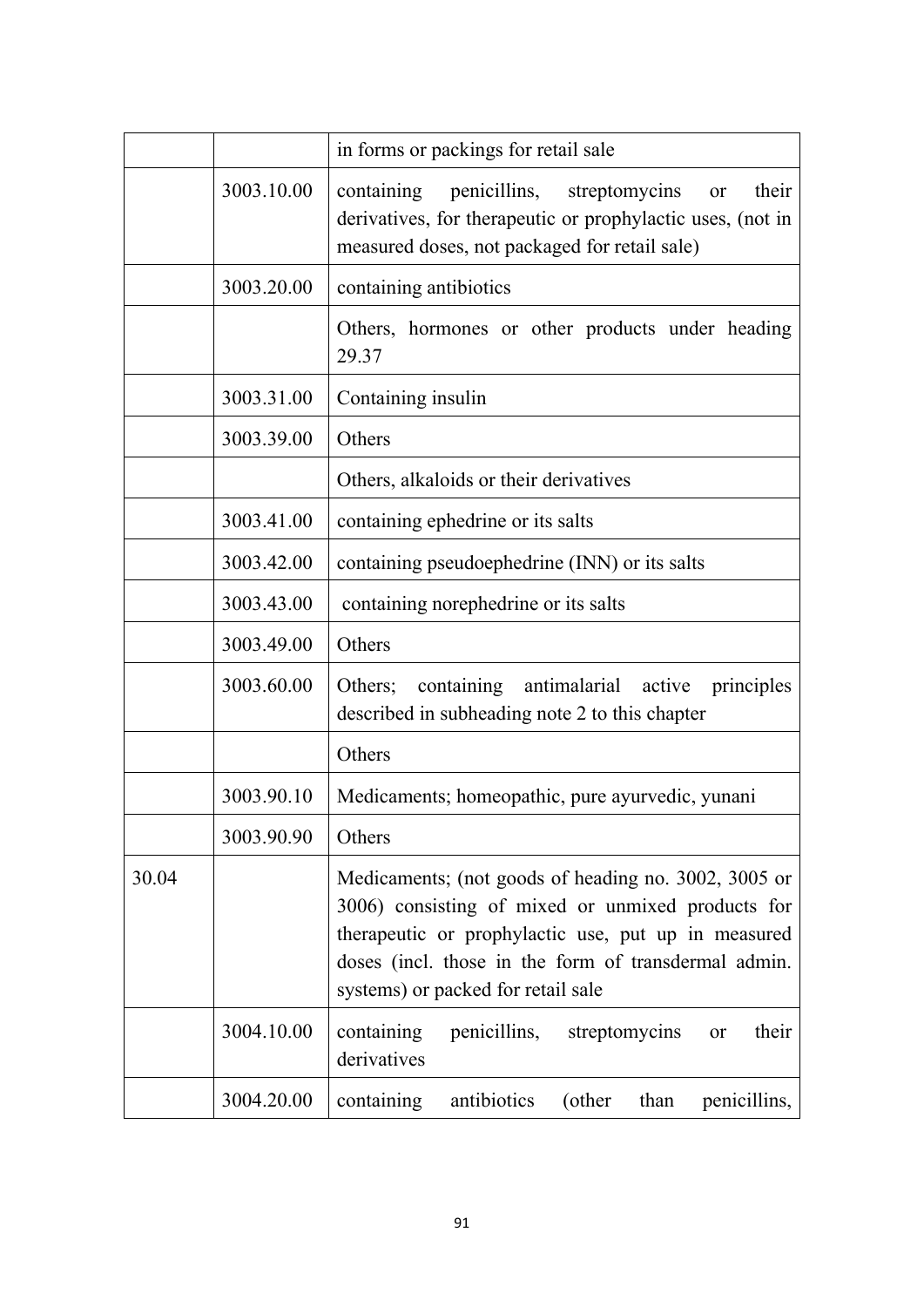|       |                  | streptomycins or their derivatives)                                                                                                                                                                                   |
|-------|------------------|-----------------------------------------------------------------------------------------------------------------------------------------------------------------------------------------------------------------------|
|       |                  | Others, hormones or other products under heading<br>29.37                                                                                                                                                             |
|       | 3004.31.00       | containing insulin                                                                                                                                                                                                    |
|       | 3004.32.00       | containing corticosteroid hormones, their derivatives or<br>structural analogues (but not containing antibiotics)                                                                                                     |
|       | 3004.39.00       | Others                                                                                                                                                                                                                |
|       |                  | Others, alkaloids or their derivatives                                                                                                                                                                                |
|       | 3004.41.00       | containing ephedrine or its salts                                                                                                                                                                                     |
|       | 3004.42.00       | containing pseudoephedrine (INN) or its salts                                                                                                                                                                         |
|       | 3004.43.00       | containing norephedrine or its salts                                                                                                                                                                                  |
|       | 3004.49.00       | Others                                                                                                                                                                                                                |
|       | 3004.50.00       | containing vitamins or other medicines<br>Others;<br>produced under heading 29.36                                                                                                                                     |
|       | 3004.60.00       |                                                                                                                                                                                                                       |
|       |                  | Others                                                                                                                                                                                                                |
|       | 3004.90.10       | containing antimalarial active principles described in<br>Subheading Note 2 to this Chapter                                                                                                                           |
|       | 3004.90.40       | Battisa, drakshasab, trifala, kabjahar, kesari                                                                                                                                                                        |
|       | 3004.90.90       | Others                                                                                                                                                                                                                |
| 30.05 |                  | Wadding, gauze, bandages (dressings,<br>adhesive<br>plasters, poultices), impregnated or coated with<br>pharmaceutical substances or in forms or packings for<br>retail sale, for medical, surgical or veterinary use |
|       | 443005.10.1<br>0 | adhesive gauze                                                                                                                                                                                                        |

<sup>44</sup> Amended by the Financial Act, 2020.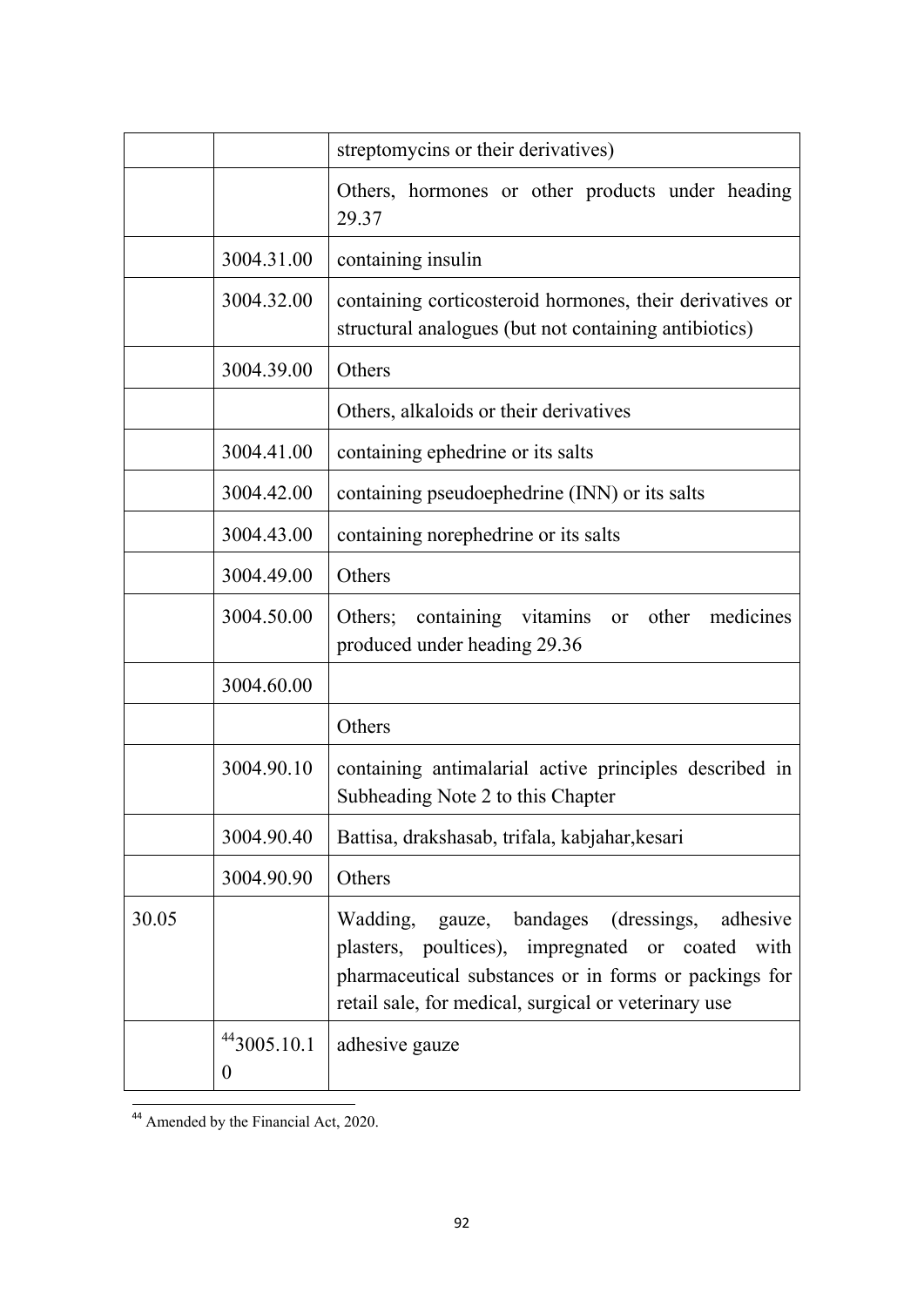|       | 453005.10.2<br>$\boldsymbol{0}$ | adhesive plasters                                                                                                                                                                                                  |
|-------|---------------------------------|--------------------------------------------------------------------------------------------------------------------------------------------------------------------------------------------------------------------|
|       | $46$ 3005.10.3<br>$\theta$      | adhesive tapes                                                                                                                                                                                                     |
|       | 473005.10.9<br>$\boldsymbol{0}$ | Others                                                                                                                                                                                                             |
|       | 483005.90.1<br>$\boldsymbol{0}$ | medicated cotton wools                                                                                                                                                                                             |
|       | 493005.90.2<br>$\theta$         | <b>Bandages</b>                                                                                                                                                                                                    |
|       | 50,005.90.3<br>$\boldsymbol{0}$ | surgical tapes                                                                                                                                                                                                     |
|       | 513005.90.9<br>$\overline{0}$   | Others                                                                                                                                                                                                             |
| 30.06 |                                 | Pharmaceutical goods mentioned in Note 4 of this<br>Chapter                                                                                                                                                        |
|       | 3006.60.00                      | goods; chemical<br>Pharmaceutical<br>contraceptive<br>preparations based on hormones, on other products of<br>heading 29.37 or on spermicides                                                                      |
| 37.01 |                                 | Photographic plates and film in the flat, sensitised,<br>unexposed, of any material other than paper,<br>paperboard or textiles; instant print film in the flat,<br>sensitised, unexposed, whether or not in packs |
|       | 3701.10.00                      | for x-ray                                                                                                                                                                                                          |

<sup>&</sup>lt;sup>45</sup> Amended by the Financial Act, 2020.

<sup>&</sup>lt;sup>46</sup> Amended by the Financial Act, 2020.

<sup>&</sup>lt;sup>47</sup> Amended by the Financial Act, 2020.

<sup>&</sup>lt;sup>48</sup> Amended by the Financial Act, 2020.

<sup>&</sup>lt;sup>49</sup> Amended by the Financial Act, 2020.

<sup>&</sup>lt;sup>50</sup> Amended by the Financial Act, 2020.

<sup>&</sup>lt;sup>51</sup> Amended by the Financial Act, 2020.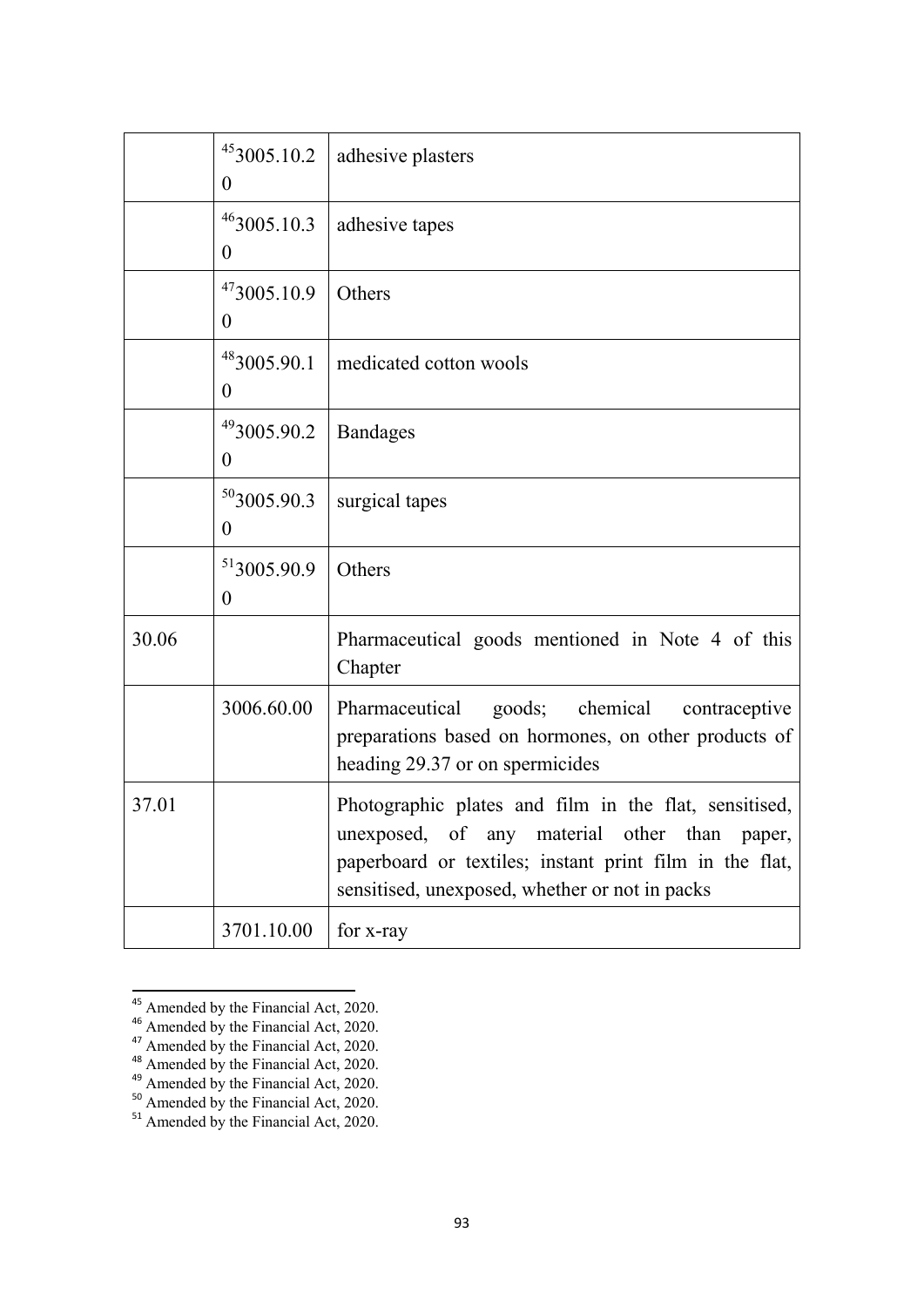| 38.24 |                               | Prepared binders for foundry moulds or cores; chemical<br>products and preparations of the chemical or allied<br>industries (including those consisting of mixtures of<br>natural products), not elsewhere specified or included |
|-------|-------------------------------|----------------------------------------------------------------------------------------------------------------------------------------------------------------------------------------------------------------------------------|
|       |                               | Others                                                                                                                                                                                                                           |
|       | 523824.99.2<br>$\overline{0}$ | mixtures and preparation (solid or liquid) use for<br>dialysis of kidney patients                                                                                                                                                |
| 40.14 |                               | Hygienic or pharmaceutical articles (including teats), of<br>vulcanised rubber other than hard rubber, with or<br>without fittings of hard rubber                                                                                |
|       | 4014.10.00                    | sheath contraceptives                                                                                                                                                                                                            |
| 660.2 |                               | Walking-sticks, seat-sticks, whips, riding-crops and the<br>like                                                                                                                                                                 |
|       | 6602.00.10                    | White walking-sticks used by blinds                                                                                                                                                                                              |
| 87.11 |                               | Motorcycles (including mopeds) and cycles; fitted with<br>an auxiliary motor, with or without side-cars; side-cars                                                                                                               |
|       | 8711.10.00                    | with reciprocating internal combustion piston engine of<br>cylinder capacity exceeding 50cc but not exceeding 250<br>cc                                                                                                          |
|       | <sup>53</sup> 8711.20.9<br>1  | Scooter made for use of disabled persons of cylinder<br>capacity exceeding 50cc but not exceeding 150 cc                                                                                                                         |
|       | 548711.20.9<br>9              | Scooters made for use of disabled persons of cylinder<br>capacity exceeding 50cc but not exceeding 250 cc                                                                                                                        |
| 87.13 |                               | Carriages for disabled persons; whether<br>not<br>or<br>motorised or otherwise mechanically propelled                                                                                                                            |
|       | 8713.10.00                    | not mechanically propelled                                                                                                                                                                                                       |

 $\frac{52}{2}$  Amended by the Financial Act, 2021.

<sup>&</sup>lt;sup>53</sup> Amended by the Financial Act, 2021.

<sup>&</sup>lt;sup>54</sup> Amended by the Financial Act, 2021.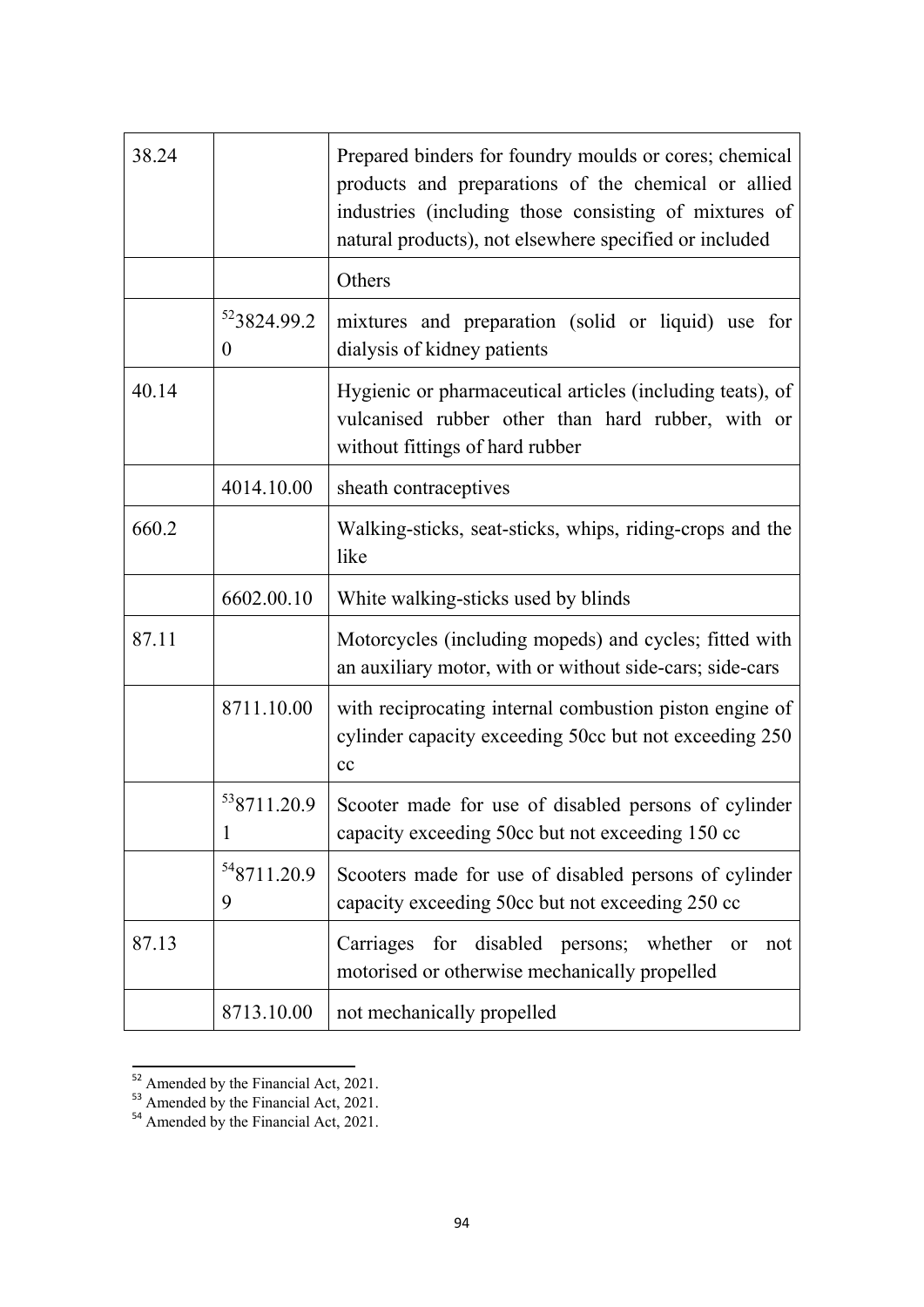| 87.14   |                                           | Vehicles; parts and accessories of heading no. 8711 to<br>8713                                                                                                                                                                                                            |
|---------|-------------------------------------------|---------------------------------------------------------------------------------------------------------------------------------------------------------------------------------------------------------------------------------------------------------------------------|
|         | 8714.20.00                                | Carriages for disabled persons                                                                                                                                                                                                                                            |
| 90.21   |                                           | Orthopaedic appliances; including crutches, surgical<br>belts and trusses; splints and other fracture appliances;<br>artificial parts of the body; hearing aids and other which<br>are worn, carried or implanted in the body to<br>compensate for a defect or disability |
|         | 9021.50.00                                | Pacemakers; for stimulating heart muscles (excluding<br>parts and accessories)                                                                                                                                                                                            |
|         | 559021.90.1<br>0                          | crutches                                                                                                                                                                                                                                                                  |
|         | <sup>56</sup> 9021.90.2<br>$\overline{0}$ | parts of hearing aids                                                                                                                                                                                                                                                     |
|         | 579021.90.3<br>$\overline{0}$             | valve and stant for heart transplantation                                                                                                                                                                                                                                 |
|         | <sup>58</sup> 9021.90.9<br>$\overline{0}$ | Others                                                                                                                                                                                                                                                                    |
| 94.03   |                                           | Furniture and parts thereof                                                                                                                                                                                                                                               |
|         | 59401.80.1<br>0                           | commode chair for use of disabled person under sub-<br>heading 9403.20.10 and metal walker and plastic<br>walker for use of disabled person under sub-heading<br>9403.70.10                                                                                               |
| Notes:- |                                           |                                                                                                                                                                                                                                                                           |
|         | 1. health service.                        |                                                                                                                                                                                                                                                                           |

2. <sup>60</sup>human blood plastic pouch imported by Nepal Red Cross Society

<sup>&</sup>lt;sup>55</sup> Amended by the Financial Act, 2020.

<sup>&</sup>lt;sup>56</sup> Amended by the Financial Act, 2020.

<sup>&</sup>lt;sup>57</sup> Amended by the Financial Act, 2020.

<sup>&</sup>lt;sup>58</sup> Amended by the Financial Act, 2020.

<sup>&</sup>lt;sup>59</sup> Amended by the Financial Act, 2020.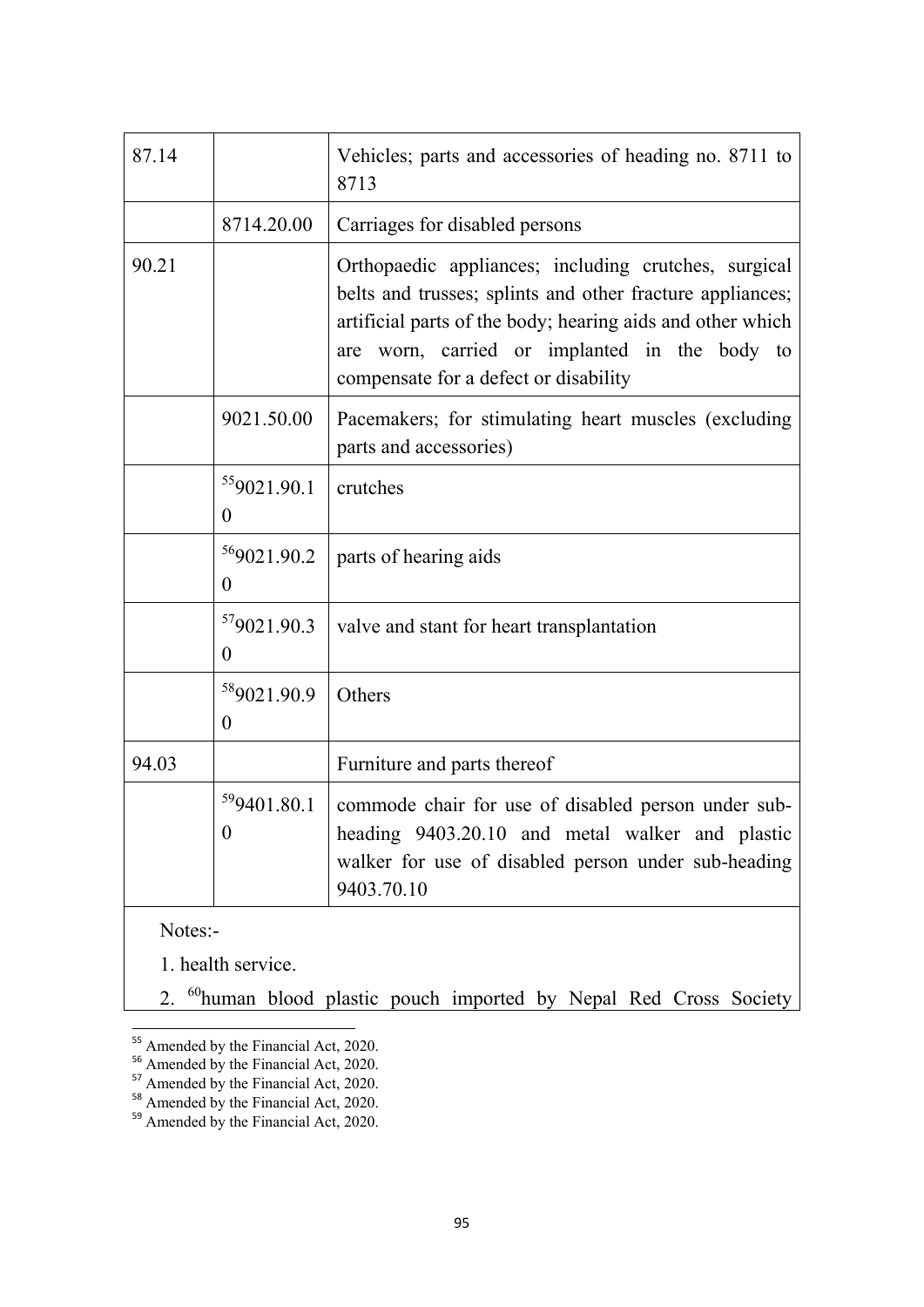(9018.90.00), reagent (3822.00.00) and different tools, equipments and chemicals required for formation of reagent.

- 3. equipments necessary for treatment of renal disease.
- 4. slatestylous (8471.90.00), 61brail note taker (8471.30.90), bralo (brail printer) (8443.32.00 ,8443.39.00 and <sup>62</sup>8443.31.00), colour indicator, water indicator and light indicator equipments  $(8531.80.00)$ ,  $^{63}$ sound thermometer (9025.19.90),  $^{64}$ brail typewriter (8472.90.90), brail watch (9102.99.00), abacus (9017.20.00), magnifying glass (9013.80.00), brail compass  $(9014.10.00)$ <sup>65</sup> ... brail embosser  $(8443.39.00, \text{ braid stained})$ machine (8472.10.00).
- 5. 66 Raw materials, auxiliary raw materials and chemicals of Chapter 28, 29 and 38, starches of all sub-headings of Heading 11.08, Herbs' extracts of subheading 1302.19.00, vegetation and bee wax of Heading 15.21, other sugar of sugarcane of sub-heading 1701.14.90, lactose of sub-heading 1702.11.00, glucose of sub-heading 1702.30.10 and 1702.30.20, dextrose of sub-heading 1702.30.30, fructose or other sugar of sub-heading 1702.90.90, empty cachets of kind suitable for pharmaceutical use of sub-heading 1905.90.40, ethanol of subheading 2207.10.10 and 2207.20.90, rectified spirit of sub-heading 2207.10.20 and 2207.20.10, magnesium oxide of sub-heading 2519.90.00, white soft paraffin and petroleum jelly of Heading 27.12, colors of all sub-headings of Heading 32.03 and 32.04, coating material of heading 32.05, essential oil of subheading 3301.90.00, aromatic substances of sub-heading 3302.90.00, tween 80 sodium lauryl of heading 34.02, wax of sub-headings 3402.20.00 and 3404.90.00, sodium caseinate of sub-heading 3501.90.00, enzyme of subheading 3507.90.00,polyvinyl pyrrolidone (vinyl acetate) of sub-heading 3905.99.00,carbomers of sub-heading 3906.90.00, primary silicon of sub-

<sup>&</sup>lt;sup>60</sup> Amended by the Financial Act, 2020.

<sup>&</sup>lt;sup>61</sup> Amended by Financial Act, 2021.

<sup>62</sup> Amended by Financial Act, 2021.

<sup>&</sup>lt;sup>63</sup> Amended by Financial Act, 2021.

<sup>&</sup>lt;sup>64</sup> Amended by Financial Act, 2021.

<sup>&</sup>lt;sup>65</sup> Deleted by the Financial Act, 2020.

<sup>&</sup>lt;sup>66</sup> Amended by Financial Act, 2021.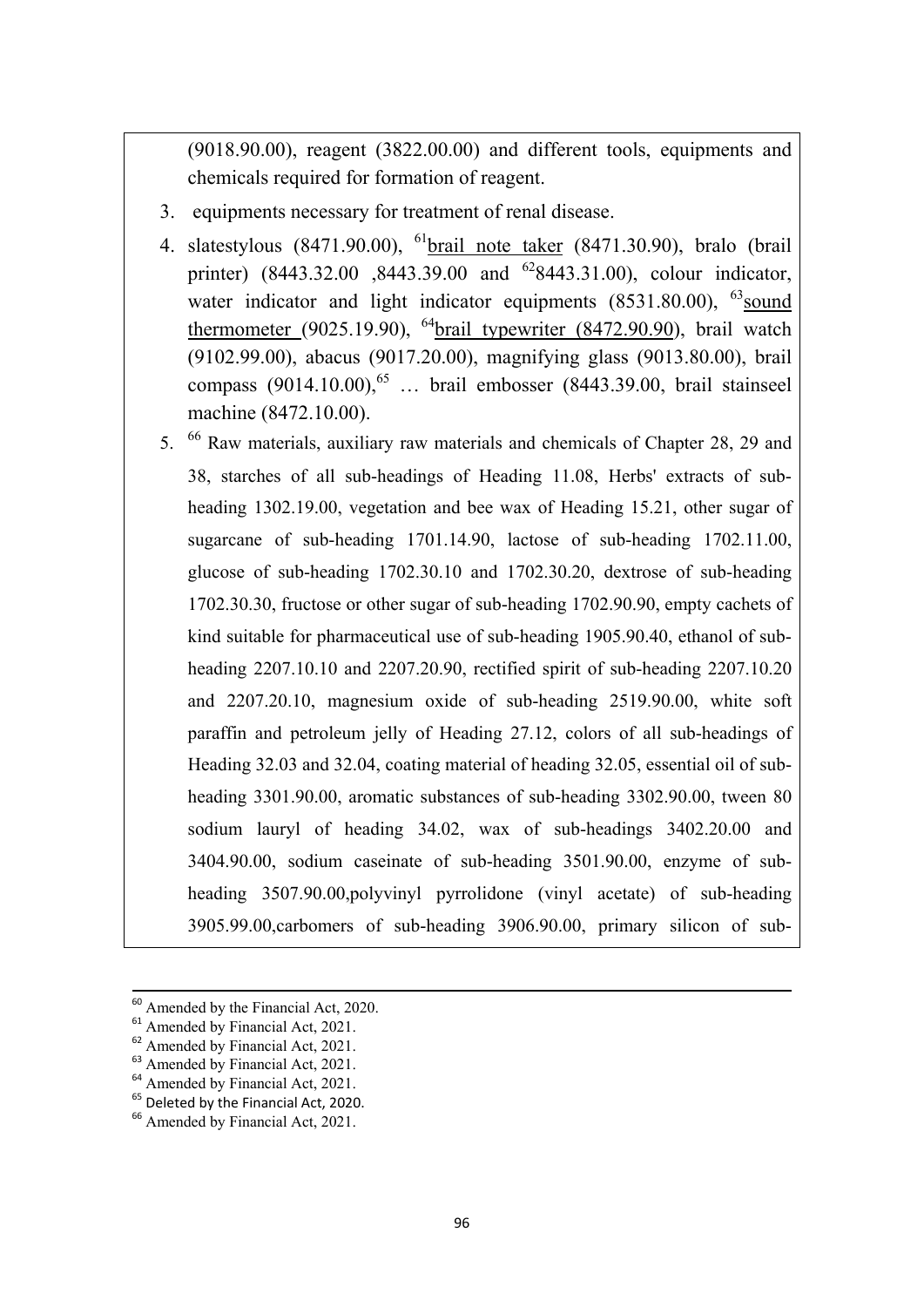heading 3910.00.00, micro-crystalline cellulose of Heading 39.12, co-polymer test making of Heading 39.14, rubber stopper of sub-heading 4014.90.00, labels of sub-heading 4821.10.00, ampoules of sub-heading 7010.10.00, 585 aluminum collapsible tubes of sub-heading 7612.10.00, P.P. cap of sub-heading 8309.90.10, packing materials of all sub-headings of heading 39.20, 39.21 and 48.19 and of sub-headings 3923.10.10, 3923.10.90, 3923.30.90, 3923.50.00, 7010.90.00, 7607.11.00, 7607.19.00, 7607.20.00 and 9602.00.00, and Raw materials, auxiliary raw materials and chemicals used for production of measuring cups up to 15 ml capacity and intra ocular lens of sub-heading 3926.90.99 on the recommendation of the Department of Drug Administration.

- 6. Raw materials and packing materials used by pharmaceutical industry for production of medicines which are imported by pharmaceutical industry.
- 7. Equipments under heading 90.18 and 90.27 used in research and development by pharmaceutical industry and hospital upon recommendation from the Department of Drug Administration and equipments, raw materials and subsidiary materials required for production of intra ocular lens required for eye treatment.
- 8. <sup>67</sup>Plastic seed for production of packing material for saline water imported by the industry producing saline water used as medicine upon recommendation of the Department of Drug Administration.
- 9. Machines, equipments and tools and health material related to medication and surgery imported by the government, government grant receiving and community hospitals.
- 10. 68Hemodialysis machine, dialysis reprocessor, dialyser and its tubing under subheading  $9018.90.90$ , dialysis bed  $^{69}$ under sub-heading 9402.90.20 and chair under subheading 9402.90.90, ecocardiograph under subheading 9018.12.00 for use in treatment of heart disease,  $\frac{70}{10}$ videoscope, cathelab, heartlord machine and defribriletor under subheading 9018.90.90, positron emission tomography ( PET) scan machine,

<sup>&</sup>lt;sup>67</sup> Amended by the Financial Act, 2020.

<sup>&</sup>lt;sup>68</sup> Amended by the Financial Act, 2021.

<sup>&</sup>lt;sup>69</sup> Amended by the Financial Act, 2021.

<sup>70</sup> Amended by the Financial Act, 2021.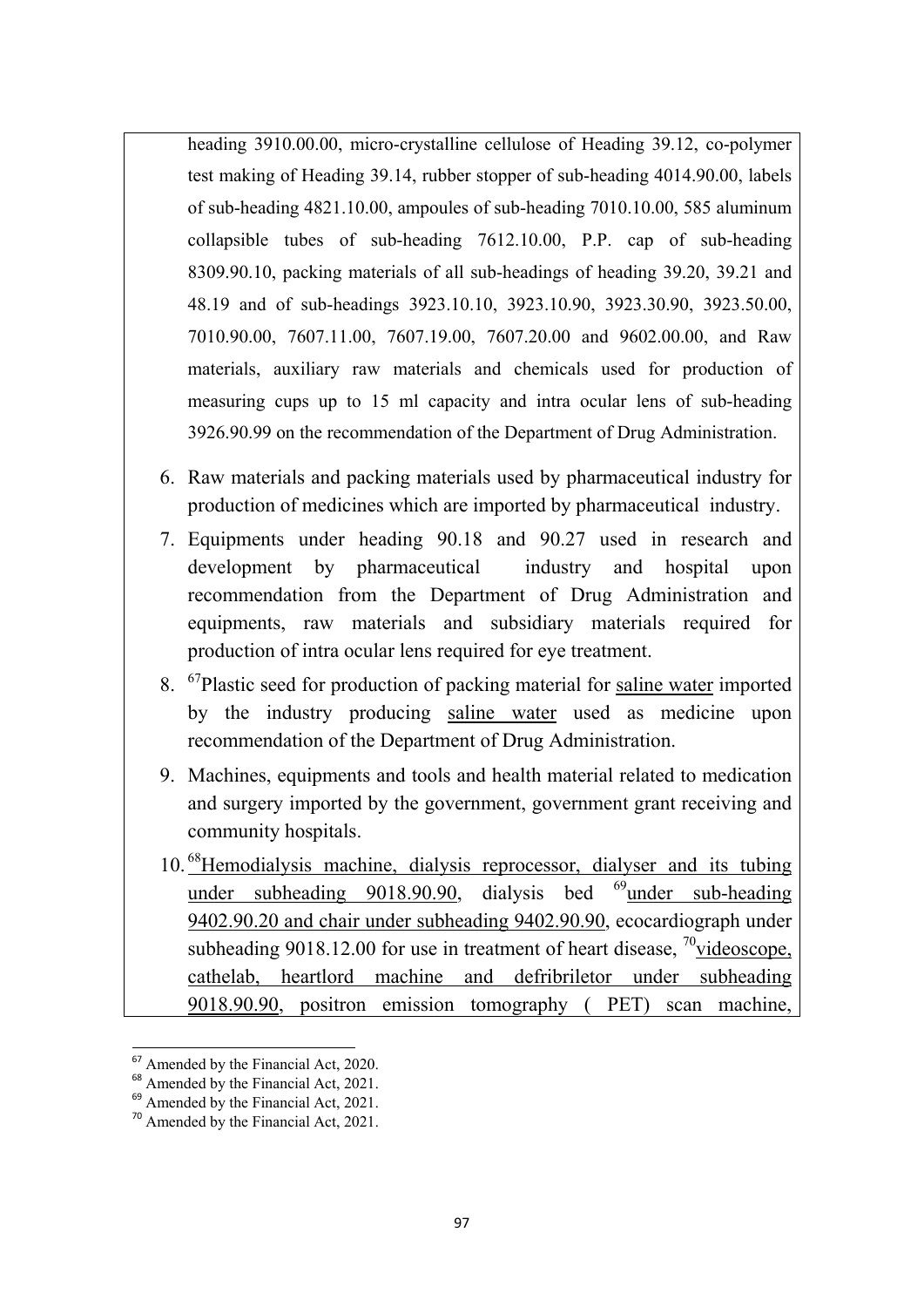computed tomography ( C.T.) scan machine, memography under subheading 9022.12.00 used for treatment of cancer, brasiterapy and linear accelerator under subheading  $9022.21.00$ , <sup>71</sup>flocytometer, next generation sequencer, protein microrary platform and multiplex real time P.C.R under sub-heading 9018.19.90, hematology analyser, blood chemistry analyser, clinical chemistry analyser and immunochemistry analyser  $\frac{72}{2}$  under sub heading 9027.80.10 for disease treatment, magnetic resonance imaging ( M.R.I.) under subheading 9018.13.00.

 $11.^{73}$ Durgs under Chapter 30, goods used in medical and surgical work ( PPE) under headings 39.26, 62.07,62.08,62.10 and 62.11, viral transport media under sub-heading 3821.00.00, PCR test kit, RDT test kit, PCR reagent and extraction kits under sub-heading 3822.00.00, surgical gloves under sub-heading 4015.11.00, face mask under sub-heading 6307.90.20, autoclave machine under sub-heading 8419.20.10, digital infrared thermometer( thermal gun) under sub-heading  $9025.11.00^{74}$ , medical ventilator under sub-heading 9019.20.30, P.R.C machine under subheading 9018.90.30 and 9025.19.10, ventilator under sub-heading 9019.20.00, portable PCR machine under sub-heading 9018.90.00 and protective goggles under sub-heading  $9004.90.00^{75}$ , medical grade oxygen ( liquid and gaseous oxygen) under sub-heading 2804.40.10, helmets for non-invasive ventilators under sub-heading 9019.20.90, oxygen cylinder, liquid oxygen container, liquid oxygen tank, oxygen canister, ISO containers for shipping oxygen and cryogenic road transport tank for oxygen under sub-heading 7311.00.10, vacuum pressure swing adsorption (V.P.S.A), pressure swing adsorption (P.S.A), oxygen plants and cryogenic oxygen air separation units (A.S.U) under sub-heading 8421.39.10, syringe pump, oxygen cylinder valve under sub-heading 8481.80.20, infusion pump under sub-heading 9018.31.00, high flow national cannula under sub-heading 9018.39.00 and I.C.U. monitor under sub-heading 9018.19.20, oxygen concentrator under sub-heading 9019.20.10, venturi mask, reservoir mask, ventilator mask and non-

 $71$  Amended by the Financial Act, 2021.

 $72$  Inserted by the Financial Act, 2021.

<sup>73</sup> Amended by the Financial Act, 2020.

<sup>&</sup>lt;sup>74</sup> Amended by the Financial Act, 2021.

 $75$  Inserted by the Financial Act, 2021.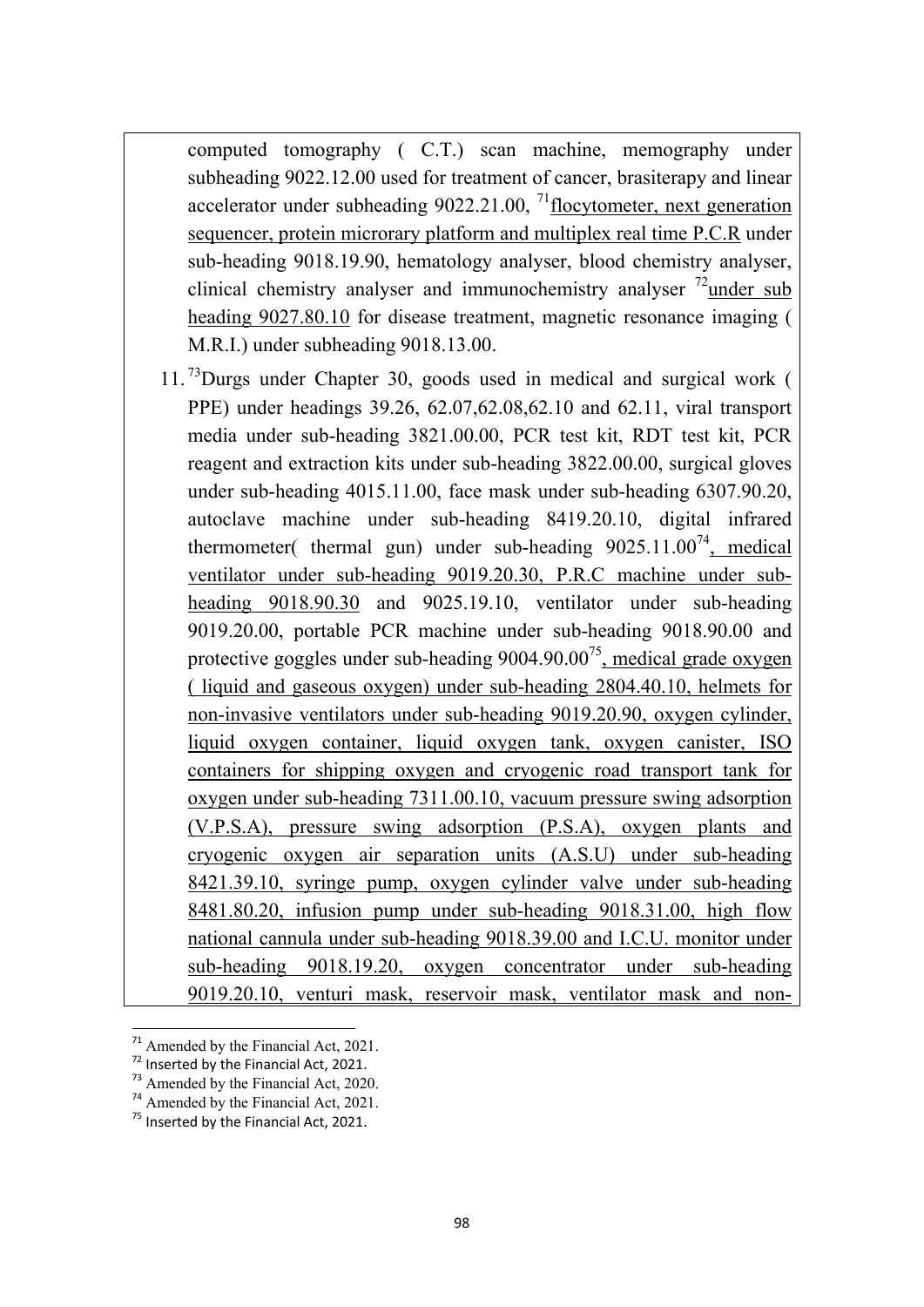invasive ventilator mask under sub-heading 9019.20.20, ventilator circuit, oxygen connectors and tubing, humidifiers and viral filters for ventilators, oro-nasal mask and nasal mask for non- invasive ventilators under subheading 9019.20.90, oxygen filling system under sub-heading 8422.30.00, oxygen generator compressor, tubing under sub-heading 8405.10.00, oxygen flow meter and oxygen regulators under sub-heading 9026.80.10 and I.C.U bed under sub-heading 9402.90.10, blood gas analyser under sub-heading 9027.80.10 necessary for prevention, control and treatment of COVID-19 imported by various organization and person under conditions to transfer as support in the name of the Ministry of Health or health organization of body as designated by the Ministry.

12.<sup>76</sup>Raw materials imported for production of ayrvedic medicine by the industry producing ayurvedic medicine on recommendation of the Ayurved and Alternative medical Department

Group 6: Education

(a) research related activities in schools and universities

(b) vocational or professional training and refresher trainings provided by the organizations under full ownership of the Government of Nepal

(c) Educational service provided by schools and universities

(d) transaction of canteen and hostel run by the educational institute by itself for its own purpose

Group 7: Books, Newspapers and Published Materials

| 48.01 | 4801.00.00 | Newsprint, in rolls or sheets                                                                     |
|-------|------------|---------------------------------------------------------------------------------------------------|
| 49.01 |            | Printed books, brochures, leaflets and similar printed<br>matter, whether or not in single sheets |
|       | 4901.10.00 | in single sheets, whether or not folded                                                           |
|       |            | Others                                                                                            |
|       | 4901.91.00 | dictionaries, encyclopedias and serial installments                                               |

 $76$  Inserted by the Financial Act, 2021.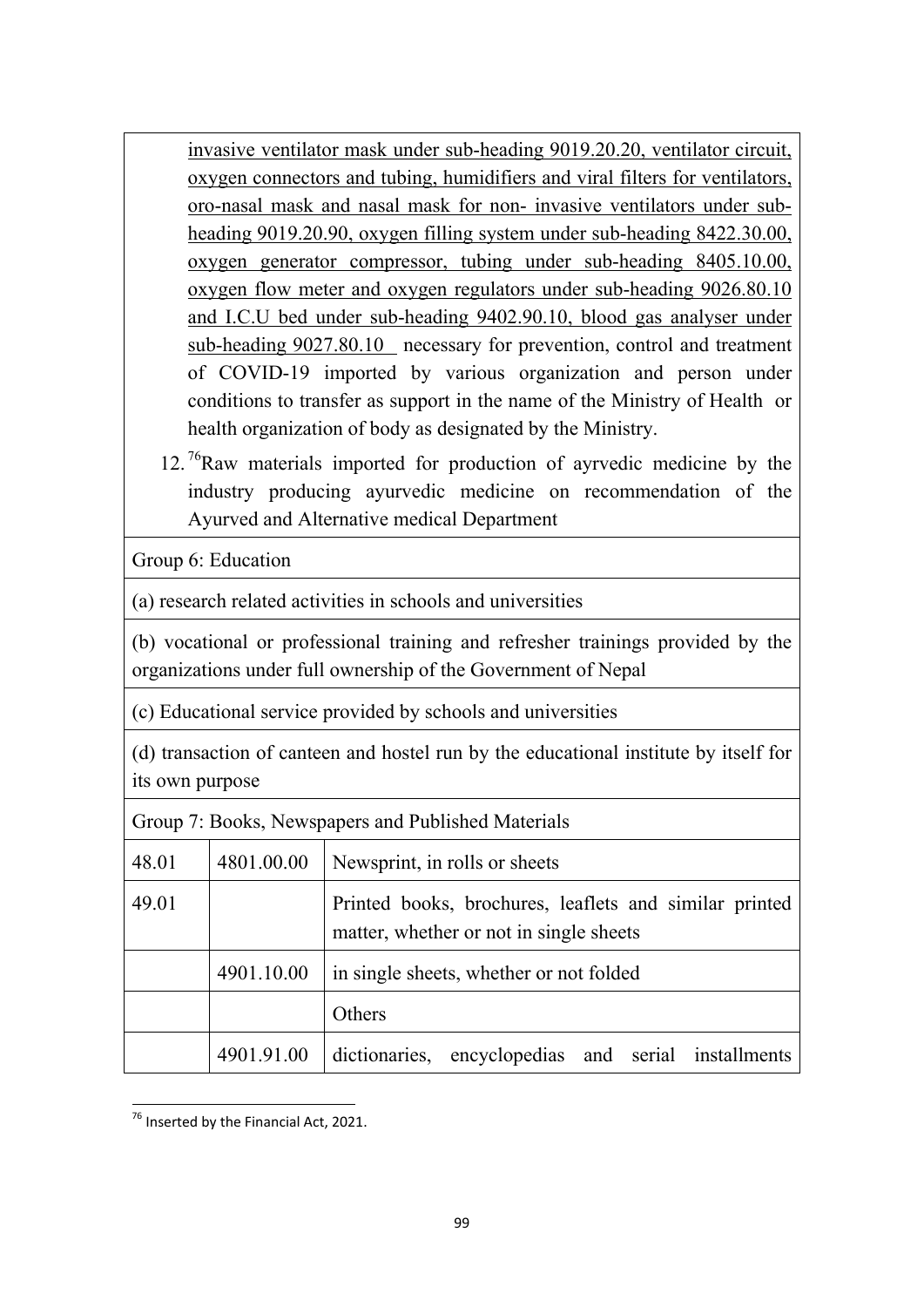|       |            | thereof                                                                                                |
|-------|------------|--------------------------------------------------------------------------------------------------------|
|       | 4901.99.00 | Others                                                                                                 |
| 49.02 |            | Newspapers, journals and periodicals, whether or not<br>illustrated or containing advertising material |
|       | 4902.10.00 | appearing at least four times a week                                                                   |
|       | 4902.90.00 | Others                                                                                                 |
| 49.04 | 4904.00.00 | Music; printed or in manuscript, whether or not bound<br>or illustrated                                |
| 49.10 |            | Calendars of any kind, printed                                                                         |
|       | 4910.00.10 | calendar blocks                                                                                        |
|       | 4910.00.90 | Others                                                                                                 |

Notes-

1. Printing and Publication of Newspaper and Magazine

 $772$ . E-book and e- magazine charge. e- library service charge

Group 8: Artistic and Art Service

(a) Arts, sculpture, architecture and similar other handicrafts and related service

(b) Library, museum, art museum and zoon entrance fee.

Group 9: Public Transportation and carriage service

 Air travel, service from machinery bridge, public transportation carrying passengers (except cable car),  $^{78}$ rent of carrier, carriage service (except carriage related to supply) and cargo service

Group 10: Commercial or Professional Service

Actor, player, writer, designer, translator, interpreter providing professional service institutionally or personally, service of human resource supply in foreign countries

 $\frac{1}{77}$  Amended by the Financial Act, 2021.

 $78$  Amended by the Financial Act, 2021.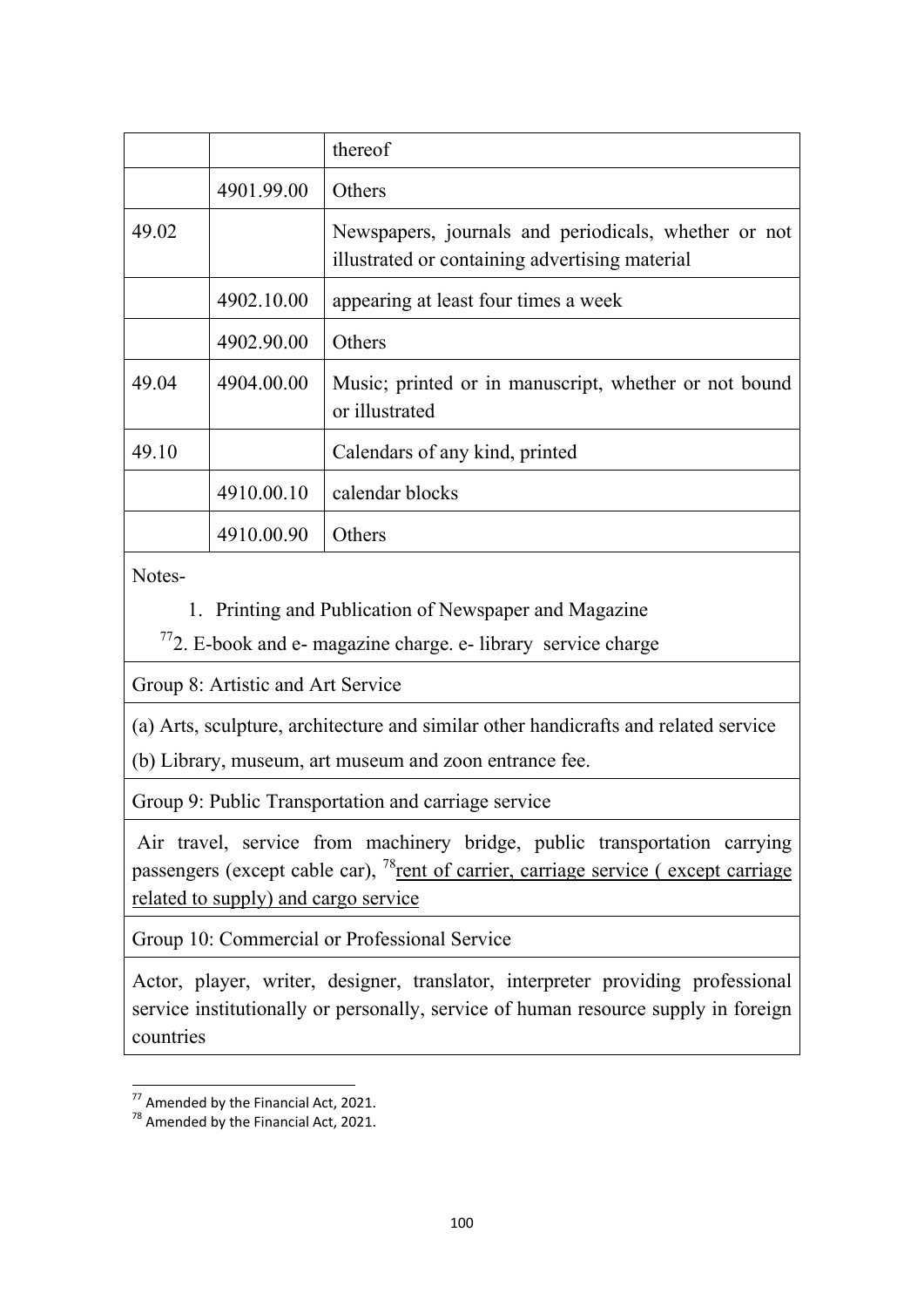| Group 11: Other Goods and Service |                                     |                                                                                                                                                                                                                                                                                                            |  |
|-----------------------------------|-------------------------------------|------------------------------------------------------------------------------------------------------------------------------------------------------------------------------------------------------------------------------------------------------------------------------------------------------------|--|
|                                   | (a) Goods                           |                                                                                                                                                                                                                                                                                                            |  |
|                                   |                                     | Petroleum oil and oil from bitumen mineral except raw<br>(crude) oil, oil having more than 70 percent or more in<br>weight of Petroleum oil and oil from bitumen mineral,<br>these oil be basic constituents, preparations not included<br>elsewhere, waste oils                                           |  |
|                                   |                                     | Petroleum oil and oil from bitumen mineral except raw<br>(crude) oil and not included elsewhere, oil having more<br>than 70 percent or more in weight of Petroleum oil and<br>oil from bitumen mineral, these oil be basic constituents,<br>preparations, except having biodiesel and except waste<br>oils |  |
|                                   |                                     | Others                                                                                                                                                                                                                                                                                                     |  |
| 27.10                             | 2710.19.70                          | Jute batching oil and textile oil                                                                                                                                                                                                                                                                          |  |
| 44.15                             |                                     | Packing cases, boxes, crates, drums and similar<br>packings, of wood; cable-drums of wood; pallets, box<br>pallets and other load boards, of wood; pallet collars of<br>wood                                                                                                                               |  |
|                                   | 4415.10.00                          | bee's case and t- chest                                                                                                                                                                                                                                                                                    |  |
| 49.07                             |                                     | $79$ unused postage, revenue or similar stamps of current or<br>new issue in the country in which they have, or will<br>have, a recognised face value; stamp-impressed paper;<br>cheque forms; banknotes, stock, share<br>bond<br>or<br>certificates and the like of similar title                         |  |
|                                   | 4907.00.10                          | Bank notes                                                                                                                                                                                                                                                                                                 |  |
|                                   | <sup>80</sup> 4907.00.2<br>$\theta$ | unused postage stamps of current or new issue in the<br>country in which they have, or will have, a recognised                                                                                                                                                                                             |  |

 $\frac{79}{79}$  Amended by the Financial Act, 2020.

<sup>&</sup>lt;sup>80</sup> Amended by the Financial Act, 2020.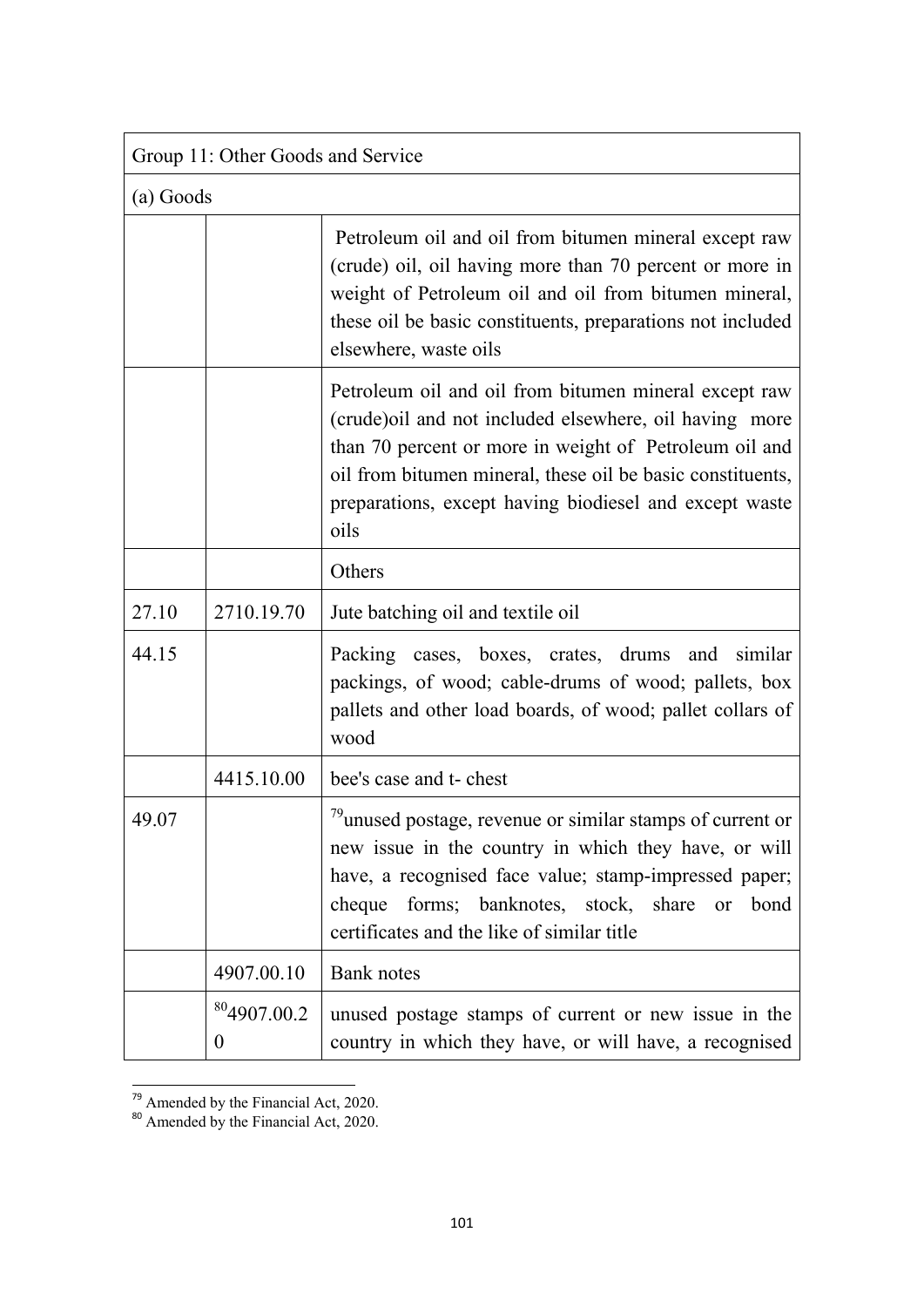|       |                                             | face value                                                                                                        |
|-------|---------------------------------------------|-------------------------------------------------------------------------------------------------------------------|
|       | 814907.00.3<br>$\boldsymbol{0}$             | air papers                                                                                                        |
|       | <sup>82</sup> 4907.00.4<br>$\overline{0}$   | Passports                                                                                                         |
|       | <sup>83</sup> 4907.00.5<br>$\boldsymbol{0}$ | excise tickets                                                                                                    |
|       | <sup>84</sup> 4907.00.6<br>$\boldsymbol{0}$ | cheque for/ cheque book                                                                                           |
|       | <sup>85</sup> 4907.00.7<br>$\boldsymbol{0}$ | Stock share or bond certificates                                                                                  |
|       | 4907.00.90                                  | Others                                                                                                            |
| 51.01 |                                             | Wool, not carded or combed                                                                                        |
|       |                                             | Wool; (not carded or combed), greasy (including fleece-<br>washed wool)                                           |
|       | 5101.11.00                                  | Shorn wool                                                                                                        |
|       | 5101.19.00                                  | Others                                                                                                            |
|       |                                             | Degreased (not carbonised)                                                                                        |
|       | 5101.21.00                                  | Shorn wool                                                                                                        |
|       | 5101.29.00                                  | Others                                                                                                            |
|       | 5101.30.00                                  | Carbonized                                                                                                        |
| 52.05 |                                             | Cotton yarn (other than sewing thread), containing 85%<br>or more by weight of cotton, not put up for retail sale |

 $\frac{81}{20}$  Amended by the Financial Act, 2020.

<sup>&</sup>lt;sup>82</sup> Amended by the Financial Act, 2020.

<sup>&</sup>lt;sup>83</sup> Amended by the Financial Act, 2020.

<sup>&</sup>lt;sup>84</sup> Amended by the Financial Act, 2020.

<sup>&</sup>lt;sup>85</sup> Amended by the Financial Act, 2020.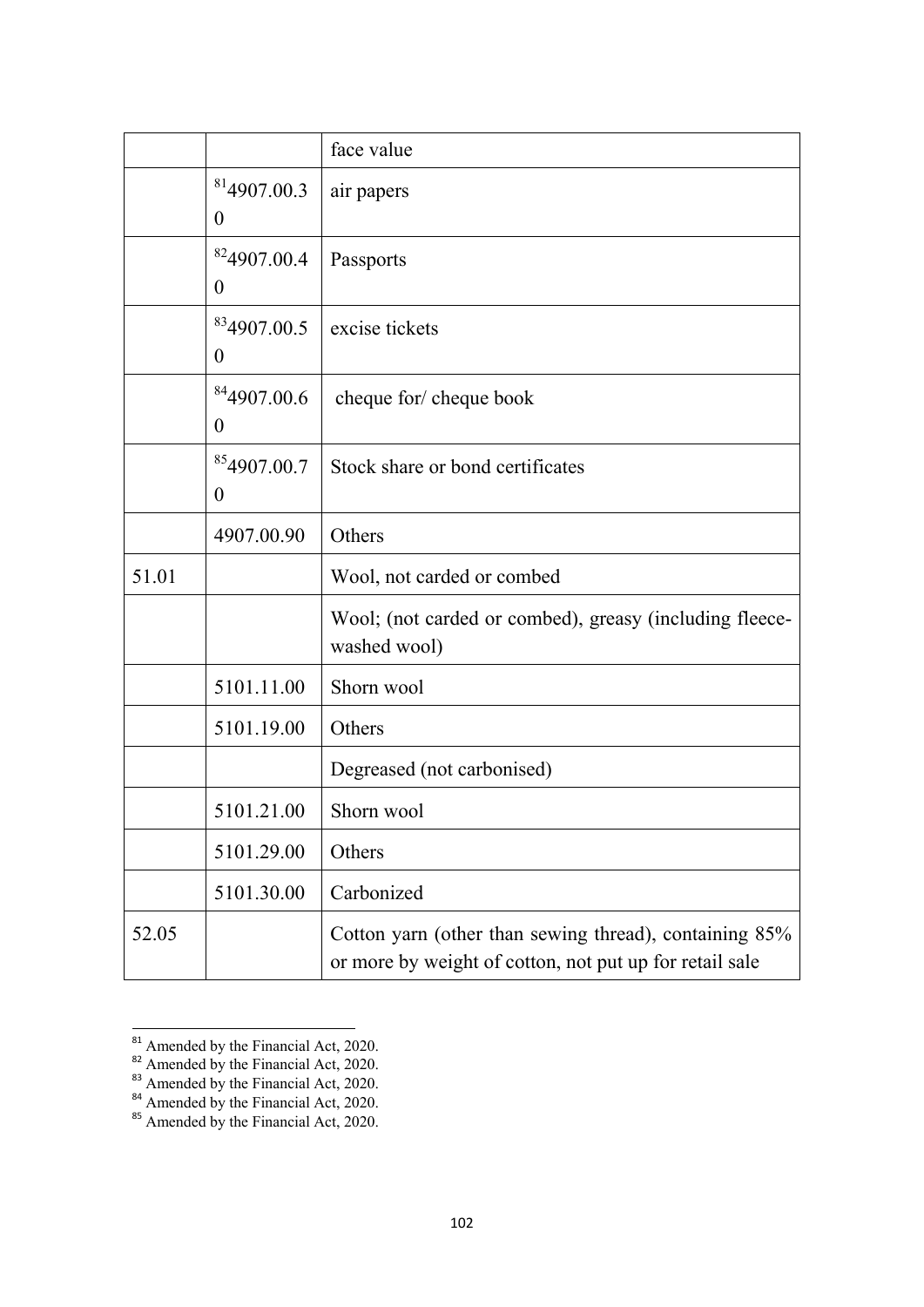|            | Cotton yarn; single, of uncombed fibres                                                                |
|------------|--------------------------------------------------------------------------------------------------------|
| 5205.11.00 | measuring 714.29 decitex or more, (not exceeding 14<br>metric number)                                  |
| 5205.12.00 | less than 714.29 but not less than 232.56 decitex<br>(exceeding 14 but not exceeding 43 metric number) |
| 5205.13.00 | less than 232.56 but not less than 192.31 decitex<br>(exceeding 43 but not exceeding 52 metric number) |
| 5205.14.00 | less than 192.31 but not less than 125 decitex (exceeding<br>52 but not exceeding 80 metric number)    |
| 5205.15.00 | measuring less than 125 decitex (exceeding 80 metric<br>number)                                        |
|            | Cotton yarn; single, of combed fibres                                                                  |
| 5205.21.00 | measuring 714.29 decitex or more, (not exceeding 14<br>metric number)                                  |
| 5205.22.00 | less than 714.29 but not less than 232.56 decitex<br>(exceeding 14 but not exceeding 43 metric number) |
| 5205.23.00 | less than 232.56 but not less than 192.31 decitex<br>(exceeding 43 but not exceeding 52 metric number) |
| 5205.24.00 | less than 192.31 but not less than 125 decitex (exceeding<br>52 but not exceeding 80 metric number)    |
| 5205.26.00 | less than 125 but not less than 106.38 decitex (over 80<br>but not over 94 metric number)              |
| 5205.27.00 | less than 106.38 but not less than 83.33 decitex (over 94<br>but not over 120 metric number)           |
| 5205.28.00 | measuring less than 83.33 decitex (exceeding 120 metric<br>number)                                     |
|            | Cotton yarn; multiple or cabled, of uncombed fibres                                                    |
| 5205.31.00 | 714.29 decitex or more (not exceeding 14 metric                                                        |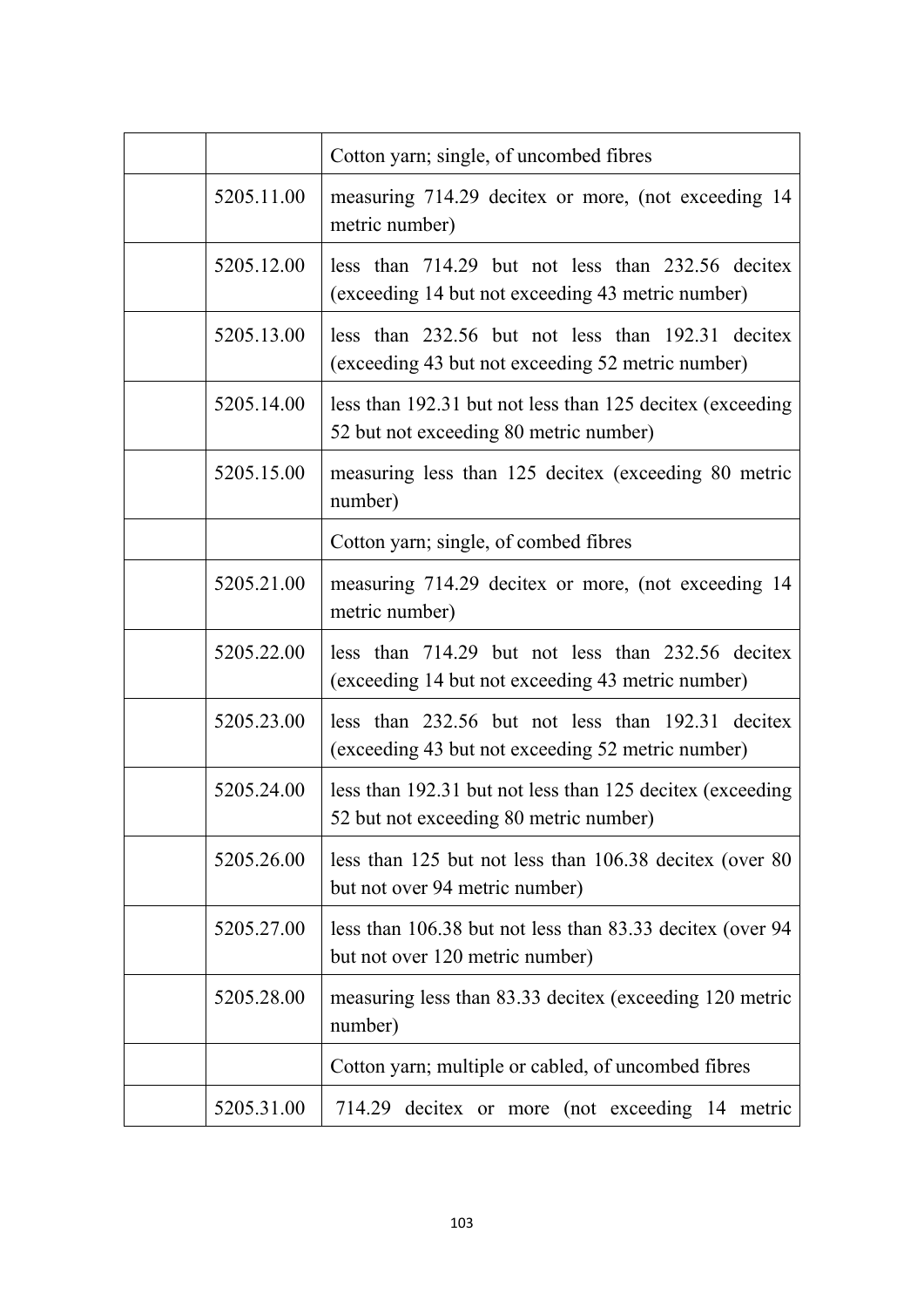|       |            | number) per single yarn                                                                 |
|-------|------------|-----------------------------------------------------------------------------------------|
|       | 5205.32.00 | 714.28 to $232.56$ decitex (15 to 43 metric number) per<br>single yarn                  |
|       | 5205.33.00 | 232.55 to 192.31 decitex $(44$ to 52 metric number) per<br>single yarn                  |
|       | 5205.34.00 | 2.30 to 125 decitex (53 to 80 metric number) per single<br>yarn                         |
|       | 5205.35.00 | less than 125 decitex (exceeding 80 metric number), per<br>single yarn                  |
|       |            | Cotton yarn; multiple or cabled, of combed fibres                                       |
|       | 5205.41.00 | 714.29 decitex or more (not exceeding 14 metric<br>number) per single yarn              |
|       | 5205.42.00 | 714.28 to $232.56$ decitex (15 to 43 metric number) per<br>single yarn                  |
|       | 5205.43.00 | 232.55 to 192.31 decitex $(44 \text{ to } 52 \text{ metric number})$ per<br>single yarn |
|       | 5205.44.00 | 192.30 to 125 decitex $(53 \text{ to } 80 \text{ metric number})$ per<br>single yarn    |
|       | 5205.46.00 | 24 to 106.38 decitex (81 to 94 metric number) per single<br>yarn                        |
|       | 5205.47.00 | 106.37 to 83.33 decitex $(95$ to 120 metric number) per<br>single yarn                  |
|       | 5205.48.00 | less than 83.33 decitex (exceeding 120 metric number)<br>per single yarn                |
| 52.07 |            | Cotton yarn (other than sewing thread), put up for retail<br>sale                       |
|       | 5207.10.00 | containing 5% or more by weight of cotton                                               |
|       | 5207.90.00 | Others                                                                                  |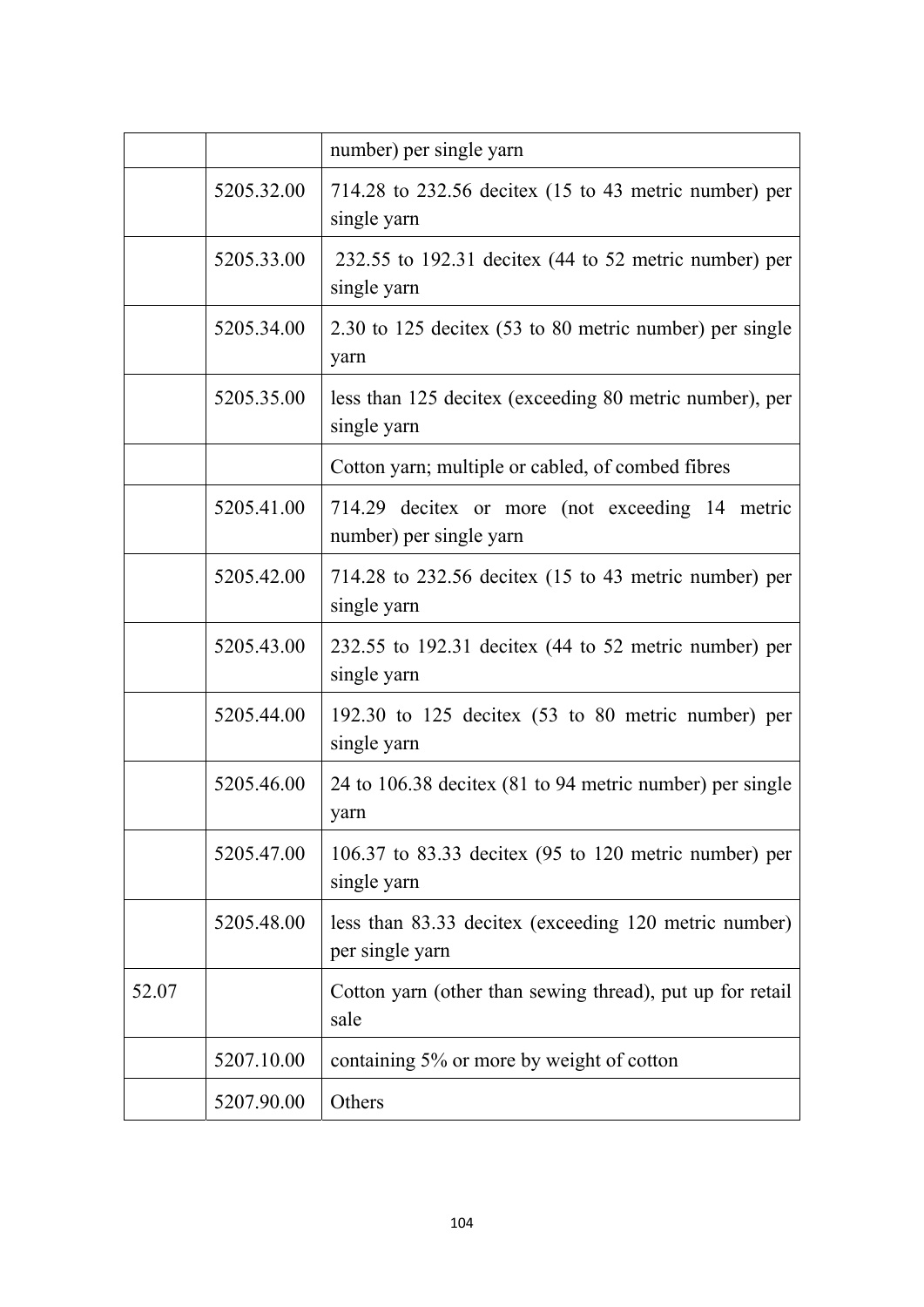| 53.06 |                                 | Flax yarn                                                                                                                                                                              |
|-------|---------------------------------|----------------------------------------------------------------------------------------------------------------------------------------------------------------------------------------|
|       | 5306.10.00                      | Single                                                                                                                                                                                 |
|       | 5306.20.00                      | multiple (folded) or cabled                                                                                                                                                            |
| 53.07 |                                 | Yarn of jute or of other textile bast fibres of heading no.<br>5305                                                                                                                    |
|       | 5307.10.00                      | Single                                                                                                                                                                                 |
|       | 5307.20.00                      | multiple (folded) or cabled                                                                                                                                                            |
| 53.10 |                                 | Woven fabrics of jute, other textile bast fibres of<br>heading no. 5303                                                                                                                |
|       | 5310.10.00                      | Unbleached                                                                                                                                                                             |
|       | 5310.90.00                      | Others                                                                                                                                                                                 |
| 62.11 |                                 | Track suits, swimwear and other garments (not knitted<br>or crocheted)                                                                                                                 |
|       |                                 | Other garments; men's or boys'                                                                                                                                                         |
|       | 866211.32.2<br>$\boldsymbol{0}$ | Lungi and Dhoti                                                                                                                                                                        |
|       |                                 | Other garments; women's or girls'                                                                                                                                                      |
|       | 876211.42.2<br>$\theta$         | Saree, Lungi and Dhoti                                                                                                                                                                 |
| 71.01 |                                 | Pearls; natural or cultured, whether or not worked or<br>graded but not strung, mounted or set; pearls, natural or<br>cultured, temporarily strung for the convenience of<br>transport |
|       | 7101.10.00                      | Pearls; natural                                                                                                                                                                        |
|       |                                 | Pearls; cultured                                                                                                                                                                       |

<sup>&</sup>lt;sup>86</sup> Amended by the Financial Act, 2020.

<sup>&</sup>lt;sup>87</sup> Amended by the Financial Act, 2020.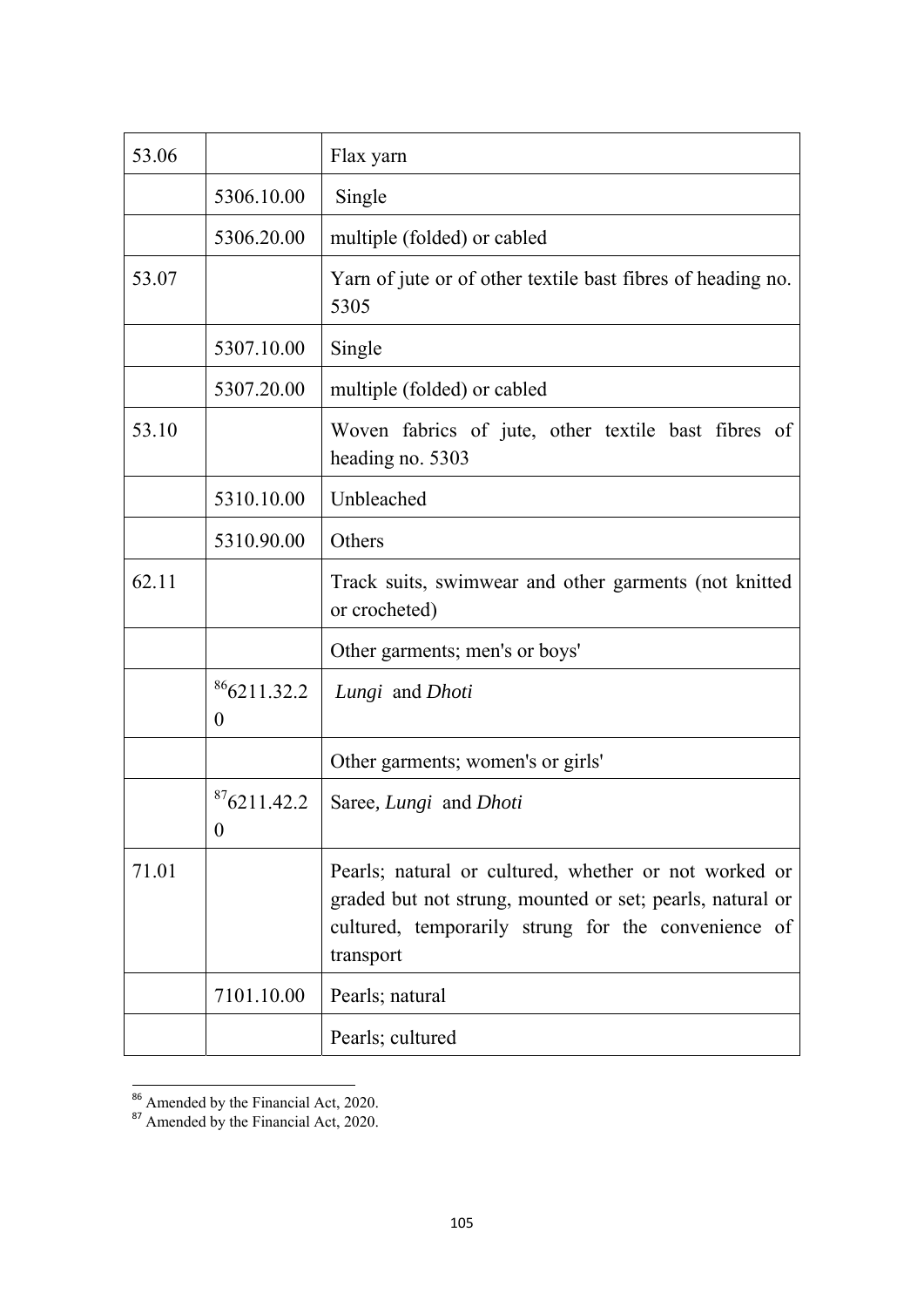|       | 7101.21.00 | Unworked                                                                                                                                                                                                                |
|-------|------------|-------------------------------------------------------------------------------------------------------------------------------------------------------------------------------------------------------------------------|
|       | 7101.22.00 | Worked                                                                                                                                                                                                                  |
| 71.02 |            | Diamonds, whether or not worked, but not mounted or<br>set                                                                                                                                                              |
|       | 7102.10.00 | Unsorted                                                                                                                                                                                                                |
|       |            | Industrial                                                                                                                                                                                                              |
|       | 7102.21.00 | unworked or simply sawn, cleaved or bruted                                                                                                                                                                              |
|       | 7102.29.00 | Others                                                                                                                                                                                                                  |
|       |            | non-industrial                                                                                                                                                                                                          |
|       | 7102.31.00 | unworked or simply sawn, cleaved or bruted                                                                                                                                                                              |
|       | 7102.39.00 | Others                                                                                                                                                                                                                  |
| 71.03 |            | Precious (excluding diamond) and semi-precious stone;<br>worked, graded, not strung, mounted, set; ungraded<br>precious (excluding diamond) and semi-precious stone,<br>temporarily strung for convenience of transport |
|       | 7103.10.00 | unworked or simply sawn or roughly shaped                                                                                                                                                                               |
|       |            | not strung, mounted or set                                                                                                                                                                                              |
|       | 7103.91.00 | rubies, sapphires and emeralds                                                                                                                                                                                          |
|       | 7103.99.00 | Others                                                                                                                                                                                                                  |
| 71.05 |            | Dust and powder of natural or synthetic precious or<br>semi-precious stone                                                                                                                                              |
|       | 7105.10.00 | of diamond                                                                                                                                                                                                              |
|       | 7105.90.00 | Others                                                                                                                                                                                                                  |
| 71.06 |            | Silver (including silver plated with gold or platinum);<br>unwrought or in semi-manufactured forms, or in powder<br>form                                                                                                |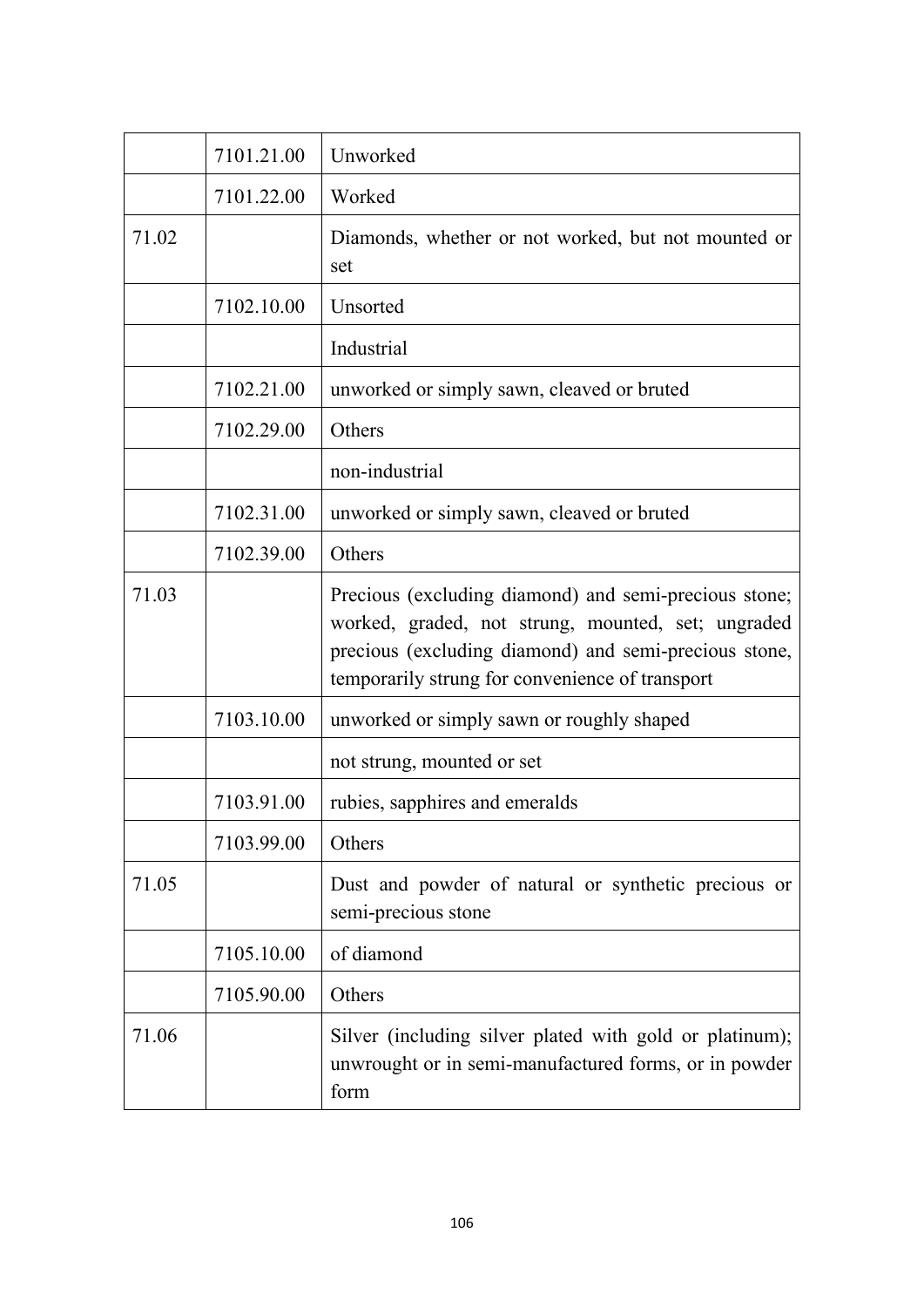|       | 7106.10.00 | Powder                                                                                                   |
|-------|------------|----------------------------------------------------------------------------------------------------------|
|       |            | Others                                                                                                   |
|       | 7106.91.00 | Unwrought                                                                                                |
|       | 7106.92.00 | semi-manufactured                                                                                        |
| 71.08 |            | Gold (including gold plated with platinum) unwrought<br>or in semi-manufactured forms, or in powder form |
|       |            | non-monetary                                                                                             |
|       | 7108.11.00 | Powder                                                                                                   |
|       | 7108.12.00 | Other unwrought                                                                                          |
|       | 7108.13.00 | Other semi manufactured                                                                                  |
|       | 7108.20.00 | Monetary                                                                                                 |
| 71.09 | 7109.00.00 | Base metals or silver, clad with gold, not further worked<br>than semi-manufactured                      |
|       |            | Goods and other goods prepared by the jeweler making<br>jewelry, goods of gold or silver                 |
| 71.13 |            | Jewelry articles and parts thereof, of precious metal or of<br>metal clad with precious metal            |
|       |            | Of precious metal; whether or not plated or clad with<br>other precious metal                            |
|       | 7113.11.00 | Of silver; whether or not plated or clad with other<br>precious metal                                    |
|       | 7113.19.10 | of gold                                                                                                  |
|       | 7113.19.90 | Of other precious metal;                                                                                 |
|       | 7113.20.00 | whether or not plated or clad with other basic metal                                                     |
| 71.18 |            | Coin                                                                                                     |
|       | 718.90.00  | Others                                                                                                   |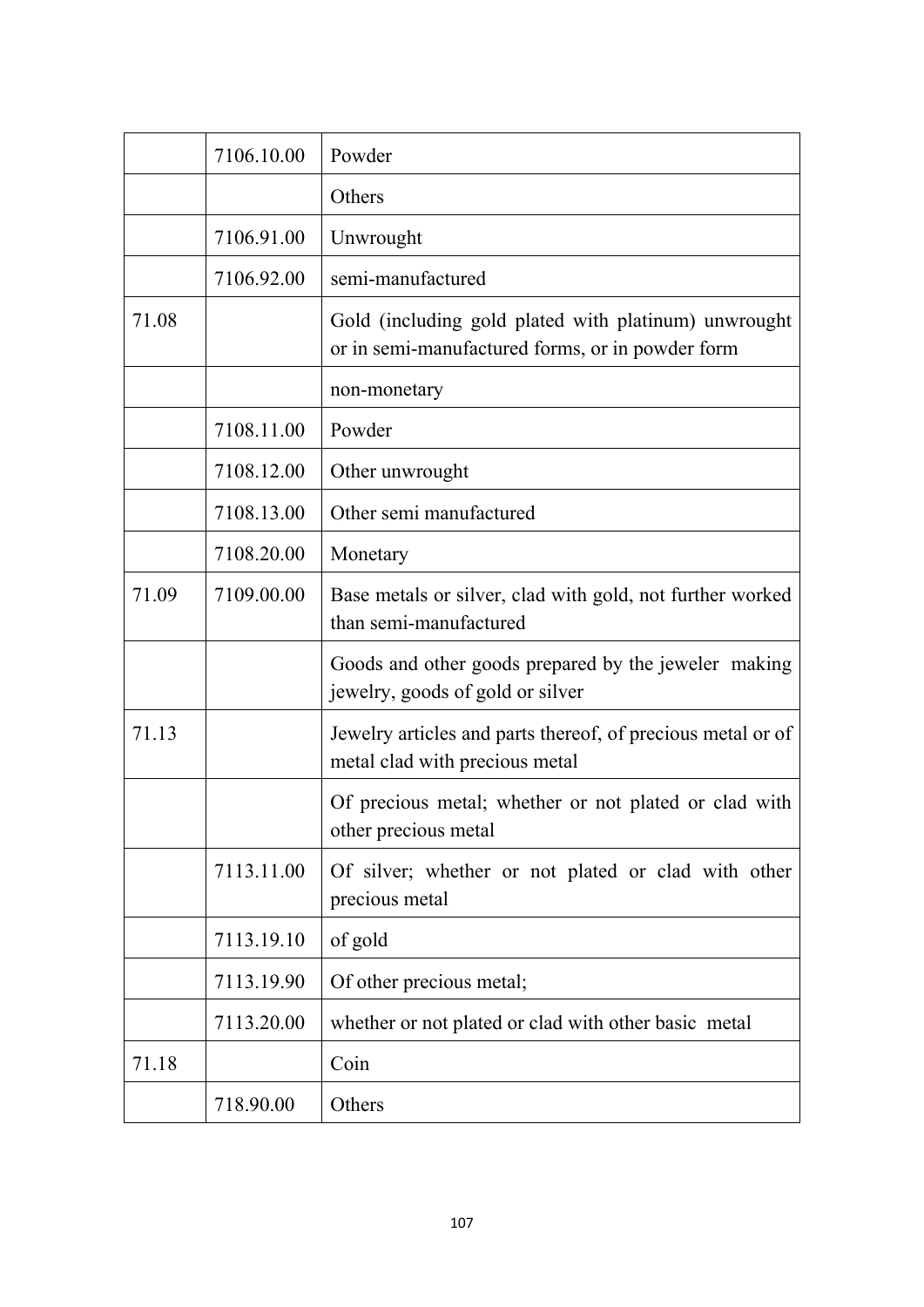| 84.01 |            | Nuclear reactors; fuel elements (cartridges),<br>non-<br>irradiated, for nuclear reactors, machinery and apparatus<br>for isotopic separation                                                |
|-------|------------|----------------------------------------------------------------------------------------------------------------------------------------------------------------------------------------------|
|       | 8401.10.00 | Nuclear reactors                                                                                                                                                                             |
|       | 8401.20.00 | Machinery and apparatus; for isotopic separation, and<br>parts thereof                                                                                                                       |
|       | 8401.30.00 | Fuel elements (cartridges); non-irradiated                                                                                                                                                   |
| 84.02 |            | Boilers; steam or other vapour generating (other than<br>central heating hot water boilers, capable also of<br>producing low pressure steam), super heated water<br>boilers                  |
|       |            | boilers<br>with<br>production<br>other<br>steam<br>a<br>or<br>vapour generation                                                                                                              |
|       | 8402.11.00 | watertube boilers with a steam production exceeding 5t<br>per hour                                                                                                                           |
|       | 8402.12.00 | watertube boilers with a steam production not exceeding<br>5t per hou                                                                                                                        |
|       | 8402.19.00 | vapour generating boilers, including hybrid boilers                                                                                                                                          |
|       | 8402.20.00 | super-heated water boilers                                                                                                                                                                   |
| 84.03 |            | Central heating boilers; excluding those of heading no.<br>8402                                                                                                                              |
|       | 8403.10.00 | boilers                                                                                                                                                                                      |
| 84.04 |            | Auxiliary plant for use with boilers of heading no. 8402<br>or 8403; e.g. economisers, super-heaters, soot removers,<br>gas recoverers), condensers for steam or other vapour<br>power units |
|       | 8404.10.00 | auxiliary plant, for use with boilers of heading no. 8402<br>or 8403                                                                                                                         |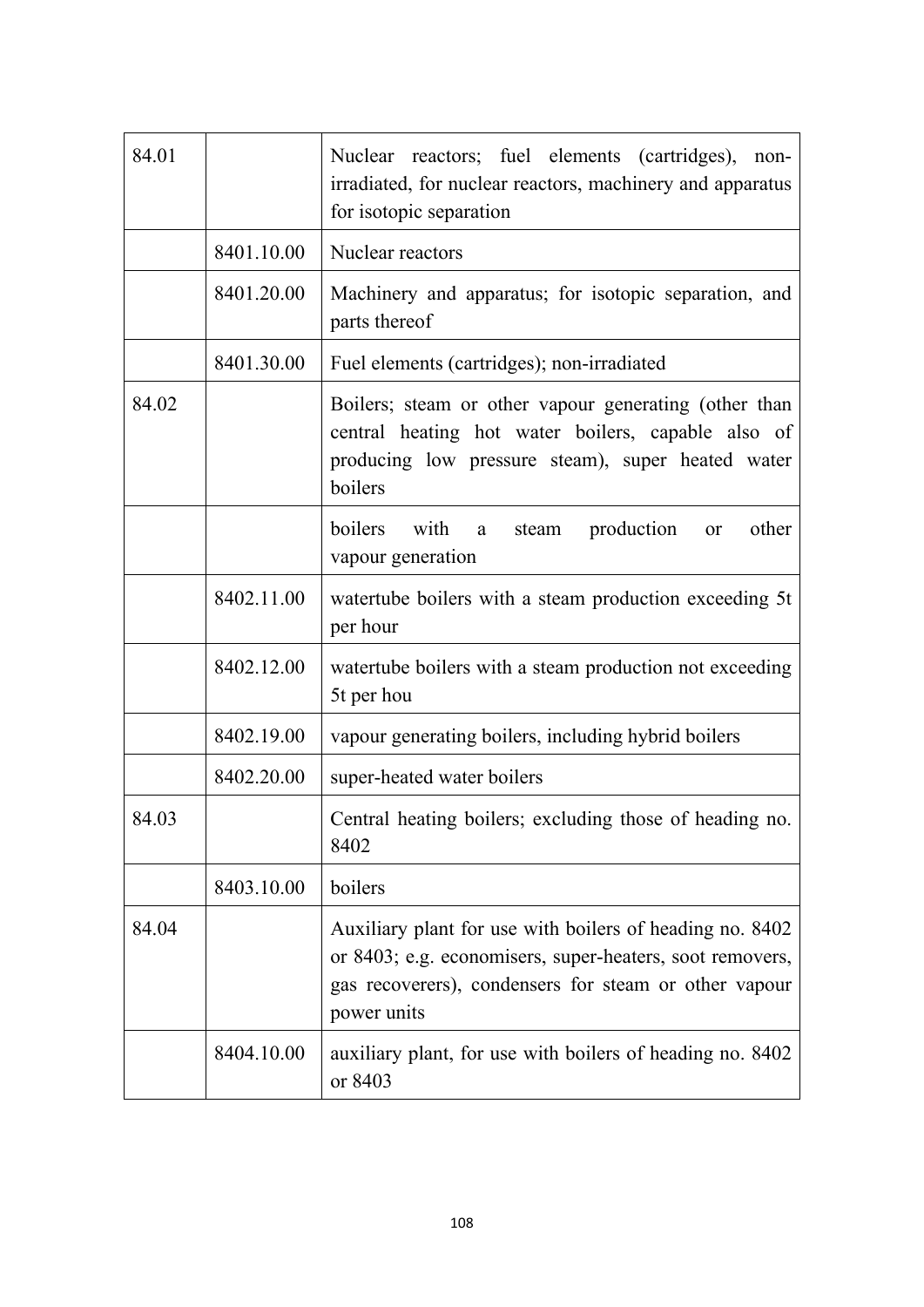|       | 8404.20.00 | condensers, for steam or other vapour power units                                                                                                                             |
|-------|------------|-------------------------------------------------------------------------------------------------------------------------------------------------------------------------------|
| 84.05 |            | Generators for producer or water gas with or without<br>their purifiers acetylene gas generators and similar water<br>process gas generators, with or without their purifiers |
|       | 8405.10.00 | Generators; producer gas, water gas, acetylene gas and<br>similar water process gas generators, with or without<br>their purifiers                                            |
| 84.06 |            | Turbines; steam and other vapour turbines                                                                                                                                     |
|       | 8406.10.00 | steam and other vapour turbines, for marine propulsion                                                                                                                        |
|       |            | Other turbines                                                                                                                                                                |
|       | 8406.81.00 | of an output exceeding 40MW                                                                                                                                                   |
|       | 8406.82.00 | of an output not exceeding 40MW                                                                                                                                               |
| 84.07 |            | Reciprocating or rotary internal combustion piston<br>engines                                                                                                                 |
|       | 8407.10.00 | Engines; for aircraft                                                                                                                                                         |
| 84.09 |            | Appropriate parts for use in engines under heading 84.07<br>or 84.08                                                                                                          |
|       | 8409.10.00 | For engine of aeroplane                                                                                                                                                       |
| 84.10 |            | Turbines; hydraulic water wheels and regulators therefor                                                                                                                      |
|       |            | hydraulic turbines and water wheels                                                                                                                                           |
|       | 8410.11.00 | of a power not exceeding 1000kW                                                                                                                                               |
|       | 8410.12.00 | of a power exceeding 1000kW but not exceeding<br>10000kW                                                                                                                      |
|       | 8410.13.00 | of a power exceeding 10000kW                                                                                                                                                  |
| 84.13 |            | Pumps; for liquids, whether or not fitted with measuring<br>device, liquid elevators                                                                                          |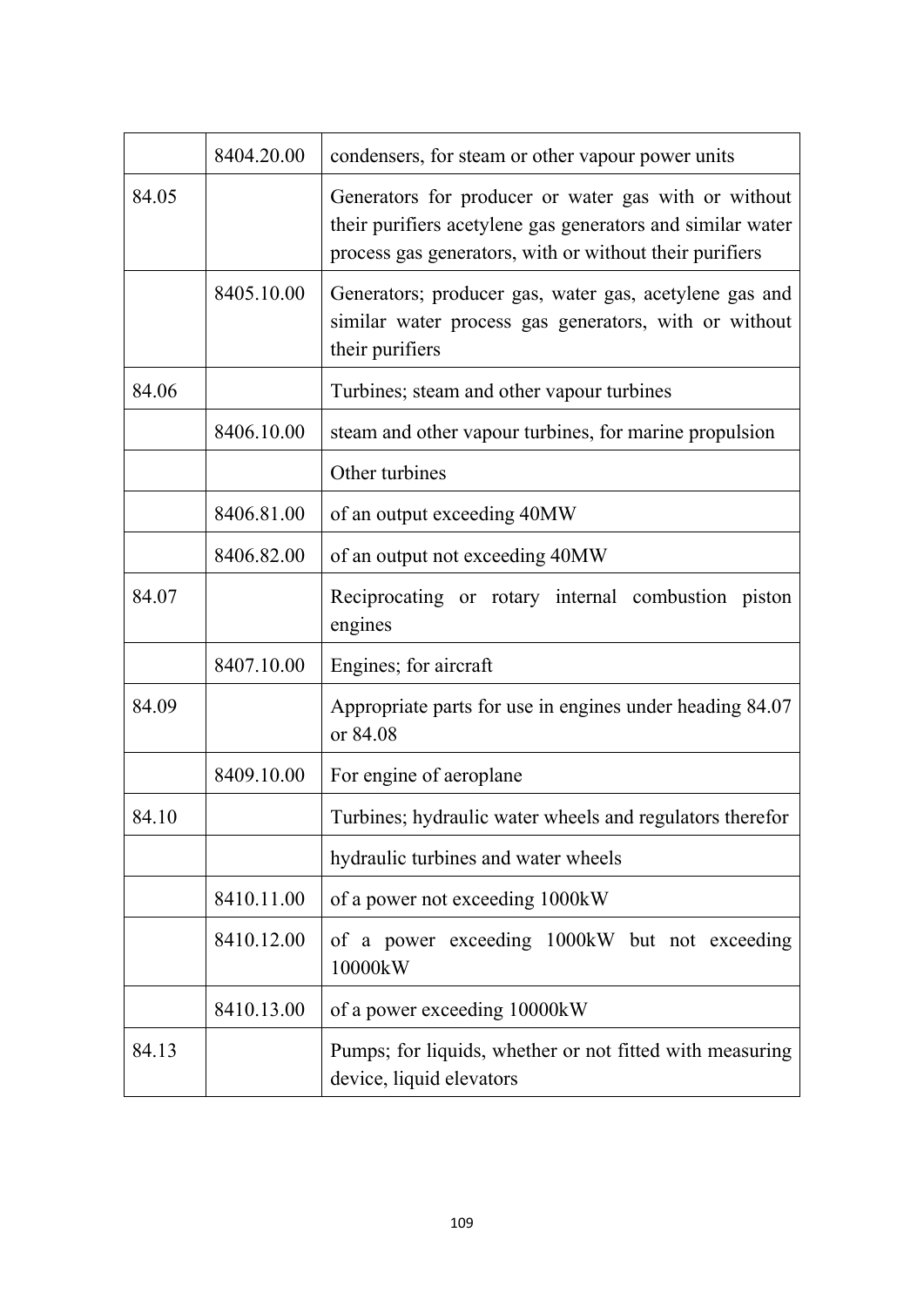|       |                  | Other centrifugal pump                                                                                                                                                                                                                                                                                                                                                                                 |
|-------|------------------|--------------------------------------------------------------------------------------------------------------------------------------------------------------------------------------------------------------------------------------------------------------------------------------------------------------------------------------------------------------------------------------------------------|
|       |                  | Operated by gasoline                                                                                                                                                                                                                                                                                                                                                                                   |
|       | 8413.70.11       | Capacity of 2 to 8 hp                                                                                                                                                                                                                                                                                                                                                                                  |
|       | 888413.70.9<br>9 | D.C. water pump                                                                                                                                                                                                                                                                                                                                                                                        |
| 84.16 |                  | Furnace burners for liquid fuel, for pulverised solid fuel<br>gas; mechanical grates, mechanical<br>for<br>ash<br><b>or</b><br>dischargers and similar appliances                                                                                                                                                                                                                                      |
|       | 8416.10.00       | furnace burners, for liquid fuel                                                                                                                                                                                                                                                                                                                                                                       |
|       | 8416.20.00       | furnace burners, for pulverized solid fuel or gas,<br>including combination burners                                                                                                                                                                                                                                                                                                                    |
|       | 8416.30.00       | mechanical stokers, mechanical grates, mechanical ash<br>dischargers and similar appliances                                                                                                                                                                                                                                                                                                            |
| 84.17 |                  | Furnaces and ovens; industrial or laboratory, including<br>incinerators, non-electric                                                                                                                                                                                                                                                                                                                  |
|       | 8417.10.00       | Furnaces and ovens; non-electric, for the roasting,<br>melting or other heat-treatment of ores, pyrites or of<br>metals, for industrial or laboratory use                                                                                                                                                                                                                                              |
|       | 8417.20.00       | Ovens; non-electric, bakery ovens, including biscuit<br>ovens                                                                                                                                                                                                                                                                                                                                          |
|       | 8417.80.00       | Others                                                                                                                                                                                                                                                                                                                                                                                                 |
| 84.19 |                  | Machinery, plant (not domestic), or laboratory<br>equipment; electrically heated or not, (excluding items<br>in 85.14) for the treatment of materials by a process<br>involving change of temperature; such as heating,<br>cooking, roasting, distilling, rectifying, sterilizing,<br>pasturing, steaming, drying, evaporating, vaporizing,<br>condensing or cooling, other than machinery or plant of |

 $\overline{\phantom{1}}^{88}$  Amended by the Financial Act, 2021.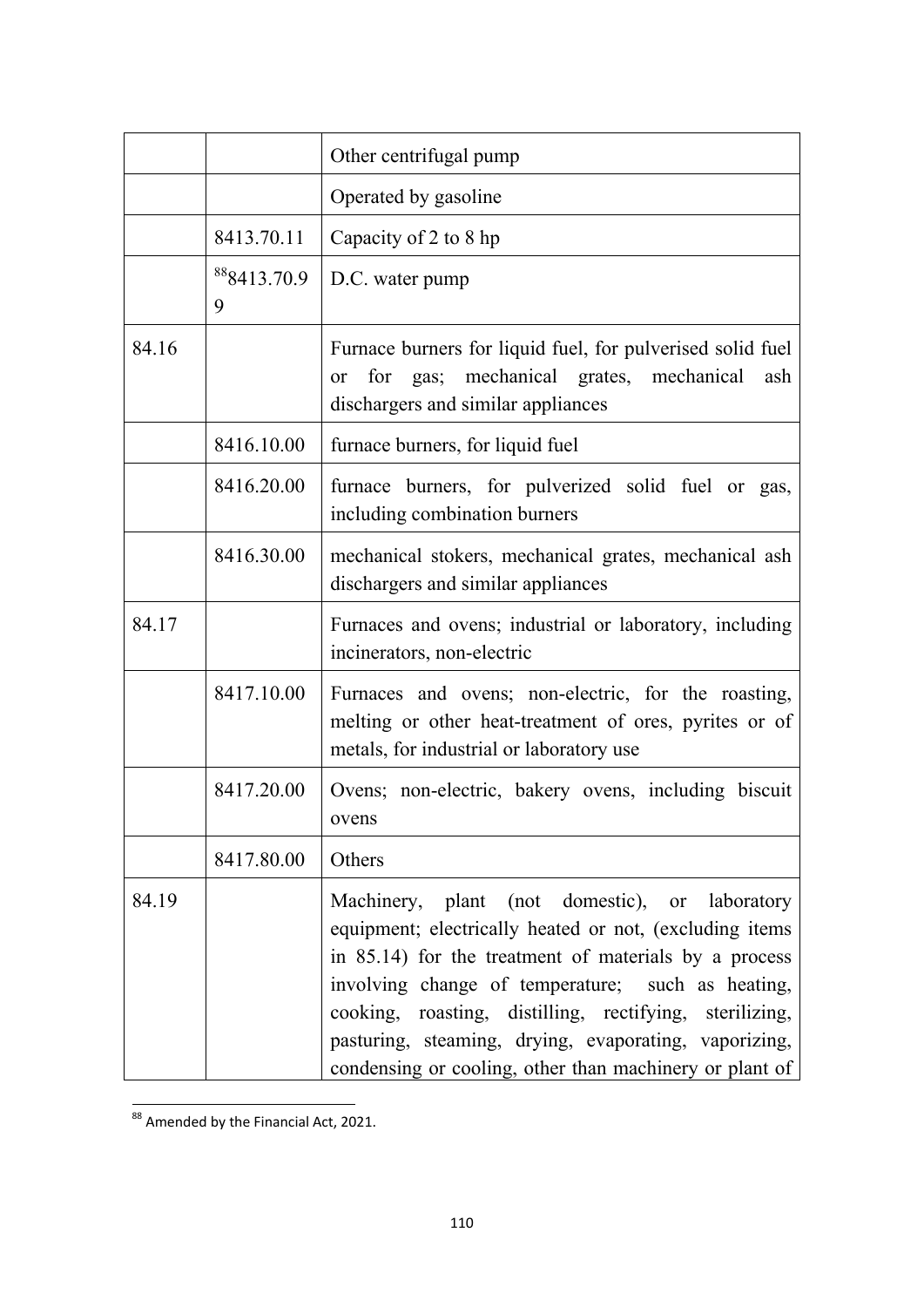|       |                                             | a kind used for domestic purposes; instantaneous or non<br>electric storage water heaters, non electric  |
|-------|---------------------------------------------|----------------------------------------------------------------------------------------------------------|
|       | <sup>89</sup> 8419.20.1<br>$\boldsymbol{0}$ | autoclave                                                                                                |
|       | <sup>90</sup> 8419.20.9<br>$\boldsymbol{0}$ | Sterilizers; for medical, surgical or laboratory use                                                     |
|       |                                             | Dryers                                                                                                   |
|       | 8419.31.00                                  | for agricultural products                                                                                |
|       | 8419.32.00                                  | for wood, paper pulp, paper or paperboard                                                                |
|       | 8419.39.00                                  | Others                                                                                                   |
|       | 8419.40.00                                  | Distilling or rectifying plant                                                                           |
|       | 8419.50.00                                  | Heat exchange units                                                                                      |
|       | 8419.60.00                                  | Machinery; for liquefying air or gas                                                                     |
|       |                                             | Other machinery, plant and equipment                                                                     |
|       | 918419.81.0<br>$\boldsymbol{0}$             | for making hot drinks, for cooking or heating food                                                       |
|       | <sup>92</sup> 8419.89.1<br>$\boldsymbol{0}$ | Cooling tower                                                                                            |
|       | <sup>93</sup> 8419.89.9<br>$\theta$         | Others                                                                                                   |
| 84.20 |                                             | Machines; calendering or other rolling machines, for<br>other than metal or glass and cylinders therefor |
|       | 8420.10.00                                  | calendering or other rolling machines                                                                    |

**<sup>189</sup> Amended by the Financial Act, 2021.** 

 $90$  Amended by the Financial Act, 2021.

 $91$  Amended by the Financial Act, 2021.

 $92$  Amended by the Financial Act, 2021.

 $93$  Amended by the Financial Act, 2021.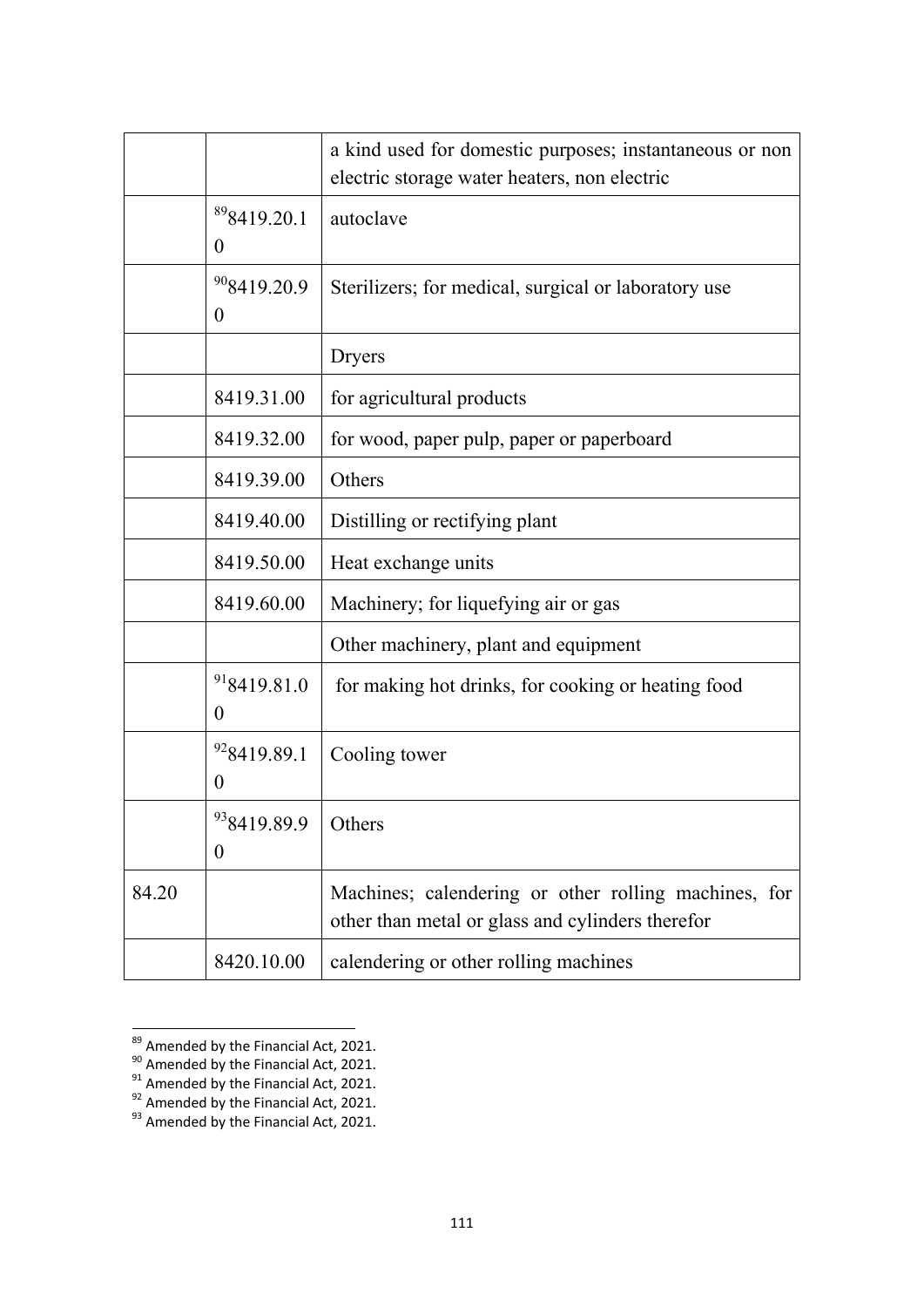| 84.21 |                                             | Centrifuges, including centrifugal dryers; filtering or<br>purifying machinery and apparatus for liquids or gases                                                                                                                                                                                                                                                                                 |
|-------|---------------------------------------------|---------------------------------------------------------------------------------------------------------------------------------------------------------------------------------------------------------------------------------------------------------------------------------------------------------------------------------------------------------------------------------------------------|
|       |                                             | Centrifuges including centrifugal dryers                                                                                                                                                                                                                                                                                                                                                          |
|       | 8421.11.00                                  | cream separators                                                                                                                                                                                                                                                                                                                                                                                  |
|       | 8421.12.00                                  | clothes-dryers                                                                                                                                                                                                                                                                                                                                                                                    |
|       | 8421.19.00                                  | Others                                                                                                                                                                                                                                                                                                                                                                                            |
|       |                                             | machinery and apparatus of filtering or purifying liquids                                                                                                                                                                                                                                                                                                                                         |
|       | 8421.21.00                                  | for filtering or purifying water                                                                                                                                                                                                                                                                                                                                                                  |
|       | 8421.22.00                                  | for filtering or purifying beverages other than water                                                                                                                                                                                                                                                                                                                                             |
|       |                                             | machinery and apparatus of filtering or purifying gases                                                                                                                                                                                                                                                                                                                                           |
|       | 948421.39.1<br>$\theta$                     | Pressure swing adsorption oxygen plant and cryogenic<br>oxygen air separation plant                                                                                                                                                                                                                                                                                                               |
|       | <sup>95</sup> 8421.39.9<br>$\boldsymbol{0}$ | Others                                                                                                                                                                                                                                                                                                                                                                                            |
| 84.22 |                                             | Dish washing machines; machinery for cleaning, drying,<br>bottles or other containers; machinery for filling,<br>closing, sealing or labelling bottles, cans, boxes, bags, or<br>other containers, machinery for capsuling bottles, jars,<br>tubes and similar containers; other packing or wrapping<br>machinery (including heat-shrink wrapping machinery);<br>machinery for aerating beverages |
|       |                                             | Dish washing machines                                                                                                                                                                                                                                                                                                                                                                             |
|       | 8422.19.00                                  | Others                                                                                                                                                                                                                                                                                                                                                                                            |
|       | 8422.20.00                                  | Machinery; for cleaning or drying bottles or other<br>containers                                                                                                                                                                                                                                                                                                                                  |
|       | 8422.30.00                                  | Machinery; for filling, closing, sealing, capsuling or                                                                                                                                                                                                                                                                                                                                            |

 $\frac{1}{94}$  Amended by the Financial Act, 2021.

<sup>&</sup>lt;sup>95</sup> Amended by the Financial Act, 2021.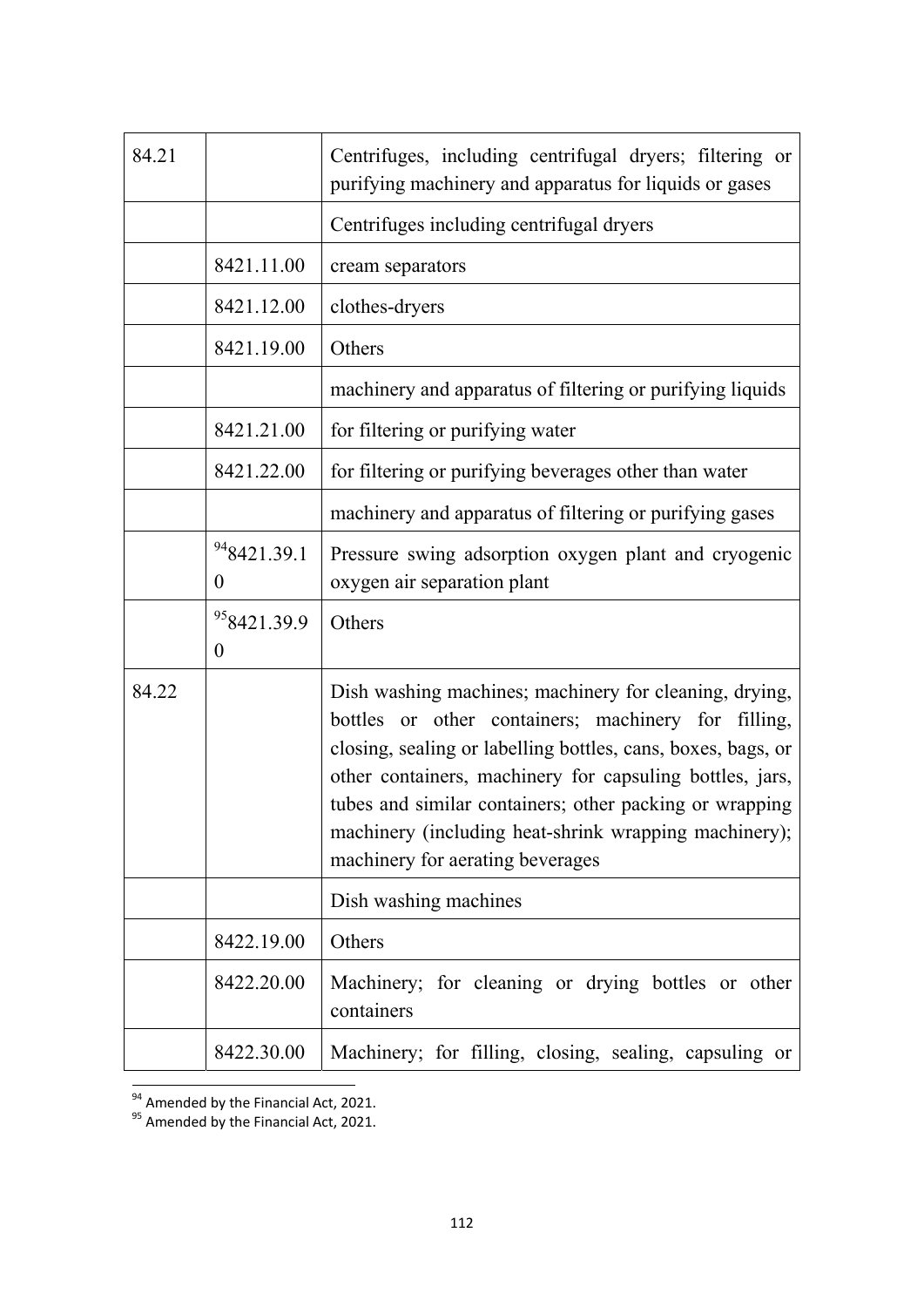|       |            | labelling bottles, cans, bags or other containers,<br>machinery for aerating beverages                                                                          |
|-------|------------|-----------------------------------------------------------------------------------------------------------------------------------------------------------------|
|       | 8422.40.00 | Machinery; for packing or wrapping                                                                                                                              |
| 84.23 |            | Weighing machines; excluding balances of a sensitivity<br>of 5cg or better, including weight operated counting or<br>checking machines and weights of all kinds |
|       |            | Other weighing machinery                                                                                                                                        |
|       | 8423.89.00 | Others                                                                                                                                                          |
| 84.26 |            | Derricks, cranes, including cable cranes, mobile lifting<br>frames, straddle carriers and works trucks fitted with a<br>crane                                   |
|       |            | overhead travelling cranes, transporter cranes, gantry<br>and bridge cranes, mobile lifting frames and standard<br>carriers                                     |
|       | 8426.11.00 | overhead travelling cranes on fixed support                                                                                                                     |
|       | 8426.12.00 | mobile lifting frames on tyres and straddle carriers                                                                                                            |
|       | 8426.19.00 | transporter, gantry and bridge cranes                                                                                                                           |
|       | 8426.20.00 | tower cranes                                                                                                                                                    |
|       | 8426.30.00 | portal or pedestal jib cranes                                                                                                                                   |
|       |            | Self- propelled, other machinery                                                                                                                                |
|       | 8426.41.00 | on tyres                                                                                                                                                        |
|       | 8426.49.00 | Others                                                                                                                                                          |
|       |            | Other machinery                                                                                                                                                 |
|       | 8426.91.00 | Designed for mount in road vehicle                                                                                                                              |
|       | 8426.99.00 | Others                                                                                                                                                          |
| 84.28 |            | Lifting, handling, loading or unloading machinery (e.g.                                                                                                         |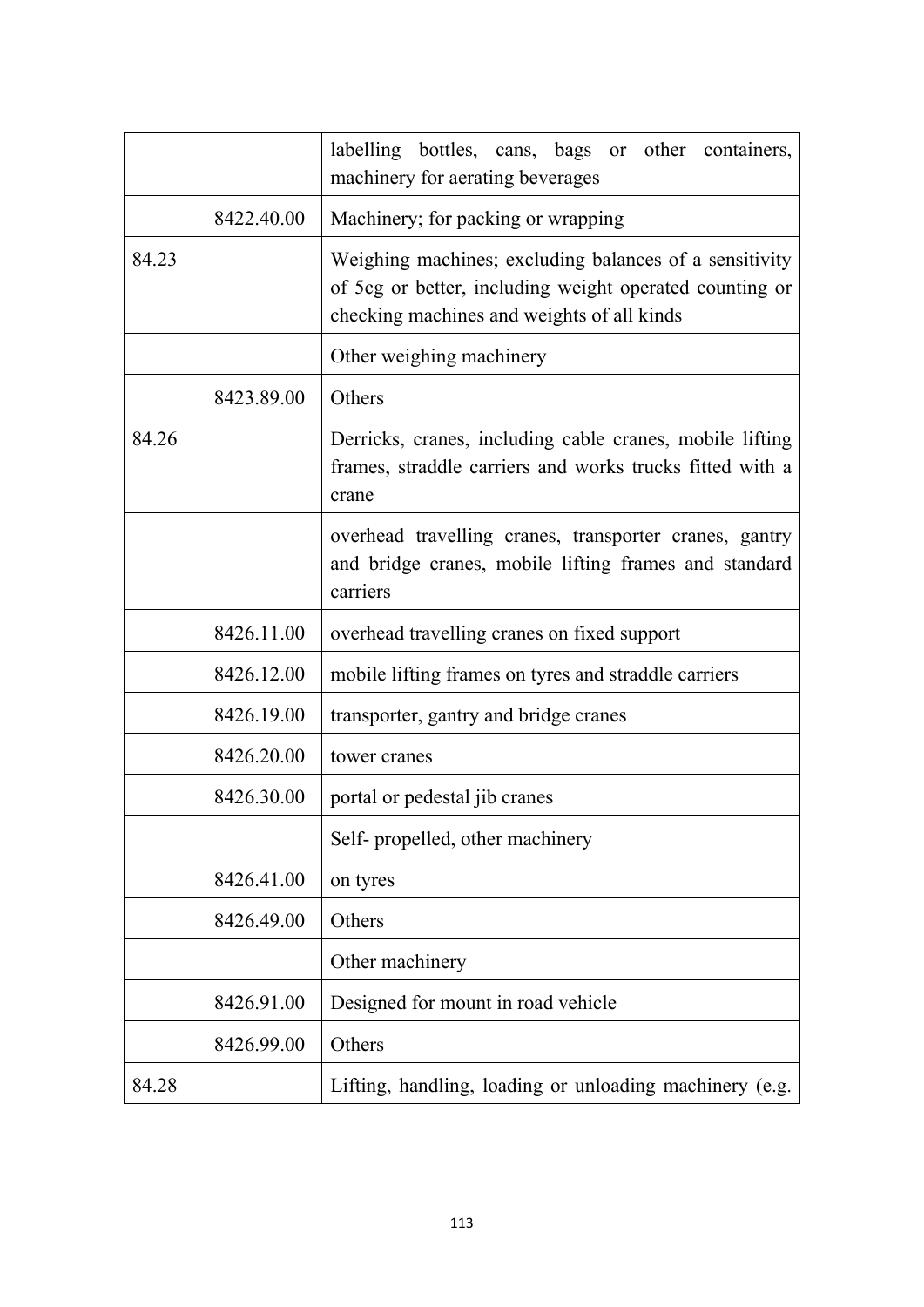|       |            | lifts, escalators, conveyors, teleferics)                                                                                                                      |
|-------|------------|----------------------------------------------------------------------------------------------------------------------------------------------------------------|
|       |            | Elevators and conveyors; continuous-action, for goods<br>and materials                                                                                         |
|       | 8428.31.00 | specially designed for underground use                                                                                                                         |
|       | 8428.32.00 | Others, bucket type                                                                                                                                            |
|       | 8428.33.00 | Other, belt type                                                                                                                                               |
|       | 8428.39.00 | Others                                                                                                                                                         |
|       | 8428.40.00 | Escalators and moving walkways                                                                                                                                 |
|       | 8428.60.00 | Teleferics, chair-lifts, ski-draglines, traction mechanisms<br>for funiculars                                                                                  |
|       | 8428.90.00 | Other machinery                                                                                                                                                |
| 84.29 |            | Bulldozers, graders, levellers, scrapers, angledozers,<br>mechanical shovels, excavators, shovel loaders, tamping<br>machines and road rollers, self-propelled |
|       |            | Bulldozers and angledozers                                                                                                                                     |
|       | 8429.11.00 | track laying                                                                                                                                                   |
|       | 8429.19.00 | Others                                                                                                                                                         |
|       | 8429.20.00 | Graders and levelers                                                                                                                                           |
|       | 8429.30.00 | Scrapers; self-propelled                                                                                                                                       |
|       | 8429.40.00 | Tamping machines and road rollers                                                                                                                              |
|       |            | Mechanical shovels, excavators and shovel loaders                                                                                                              |
|       | 8429.51.00 | Front-end shovel loaders                                                                                                                                       |
|       | 8429.52.00 | Machinery with a 360 degree revolving super structure                                                                                                          |
|       | 8429.59.00 | Others                                                                                                                                                         |
| 84.30 |            | levelling, scraping,<br>grading,<br>Moving,<br>excavating,<br>tamping, compacting, extracting or boring machinery,                                             |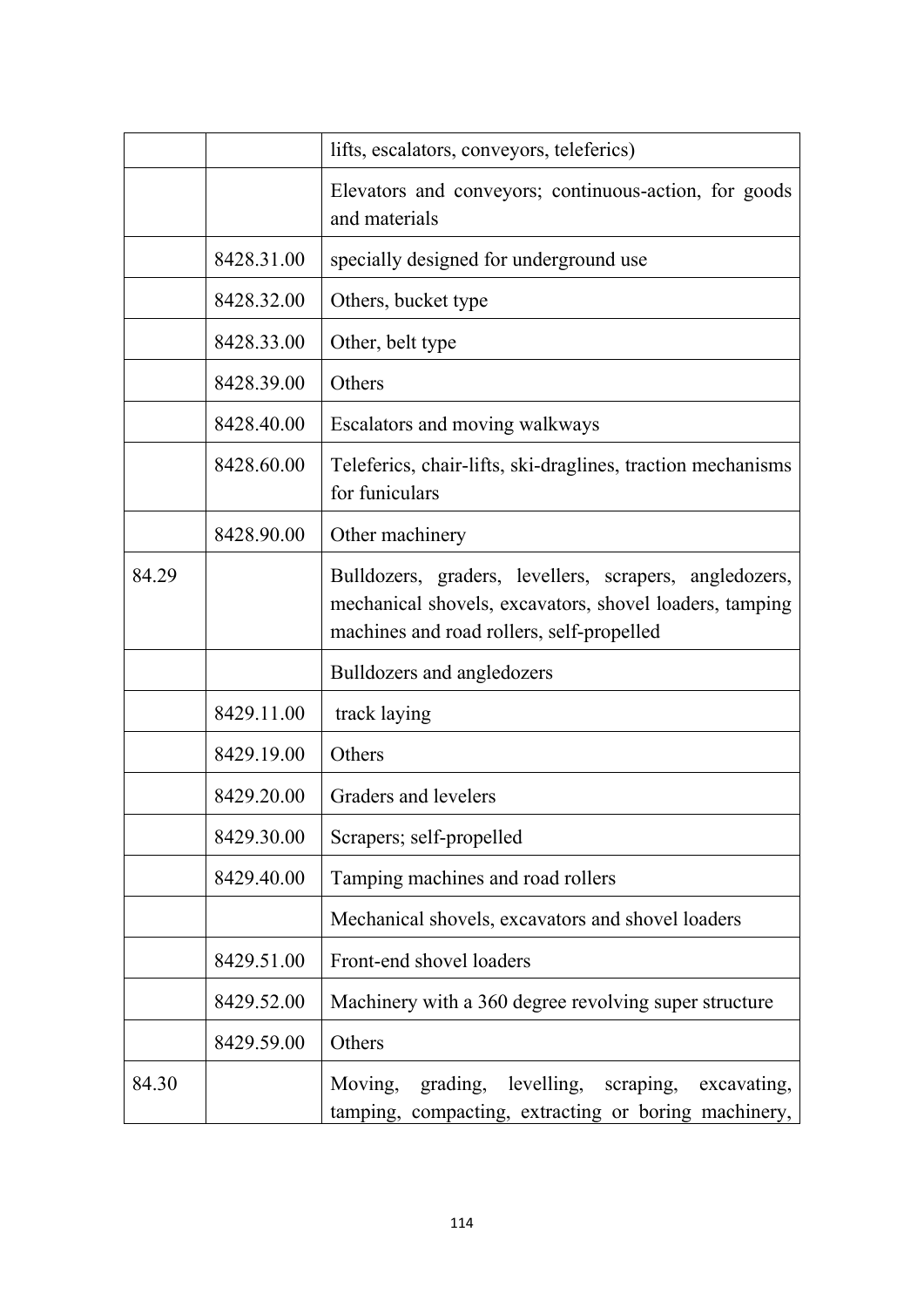|       |            | for earth, minerals, or ores; pile drivers and extractors;<br>snow ploughs and snow blowers                             |
|-------|------------|-------------------------------------------------------------------------------------------------------------------------|
|       | 8430.10.00 | Pile-drivers and pile-extractors                                                                                        |
|       | 8430.20.00 | Snow-ploughs and snow-blowers                                                                                           |
|       |            | Coal or rock cutters and tunnelling machinery                                                                           |
|       | 8430.31.00 | self-propelled                                                                                                          |
|       | 8430.39.00 | Others                                                                                                                  |
|       |            | Boring or sinking machinery                                                                                             |
|       | 8430.41.00 | self-propelled                                                                                                          |
|       | 8430.49.00 | Others                                                                                                                  |
|       | 8430.50.00 | Other machinery, self propelled                                                                                         |
|       | 8430.61.00 | Machinery; for tamping or compacting                                                                                    |
|       | 8430.69.00 | Others                                                                                                                  |
| 84.32 |            | Agricultural, horticultural or forestry machinery for soil<br>preparation or cultivation; lawn or sports-ground rollers |
|       | 8432.10.00 | Ploughs                                                                                                                 |
|       |            | Harrows, scarifiers, cultivators, weeders and hoes                                                                      |
|       | 8432.21.00 | disc harrows                                                                                                            |
|       | 8432.29.00 | Others; seeders, planters and transplanters                                                                             |
|       | 8432.31.00 | no-till direct seeders, planters and transplanters                                                                      |
|       | 8432.39.00 | Others                                                                                                                  |
|       |            | Spreaders and distributors; for manure and fertilizers                                                                  |
|       | 8432.41.00 | manure spreader                                                                                                         |
|       | 8432.42.00 | fertiliser distributors                                                                                                 |
|       | 8432.80.00 | Other machinery                                                                                                         |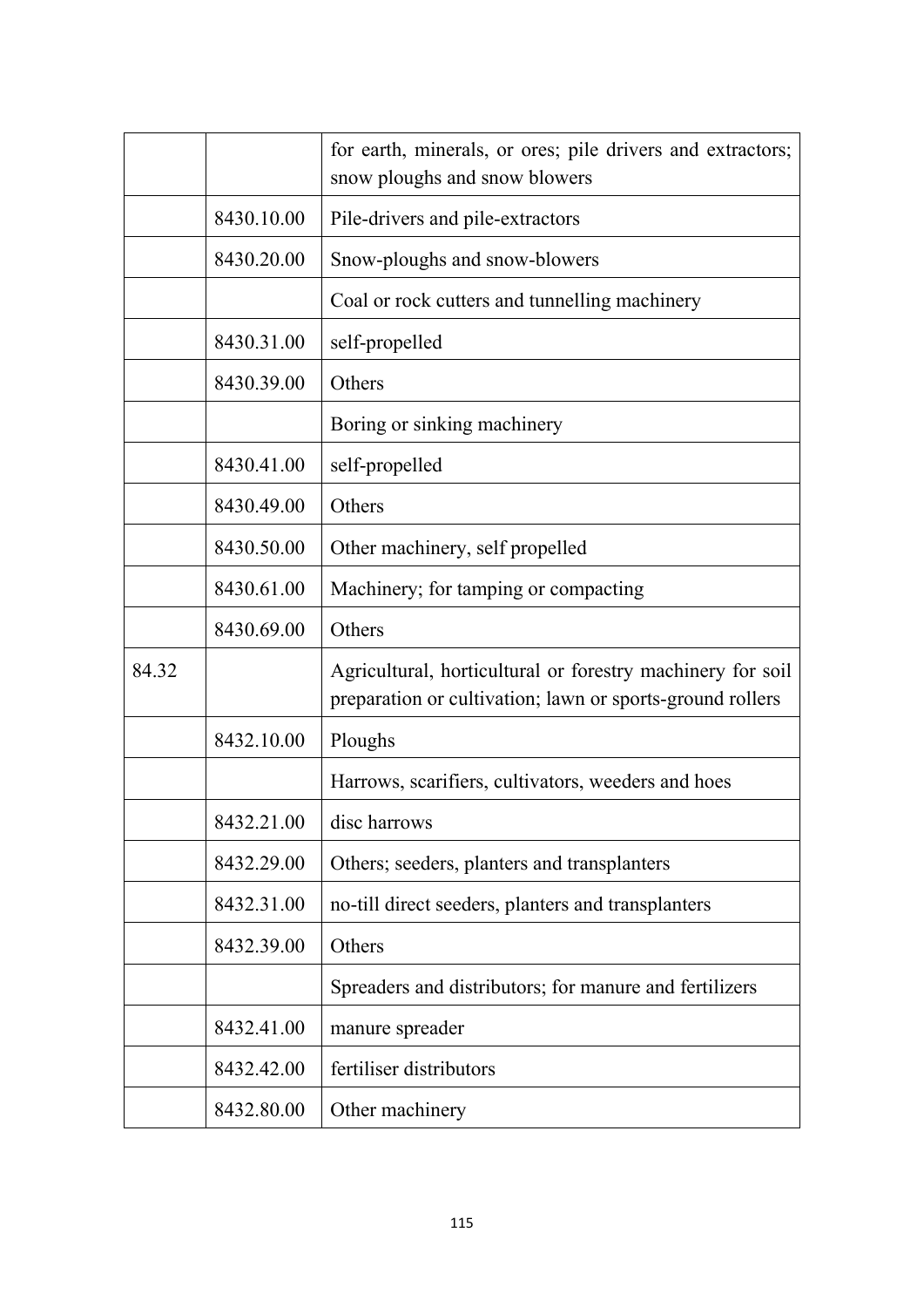| 84.33 |            | Harvesting and threshing machinery, straw and fodder<br>balers, grass or hay mowers; machines for cleaning,<br>sorting or grading eggs, fruit or other agricultural<br>produce, other than machinery of heading no 8437 |
|-------|------------|-------------------------------------------------------------------------------------------------------------------------------------------------------------------------------------------------------------------------|
|       |            | Mowers; for lawns, parks or sports-grounds                                                                                                                                                                              |
|       | 8433.11.00 | powered, with the cutting device rotating in a horizontal<br>plane                                                                                                                                                      |
|       | 8433.19.00 | Others                                                                                                                                                                                                                  |
|       | 8433.20.00 | Other mowers including cutter bars for tractor mounting                                                                                                                                                                 |
|       | 8433.30.00 | Haymaking machinery                                                                                                                                                                                                     |
|       | 8433.40.00 | Balers; straw or fodder balers, including pick-up balers                                                                                                                                                                |
|       |            | Harvesting machinery, Threshing machinery                                                                                                                                                                               |
|       | 8433.51.00 | Combine harvester-threshers                                                                                                                                                                                             |
|       | 8433.52.00 | Other threshing machinery                                                                                                                                                                                               |
|       | 8433.53.00 | Harvesting machinery; for roots or tubers                                                                                                                                                                               |
|       | 8433.59.00 | Others                                                                                                                                                                                                                  |
|       | 8433.60.00 | Machines; for cleaning, sorting or grading eggs, fruit or<br>other agricultural produce                                                                                                                                 |
| 84.34 |            | Milking machines and dairy machinery                                                                                                                                                                                    |
|       | 8434.10.00 | Milking machines                                                                                                                                                                                                        |
|       | 8434.20.00 | Dairy machinery                                                                                                                                                                                                         |
| 84.35 |            | Presses, crushers and similar machinery; used in the<br>manufacture of wine, cider, fruit juices or similar<br>beverages                                                                                                |
|       | 8435.10.00 | Machinery                                                                                                                                                                                                               |
| 84.36 |            | Agricultural, horticultural, forestry, poultry-keeping,                                                                                                                                                                 |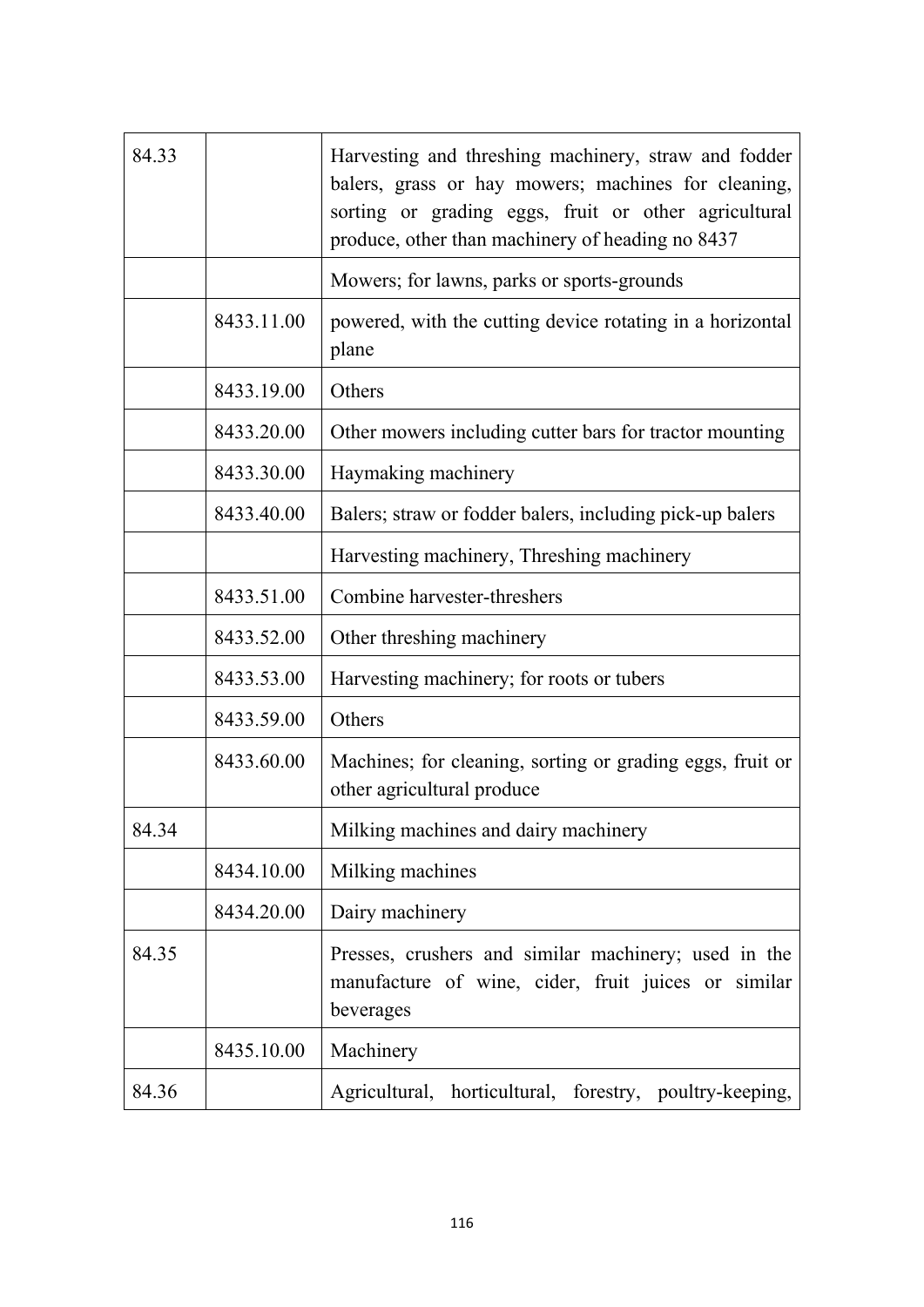|       |            | bee-keeping machinery; including germination plant<br>fitted with mechanical or thermal equipment; poultry<br>incubators and brooders                                                                                |
|-------|------------|----------------------------------------------------------------------------------------------------------------------------------------------------------------------------------------------------------------------|
|       | 8436.10.00 | Machinery; for preparing animal feeding stuffs                                                                                                                                                                       |
|       |            | Poultry-keeping machinery, Poultry incubators<br>and<br>brooders                                                                                                                                                     |
|       | 8436.21.00 | Poultry incubators and brooders                                                                                                                                                                                      |
|       | 8436.29.00 | Others                                                                                                                                                                                                               |
|       | 8436.80.00 | Other machinery                                                                                                                                                                                                      |
|       |            | Parts                                                                                                                                                                                                                |
|       | 8436.91.00 | Machinery; parts of poultry-keeping machinery or<br>poultry incubators and brooders                                                                                                                                  |
| 84.37 |            | Machines for cleaning, sorting, grading seed, grain,<br>dried leguminous vegetables; machinery used in the<br>milling industry for the working of cereals or dried<br>leguminous vegetables, not farm type machinery |
|       | 8437.10.00 | Machines; for cleaning, sorting or grading seed, grain or<br>dried leguminous vegetables                                                                                                                             |
|       | 8437.80.00 | Other machinery                                                                                                                                                                                                      |
| 84.38 |            | Machinery n.e.c. in this chapter, for the industrial<br>preparation or manufacture of food or drink; other than<br>machinery for extraction or preparation of animal or<br>fixed vegetable fats or oils              |
|       | 8438.10.00 | Machinery; industrial, for bakery<br>for<br>the<br>and<br>manufacture of macaroni, spaghetti or similar products                                                                                                     |
|       | 8438.20.00 | Machinery; industrial, for the<br>manufacture<br>οf<br>confectionery, cocoa or chocolate                                                                                                                             |
|       | 8438.30.00 | Machinery; industrial, for sugar manufacture                                                                                                                                                                         |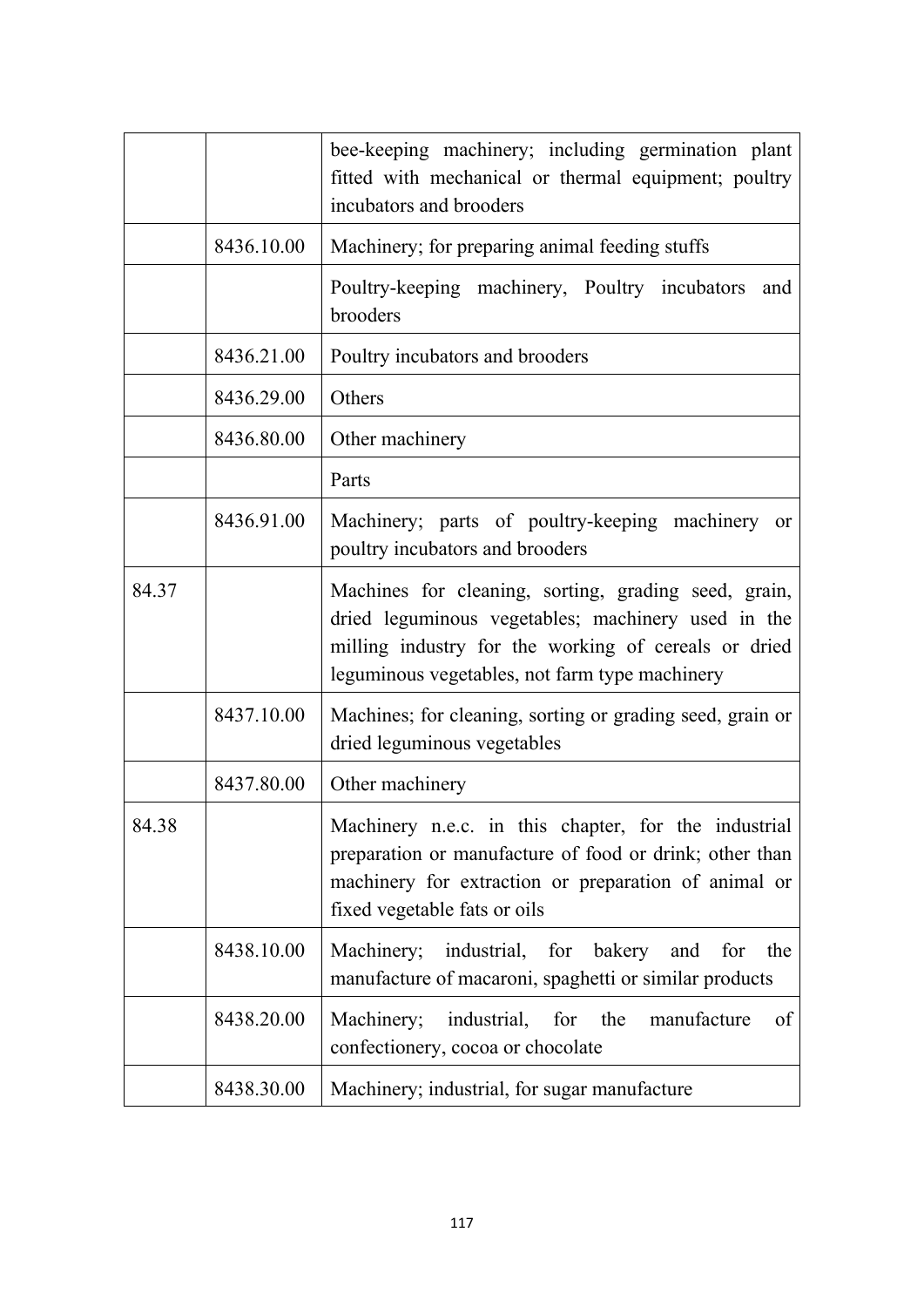|       | 8438.40.00 | Machinery; industrial, brewery machinery                                                                        |
|-------|------------|-----------------------------------------------------------------------------------------------------------------|
|       | 8438.50.00 | Machinery; industrial, for the preparation of meat or<br>poultry                                                |
|       | 8438.60.00 | Machinery; industrial, for the preparation of fruits, nuts<br>or vegetables                                     |
|       |            | Other machinery                                                                                                 |
|       | 8438.80.00 | Tea sorting machine, C.T.C machine, tea formenting<br>machine, tea drier machine L.T.P machine                  |
|       | 8438.80.90 | Other machinery                                                                                                 |
| 84.39 |            | Machinery; for making pulp of fibrous cellulosic<br>material, or for making or finishing paper or paperboard    |
|       | 8439.10.00 | Machinery; for making pulp of fibrous cellulosic<br>material                                                    |
|       | 8439.20.00 | Machinery; for making paper or paperboard                                                                       |
|       | 8439.20.00 | Machinery; for finishing paper or paperboard                                                                    |
| 84.40 |            | Book-binding<br>machinery;<br>including<br>book-sewing<br>machines                                              |
|       | 8440.10.00 | Machinery                                                                                                       |
| 84.41 |            | Machines; for making up<br>pulp,<br>paper<br>paper<br>or<br>paperboard, including cutting machines of all kinds |
|       | 8441.10.00 | Machines; cutting                                                                                               |
|       | 8441.20.00 | Machines; for making bags, sacks or envelopes                                                                   |
|       | 8441.30.00 | Machines; for making cartons, boxes, cases, tubes,<br>drums or similar containers (other than by moulding)      |
|       | 8441.40.00 | Machines; for moulding articles                                                                                 |
|       | 8441.80.00 | Other machinery                                                                                                 |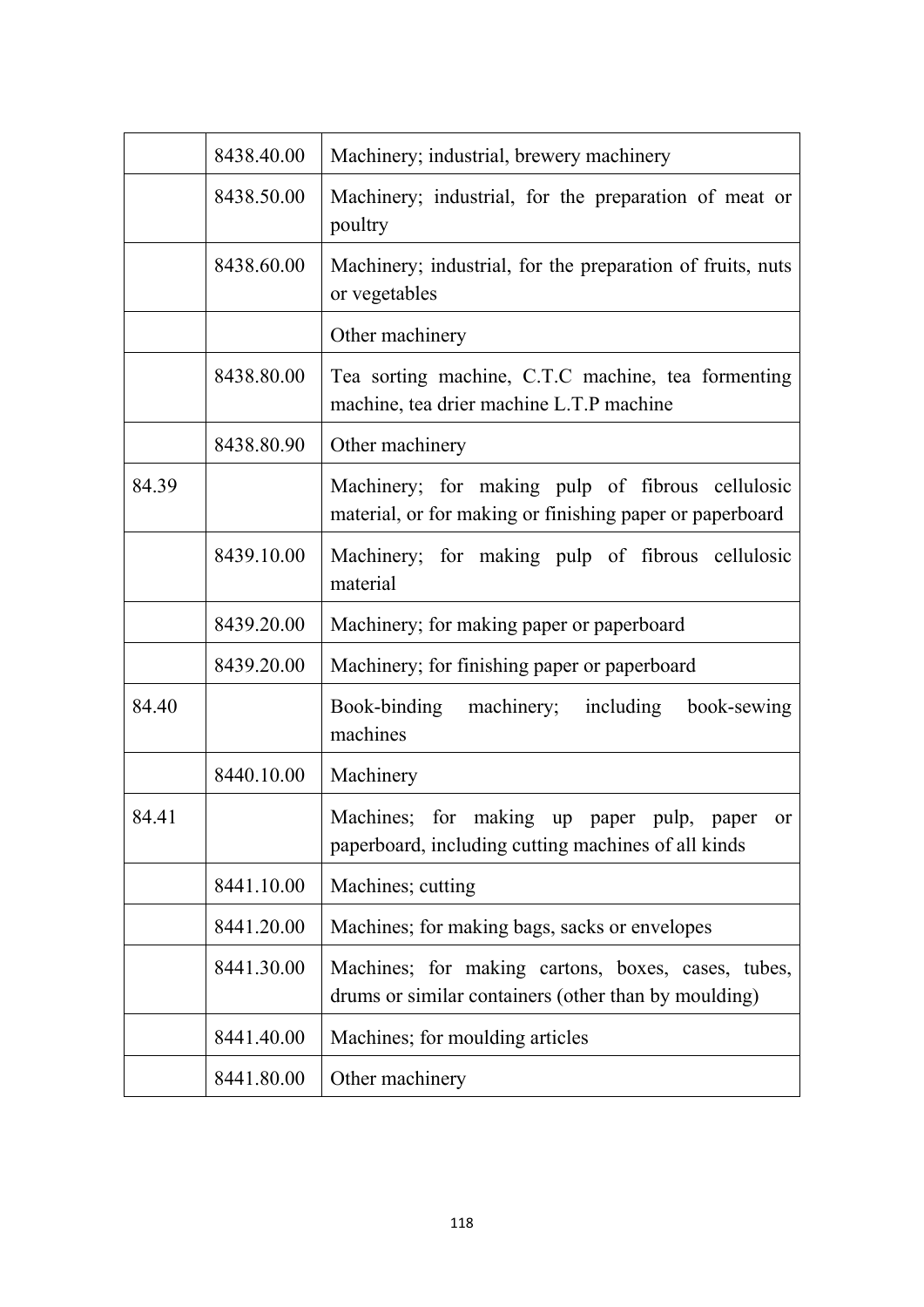| 84.42 |            | Machinery, apparatus and equipment (excluding<br>machines of headings 8456 to 8465) for preparing or<br>making printing components; plates, cylinders and other<br>printing components; lithographic stones prepared for<br>printing purposes      |
|-------|------------|----------------------------------------------------------------------------------------------------------------------------------------------------------------------------------------------------------------------------------------------------|
|       | 8442.30.00 | Machinery, apparatus and equipment                                                                                                                                                                                                                 |
| 84.43 |            | Printing machinery; used for printing by means of plates,<br>cylinders and other printing components of heading<br>84.42; other printers, copying machines and facsimile<br>machines, whether or not combined; parts<br>and<br>accessories thereof |
|       |            | Printing machinery; used for printing by means of plates,<br>cylinders and other printing components of heading<br>84.42                                                                                                                           |
|       | 8443.11.00 | Printing machinery; offset, reel-fed                                                                                                                                                                                                               |
|       | 8443.12.00 | Printing machinery; offset, sheet-fed, office type (sheet)<br>size not exceeding 22 x 36cm in the unfolded state)                                                                                                                                  |
|       | 8443.13.00 | Printing machinery; offset                                                                                                                                                                                                                         |
|       | 8443.14.00 | Printing machinery; letterpress, reel-fed, excluding<br>flexographic printing                                                                                                                                                                      |
|       | 8443.15.00 | Printing machinery; letterpress, other than reel-fed,<br>excluding flexographic printing                                                                                                                                                           |
|       | 8443.16.00 | Printing machinery; flexographic                                                                                                                                                                                                                   |
|       | 8443.17.00 | Printing machinery; gravure                                                                                                                                                                                                                        |
|       | 8443.19.00 | Others                                                                                                                                                                                                                                             |
| 84.44 | 8444.00.00 | Textile machinery; for extruding, drawing, texturing or<br>cutting man-made textile materials                                                                                                                                                      |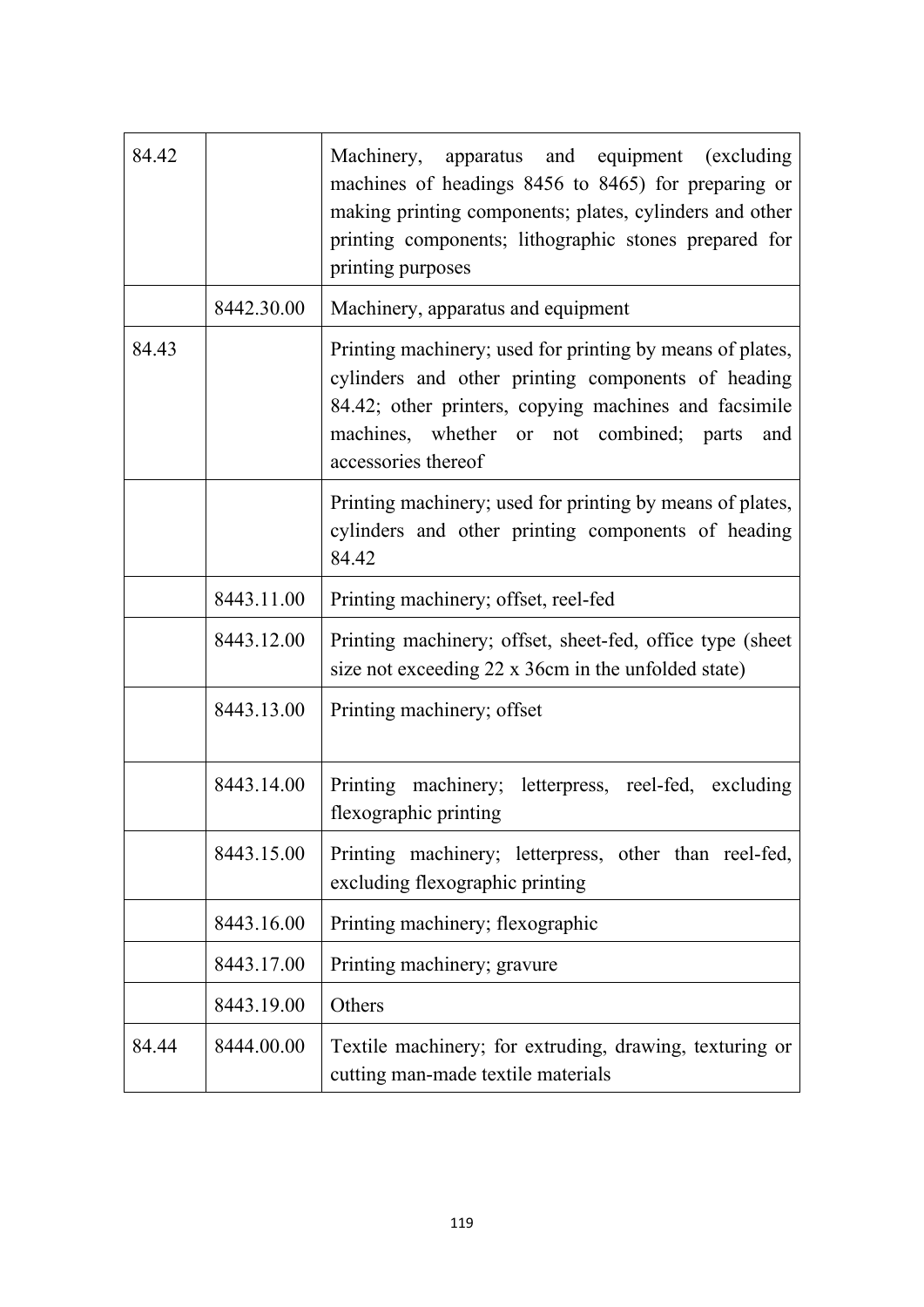| 84.45 |            | Textile machinery; spinning, doubling, twisting<br>machines, textile reeling or winding machines and<br>machines for preparing textile yarns for use on machines<br>of heading no. 8446 and 8447 |
|-------|------------|--------------------------------------------------------------------------------------------------------------------------------------------------------------------------------------------------|
|       |            | Textile machinery for preparing textile fibres                                                                                                                                                   |
|       | 8445.11.00 | carding machines                                                                                                                                                                                 |
|       | 8445.12.00 | combing machines                                                                                                                                                                                 |
|       | 8445.13.00 | drawing or roving machines                                                                                                                                                                       |
|       | 8445.19.00 | Others                                                                                                                                                                                           |
|       | 8445.20.00 | spinning machines                                                                                                                                                                                |
|       | 8445.30.00 | doubling or twisting machines                                                                                                                                                                    |
|       | 8445.40.00 | winding (including weft-winding) or reeling machines                                                                                                                                             |
|       | 8445.90.00 | Others                                                                                                                                                                                           |
| 84.46 |            | Weaving machines (looms)                                                                                                                                                                         |
|       | 8446.10.00 | for weaving fabrics of a width 30cm or less                                                                                                                                                      |
|       |            | or weaving fabrics of a width exceeding 30cm, shuttle<br>type                                                                                                                                    |
|       | 8446.21.00 | power looms                                                                                                                                                                                      |
|       | 8446.29.00 | Others                                                                                                                                                                                           |
|       | 8446.30.00 | for weaving fabrics of a width exceeding 30cm,<br>shuttleless type                                                                                                                               |
| 84.47 |            | Knitting machines, stitch-bonding machines<br>and<br>machines for making gimped yarn, tulle,<br>lace,<br>embroidery, trimmings, braid or net and machines for<br>tufting                         |
|       |            | Knitting machines; circular                                                                                                                                                                      |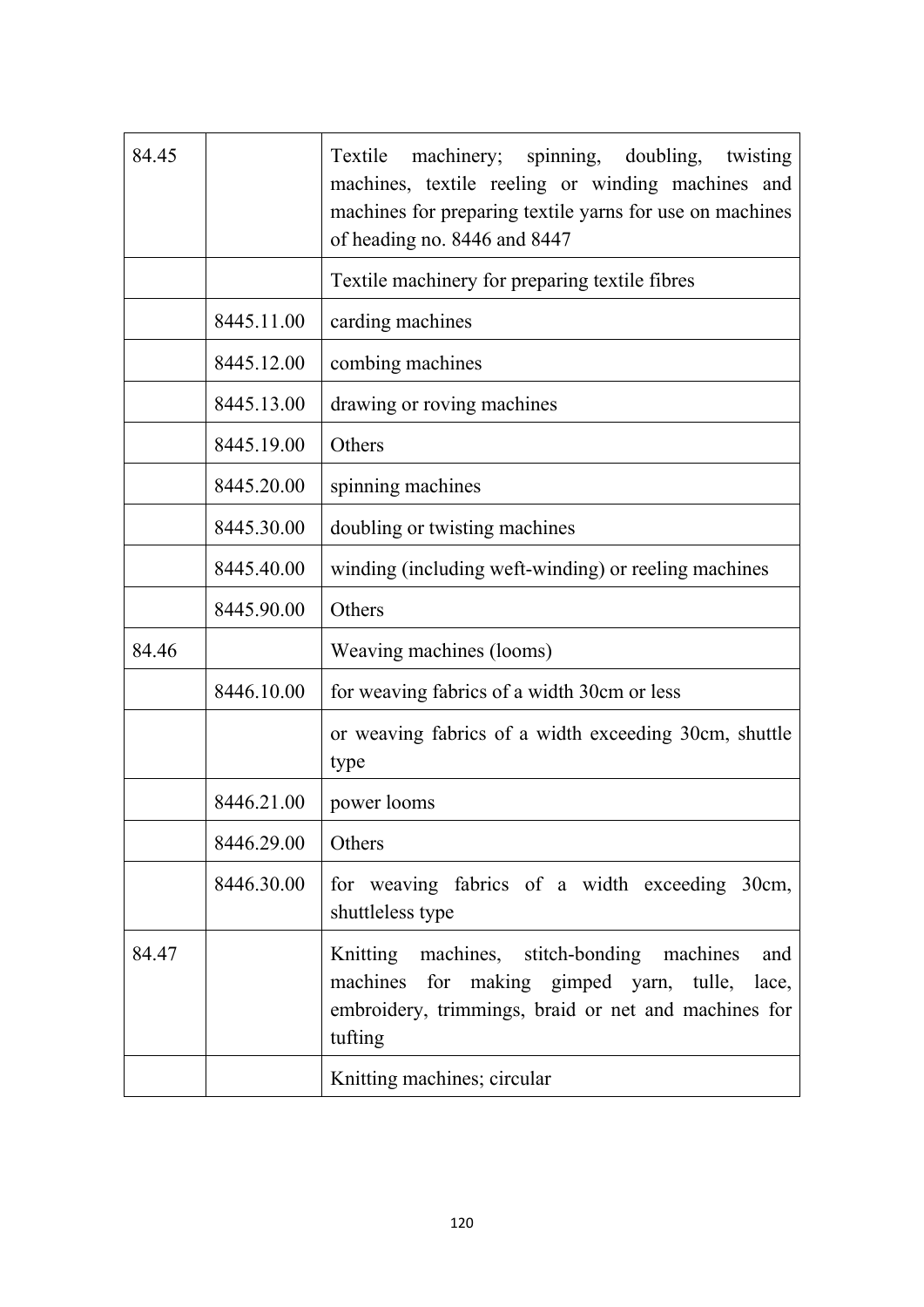|       | 8447.11.00                                  | with cylinder diameter not exceeding 165mm                                                                                                                                                                                                                                                                                                                                                          |
|-------|---------------------------------------------|-----------------------------------------------------------------------------------------------------------------------------------------------------------------------------------------------------------------------------------------------------------------------------------------------------------------------------------------------------------------------------------------------------|
|       | 8447.12.00                                  | with cylinder diameter exceeding 165mm                                                                                                                                                                                                                                                                                                                                                              |
|       | 8447.20.00                                  | flat, stitch-bonding machines                                                                                                                                                                                                                                                                                                                                                                       |
|       | 8447.90.00                                  | Others                                                                                                                                                                                                                                                                                                                                                                                              |
| 84.49 | 8449.00.00                                  | Machinery; for manufacture or finishing felt or non-<br>wovens in the piece or in shapes, including machinery<br>for making felt hats, blocks for making hats                                                                                                                                                                                                                                       |
|       | <sup>96</sup> 8449.00.1<br>$\boldsymbol{0}$ | Machine making face mask                                                                                                                                                                                                                                                                                                                                                                            |
|       | <sup>97</sup> 8449.00.2<br>$\theta$         | Others                                                                                                                                                                                                                                                                                                                                                                                              |
|       | <sup>98</sup> 8449.00.9<br>$\theta$         | parts                                                                                                                                                                                                                                                                                                                                                                                               |
| 84.51 |                                             | Machinery (not of heading no. 84.50) for washing,<br>cleaning, wringing, drying, ironing, pressing, bleaching,<br>dyeing, dressing, finishing, coating or impregnating<br>textile yarn, fabrics or made up article and machinery<br>linoleum like artificial floor coverings or other support<br>for pasting, machinery for reeling, unreeling, folding,<br>cutting or pinking of textiles, fabrics |
|       |                                             | Dry-cleaning machines                                                                                                                                                                                                                                                                                                                                                                               |
|       | 8451.29.00                                  | Others                                                                                                                                                                                                                                                                                                                                                                                              |
|       | 8451.30.00                                  | Ironing machines and presses (including fusing presses)                                                                                                                                                                                                                                                                                                                                             |
|       | 8451.40.00                                  | Machines; for washing, bleaching or dyeing                                                                                                                                                                                                                                                                                                                                                          |
|       | 8451.50.00                                  | Machines; for reeling, unreeling, folding, cutting or<br>pinking textile fabrics                                                                                                                                                                                                                                                                                                                    |

**<sup>1086</sup>**<br><sup>96</sup> Inserted by the Financial Act, 2020.

 $97$  Amended by the Financial Act, 2021.

<sup>&</sup>lt;sup>98</sup> Amended by the Financial Act, 2021.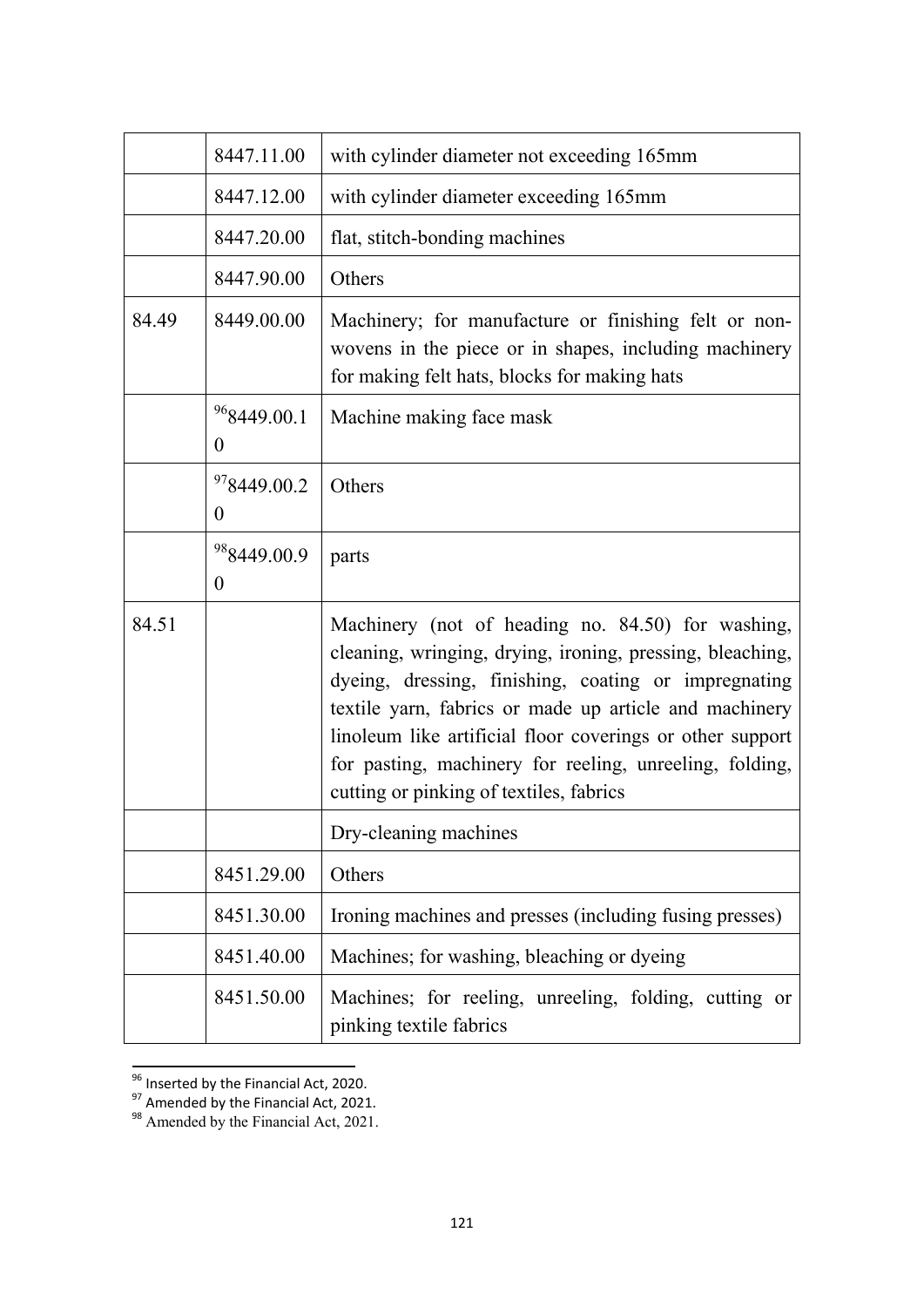|       | 8451.80.00 | Other machinery;                                                                                                                                                                          |
|-------|------------|-------------------------------------------------------------------------------------------------------------------------------------------------------------------------------------------|
| 84.52 |            | Sewing machines; other than book-sewing machines of<br>heading no. 8440; furniture, bases and covers specially<br>designed for sewing machines; sewing machine needles                    |
|       |            | Other sewing machines                                                                                                                                                                     |
|       | 8452.21.00 | automatic units                                                                                                                                                                           |
|       | 8452.29.00 | Others                                                                                                                                                                                    |
| 84.53 |            | Machinery for preparing, tanning or working hides,<br>skins or leather or for making or repairing footwear or<br>other articles of hides, skins or leather, other than sewing<br>machines |
|       | 8453.10.00 | Machinery; for preparing, tanning or working hides,<br>skins or leather, other than sewing machines                                                                                       |
|       | 8453.20.00 | Machinery; for making or repairing footwear, other than<br>sewing machines                                                                                                                |
|       | 8453.80.00 | Other machinery                                                                                                                                                                           |
| 84.54 |            | Converters, ladles, ingot moulds and casting machines;<br>of a kind used metallurgy or in metal foundries                                                                                 |
|       | 8454.10.00 | Converters                                                                                                                                                                                |
|       | 8454.20.00 | Ingot moulds and ladles                                                                                                                                                                   |
|       | 8454.30.00 | Casting machine                                                                                                                                                                           |
| 84.55 |            | Metal-rolling mills and rolls therefor                                                                                                                                                    |
|       | 8455.10.00 | tube mills                                                                                                                                                                                |
|       |            | Other rolling mills                                                                                                                                                                       |
|       | 8455.21.00 | hot or combination hot and cold rolling mills                                                                                                                                             |
|       | 8455.22.00 | Cold                                                                                                                                                                                      |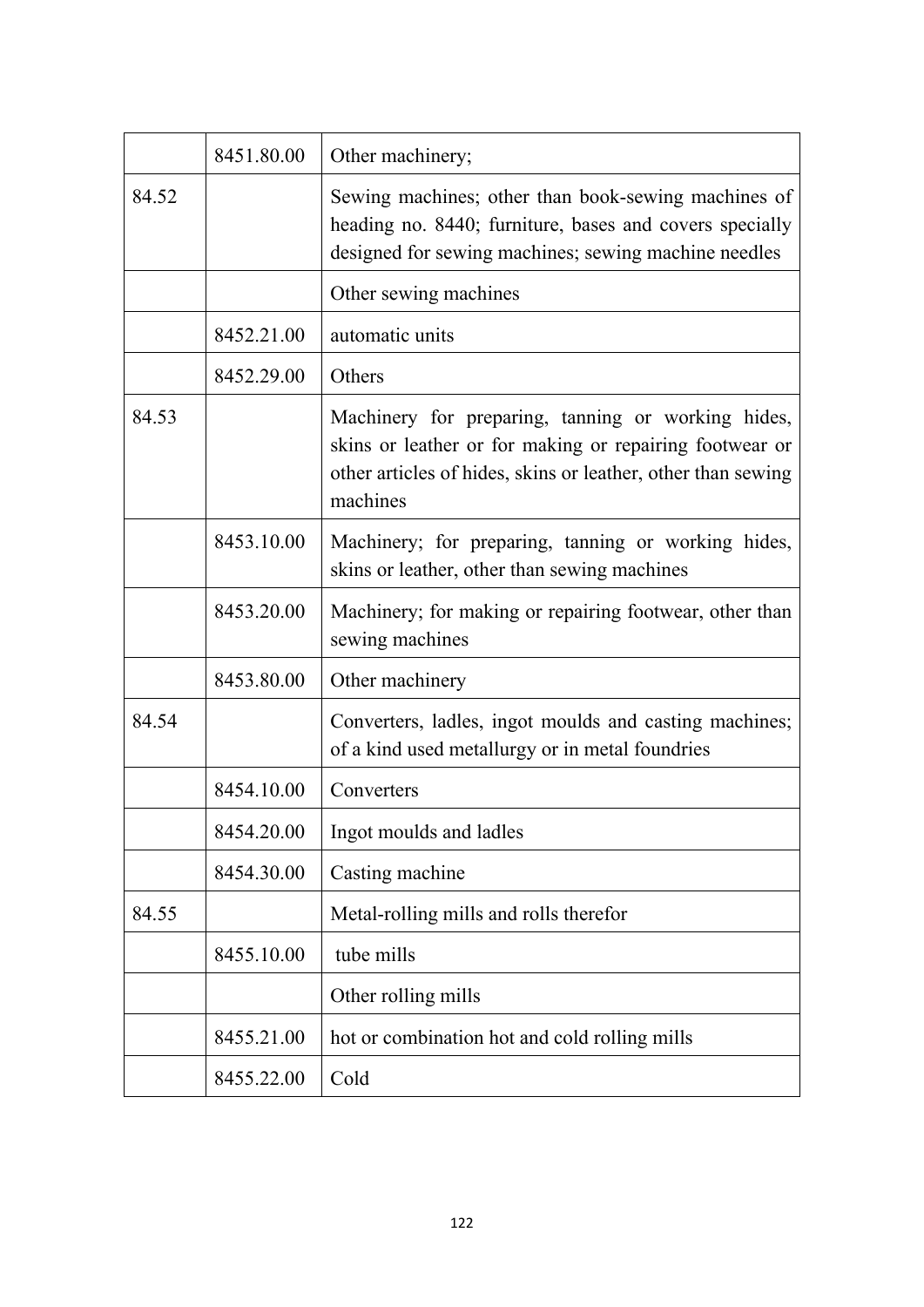|       | 8455.30.00 | Metal-rolling mills; rolls thereof                                                                                                                                                                                                                  |
|-------|------------|-----------------------------------------------------------------------------------------------------------------------------------------------------------------------------------------------------------------------------------------------------|
| 84.56 |            | Machine-tools; for working any material by removal of<br>material, by laser or other light or photon beam,<br>ultrasonic, electro-discharge, electro-chemical, electron<br>beam, ionic-beam, or plasma arc processes; water-jet<br>cutting machines |
|       |            | operated by laser or other light or photon beam<br>processes                                                                                                                                                                                        |
|       | 8456.11.00 | operated by laser                                                                                                                                                                                                                                   |
|       | 8456.12.00 | operated by other light or photon beam processes                                                                                                                                                                                                    |
|       | 8456.20.00 | operated by ultrasonic processes                                                                                                                                                                                                                    |
|       | 8456.30.00 | operated by electro-discharge processes                                                                                                                                                                                                             |
|       | 8456.40.00 | operated by plasma arc processes                                                                                                                                                                                                                    |
|       | 8456.50.00 | operated by water-jet cutting machines                                                                                                                                                                                                              |
|       | 8456.90.00 | Others                                                                                                                                                                                                                                              |
| 84.57 |            | Machining centres, unit construction machines (single<br>station) and multi-station transfer machines for working<br>metal                                                                                                                          |
|       | 8457.10.00 | Machining centres                                                                                                                                                                                                                                   |
|       | 8457.20.00 | unit construction machines (single station)                                                                                                                                                                                                         |
|       | 8457.30.00 | multi-station transfer machines                                                                                                                                                                                                                     |
| 84.58 |            | Lathes for removing metal (including turning centres)                                                                                                                                                                                               |
|       |            | Horizontal lathes                                                                                                                                                                                                                                   |
|       | 8458.11.00 | numerically controlled                                                                                                                                                                                                                              |
|       | 8458.19.00 | Others                                                                                                                                                                                                                                              |
|       |            | Other lathes                                                                                                                                                                                                                                        |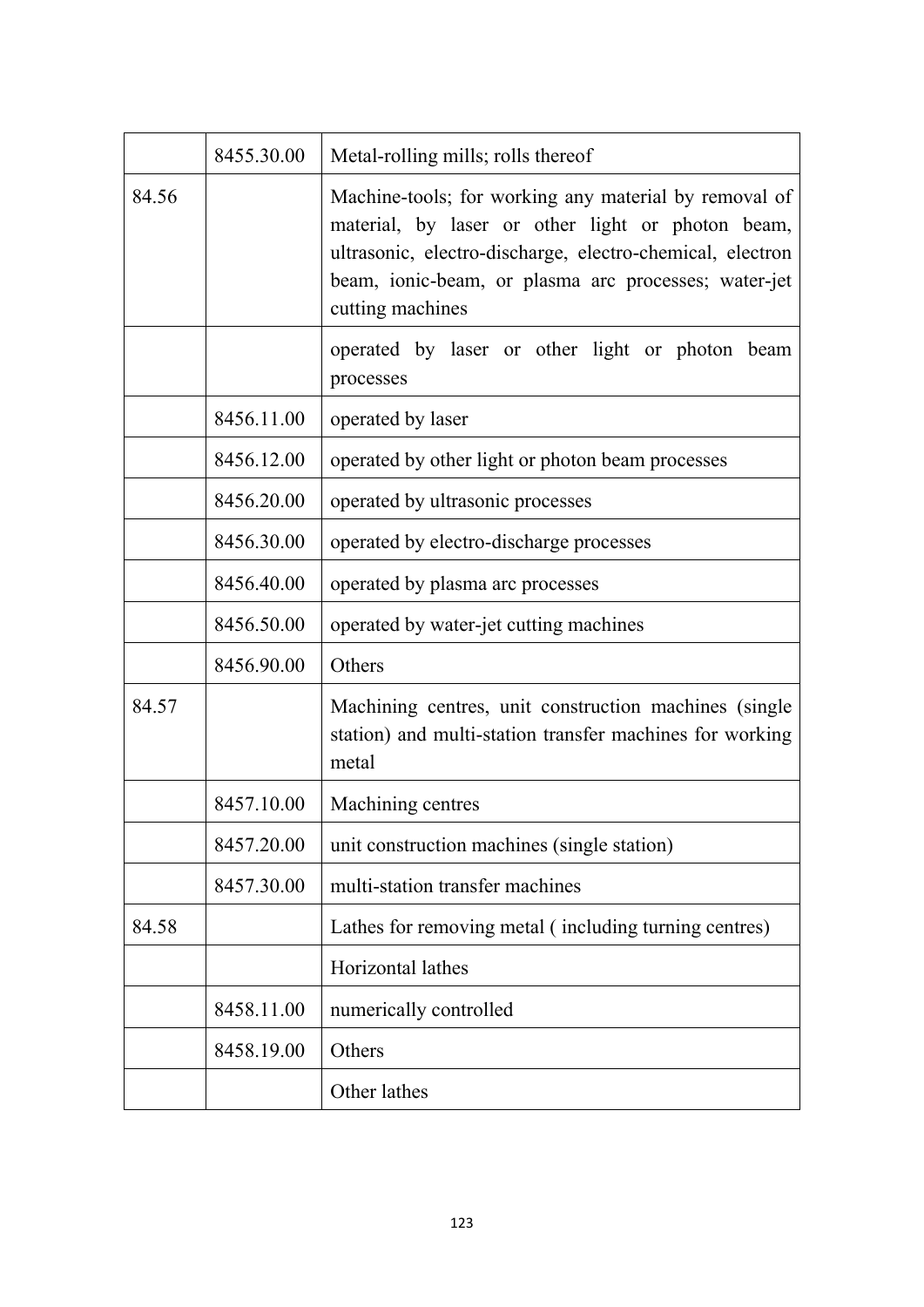|       | 8458.91.00 | numerically controlled                                                                                                                                                    |
|-------|------------|---------------------------------------------------------------------------------------------------------------------------------------------------------------------------|
|       | 8458.99.00 | Others                                                                                                                                                                    |
| 84.59 |            | Machine-tools; (including way-type unit head machines)<br>for drilling, boring, milling, threading or tapping by<br>removing metal, other than lathes of heading no. 8458 |
|       | 8459.10.00 | way-type unit head machines                                                                                                                                               |
|       |            | Other drilling machines                                                                                                                                                   |
|       | 8459.21.00 | numerically controlled                                                                                                                                                    |
|       | 8459.29.00 | Others                                                                                                                                                                    |
|       |            | Other boring-milling machines                                                                                                                                             |
|       | 8459.31.00 | numerically controlled                                                                                                                                                    |
|       | 8459.39.00 | Others                                                                                                                                                                    |
|       |            | Other boring machines                                                                                                                                                     |
|       | 8459.41.00 | numerically controlled                                                                                                                                                    |
|       | 8459.49.00 | Others                                                                                                                                                                    |
|       |            | knee-type milling machines                                                                                                                                                |
|       | 8459.51.00 | numerically controlled                                                                                                                                                    |
|       | 8459.59.00 | Others                                                                                                                                                                    |
|       |            | Other milling machines                                                                                                                                                    |
|       | 8459.61.00 | numerically controlled                                                                                                                                                    |
|       | 8459.69.00 | Others                                                                                                                                                                    |
|       | 8459.70.00 | threading or tapping machines                                                                                                                                             |
| 84.65 |            | Machine-tools; (including machines for nailing, stapling,<br>glueing or otherwise assembling) for working wood,<br>cork, bone, hard plastics or rubber or similar hard    |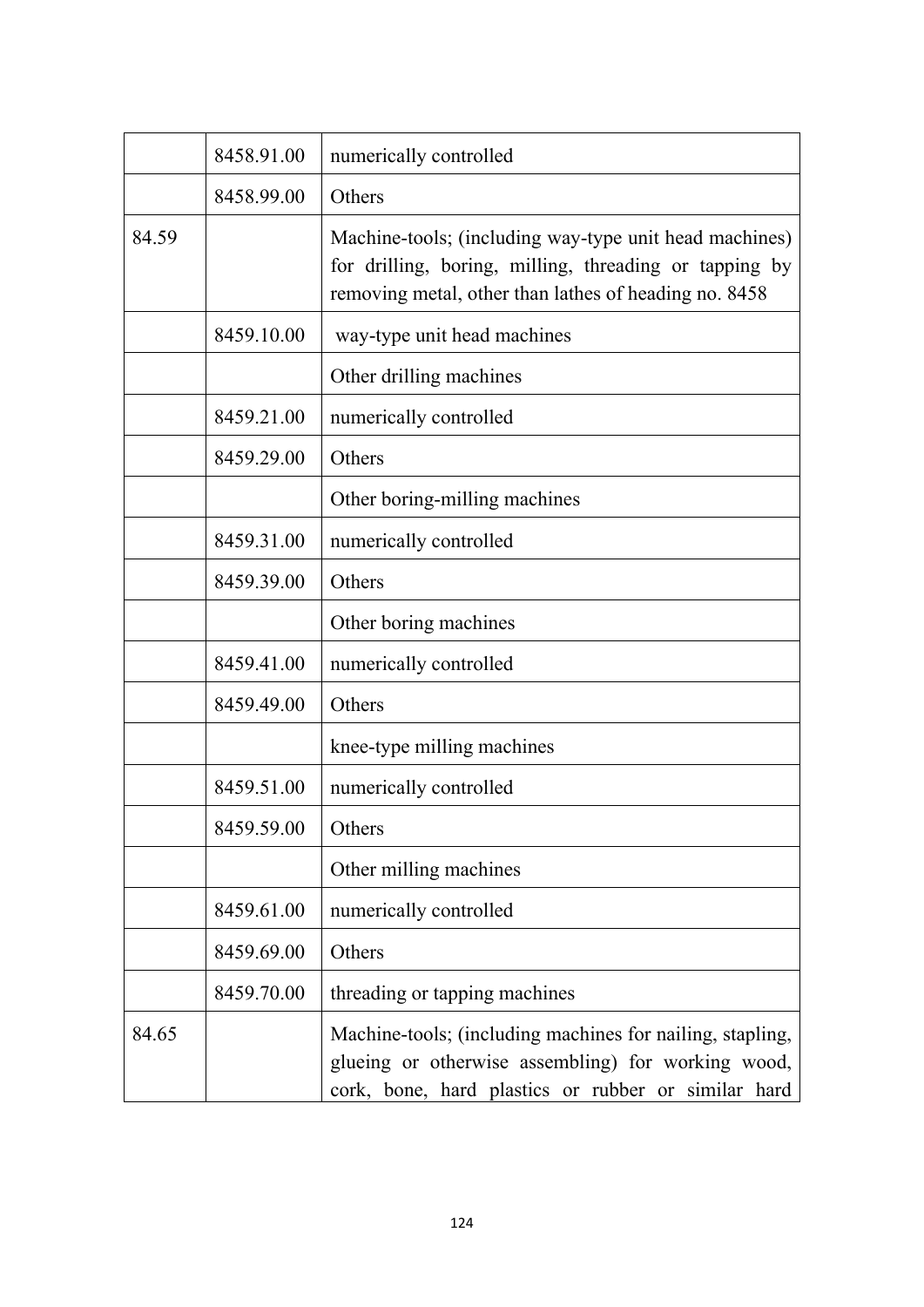|       |            | materials                                                                                                                                                                                    |
|-------|------------|----------------------------------------------------------------------------------------------------------------------------------------------------------------------------------------------|
|       |            | Others                                                                                                                                                                                       |
|       | 8465.92.00 | planing, milling or moulding (by cutting) machines                                                                                                                                           |
| 84.70 | 8470.90.00 | cash machine                                                                                                                                                                                 |
| 84.74 |            | Machinery for sorting, screening, separating, washing,<br>crushing, grinding, mixing or kneading earth, stone, ores<br>in solid form, shaping, moulding machinery for solid<br>mineral fuels |
|       | 8474.10.00 | Machines; for sorting, screening, separating or washing                                                                                                                                      |
|       | 8474.20.00 | Machines; for crushing or grinding                                                                                                                                                           |
|       |            | Machines; for mixing or kneading                                                                                                                                                             |
|       | 8474.31.00 | concrete or mortar mixers                                                                                                                                                                    |
|       | 8474.32.00 | Machines; for mixing mineral substances with bitumen                                                                                                                                         |
|       | 8474.39.00 | Others                                                                                                                                                                                       |
|       | 8474.80.00 | Other machinery                                                                                                                                                                              |
| 84.75 |            | Machines; for assembling electric or electronic lamps,<br>tubes, valves, flash-bulbs, in glass envelopes, machines<br>for manufacturing or hot working glass or glassware                    |
|       | 8475.10.00 | Machines; for assembling electric or electronic lamps,<br>tubes, valves or flash-bulbs, in glass envelopes                                                                                   |
|       |            | Machines; for manufacturing or hot working glass or<br>glassware                                                                                                                             |
|       | 8475.21.00 | Machines or making optical fibres and preforms thereof                                                                                                                                       |
|       | 8475.29.00 | Others                                                                                                                                                                                       |
|       | 8475.90.00 | Others                                                                                                                                                                                       |
| 84.77 |            | Machinery; for working rubber or plastics or for the<br>manufacture of products from these materials, n.e.c. in                                                                              |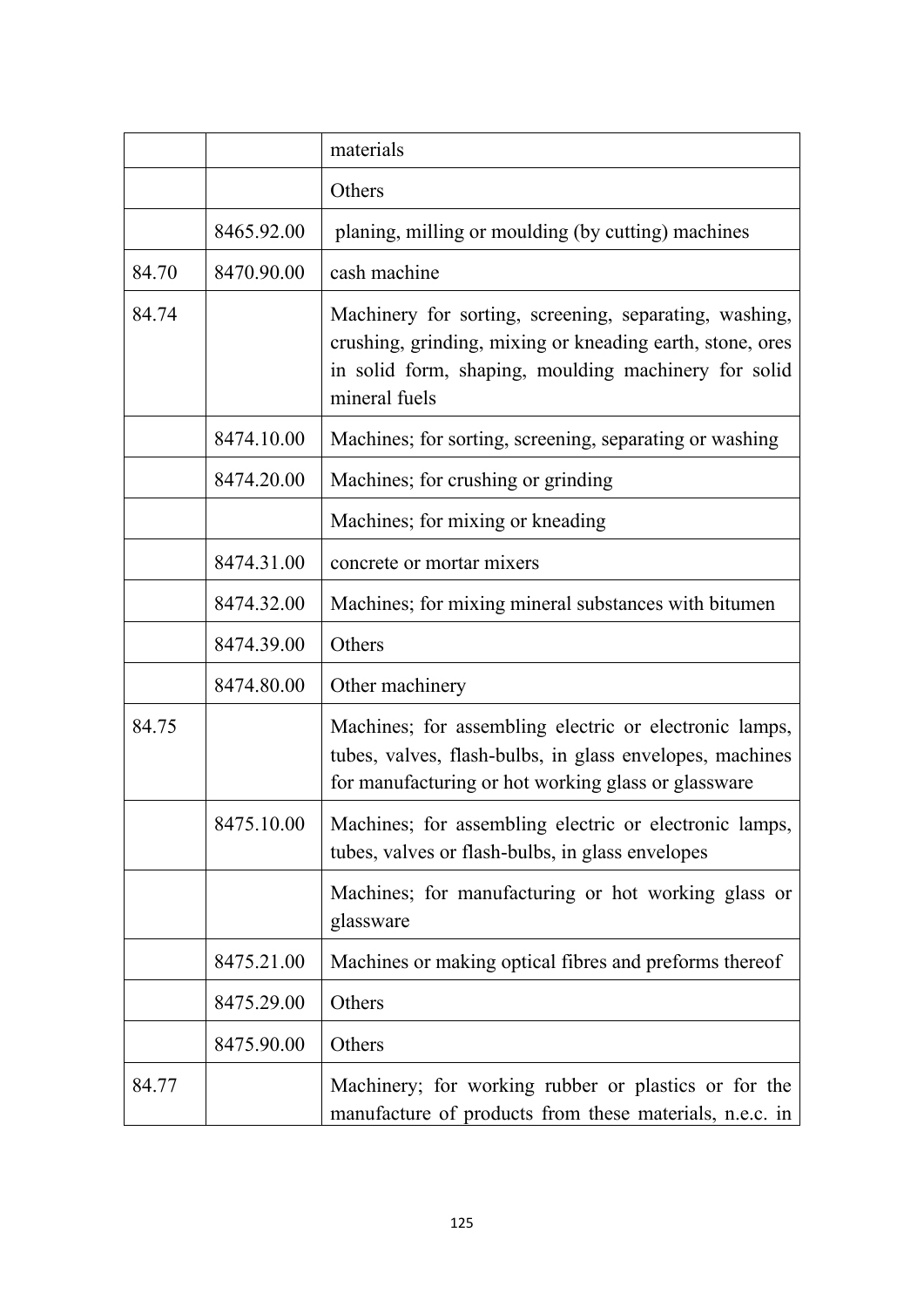|       |            | this chapter                                                                                                                                                                                    |
|-------|------------|-------------------------------------------------------------------------------------------------------------------------------------------------------------------------------------------------|
|       | 8477.10.00 | injection-moulding machines                                                                                                                                                                     |
|       | 8477.20.00 | Extruders                                                                                                                                                                                       |
|       | 8477.30.00 | blow moulding machines                                                                                                                                                                          |
|       | 8477.40.00 | vacuum moulding machines and other thermoforming<br>machines                                                                                                                                    |
|       |            | Machinery; for moulding or otherwise forming                                                                                                                                                    |
|       | 8477.51.00 | for moulding or retreading pneumatic tyres or for<br>moulding or otherwise forming inner tubes                                                                                                  |
|       | 8477.59.00 | Other                                                                                                                                                                                           |
|       | 8477.80.00 | Other machinery                                                                                                                                                                                 |
| 84.78 |            | Machinery; for preparing or making up tobacco, n.e.c. in<br>this chapter                                                                                                                        |
|       | 8478.10.00 | Machinery                                                                                                                                                                                       |
| 84.79 |            | Machinery and mechanical appliances; having individual<br>functions, n.e.c. in this chapter                                                                                                     |
|       | 8479.10.00 | Machinery and mechanical appliances; for public works,<br>building or the like                                                                                                                  |
|       | 8479.20.00 | Machinery; for the extraction or preparation of animal or<br>fixed vegetable fats or oils                                                                                                       |
|       | 8479.30.00 | Machinery and mechanical appliances; presses for the<br>manufacture of particle or fibre building board of wood<br>or other ligneous materials and other machinery for<br>treating wood or cork |
|       | 8479.40.00 | Machines; for making rope or cable                                                                                                                                                              |
|       |            | Other Machinery and mechanical appliances                                                                                                                                                       |
|       | 8479.81.00 | Machines and mechanical appliances; for treating metal,                                                                                                                                         |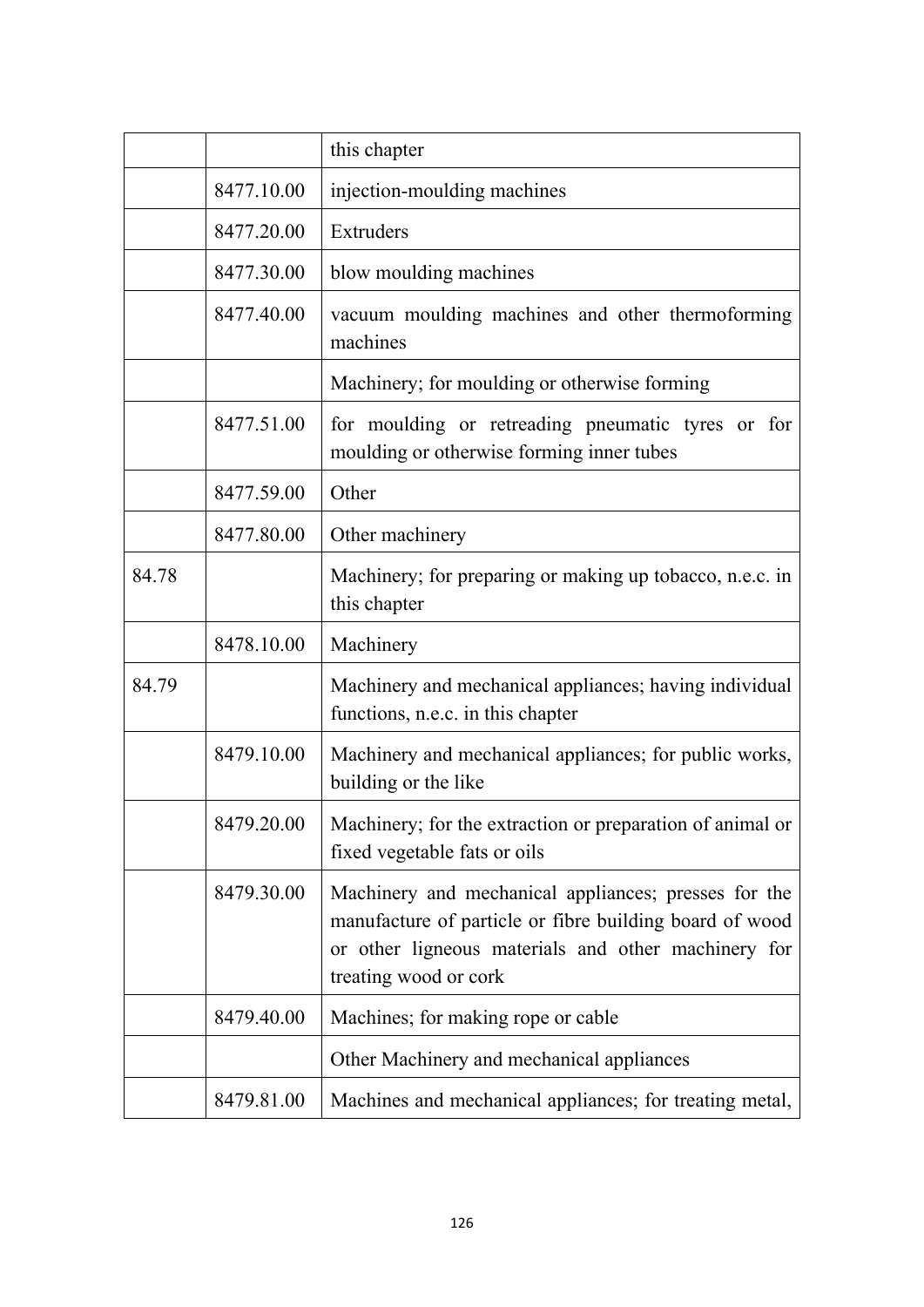|       |                                             | including electric wire coil-winders                                                                                                                                |
|-------|---------------------------------------------|---------------------------------------------------------------------------------------------------------------------------------------------------------------------|
|       | 8479.82.00                                  | Machines; for mixing, kneading, crushing, grinding,<br>screening, sifting, homogenising, emulsifying or stirring                                                    |
|       |                                             | Others                                                                                                                                                              |
|       | 8479.89.10                                  | Machinery of soap industry                                                                                                                                          |
|       | <sup>99</sup> 8479.89.4<br>$\boldsymbol{0}$ | Garbage compactor machine                                                                                                                                           |
|       | 8479.89.50                                  | Machinery for production of drugs/ medicine                                                                                                                         |
|       | 1008479.89.<br>70                           | Machinery for production of bio oil                                                                                                                                 |
|       | 1018479.89.<br>80                           | Machinery for production of bags from jute or cloth                                                                                                                 |
|       | 8479.89.90                                  | Cement ceiling filling machine                                                                                                                                      |
| 84.80 |                                             | Moulding boxes for metal foundry, moulding patterns,<br>moulds for metals (excluding ingot moulds), metal<br>carbides, glass, mineral materials, rubber or plastics |
|       | 8480.10.00                                  | Moulding boxes; for metal foundry                                                                                                                                   |
|       | 8480.20.00                                  | Mould bases                                                                                                                                                         |
|       | 8480.30.00                                  | Moulding patterns                                                                                                                                                   |
|       |                                             | Moulds                                                                                                                                                              |
|       | 8480.41.00                                  | injection or compression types                                                                                                                                      |
|       | 8480.49.00                                  | Others                                                                                                                                                              |
|       | 8480.50.00                                  | Moulds; for glass                                                                                                                                                   |
|       | 8480.60.00                                  | Moulds; for mineral materials                                                                                                                                       |

<sup>&</sup>lt;sup>99</sup> Amended by the Financial Act, 2020.

 $100$  Inserted by the Financial Act, 2020.

<sup>&</sup>lt;sup>101</sup> Inserted by the Financial Act, 2020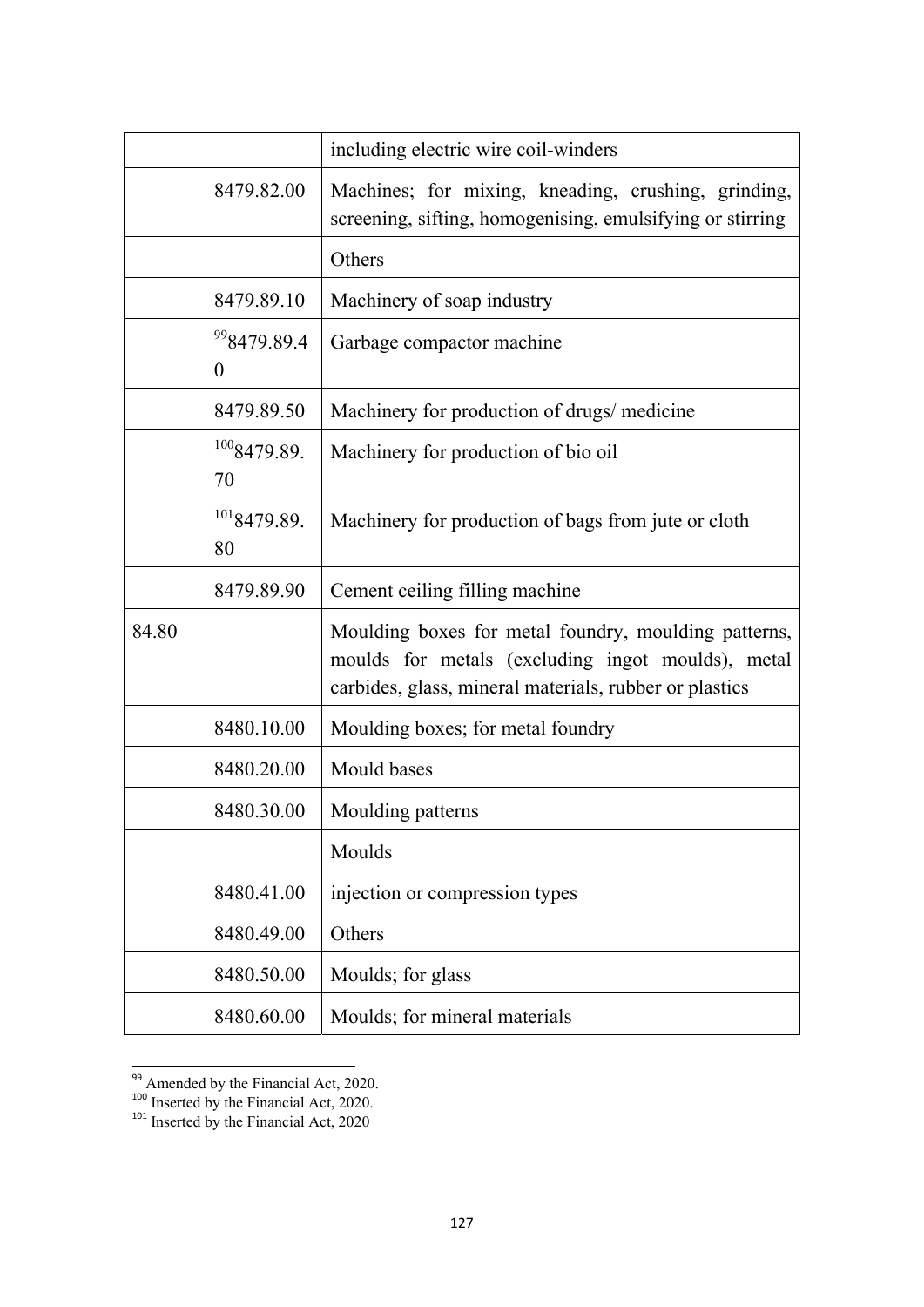|          |                   | Moulds; for rubber or plastics                                                                                                                                                                                                                                |
|----------|-------------------|---------------------------------------------------------------------------------------------------------------------------------------------------------------------------------------------------------------------------------------------------------------|
|          | 8480.71.00        | injection or compression types                                                                                                                                                                                                                                |
|          | 8480.79.00        | Others                                                                                                                                                                                                                                                        |
| 85.02    |                   | Other generator sets                                                                                                                                                                                                                                          |
|          | 8502.31.00        | Accessories of windmill producing electricity from with<br>and its parts under heading 85.01 or 85.02                                                                                                                                                         |
| 85.03    | 8503.00.00        | Accessories of windmill producing electricity from with<br>and its parts, electric transformers, static converters (eg.<br>Rectifier) and inductor                                                                                                            |
| 85.04    | 8504.40.90        | Solar charge controller, solar inverter of capacity more<br>than 80 percent                                                                                                                                                                                   |
| 10285.14 | 1038514.30.<br>10 | Corpse burial machine                                                                                                                                                                                                                                         |
| 85.41    |                   | Diodes, transistors and similar semiconductor devices;<br>photosensitive semiconductor devices, including photovoltaic<br>cells whether or not assembled in modules or made up into<br>panels; light-emitting diodes (LED); mounted piezoelectric<br>crystals |
|          | 8541.40.00        | Solar panel and module                                                                                                                                                                                                                                        |
| 87.02    |                   | Vehicles;<br>public<br>10<br>transport<br>carrying<br><b>or</b><br>more<br>passengers including driver type                                                                                                                                                   |
|          |                   | with only compression-ignition internal combustion<br>piston engine (diesel or semi-diesel)                                                                                                                                                                   |
|          | 1048702.10.<br>49 | Ambulance and corpse carrier                                                                                                                                                                                                                                  |
|          |                   | with both compression-ignition internal combustion                                                                                                                                                                                                            |

<sup>&</sup>lt;sup>102</sup> Inserted by the Financial Act, 2020.

 $103$  Amended by the Financial Act, 2021.<br> $104$  Amended by the Financial Act, 2021.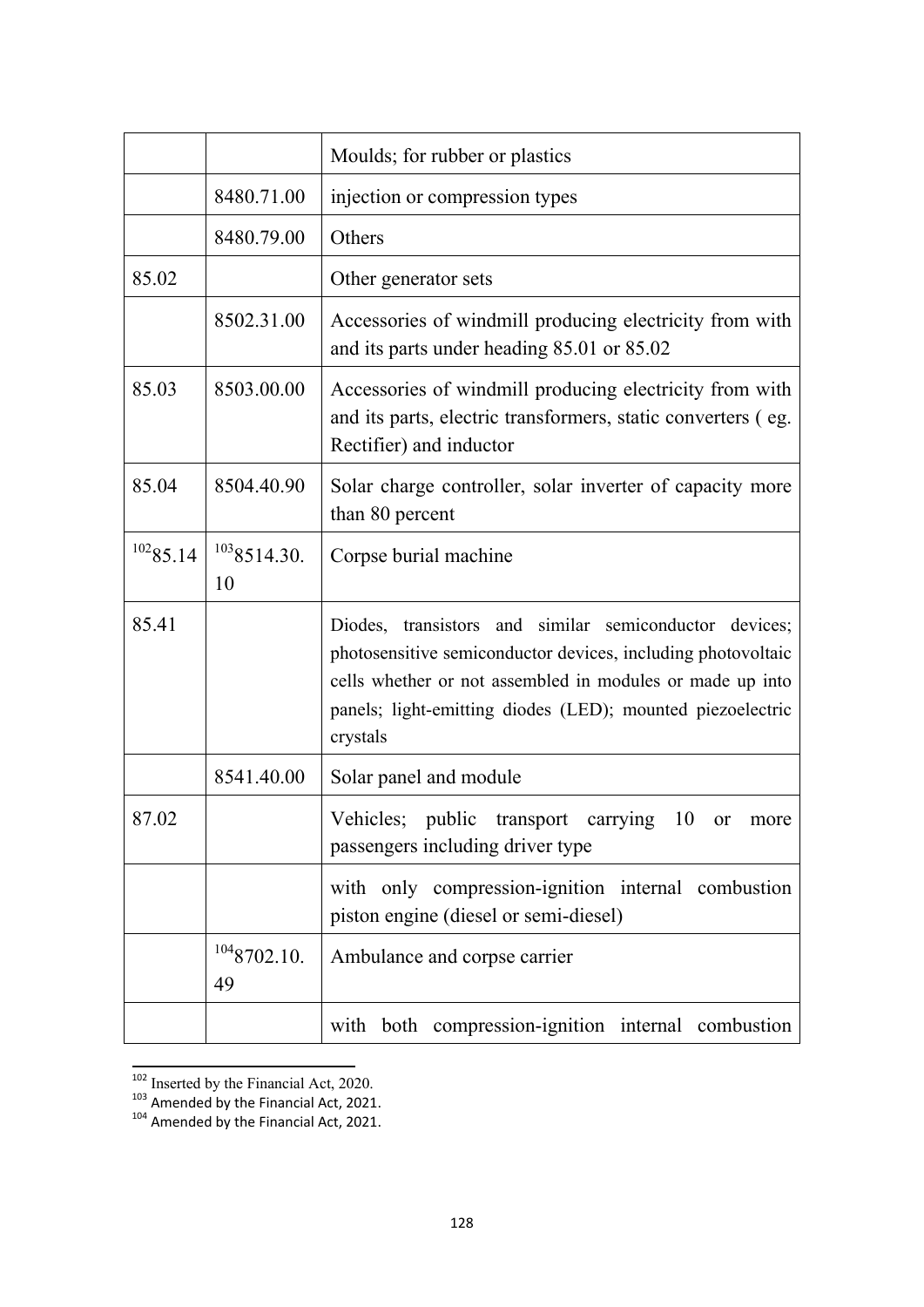|       |                   | piston engine (diesel or semi-diesel) and electric motor<br>for propulsion                                                                                                       |
|-------|-------------------|----------------------------------------------------------------------------------------------------------------------------------------------------------------------------------|
|       | 1058702.20.<br>49 | Ambulance and corpse carrier                                                                                                                                                     |
|       |                   | with both compression-ignition internal combustion<br>piston engine (diesel or semi-diesel) and electric motor<br>for propulsion                                                 |
|       | 1068702.30.<br>49 | Ambulance and corpse carrier                                                                                                                                                     |
|       |                   | with only electric motor for propulsion                                                                                                                                          |
|       | 1078702.40.<br>49 | Ambulance and corpse carrier                                                                                                                                                     |
|       |                   | Others                                                                                                                                                                           |
|       | 1088702.90.<br>49 | Ambulance and corpse carrier                                                                                                                                                     |
| 87.03 |                   | Motor cars and other motor vehicles; principally<br>designed for the transport of persons (other than those of<br>heading no. 8702), including station wagons and racing<br>cars |
|       |                   | Other vehicles; with only spark-ignition internal<br>combustion reciprocating piston engine                                                                                      |
|       |                   | cylinder capacity not over 1000cc                                                                                                                                                |
|       | 1098703.21.<br>99 | Ambulance and corpse carrier                                                                                                                                                     |
|       | 1108703.22.       | Ambulance and corpse carrier; cylinder capacity over                                                                                                                             |

<sup>&</sup>lt;sup>105</sup> Amended by the Financial Act, 2021.<br><sup>106</sup> Amended by the Financial Act, 2021.<br><sup>107</sup> Amended by the Financial Act, 2021.<br><sup>109</sup> Amended by the Financial Act, 2021.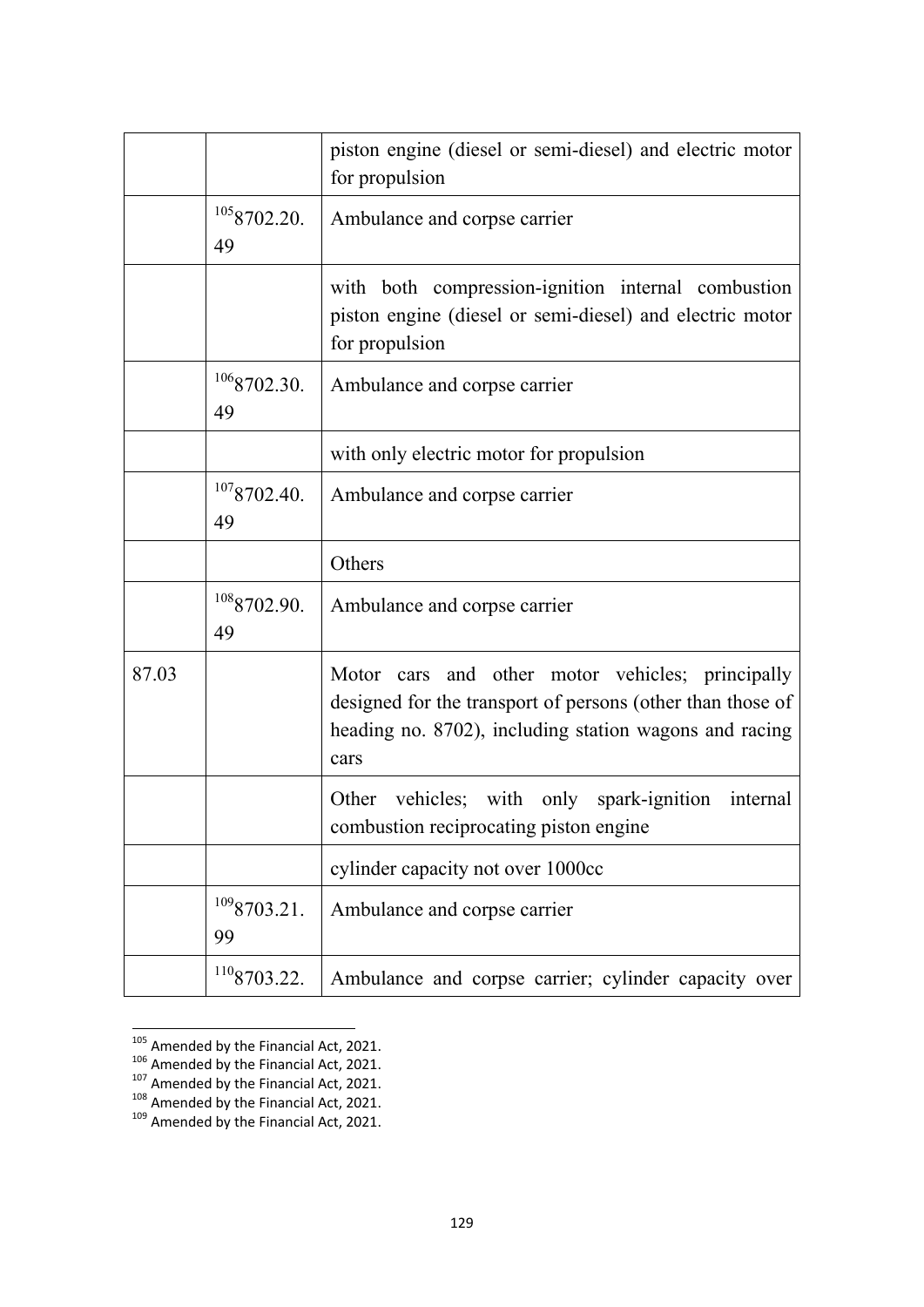|       | 90                | 1000 but not over 1500cc                                                                                                                                            |
|-------|-------------------|---------------------------------------------------------------------------------------------------------------------------------------------------------------------|
|       | 1118703.23.<br>19 | Ambulance and corpse carrier; cylinder capacity over<br>1500 but not over 2000cc                                                                                    |
|       | 1128703.23.<br>29 | Ambulance and corpse carrier; cylinder capacity over<br>2000 but not over 2500cc                                                                                    |
|       | 1138703.23.<br>39 | Ambulance and corpse carrier; cylinder capacity over<br>2500 but not over 3000cc                                                                                    |
|       | 1148703.24.<br>90 | Ambulance and corpse carrier; cylinder capacity over<br>3000cc                                                                                                      |
|       |                   | Other vehicles; with only compression-ignition internal<br>combustion piston engine (diesel or semi-diesel)                                                         |
|       | 1158703.31.<br>90 | Ambulance and corpse carrier; cylinder capacity not<br>over 1500cc                                                                                                  |
|       | 1168703.32.<br>19 | Ambulance and corpse carrier; cylinder capacity over<br>1500 but not over 2000cc                                                                                    |
|       | 1178703.32.<br>29 | Ambulance and corpse carrier; cylinder capacity over<br>2500cc                                                                                                      |
|       | 1188703.33.<br>90 | Ambulance and corpse carrier; cylinder capacity over<br>2500cc                                                                                                      |
|       |                   | Other vehicles; with only electric motor for propulsion                                                                                                             |
| 87.05 |                   | Special purpose motor vehicles; not those for the<br>transport of persons or goods (e.g. breakdown lorries,<br>sweeper lorries, spraying lorries,<br>road<br>mobile |

 $\frac{110}{111}$  Amended by the Financial Act, 2021.<br>  $\frac{111}{112}$  Amended by the Financial Act, 2021.<br>  $\frac{112}{112}$  Amended by the Financial Act, 2021.<br>  $\frac{113}{113}$  Amended by the Financial Act, 2021.<br>  $\frac{114}{115}$  Ame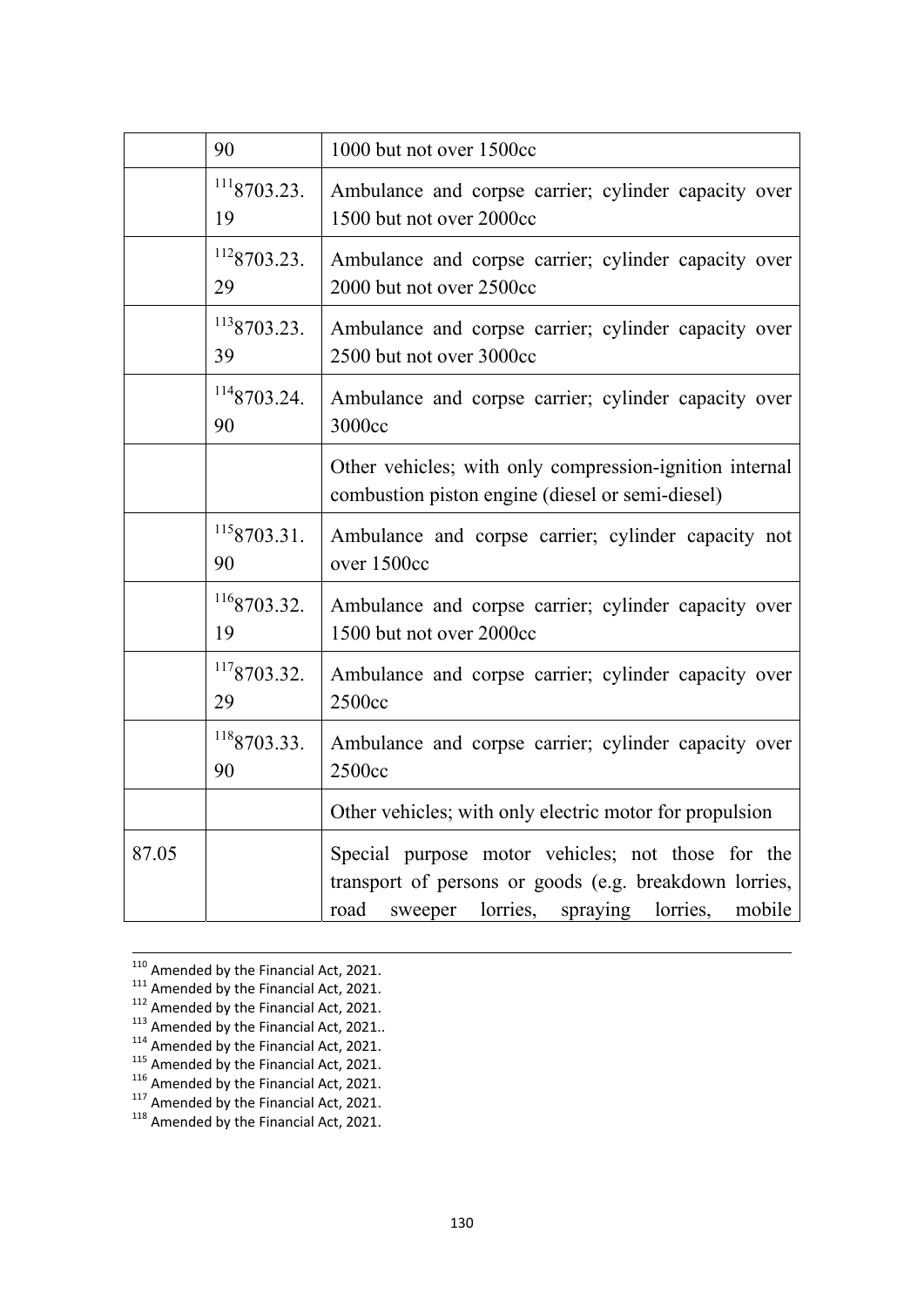|       |            | workshops, mobile radiological units etc)                                                                                         |
|-------|------------|-----------------------------------------------------------------------------------------------------------------------------------|
|       | 8705.30.00 | Fire fighting vehicle                                                                                                             |
| 87.06 |            | Chassis; fitted with engines, for the motor vehicles of<br>heading no. 8701 to 8705                                               |
|       | 8706.00.50 | Chassis of tempo operated by electric motor                                                                                       |
| 88.02 |            | Aircraft (e.g. helicopters, aeroplanes);<br>spacecraft<br>(including satellites) and suborbital and spacecraft<br>launch vehicles |
|       |            | Helicopters                                                                                                                       |
|       | 8802.11.00 | Helicopters; of an unladen weight not exceeding 2000kg                                                                            |
|       | 8802.12.00 | Helicopters; of an unladen weight exceeding 2000kg                                                                                |
|       | 8802.20.00 | Aeroplanes and other aircraft; of an unladen weight not<br>exceeding 2000kg                                                       |
|       | 8802.30.00 | Aeroplanes and other aircraft; of an unladen weight<br>exceeding 2000kg but not exceeding 15,000kg                                |
|       | 8802.40.00 | Aeroplanes and other aircraft; of an unladen weight<br>exceeding 15,000kg                                                         |
| 88.05 |            | Aircraft launching gear, deck-arrestor or similar gear,<br>ground flying trainers; parts of the foregoing articles                |
|       | 8805.10.00 | Aircraft launching gear, deck-arrestor or similar gear<br>and parts thereof                                                       |

(b) Other goods and service

1. Agriculture products storage services provided by cold storage

<sup>119</sup>1a. Silos and service of storage of agricultural produces in silos falling under custom subheading 8479.89.60.

2. Postal services (only those provided by the Government of Nepal):

(a) Services of conveyance or transfer of letters, money and postal

 $\frac{119}{119}$  Inserted by the Financial Act, 2021.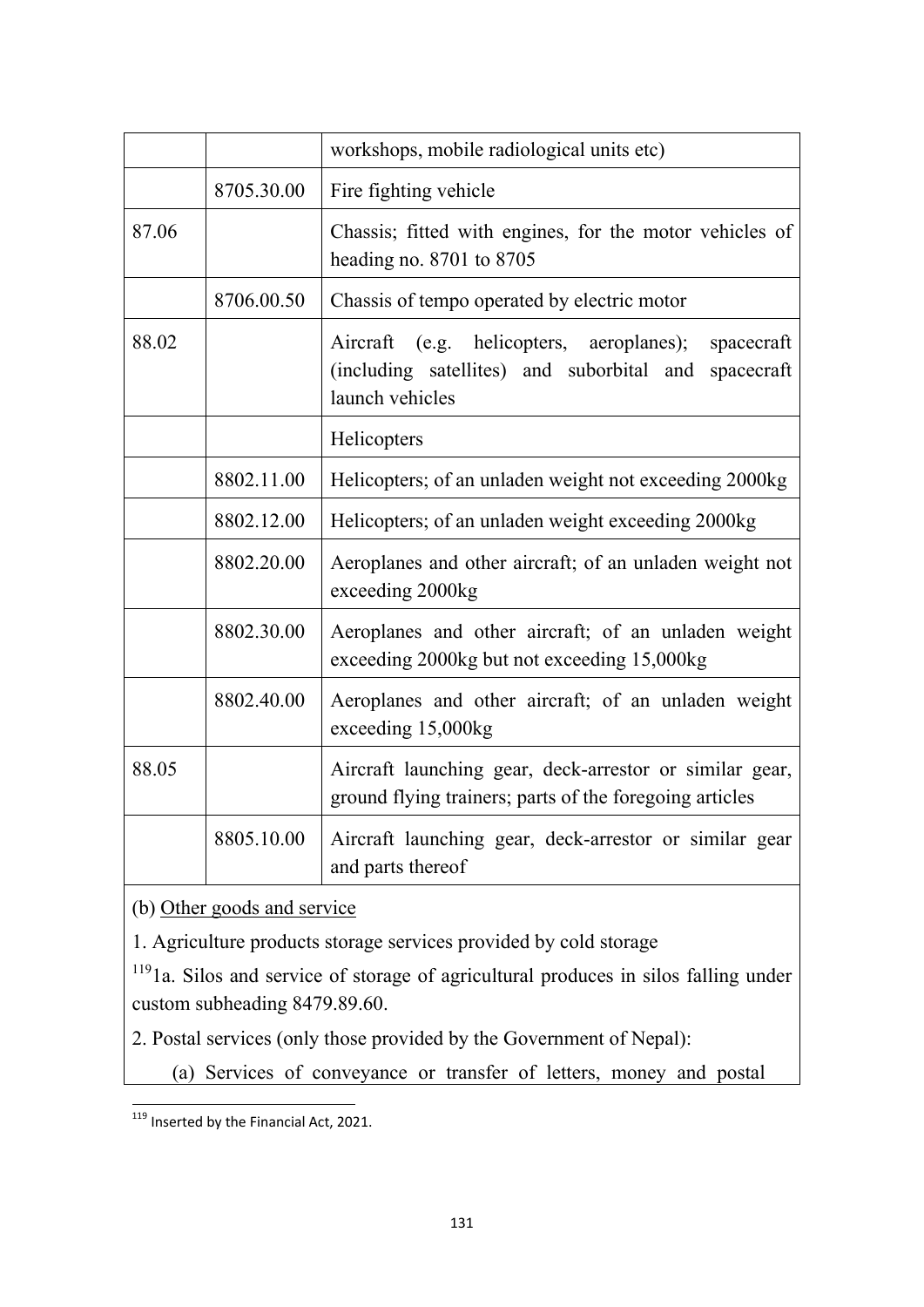packets,

- (b) Other services required for the services of conveyance or transfer of letters, money and postal packets.
- 3. Service provided by the Government of Nepal, Provincial Government and Local Level.
- 4. Financial services, life insurance services and reinsurance services, agricultural crops insurance, fruits insurance, bee insurance, animal insurance, livestock insurance, birds insurance, fish insurance,  $\frac{120}{2}$ micro insurance clearing house service, money transfer,  $^{121}$ money exchange, swift service, hire purchase transaction, deposit and credit security service capital market business, securities business, merchant banking business, commodity future market and securities and commodities broker business.
- 5. Industry registered for production of electric rickshaw in Nepal, importing parts and accessories thereto under heading 87.08 used in electric rickshaw for the purpose of production.
- 6. The following  $122$ .......<sup>123</sup>.<sup>124</sup>,... goods under following sub-headings in production of solar lights and to be operated only with the solar energy imported upon recommendation of the Alternative Energy Promotion Center:
	- (a) 7410.21.00, 7607.19.00, 8403.10.00, 8403.90.00, 8412.80.00, 125………….., 8419.31.00, <sup>126</sup>8516.60.11, 8516.60.12 and 8516.60.19
- (b) 127Lithium ion battery of capacity less than 12 Volt and 10 Ampere to be used in solar lamp, falling under custom subheading 8507.60.00.

 $120$  Amended by the Financial Act, 2020.<br> $121$  Inserted by the Financial Act, 2021.

<sup>&</sup>lt;sup>122</sup> Deleted by the Financial Act, 2020<br><sup>123</sup> Inserted by the Financial Act, 2021.<br><sup>124</sup> Deleted by the Financial Act, 2020.<br><sup>125</sup> Deleted by the Financial Act, 2020.<br><sup>126</sup> Amended by the Financial Act, 2021.

<sup>&</sup>lt;sup>127</sup> Amended by the Financial Act, 2020.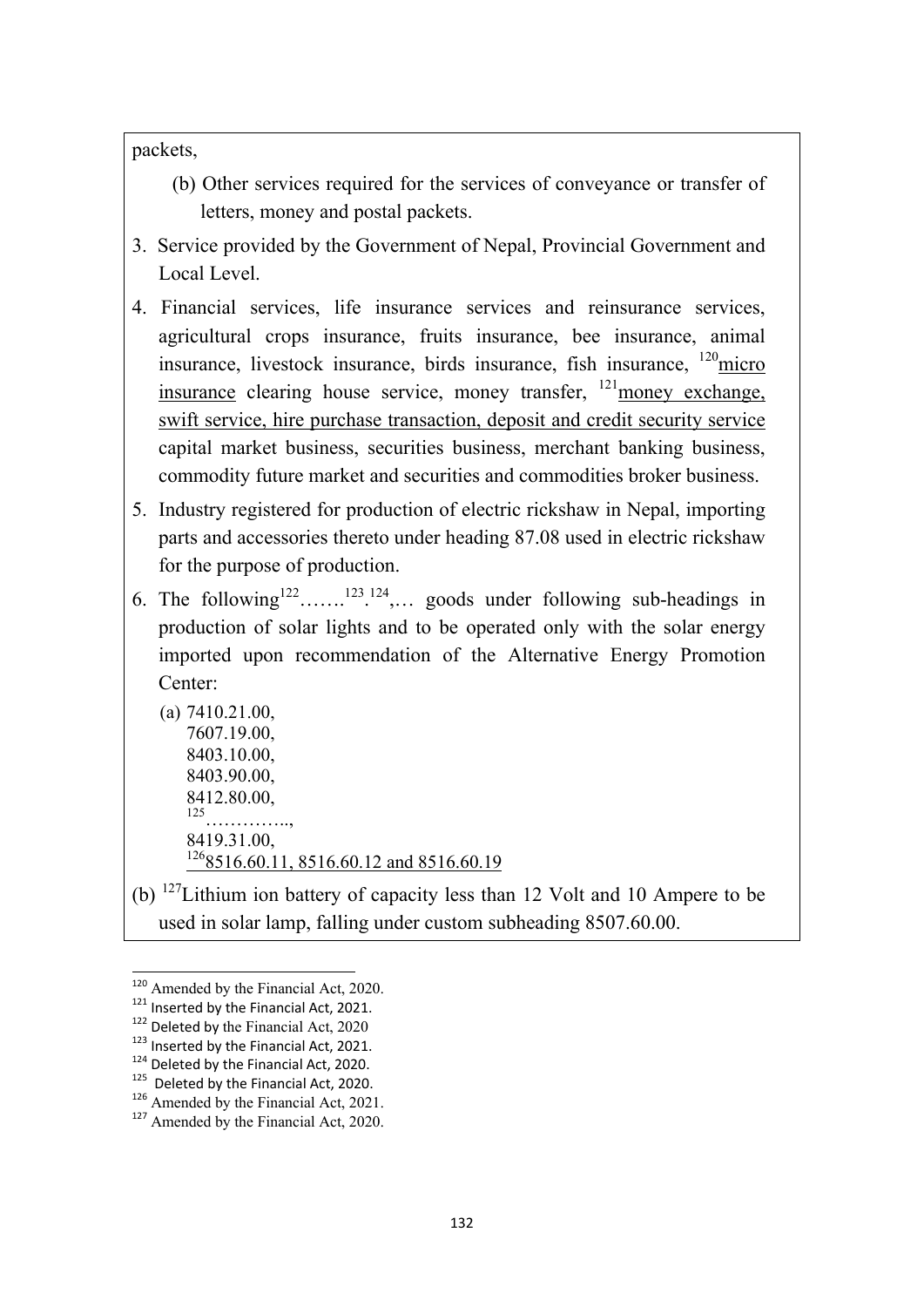- 7. Spare parts imported by Jute industry for its operation upon recommendation from the Department of Industry.
- 8. Woolen carpet and woolen carpet weaving, dying, washing and knitting.
- 9. Woolen yarn to be used in hand knitting sweater (except artificial and acrylic) domestically.
- 10. Donated goods received for any natural calamities or philanthropic purpose, as approved by the Ministry of Finance, Government of Nepal.
- 11. Goods of personal use that do not attract customs duty and are imported under the Luggage and Baggage Order facility.
- 12. <sup>128</sup>The value added tax shall be exempted in relation to imports of such machinery, equipment, tools and their spare parts  $129$  and raw material required for construction of such equipment (steel sheets) used in making thereof as required for hydro power projects, on the recommendation of the Nepal Investment Board, in the case of those which are operated with the approval of the Board, Alternative Energy Promotion Centre, in the case of those which are operated with the approval of that Center, and on the recommendation of the Electricity Development Department, in the case of the other projects.

 $13012a$ . The value added tax shall be exempted in relation of imports of the construction equipment, plant, machinery, tools and related spare parts, explosives, penstock pipe and steel plates to be imported by the concerned project or contractor of such project on the recommendation of the Investment Board for those to be approved by the Investment Board and on recommendation of the Electricity Development Department for others in the case of the hydropower project concluding financial closure till mid-April of 2026 ( chaitra of 2082) with reservoir and semi reservoir having capacity of more than two hundred Mega Watt.

Provided that the recommendation pursuant to this number shall be in accordance with the quantity as mentioned in the detailed engineering design report of the hydropower project.

<sup>&</sup>lt;sup>128</sup> Amended by the Financial Act, 2020.<br><sup>129</sup> Inserted by the Financial Act, 2021.

 $130$  Inserted by the Financial Act, 2021.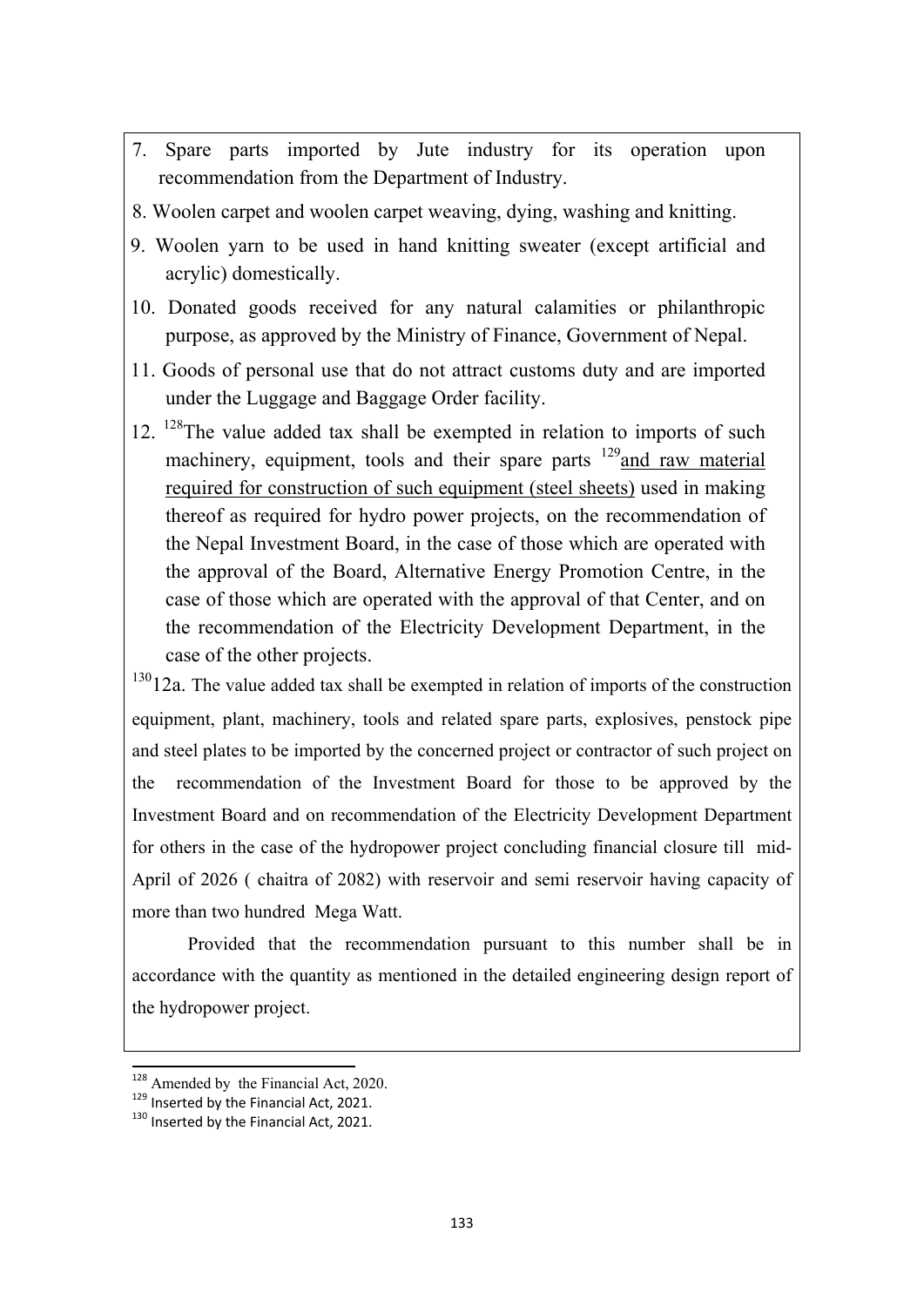- 13. The value added tax shall not be levied on transferring any motor vehicles that were imported by any foreign mission or donor agency with the enjoyment of the diplomatic facility or tariff facility, and that are nor more than ten years old after the year of their initial manufacturing, to the project itself in consonance with the approved annual program of the project and converting their number plates into governmental ones or on transferring, with the approval of the Ministry of Finance, Government of Nepal, any motor vehicles that were imported in the name of any project with the enjoyment of full or partial tariff facility (except those imported on inventory or bank guarantee) to any governmental body after the completion of the project and converting their number plates into governmental ones.
- 14. If any diplomatic mission, project, person or other body (governmental as well as non-governmental organization) intends to scrap and cancel the registration of any motor vehicle that it has imported with the enjoyment of the tariff facility and that is more than 15 years old after the year of initial manufacturing, with the approval of the Ministry of Finance, the value added tax shall not be levied on such a motor vehicle.
- 15. If the owner of a motor vehicle imported by a citizen of Nepal for personal use with the enjoyment of value added tax exemption dies and the motor vehicle has to be transmitted to the husband or wife of the owner of motor vehicle, the value added tax shall not be levied on such a motor vehicle on the basis of the approval of the Department.
- 16. 131The value added tax for importation of one bus of capacity of 30 seats or more for the purpose of transportation of students by community school upon recommendation of the Ministry of Education, Science and Technology, Government of Nepal. The vehicle so imported under facility shall not be sold, transferred or changed the ownership for ten years. The full value added tax shall be applicable if the vehicle is sold, transferred or changed the ownership without crossing the ten years period.
- 17. Industries having no facility of bonded warehouse or passbook, with importing raw material, supporting raw material or packing material not

<sup>&</sup>lt;sup>131</sup> Amended by the Financial Act, 2020.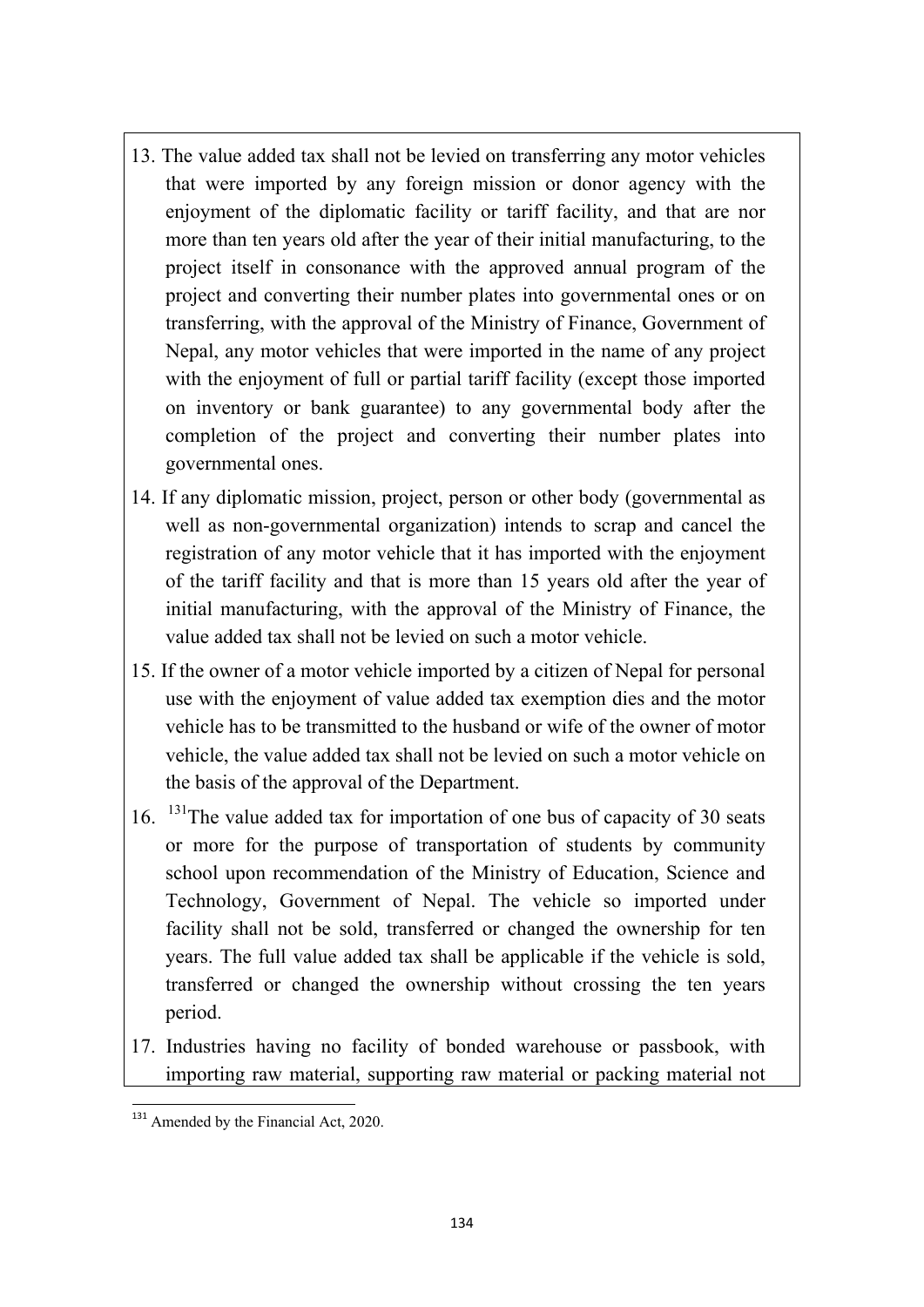produced in Nepal for production of goods to be exported if exported goods made out of those materials under prescribed period with prescribed procedure, tax paid in importation of such raw material, supporting raw material or packing material at custom point shall be refunded from the custom point itself for such goods at such rate and from such date as may be specified in a notice published in the Nepal Gazette.

- 18. The following goods to be imported in the name of Nepal Army, Armed Police Force and Nepal Police Headquarters shall enjoy exemption, on the recommendation of the concerned Ministry:
	- (a) Ammunitions, arms, gunpowder and their spare parts, special kind of oil, accessories, explosives to be used by Nepal Army, Armed Police Force and Nepal Police, raw materials required to produce army materials and machineries, tools and spare parts used for security and armored personal carriers, vehicle, arms ammunition like all kinds of goods taken for the use of Nepal Army, Armed Police Force and Nepal Police group in peace keeping Missions upon request of the United Nations.
	- (b) Machineries and equipment required for maintaining peace and security, crowd control materials, equipment and other goods required for the investigation of crimes, and communication materials to be used by personnel of Nepal Army, Armed Police Force and Nepal Police, on the recommendation of the Ministry of Communication.
	- (c) Such equipment, materials, drugs and related goods as required for the treatment of Army personnel, armed police and Nepal police personnel and of horses and mules.
	- (d) Goods used in the practice and training of Army, armed police and Nepal police personnel.
	- (e) Heavy earth moving plant, tool and parts related thereto, optical equipment used in engineering survey and construction works carried out by Nepal Army, and such defense store goods as specified by the Ministry of Defense.
	- (f) Camping equipment used by Nepal Army and various goods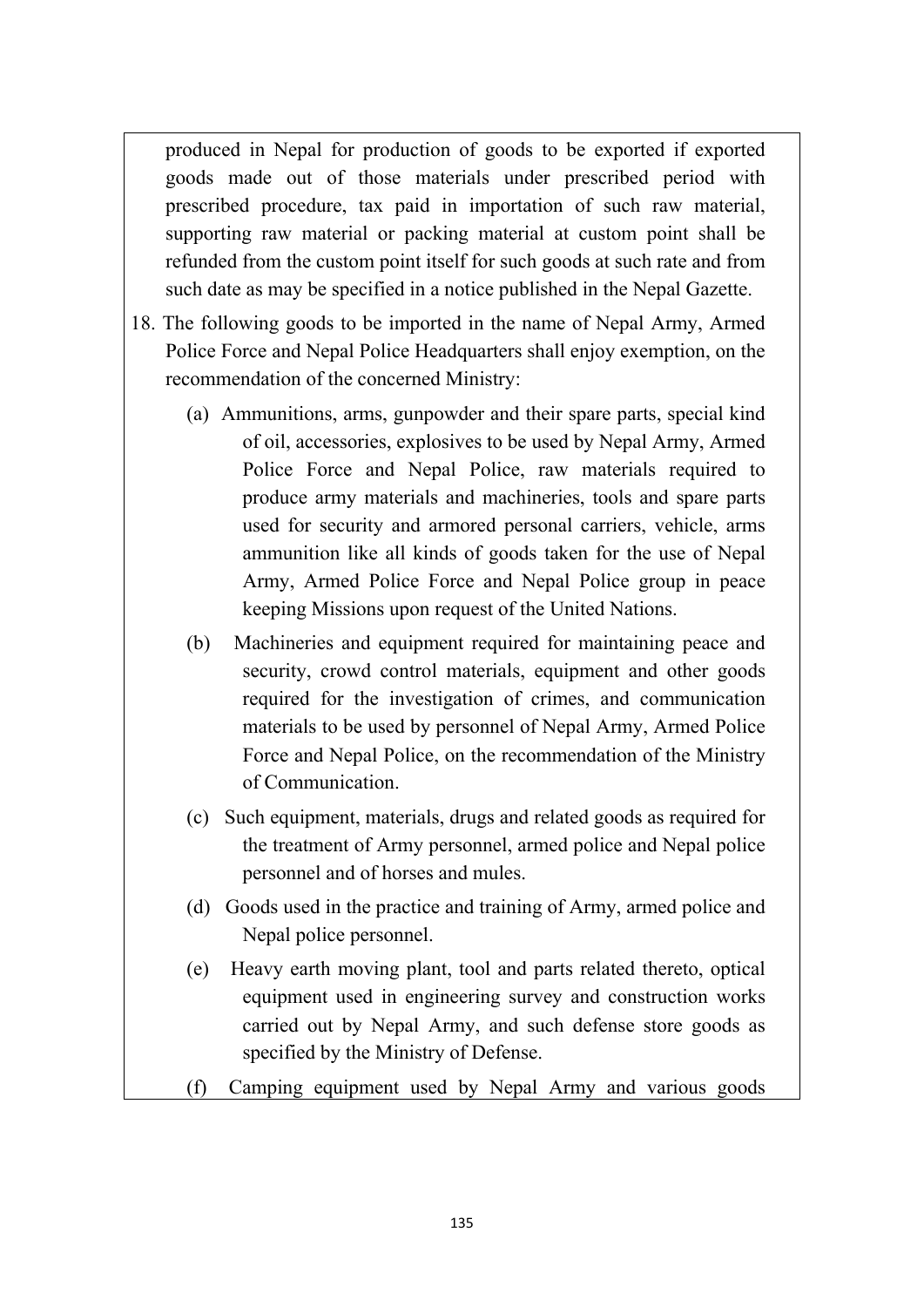required for special force and paratroopers.

- (g) Aircrafts, helicopters and their spare parts, parachute (including bags), tools, lubricants and ground equipment imported in the name of Nepal Army.
- (h) Equipment and tools required for the operation of hospitals.
- (i) Goods required for scientific laboratories.
- (j) Goods used in natural calamity relief works.
- 19. Machine purchased by the industry conducting re refinement of batteries for the same purpose.

 $20^{132}$ …

<sup>133</sup>21. Service of issuing certificate of origin for the purpose of exportation.

<sup>134</sup>22. Service related to trekking and tour.

Group 12: Building and Land

(a) Purchase, sale and rental of buildings and lands (except the services provided by hotel, guest house and apartment and entity carrying on business such as hotels guest houses)

Group 13: Betting, casinos and lotteries

(a)Activities relating to facilities provided for the organization of bets or gambling, and lottery

 $132$  Amended by the Financial Act, 2020.<br> $133$  Inserted by the Financial Act, 2021.

<sup>133</sup> Inserted by the Financial Act, 2021. 134 Inserted by the Financial Act, 2021.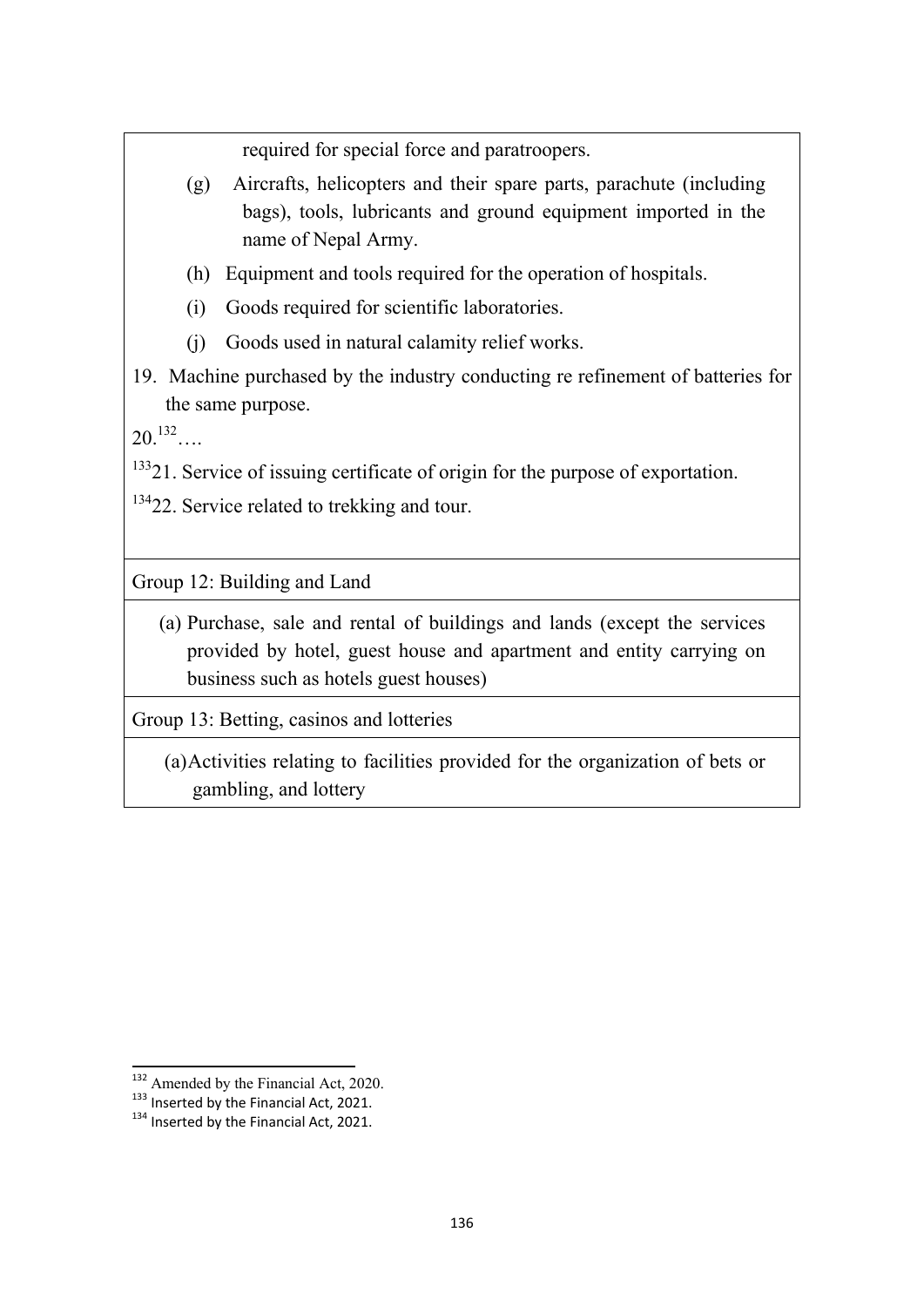## Notes:

- (1) In respect of goods in Group 1 to 11 as mentioned above, tax shall be exempted only if both the name and description of the goods as provided in 8-disgits subheadings under 4-digists headings correspond and it does not obstruct to give exemption to the goods not explicitly mentioned name or description under subheading "others". The Department may, in consultation with the Department of Customs, alter and revise interpretation of the goods and services enjoying tax exemption and the Harmonized Code of Commodities as necessary.
- (2) The Government of Nepal may grant exemption if it deems appropriate to provide any exemption or tax refund in any taxable goods, by publishing a notice in the Nepal Gazette to that effect.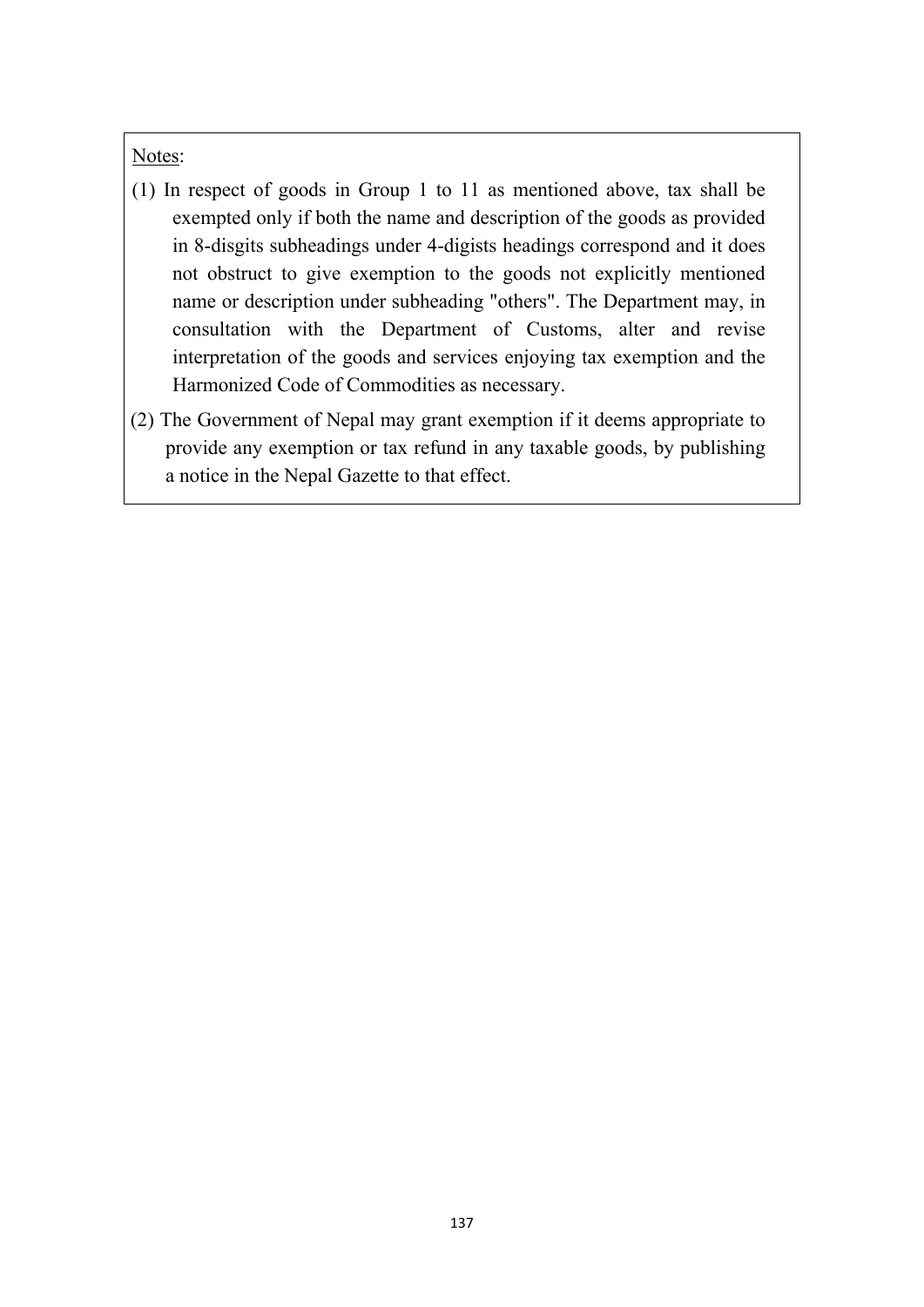## **Schedule-2**

## (Relating to sub-section (2) of Section 7)

## Goods and services subject to zero rate

- 1. Goods to be exported: If it is proved that goods are supplied as follows:
	- (a) Goods exported, or
	- (b) Goods shipped for use as stores on an international flight of which destination is outside Nepal, or
	- (c) Goods put on board an international flight of which destination is outside Nepal for retail sale or supply or consumption.
- 2. Services to be supplied to persons outside Nepal:
	- (a) A supply of services by a person residing in Nepal to a person outside Nepal, who has no business transaction, business representative or legally recognized agent in Nepal,
		- (b) A supply of goods or service by a person who is residing and is registered in Nepal to a person who is residing outside Nepal.
- 3. Goods or services imported by a person or mission enjoying diplomatic facility and a person serving in a diplomatic mission enjoying tariff facility, on the recommendation of the Ministry of Foreign Affairs, Government of Nepal.
- 4. If any previous treaty or agreement provides for the sales tax exemption on imports, and local purchase is made from the registered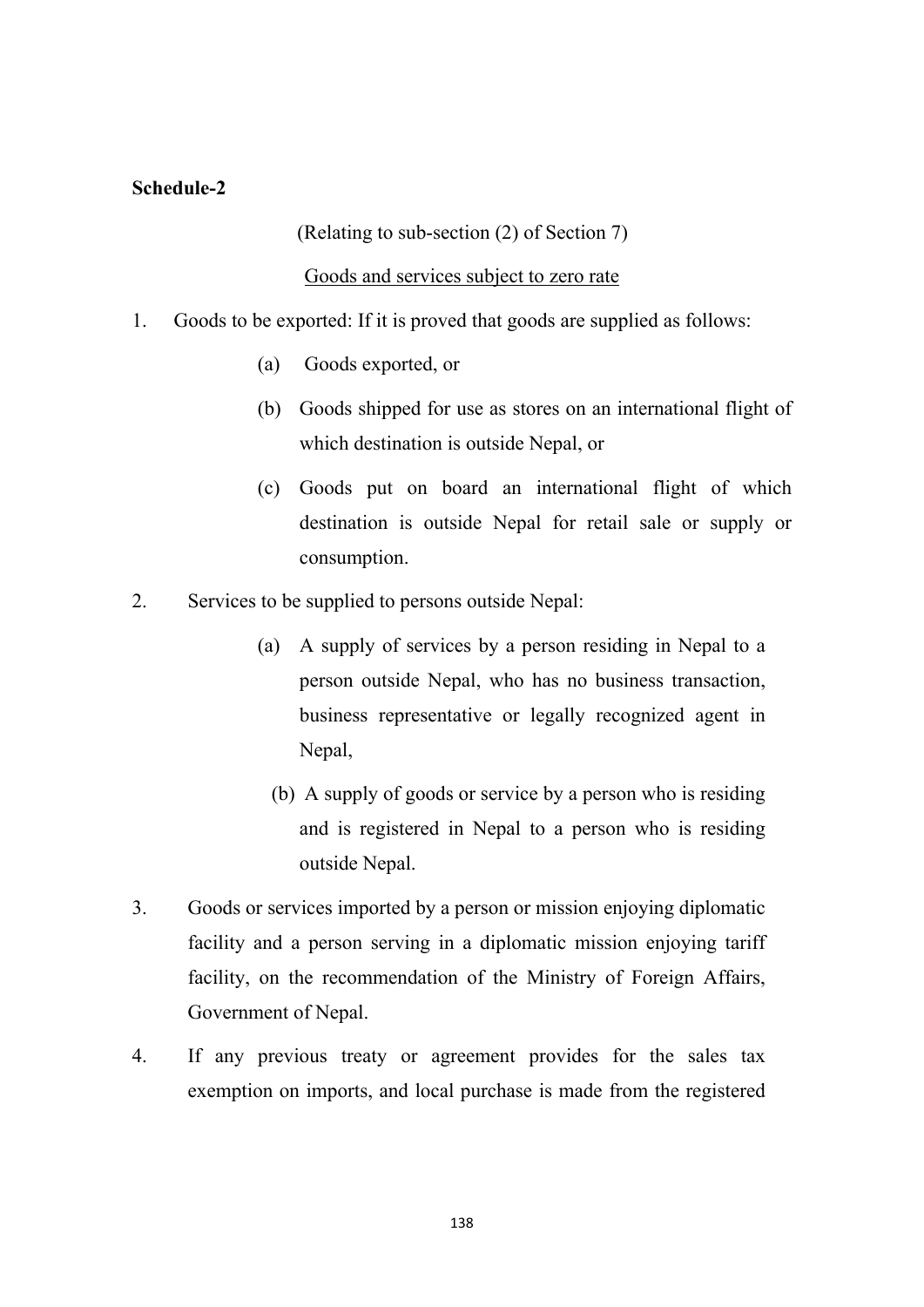taxpayers on the recommendation of the concerned project until such treaty or agreement remains valid, the facility of zero rate shall be granted to such a supply.

- 5. Raw materials and produced goods to be sold any industries operated in the special economic zone established in accordance with the prevailing law.
- $6.$  135
- 7.  $136...$
- 8. If machinery, tools, and their spare parts, machinery, equipment, penstock pipes or iron sheets used in making thereof required for hydro power projects are produced by any native industry and are to be supplied by that industry, the facility of zero rate shall be granted to that industry on that transaction, on the recommendation of the Alternative Energy Promotion Center, in the case of a project that is operated with the approval of that Center, and on the recommendation of the Electricity Development Department, in the case of one other than that operated with the approval of the Alternative Energy Promotion Center and in accordance with the procedures specified by the Department.
- 9. If painting, handicrafts, carving and similar other handicrafts produced by a cottage and small scale industry within Nepal are exported through an approved export trading house of Nepal, the value added tax paid on the raw materials used in the manufacture of such goods shall be refunded after fulfilling the procedures specified by the Inland Revenue Department.

<sup>&</sup>lt;sup>135</sup> Amended by the Financial Act, 2020.

 $^{136}$  Deleted by the Financial Act, 2021.